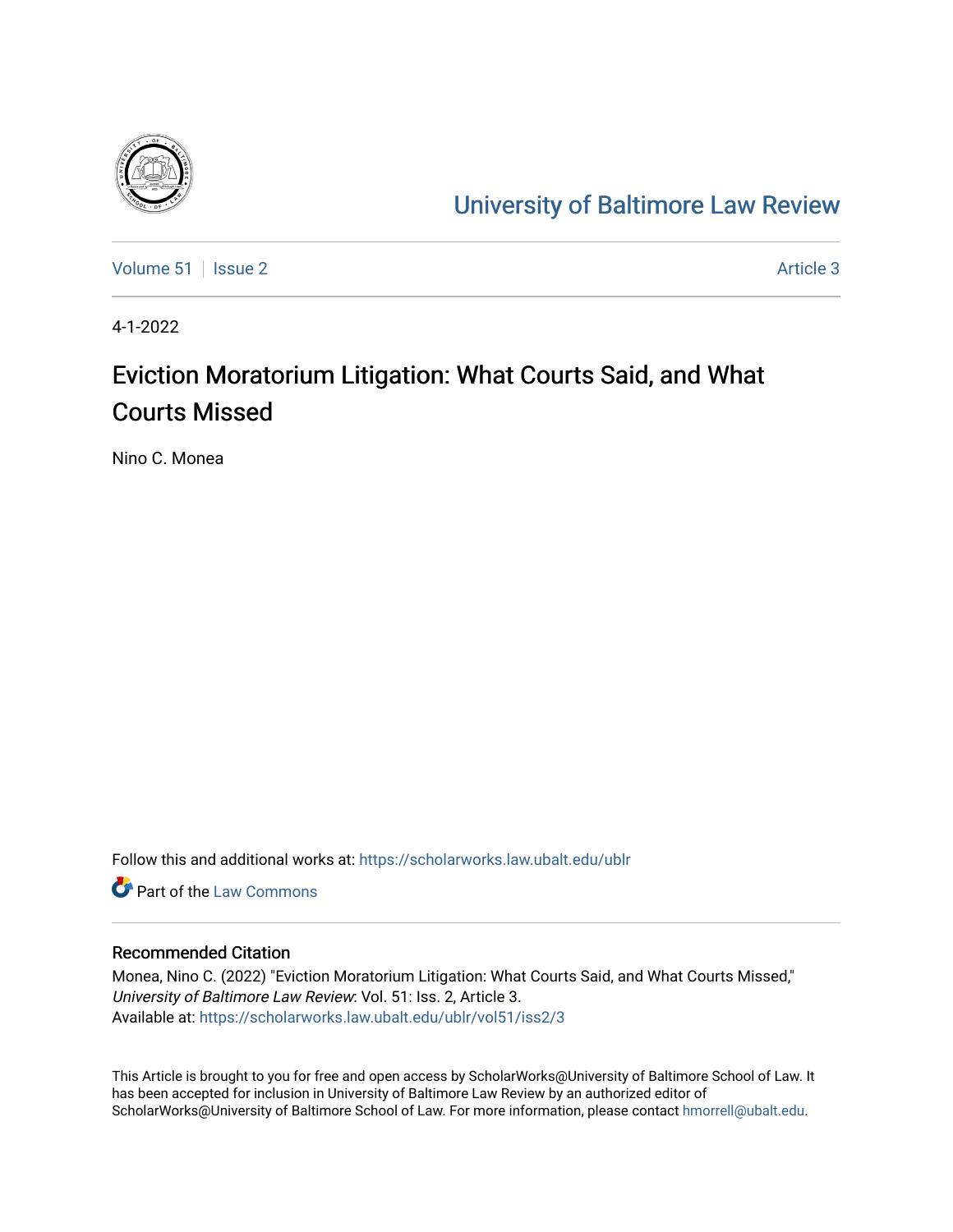## **EVICTION MORATORIUM LITIGATION: WHAT COURTS SAID, AND WHAT COURTS MISSED**

## **Nino C. Monea\***

| I. COVID-ERA EVICTION PROTECTION POLICIES 192         |  |
|-------------------------------------------------------|--|
|                                                       |  |
|                                                       |  |
|                                                       |  |
|                                                       |  |
|                                                       |  |
|                                                       |  |
|                                                       |  |
|                                                       |  |
|                                                       |  |
|                                                       |  |
|                                                       |  |
|                                                       |  |
| a. The CDC exceeded its statutory authority 208       |  |
|                                                       |  |
|                                                       |  |
|                                                       |  |
| 2. General Arguments Against Eviction Moratoriums 215 |  |
|                                                       |  |
|                                                       |  |
|                                                       |  |
|                                                       |  |
|                                                       |  |
|                                                       |  |
| g. Privileges or Immunities Clause224                 |  |
|                                                       |  |
|                                                       |  |
|                                                       |  |
| 1. The Rental Market is Only Heavily Regulated on     |  |
|                                                       |  |
| 2. The Rental Market Does Affect Interstate           |  |
|                                                       |  |
| B. Second Class Legal Treatment for Tenants 234       |  |
| 1. Double Standards for Tenants and Landlords to      |  |
|                                                       |  |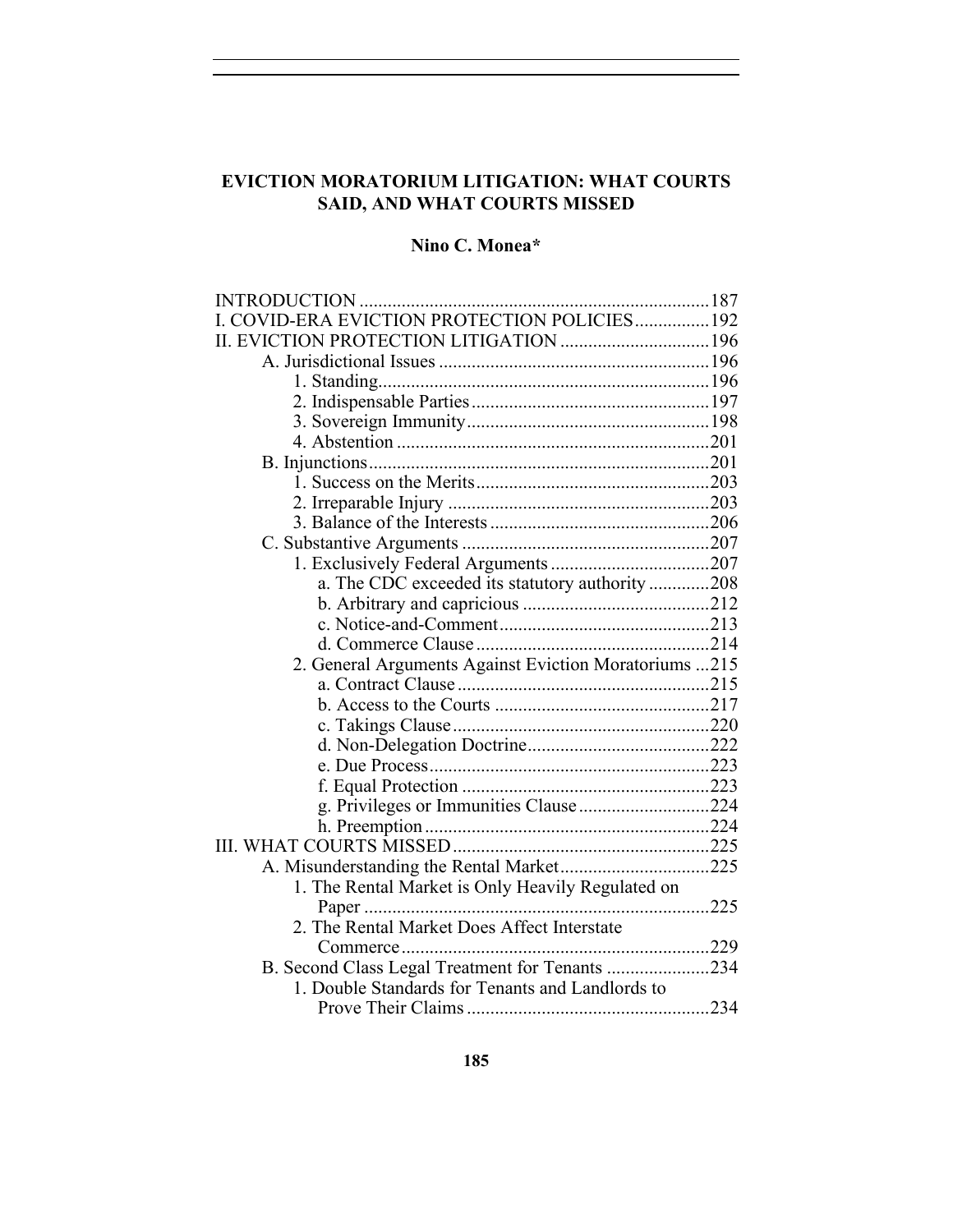| 186 | <b>UNIVERSITY OF BALTIMORE LAW REVIEW</b>             | [Vol. $51$ ] |
|-----|-------------------------------------------------------|--------------|
|     | 2. Tenants Kept Out of the Conversation238            |              |
|     | C. Giving Judges More Power than Elected Officials to |              |
|     |                                                       |              |
|     |                                                       |              |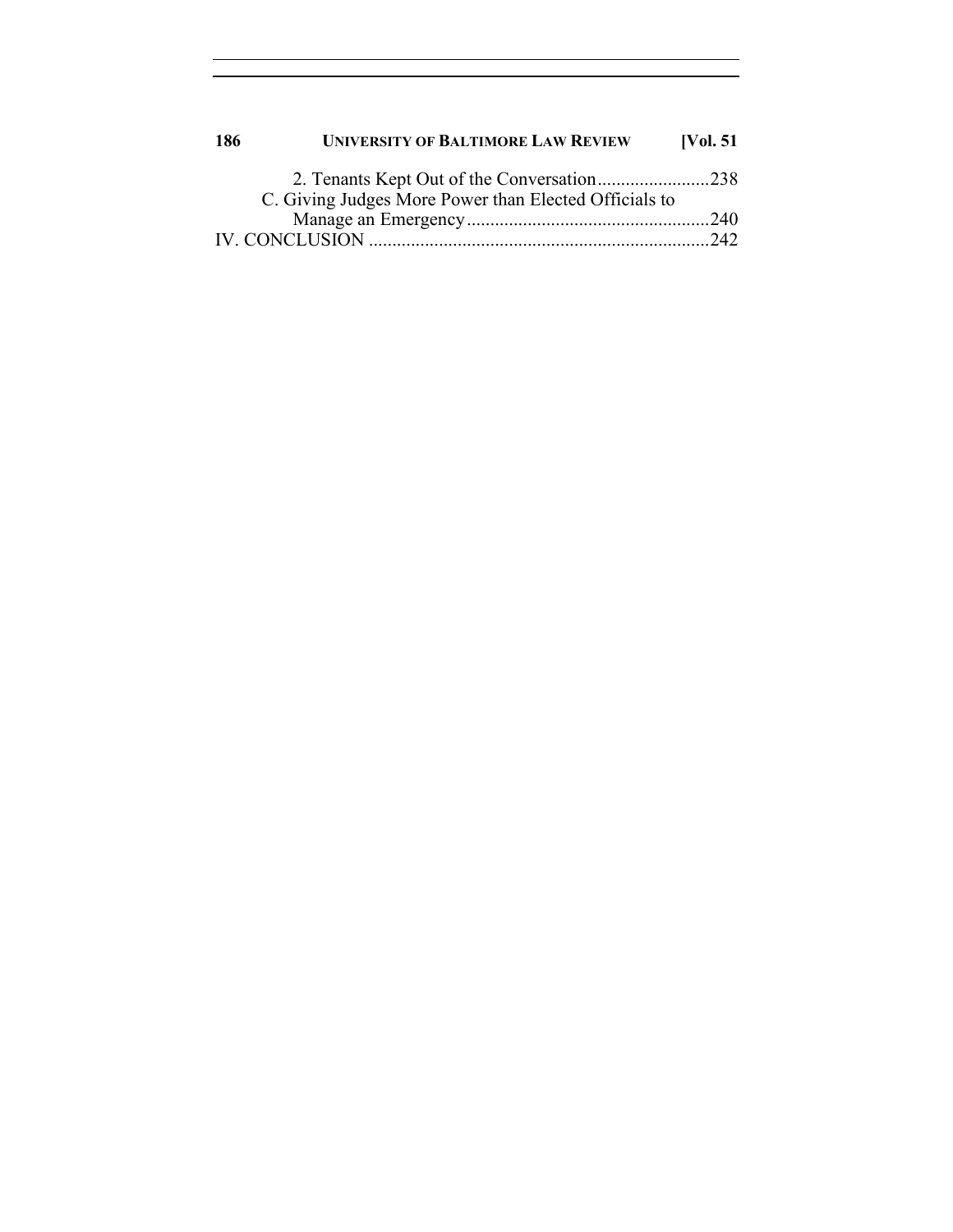#### INTRODUCTION

When the coronavirus struck, state, local, and national governments closed borders, limited travel, shut down businesses, shuttered schools, and furloughed employees.<sup>[1](#page-3-0)</sup> But that was not all. Throughout the United States, many jurisdictions tried a novel public health technique: they suspended or restricted evictions.<sup>[2](#page-3-1)</sup>

This was not the first time that governments tried to keep people in their homes during a crisis. As far back as 1820, New York gave debtors a year-long redemption period before their land could be sold, and other states passed kindred laws during the nineteenth century after recessions. [3](#page-3-2) During the Great Depression, about half the states enacted foreclosure moratoriums.<sup>[4](#page-3-3)</sup> A few jurisdictions sporadically passed eviction moratoriums over the years, but these tended to be short, often no longer than the Christmas season.<sup>[5](#page-3-4)</sup> In

- <span id="page-3-0"></span>Captain, United States Army, Judge Advocate General's Corps. B.S., Eastern Michigan University; J.D., Harvard Law School. The views expressed in this Article are the author's alone and do not represent those of the Department of Defense or any of its components. Thank you to James Tatum for his help finetuning the Article.
- 1. *See* Emily Shapiro et al., *Coronavirus Shuts Down Major Cities, Trump Asks Americans to Avoid Groups Over 10 People*, ABC NEWS (Mar. 17, 2020, 12:18 AM), https://abcnews.go.com/US/coronavirus-live-updates-establishments-country-beginshutting/story?id=69615056 [perma.cc/VQ5G-DA7L].
- <span id="page-3-1"></span>2. *See* Ashraf Khalil & Michael Casey, *Ban on Renter Evictions During COVID-19 Pandemic is Extended*, ABC NEWS (Mar. 29, 2021, 7:15 PM), https://abcnews.go.com/Politics/wireStory/ban-renter-evictions-covid-19-pandemicextended-76747843 [perma.cc/J8VF-NJ34].
- <span id="page-3-2"></span>3. *See* Lee J. Alston, *Farm Foreclosure Moratorium Legislation: A Lesson from the*  Past, 74 AM. ECON. REV. 445, 445 (1984). Courts normally struck down this sort of debtor-relief legislation. *See id.*
- <span id="page-3-3"></span>4. *See* Geoff Walsh, *The Finger in the Dike: State and Local Laws Combat the Foreclosure Tide*, 44 SUFFOLK U. L. REV. 139, 139 (2011).
- <span id="page-3-4"></span>5. *See, e.g.*, *Gov. Green Calls Special Session*, DAILY J. GAZETTE, July 20, 1946, at 4, https://www.newspapers.com/image/93680985/ [perma.cc/S75C-ZDLX]; *Eviction Moratorium Declared for Holidays*, MASON CITY GLOBE-GAZETTE, Dec. 22, 1932, at 4, https://www.newspapers.com/image/391067244 [perma.cc/7URY-DUW8]; *St. Joseph Justice of Peace May Declare Evictions Moratorium*, MOBERLY MONITOR-INDEX, July 16, 1946, at 8, https://www.newspapers.com/image/19398514/ [perma.cc/62ND-V6K3]; *Eviction Moratorium Declared in Albany Over the Holidays*, CENT. N.J. HOME NEWS, Nov. 25, 1947, at 12, https://www.newspapers.com/image/315000303/ [perma.cc/L6NL-DWMH]; *Twentyfive Years Ago*, BELLEVILLE TELESCOPE, Feb. 12, 1959, at 7, https://www.newspapers.com/image/12750569/ [perma.cc/JB8V-3S2A]; Robert Davis, *Eviction Moratorium Declared*, CHI. TRIB., Dec. 22, 1970, at 3, https://www.newspapers.com/image/377216534/ [perma.cc/J63W-6BVX]; *Evictions*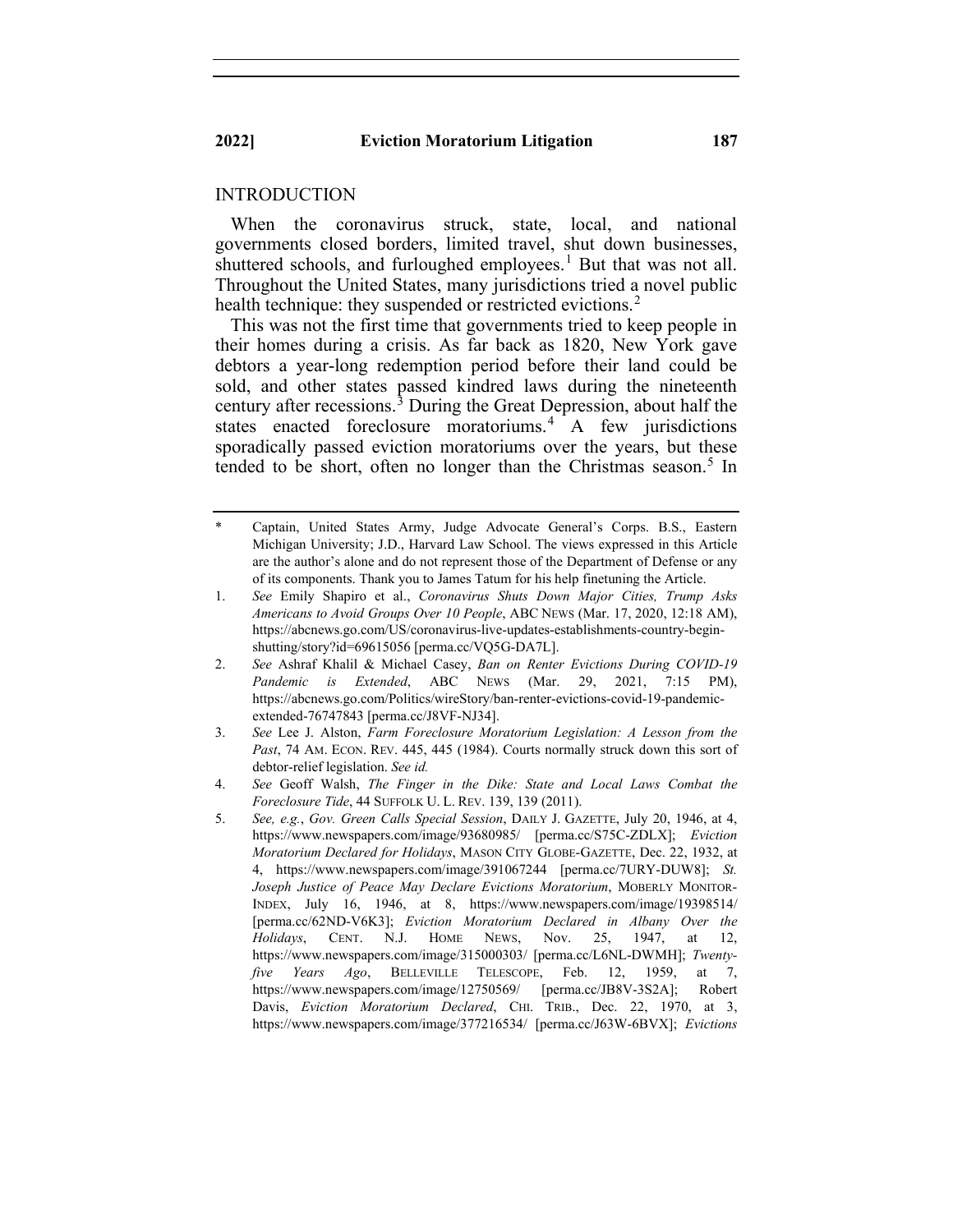2020, policymakers all over the country adopted broad-based, extended eviction moratoriums for the first time.

What followed was a flurry of lawsuits brought by landlords, property managers, lobbyists, and developers. The stakes were very high. One landlord briefly claimed that eviction moratoriums were emblematic of government overreach that left Americans living in a "shell of their Republic."[6](#page-4-0)

Americans disagreed. Protections for the most vulnerable were extremely popular. One poll showed that eighty-nine percent of Americans supported banning evictions nationwide, [7](#page-4-1) while another found eighty percent supporting such measures. [8](#page-4-2) But public sentiment had little influence on public policy. $9$  Even though all fifty states declared states of emergency and forty-nine of them were still in such states by the end of  $2020$ ,<sup>[10](#page-4-4)</sup> most states abandoned their

<span id="page-4-1"></span>7. *Fact Sheet, Public Opinion Polling on Housing Instability During the COVID-19* Pandemic, OPPORTUNITY STARTS AT HOME (June 1, 2020), https://www.opportunityhome.org/wp-content/uploads/2020/05/FINAL-COVID19- Poll-Fact-Sheet-002.pdf [perma.cc/VW2T-QTQQ].

- <span id="page-4-3"></span>9. *See, e.g.*, Ala. Ass'n of Realtors v. U.S. Dep't of Health & Hum. Servs., No. 20-cv-3377, 2021 U.S. Dist. LEXIS 85568, at \*20 (D.D.C. May 5, 2021) (quoting Gonzales v. Oregon, 546 U.S. 243, 267 (2006)) (stating that "eviction moratoria have been the subject of 'earnest and profound debate across the country,'" wrongly implying that the nation was divided over whether the policy was a good idea).
- <span id="page-4-4"></span>10. *See* Exec. Dep't of Minn., *Extending the COVID-19 Peacetime Emergency Declared in Executive Order 20-01*, Order No. 20-100 (Dec. 14, 2020),

*Moratorium in Effect for Holidays*, HARTFORD COURANT, Dec. 18, 1976, at 87, https://www.newspapers.com/image/240551699 [perma.cc/Y2EB-BSDJ].

<span id="page-4-0"></span><sup>6.</sup> Brief for the New Civil Liberties Alliance et al. as Amici Curiae Supporting Plaintiff at 2, Skyworks, Ltd. v. Ctrs. for Disease Control & Prevention, 524 F. Supp. 3d 745 (N.D. Ohio 2021) (No. 20-cv-02407), https://pacificlegal.org/wp-content/uploads/ 2020/10/12.02.2020-35-The-NCLA-et-al.-AC-Brief-ISO-MPI.pdf [perma.cc/EHX8- SFLR]. Ironically, the Pacific Legal Foundation, which represented the landlords in many of the lawsuits challenging eviction bans, simultaneously argued that Connecticut's business closure order should be ended because one of its clients was falling behind on rent and was facing eviction unless he could reopen. Complaint ¶ 81, Roxy Nails Design v. Lamont, 2020 WL 6781737 (Conn. Super. Ct. 2020), https://pacificlegal.org/wp-content/uploads/2020/06/Ramirez-v.-Lamont-Complaint.pdf [perma.cc/LV6Q-HY7T].

<span id="page-4-2"></span><sup>8.</sup> *See* Rachel D. Godsil, *Memo: Addressing Housing Precarity in the Context of Coronavirus Crisis*, DATA FOR PROGRESS (Apr. 14, 2020), https://www.dataforprogress.org/memos/addressing-housing-precarity-coronavirus [perma.cc/733C-ZU4W]; *see also* Annie Knox, *Poll: Nearly Half of Utahns Say State Should Have Moratorium on Evictions in Pandemic*, DESERET NEWS (Feb. 20, 2021, 6:00 PM), https://www.deseret.com/utah/2021/2/20/22289806/poll-nearly-half-ofutahns-say-the-state-should-have-a-moratorium-on-evictions-in-pandemic-covid-cox [perma.cc/W32H-QCZ5] (showing Utahns favored an eviction moratorium by a nearly two-to-one margin).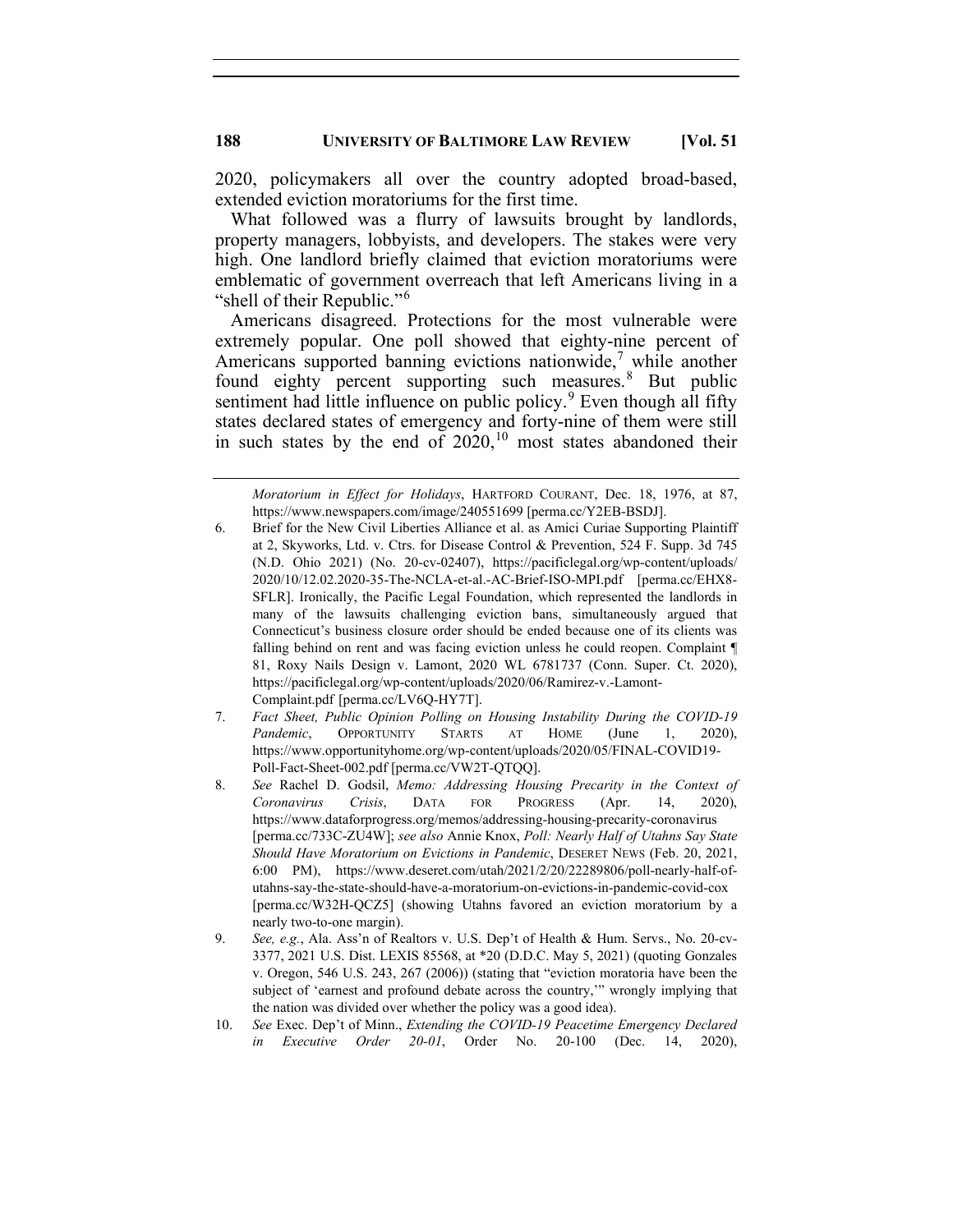eviction moratoriums long before that, if they had them at all.<sup>[11](#page-5-0)</sup> Litigation, therefore, centered around the federal CDC Halt Order,<sup>[12](#page-5-1)</sup> which lasted until the Supreme Court struck it down in August  $2021$ ,<sup>[13](#page-5-2)</sup> and the handful of states that kept their moratoriums going long enough to generate lawsuits and court decisions.

This Article examines thirty-three cases of eviction moratoriums challenged by landlords that resulted in written decisions, including the subsequent decisions arising from those cases<sup>[14](#page-5-3)</sup> augmented by

12. *See* cases cited *infra* note 14*.*

<span id="page-5-3"></span>14. *See generally* Brown v. Azar, 497 F. Supp. 3d 1270 (N.D. Ga. 2020); Baptiste v. Kennealy, 490 F. Supp. 3d 353 (D. Mass. 2020); Elmsford Apartment Assocs., L.L.C. v. Cuomo, 469 F. Supp. 3d 148 (S.D.N.Y. 2020); Tiger Lily, L.L.C. v. U.S. Dep't Hous. & Urb. Dev., 499 F. Supp. 3d 538 (W.D. Tenn. 2020); El Papel L.L.C. v. Inslee, No. 20-cv-01323, 2020 U.S. Dist. LEXIS 246971 (W.D. Wash. Dec. 2, 2020); Gregory Real Est. & Mgmt. L.L.C. v. Keegan, No. 1 CA-CV 20-0419, 2021 Ariz. App. Unpub. LEXIS 368 (Ariz. Ct. App. Mar. 30, 2021); Chrysafis v. James, No. 21- CV-998, 2021 U.S. Dist. LEXIS 72602 (E.D.N.Y. Apr. 14, 2021); JL Props. Grp. B, L.L.C. v. Pritzker, 2021 IL 3d 200305 (Ill. App. Ct. May 21, 2021); Auracle Homes, L.L.C. v. Lamont, 478 F. Supp. 3d 199 (D. Conn. 2020); Ala. Ass'n of Realtors, No. 20-cv-3377, 2021 U.S. Dist. LEXIS 85568 (D.D.C. May 5, 2021); Dixon Ventures, Inc. v. U.S. Dep't Health & Hum. Servs., No. 20-CV-01518, 2021 U.S. Dist. LEXIS 78176 (E.D. Ark. Apr. 23, 2021); Johnson v. Murphy, No. 20-CV-06750, 2021 U.S. Dist. LEXIS 53191 (D.N.J. Mar. 22, 2021); HAPCO v. City of Philadelphia, 482 F. Supp. 3d 337 (E.D. Pa. 2020); Apartment Ass'n of L.A. Cnty., Inc. v. City of Los Angeles, 500 F. Supp. 3d 1088 (C.D. Cal. 2020); Heights Apartments, L.L.C. v. Walz, 510 F. Supp. 3d 789 (D. Minn. 2020); Terkel v. Ctrs. for Disease Control & Prevention, No. 20-CV-00564, 2021 U.S. Dist. LEXIS 35570 (E.D. Tex. Feb. 25, 2021); Skyworks, Ltd. v. Ctrs. for Disease Control & Prevention, 524 F. Supp. 3d 745 (N.D. Ohio 2021); Chambless Enters., L.L.C. v. Redfield, 508 F. Supp. 3d 101 (W.D. La. 2020); Borger Mgmt. v. Hernandez-Cruz, No. 2020 LTB 006637 (D.C. Super. Dec. 16, 2020) (order granting declaratory judgment), https://contextcdn.washingtonpost.com/notes/prod/default/documents/c4776b1d-10a9-4f05-9430- 2ce4f842fc2e/note/78879907-ee79-4d11-80b1-1cce2abb07e8.#page=1

[perma.cc/VQ8G-HZAZ]; Gregory Real Est. & Mgmt. L.L.C. v. Keegan, No. CV2020-007629 (Ariz. Super. Ct. July 22, 2020), https://superiorcourt.maricopa.gov/

https://mn.gov/governor/assets/EO%2020-100%20Final%20Signed%20and%20 Filed tcm1055-458402.pdf [perma.cc/A4UC-P6ZW].

<span id="page-5-0"></span><sup>11.</sup> *See* Elaine S. Povich, *Eviction Looms for Millions, Despite New Federal Aid Package*, PEW (Dec. 22, 2020), https://www.pewtrusts.org/en/research-and-analysis/blogs/ stateline/2020/12/22/eviction-looms-for-millions-despite-new-federal-aid-package [perma.cc/6B7R-ESZB].

<span id="page-5-2"></span><span id="page-5-1"></span><sup>13.</sup> *See* Krishnadev Calamur & Chris Arnold, *The Supreme Court Will Allow Evictions to Resume. It Could Affect Millions of Tenants*, NPR, https://www.npr.org/2021/ 08/26/1024668578/court-blocks-biden-cdc-evictions-moratorium [perma.cc/2ED2- K2XH] (Aug. 26, 2021, 10:29 PM); *see also* Ala. Ass'n of Realtors v. Dep't of Health & Human Servs., 141 S. Ct. 2485, 2490 (2021) (Supreme Court case that struck down the federal eviction moratorium).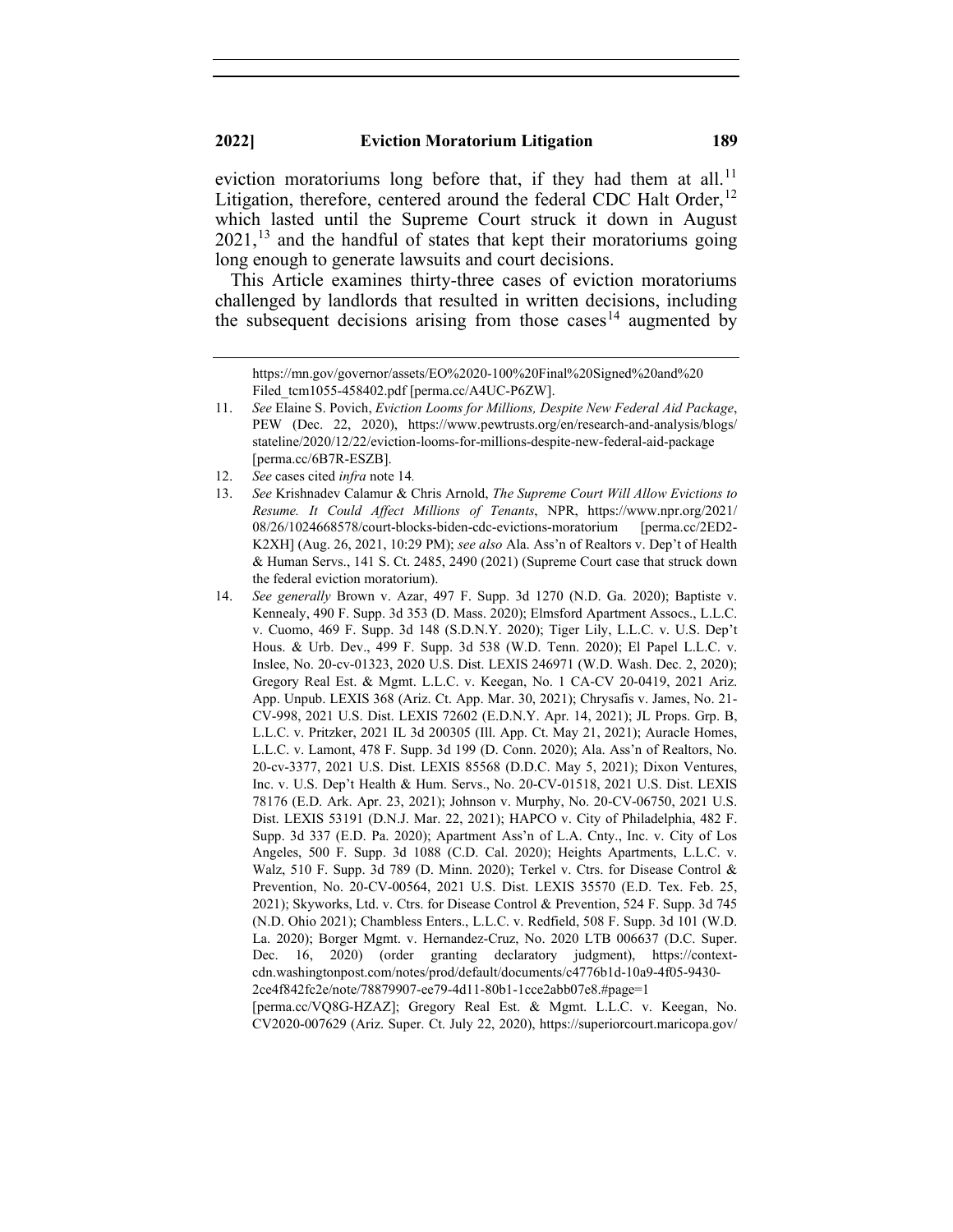COVID-era cases dealing with tenant protections other than eviction bans. [15](#page-6-0) A few big-picture points can be drawn from these cases:

- Until the Supreme Court became involved, the vast majority of landlord suits failed to undo moratoriums, either because courts rejected them outright, stayed decisions pending appeal, or limited their holdings to the individual landlords involved. Only one case resulted in mass evictions in its iurisdiction before the Supreme Court opened the flood gates;<sup>[16](#page-6-1)</sup>
- Landlords argued that the eviction moratoriums exceeded statutory authority and that they violated the Contract Clause, Takings Clause, Due Process Clause, Equal Protection Clause, and the right of access to the courts. Of these, the only successful arguments were that the moratorium exceeded statutory authority, abridged access to

media/6390/cv2020007629-926-07222020final.pdf [perma.cc/W327-QRGL]; Chrysafis v. Marks, No. 21-CV-2516, 2021 U.S. Dist. LEXIS 110405 (E.D.N.Y. June 11, 2021); *see also* Complaint, Iten v. Cnty. of Los Angeles, No. 21-CV-00486, at 11 (C.D. Cal. Jan. 19, 2021), https://pacificlegal.org/wp-content/uploads/2021/01/iten-v. county-of-los-angeles-complaint.pdf [perma.cc/8R5U-LUKQ] (an additional case with a complaint but no published decision). Appellate cases also addressed this issue. *See, e.g.*, Tiger Lily, L.L.C. v. U.S. Dep't Hous. & Urb. Dev., 525 F. Supp. 3d 850 (W.D. Tenn. 2021); Tiger Lily, L.L.C. v. U.S. Dep't Hous. & Urb. Dev., 992 F.3d 518 (6th Cir. 2021); Tiger Lily, L.L.C. v. U.S. Dep't Hous. & Urb. Dev., 5 F.4th 666 (6th Cir. 2021); District of Columbia v. Towers, 250 A.3d 1048 (D.C. Ct. App. 2021); Ala. Ass'n of Realtors v. U.S. Dep't Health & Hum. Servs., No. 20-CV-3377, 2021 U.S. Dist. LEXIS 92104 (D.D.C. May 14, 2021); Ala. Ass'n of Realtors v. U.S. Dep't Health & Hum. Servs., No. 21-5093, 2021 U.S. App. LEXIS 16630 (D.C. Cir. June 2, 2021); Ala. Ass'n of Realtors v. U.S. Dep't Health & Hum. Servs., 141 S. Ct. 2320 (2021); Chrysafis v. Marks, 141 S. Ct. 2482 (2021); Ala. Ass'n Realtors v. U.S. Dep't Health & Hum. Servs., 141 S. Ct. 2485 (2021) (per curiam).

<span id="page-6-0"></span><sup>15.</sup> *See* Melendez v. City of New York, 503 F. Supp. 3d 13, 18 (S.D.N.Y. 2020) (law forbidding harassment of tenants impacted by COVID-19), *appeal filed*, No. 20-4238 (2d Cir. Dec. 22, 2020); Cmty. Hous. Improvement Program v. City of New York, 492 F. Supp. 3d 33, 38 (E.D.N.Y. 2020) (rent stabilization law); 335-7 L.L.C. v. City of New York, No. 20-cv-1053, 2021 U.S. Dist. LEXIS 43046, at \*2 (S.D.N.Y. Mar. 8, 2021) (rent control law); ACA Int'l v. Healey, 457 F. Supp. 3d 17, 21–22 (D. Mass. 2020) (rule to stop debt collectors during the pandemic).

<span id="page-6-1"></span><sup>16.</sup> *See Tiger Lily*, 525 F. Supp. 3d at 864 (declaring the CDC's Halt Order unenforceable), *aff''d*, 5 F.4th 666 (6th Cir. 2021); Brandon Richard, *Federal Judge Strikes Down CDC Eviction Moratorium in West Tennessee*, ACTION NEWS 5, https://www.actionnews5.com/2021/03/17/federal-judge-strikes-down-cdc-evictionmoratorium-west-tennessee/ [perma.cc/6S8B-TSAL] (Mar. 16, 2021, 8:36 PM) (reporting that the ruling means evictions can now continue in western Tennessee).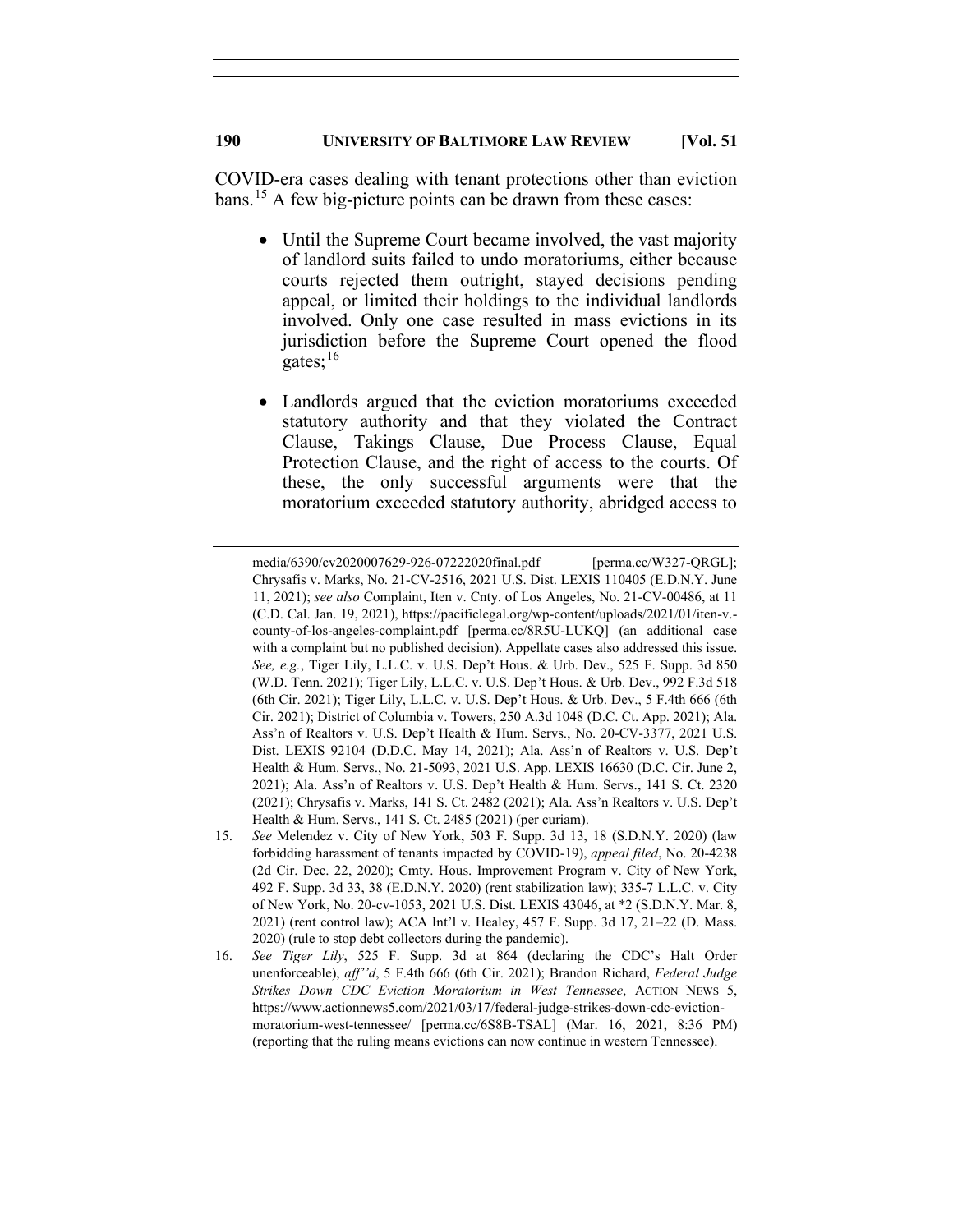the courts, or violated the Commerce Clause. The most consistently winning argument was that the CDC exceeded its statutory authority;

- Landlords overwhelmingly favored suing in federal court. Only six of thirty-three cases were litigated in state court; and
- In their analyses, courts repeatedly overlooked the realities of tenancy and the rental market, part of a broader pattern of second-class legal treatment for tenants.

The Article proceeds in four Parts. Part I gives a brief overview of state and federal eviction moratoriums.<sup>[17](#page-7-0)</sup> In response to the pandemic, the CDC passed a Halt Order that paused evictions nationwide for qualifying tenants.<sup>[18](#page-7-1)</sup> This order drew the lion's share of the lawsuits. Most states passed eviction moratoriums, which tended to be stronger than the CDC Halt Order, but only a few of them lasted long enough to draw court challenges and published opinions.

Part II looks at eviction moratorium litigation.<sup>[19](#page-7-2)</sup> This Part examines the issues that landlords raised in their suits and how courts responded. In short, courts rejected most government arguments that would prevent landlords from even pleading their case—such as jurisdictional issues—but ultimately ruled against landlords on the merits most of the time. Even when they theoretically might have sided with landlords, courts typically stayed judgments pending appeal or cabined their decisions to have the narrowest impact on tenants possible.

Part III discusses how courts overlooked the realities of being a tenant. [20](#page-7-3) Courts held that including tenants in lawsuits was unnecessary to understand the case, applied double standards to landlords' versus tenants' cases, and painted an unrealistically rosy picture of how landlords handle evictions.

Part IV concludes that the law usually treats tenants poorly, and observes that several judges have ruled against them or ignored

<span id="page-7-1"></span><span id="page-7-0"></span><sup>17.</sup> *See infra* Part I.

<sup>18.</sup> Temporary Halt in Residential Evictions to Prevent the Further Spread of COVID-19, 85 Fed. Reg. 55,292, 55,292 (Sept. 4, 2020).

<sup>19.</sup> *See infra* Part II.

<span id="page-7-3"></span><span id="page-7-2"></span><sup>20.</sup> *See infra* Part III.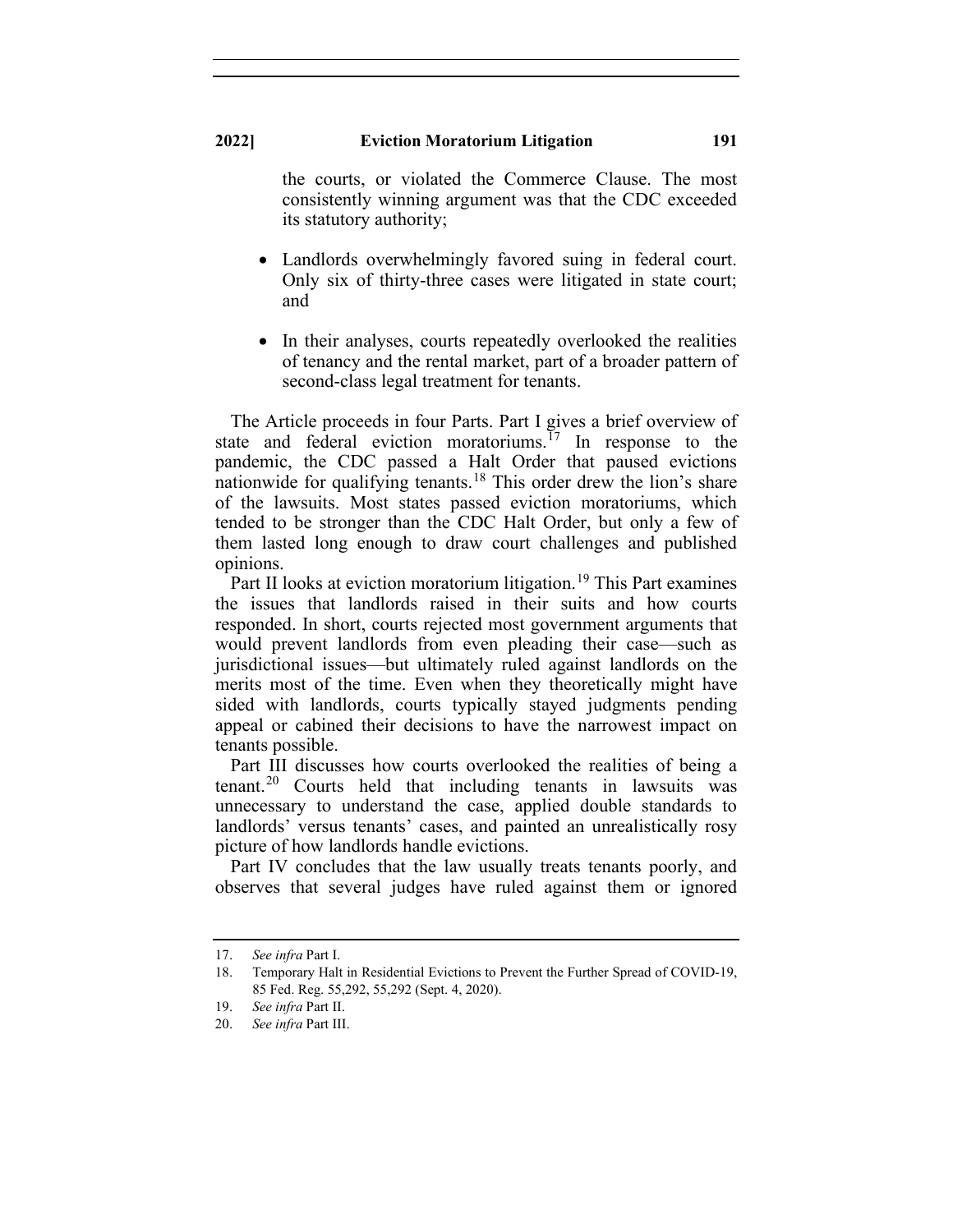eviction moratoriums without analysis. <sup>[21](#page-8-0)</sup> However, when attorneys actually litigated moratorium cases, they held up fairly well and protected a highly marginalized population at a time of dire need.

## I. COVID-ERA EVICTION PROTECTION POLICIES

Even in relatively pro-tenant jurisdictions, housing courts operate like grist mills. Evictions occur "routinely and summarily" in D.C.'s courts, "under circumstances which would make any humane judge wince and grit his teeth."<sup>[22](#page-8-1)</sup> Massachusetts' Supreme Judicial Court has admitted that it "recognize<sup>[s]</sup> that the complexity and speed of summary process cases can present formidable challenges to individuals facing eviction, particularly where those individuals are not represented by an attorney[,]" which is to say, nearly all of them.[23](#page-8-2) However, during the pandemic, policymakers injected a little compassion into the process.

The Coronavirus Aid, Relief, and Economic Security Act (CARES Act) imposed a 120-day moratorium on evictions for federallybacked properties in March 2020. [24](#page-8-3) In September of the same year, the Centers for Disease Control and Prevention (CDC) passed a Halt Order prohibiting evictions for nonpayment of rent nationwide and extended it every time it came close to ending.<sup>[25](#page-8-4)</sup> Congress, through the Consolidated Appropriations Act of 2020, extended the CDC Halt Order at one point. $26$  Moreover, the federal government doled out tens of billions of dollars in rental assistance.<sup>[27](#page-8-6)</sup> In addition to federal efforts, at least forty-three states and the District of Columbia imposed some kind of eviction moratorium.[28](#page-8-7) A few dozen cities did the same. $^{29}$  $^{29}$  $^{29}$ 

<span id="page-8-0"></span><sup>21.</sup> *See infra* Part IV.

<span id="page-8-1"></span><sup>22.</sup> Mahdi v. Poretsky Mgmt., Inc., 433 A.2d 1085, 1088 (D.C. 1981) (per curiam).

<span id="page-8-2"></span><sup>23.</sup> Adjartey v. Cent. Div. of the Hous. Ct. Dep't, 120 N.E.3d 297, 302, 306 (Mass. 2019).

<sup>24.</sup> CARES Act of 2020, Pub. L. No. 116-136, § 4024, 134 Stat. 281, 493–94 (2020).

<span id="page-8-4"></span><span id="page-8-3"></span><sup>25.</sup> Christian Britschgi, *The CDC Eviction Moratorium Is Extended for a 4th Time*, REASON (June 24, 2021, 10:40 AM), https://reason.com/2021/06/24/the-cdc-evictionmoratorium-is-extended-for-a-4th-time/ [perma.cc/2HBC-XLMB].

<span id="page-8-5"></span><sup>26.</sup> Consolidated Appropriations Act, 2021, Pub. L. No. 116-26, § 502, 134 Stat. 1182, 2078–79 (2020).

<span id="page-8-6"></span><sup>27.</sup> *See id.* § 501(a)(1) (\$25 billion for rental assistance); American Rescue Plan Act of 2021, Pub. L. No. 117-2, § 3201(a)(1), 135 Stat. 4, 54 (2020) (\$21.55 billion for rental assistance).

<span id="page-8-7"></span><sup>28.</sup> Ala. Ass'n of Realtors v. U.S. Dep't of Health & Hum. Servs., No. 20-cv-3377, 2021 U.S. Dist. LEXIS 85568, at \*20 (D.D.C. May 5, 2021).

<span id="page-8-8"></span><sup>29.</sup> *See* Deidre Woollard, *Cities and States That Have Paused Evictions Due to COVID-19*, MILLION ACRES, https://www.fool.com/millionacres/real-estate-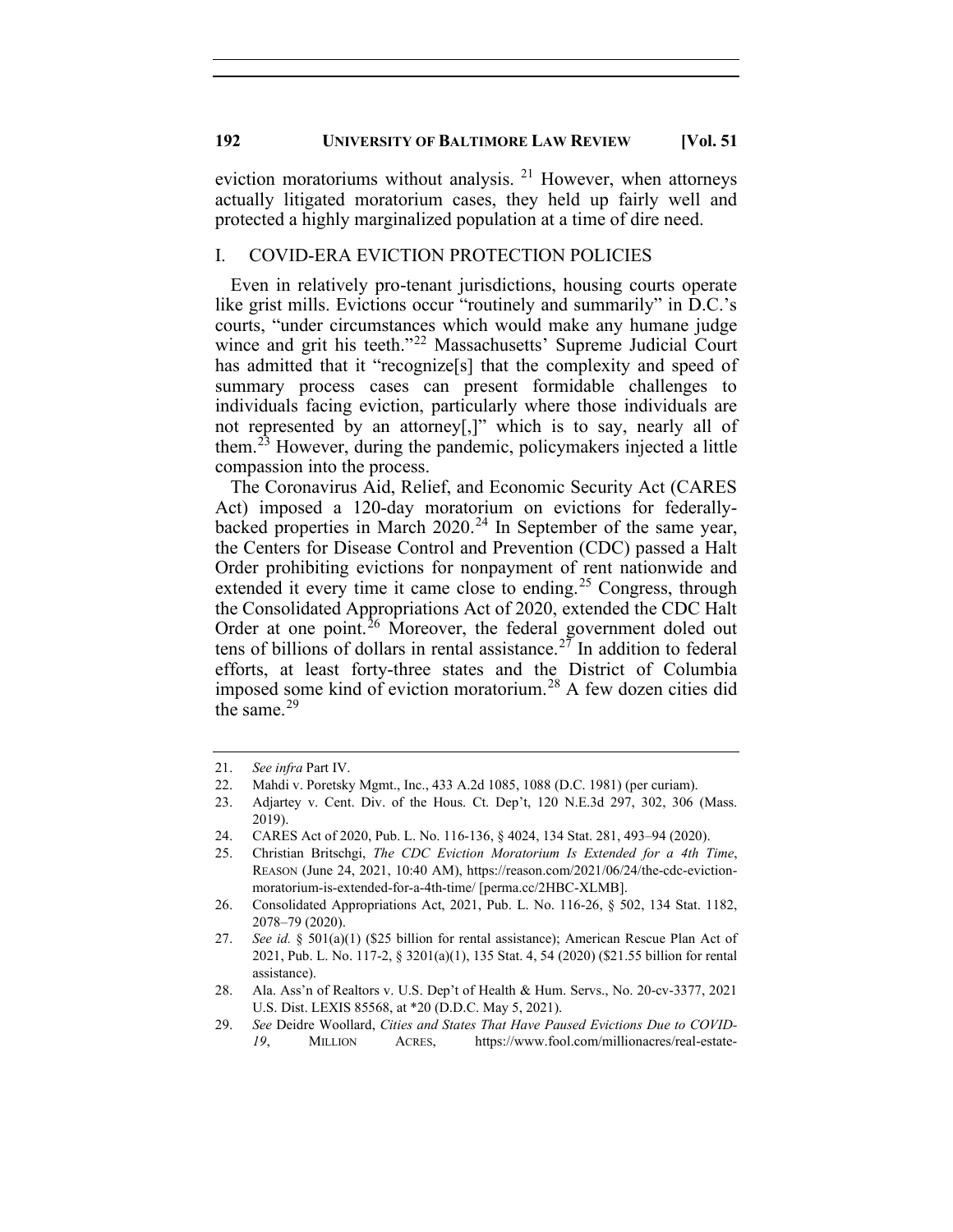The CDC Halt Order was not an automatic ban on evictions. Rather, a tenant had to submit a declaration swearing that (1) they tried to get rental relief; (2) they made less than the income threshold; (3) they were unable to pay rent due to sudden hardship; (4) they are paying as much rent as they are able; and (5) an eviction would push them into an unsafe living arrangement.<sup>[30](#page-9-0)</sup> The CDC based the Halt Order on studies showing that evictions would increase the prevalence of COVID-19.<sup>[31](#page-9-1)</sup>

The federal government never tried something as far-reaching as the CDC Halt Order, but that does not mean it never tried anything of the sort. In 1919, Congress passed a law that lasted for two years, allowing tenants in Washington, D.C., to remain in a hotel or apartment beyond the expiration of the lease.<sup>[32](#page-9-2)</sup> "Housing is a necessary of life[,]" said the Supreme Court, upholding the law against a challenge by a landlord.<sup>[33](#page-9-3)</sup> A few years later, the Supreme Court allowed a rent commission in the District of Columbia to set "reasonable rates" for apartments.<sup>[34](#page-9-4)</sup> During World War II, Congress passed the Emergency Price Control Act to manage the wartime economy.[35](#page-9-5) This law empowered the head of the Office of Price Administration to set prices on goods that "in his judgment will be generally fair and equitable and will effectuate the purposes of this Act<sup>[1]</sup>, and to restrain prices that "have risen or threaten to rise to an

market/articles/cities-and-states-that-have-paused-evictions-due-to-covid-19/ [perma.cc/283D-3L34] (June 11, 2021).

<span id="page-9-0"></span><sup>30.</sup> *See* Temporary Halt in Residential Evictions to Prevent the Further Spread of COVID-19, 85 Fed. Reg. 55,292, 55,297 (Sept. 4, 2020).

<span id="page-9-1"></span><sup>31.</sup> *Id.* at 55,294. Later studies gave further supporting evidence. *See* Olivia Jin et al., *Neighborhoods with Highest Eviction Filing Rates Have Lowest Levels of COVID-19 Vaccination*, EVICTION LAB (June 11, 2021), https://evictionlab.org/filing-andvaccination-rates/ [perma.cc/5ECB-553J] (finding that areas with the highest rates of eviction have the lowest levels of vaccination, heightening the danger of allowing more forced displacements); Bill Salisbury, *Minnesota Braces for Glut of Evictions Once Pandemic Ban Ends*, TWIN CITIES, https://www.twincities.com/2021/03/08/ minnesota-prepares-for-glut-of-evictions-once-pandemic-ban-ends/ [perma.cc/EG7T-9SJQ] (Mar. 10, 2021, 2:33 PM) (concluding the state eviction moratorium saved thousands of lives and prevented over one hundred thousand infections).

<span id="page-9-2"></span><sup>32.</sup> Block v. Hirsh, 256 U.S. 135, 153–54 (1921).

<span id="page-9-3"></span><sup>33.</sup> *Id.* at 156, 158. The action was based on Congress's police power over the federal district, rather than any of the authorities at issue in 2020 moratoriums. *Id.* at 155.

<sup>34.</sup> Chastleton Corp. v. Sinclair, 264 U.S. 543, 546, 549 (1924).

<span id="page-9-5"></span><span id="page-9-4"></span><sup>35.</sup> *See* Yakus v. United States, 321 U.S. 414, 419 (1944).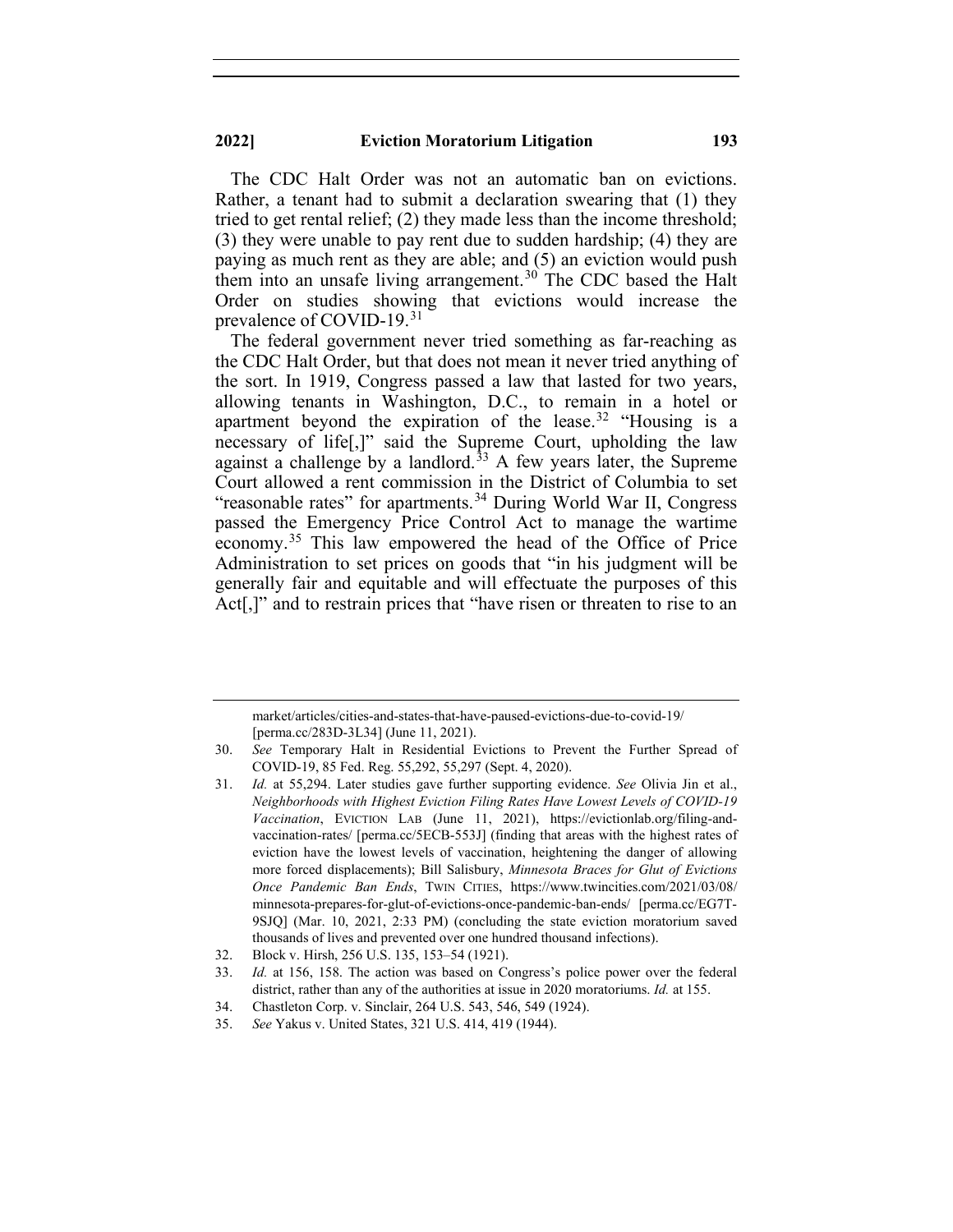extent or in a manner inconsistent with the purposes of this Act."[36](#page-10-0) Despite the broad language, the Supreme Court upheld the law.<sup>[37](#page-10-1)</sup>

State and local protections were not uniform, but they tended to be more straightforward. While the CDC Halt Order had a series of hoops that tenants had to jump through, state orders were often flat bans or included only a small number of scenarios where a landlord could evict, though they only lasted for a few weeks.<sup>[38](#page-10-2)</sup> Most state eviction moratoriums ended by September 2020, when the CDC stepped in to fill the breach.<sup>[39](#page-10-3)</sup> As a result, most states did not have eviction moratoriums around long enough to justify a lawsuit. New York had one of the most ambitious tenant protection laws, which was pared back slightly by the Supreme Court in mid-2021.<sup>[40](#page-10-4)</sup> The Supreme Court also signaled in early July 2021 that it would not allow the CDC eviction moratorium to continue.<sup>[41](#page-10-5)</sup>

<sup>36.</sup> *Id.* at 420.

<span id="page-10-2"></span><span id="page-10-1"></span><span id="page-10-0"></span><sup>37.</sup> *See id.* at 447–48.

<sup>38.</sup> *See, e.g.*, Ky. Exec. Order 2020-257, https://governor.ky.gov/attachments/20200325\_ Executive-Order\_2020-257\_Healthy-at-Home.pdf [perma.cc/2ST5-YVNB]; Exec. Dep't of Ind., *Temporary Prohibition on Evictions and Foreclosures*, Order No. 20- 06 (Mar. 19, 2020), https://www.in.gov/gov/files/EO\_20-06.pdf [perma.cc/L697- WFYH]; Exec. Dep't of Iowa, *Proclamation of Disaster Emergency* (Mar. 19, 2020), https://governor.iowa.gov/sites/default/files/documents/Public%20Health%20Proclam ation%20-%202020.03.19.pdf [perma.cc/M5PH-GKAF]; Exec. Dep't of Nev., *Declaration of Emergency Directive No. 008* (Mar. 29, 2020), https://gov.nv.gov/News/Emergency\_Orders/2020/2020-03-29\_-\_COVID-19 Declaration of Emergency Directive 008 (Attachments)/ [perma.cc/H6E3-CSEL]; Me. Exec. Order No. 40 FY 19/20 (Apr. 16, 2020), https://www.maine.gov/ governor/mills/sites/maine.gov.governor.mills/files/inline-files/An%20Order%20 Regarding%20Unlawful%20Evictions%2C%20Writs%20of%20Possession%2C%20a nd%20Initiation%20of%20Eviction%20Proceedings.pdf [perma.cc/W5QY-AR46].

<span id="page-10-3"></span><sup>39.</sup> *See Changes to Rent, Mortgage, Eviction, and Foreclosure Policies in Response to the Coronavirus (COVID-19) Pandemic, 2020*, BALLOTPEDIA, https://ballotpedia.org/Changes to rent, mortgage, eviction, and foreclosure polici es in response to the coronavirus (COVID-19) pandemic, 2020#cite ref-149 [perma.cc/X5DT-7NTN] (last visited Oct. 15, 2021); Annie Nova, *The CDC Banned Evictions. Tens of Thousands Have Still Occurred*, CNBC, https://www.cnbc.com/ 2020/12/05/why-home-evictions-are-still-happening-despite-cdc-ban.html [perma.cc/237P-4V5Y] (Jan. 14, 2021) (noting that many state bans only lasted a few weeks).

<span id="page-10-4"></span><sup>40.</sup> *See* Chrysafis v. Marks, 141 S. Ct. 2482 (2021). Specifically, the Court struck down a provision of the law that allowed a tenant to self-certify they had a hardship and precluded the landlord from contesting that certification. *Id.* at 2482.

<span id="page-10-5"></span><sup>41.</sup> *See* Ala. Ass'n of Realtors v. Dep't of Health & Hum. Servs., 141 S. Ct. 2320, 2320– 21 (2021) (Kavanaugh, J., concurring).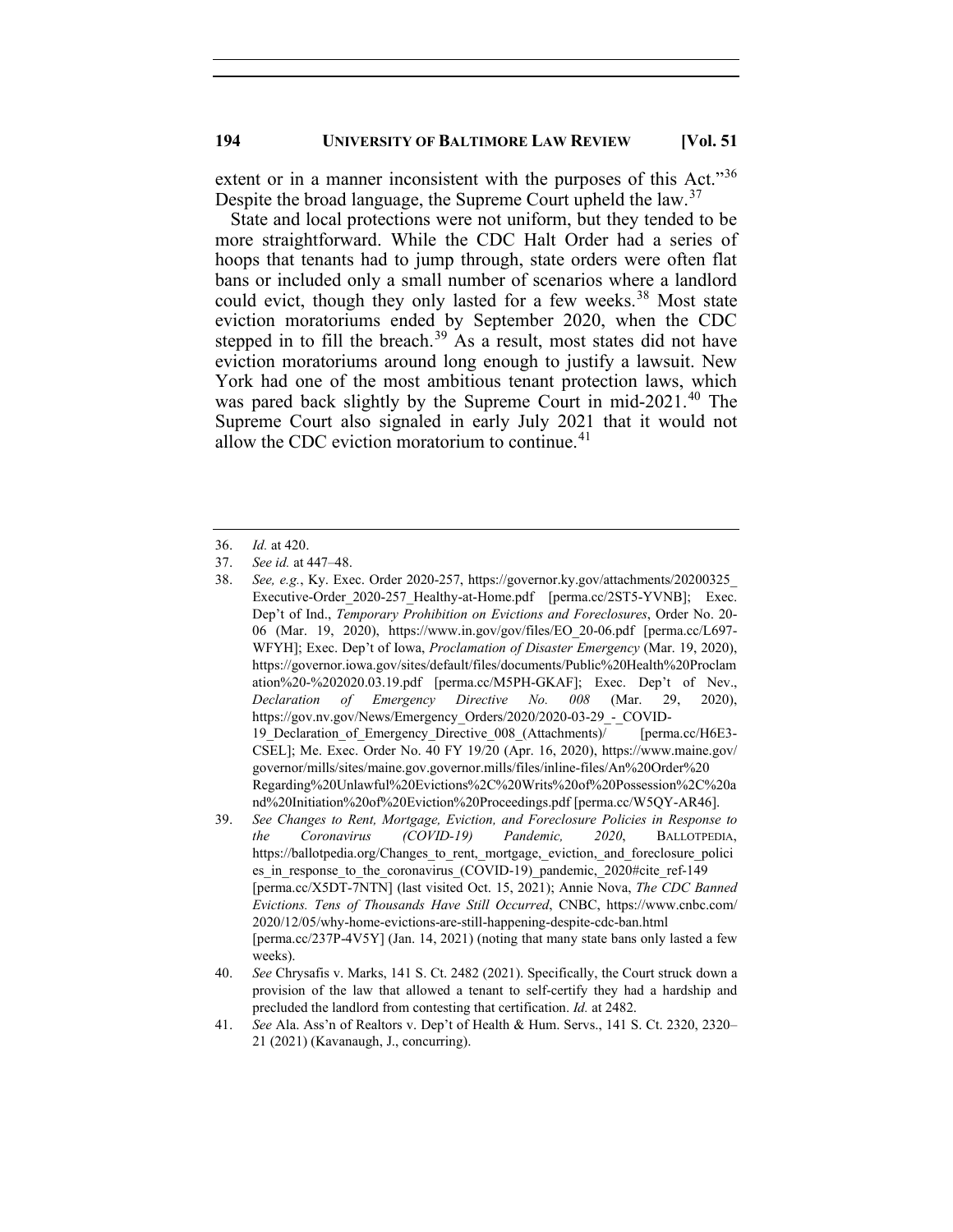The CDC eviction moratorium expired on July 31, 2021.<sup>[42](#page-11-0)</sup> President Joe Biden called upon Congress to extend it, but Congress failed to act and instead asked Biden to do so on his own.<sup>[43](#page-11-1)</sup> However, given the Supreme Court's implied opinion that the agency needed Congressional approval, the CDC insisted that it could not act alone.[44](#page-11-2) In addition, the White House announced on August 2 that the CDC was "unable to find legal authority for a new, targeted eviction moratorium."<sup>[45](#page-11-3)</sup> Nevertheless, on August 3, the CDC rolled out a new, targeted eviction moratorium that only applied to jurisdictions where eviction caseloads were spiraling, despite failing to secure additional legal authority.[46](#page-11-4) Biden was clear-eyed about the move, saying, "[t]he bulk of the constitutional scholarship says that it's not likely to pass constitutional muster . . . . But there are several key scholars who think that it may and it's worth the effort."<sup>[47](#page-11-5)</sup>

Predictably, the Supreme Court stepped in on August 26, vacating a stay on a lower court's ruling against the moratorium, effectively ending it.<sup>[48](#page-11-6)</sup> While Congress hesitated, fifteen million people were at risk of eviction, and less than ten percent of the forty-six billion dollars in rental assistance allocated had actually been disbursed.<sup>[49](#page-11-7)</sup>

<span id="page-11-0"></span><sup>42.</sup> *See* David Shepardson, *CDC Rebuffs Biden Bid to Reinstate COVID-19 Eviction Moratorium*, REUTERS (Aug. 2, 2021, 7:02 PM), https://www.reuters.com/world/us/ pelosi-urges-white-house-reinstate-expired-covid-19-eviction-moratorium-2021-08- 02/.

<span id="page-11-1"></span><sup>43.</sup> *See id.*

<span id="page-11-3"></span><span id="page-11-2"></span><sup>44.</sup> *See id.*

<sup>45.</sup> *White House Asks States to Aid Renters as CDC Can't Extend Eviction Moratorium*, GUARDIAN (Aug. 2, 2021, 6:30 PM), https://www.theguardian.com/usnews/2021/aug/02/us-eviction-moratorium-white-house-cdc [perma.cc/Y57F-EKR7].

<span id="page-11-4"></span><sup>46.</sup> Temporary Halt in Residential Evictions in Communities with Substantial or High Levels of Community Transmission of COVID-19 to Prevent the Further Spread of COVID-19, 86 Fed. Reg. 43,245, 43,245 (Aug. 6, 2021). The new order only applied to counties experiencing "substantial or high" levels of community transmission. *Id.* However, this definition applied to ninety percent of the population, so it did little to narrow the order. *See* Josh Boak et al., *CDC Issues New Eviction Ban for Most of US Through Oct. 3*, AP NEWS (Aug. 3, 2021), https://apnews.com/article/joe-bidenbusiness-health-coronavirus-pandemic-65770ddb7396b08b4cb6f6a074cc5ca3 [perma.cc/C8VQ-264A].

<span id="page-11-5"></span><sup>47.</sup> Boak et al., *supra* note 46.

<span id="page-11-6"></span><sup>48.</sup> Ala. Ass'n of Realtors v. Dep't of Health & Hum. Servs., 141 S. Ct. 2485, 2486 (2021) (per curiam).

<span id="page-11-7"></span><sup>49.</sup> *Id.* at 2489.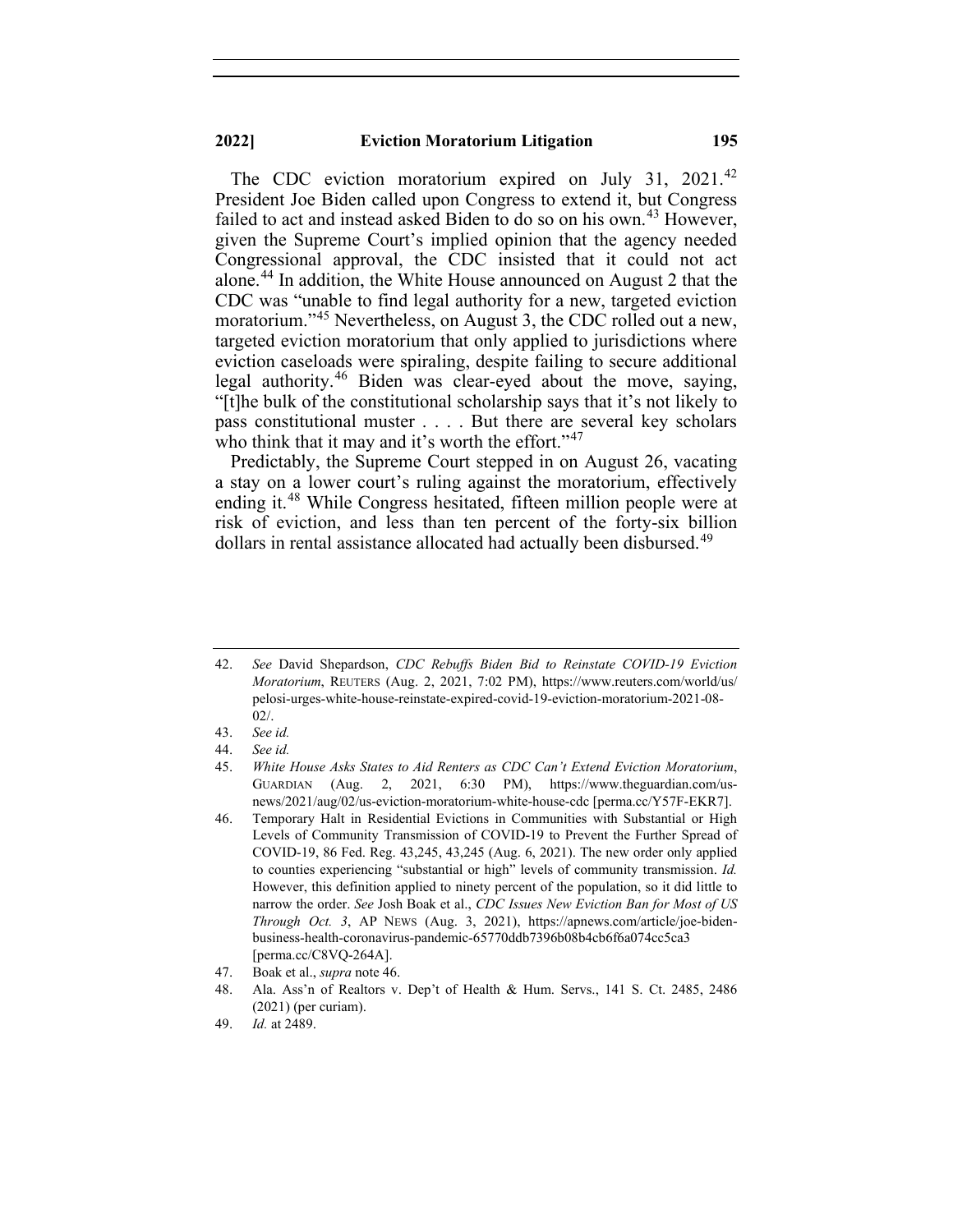## II. EVICTION PROTECTION LITIGATION

## *A. Jurisdictional Issues*

Before courts could get to the meat of legal claims, they had to deal with jurisdictional issues. Sometimes, the government raised such issues, attempting to have a suit thrown out. At other times, the court raised such issues on its own. Common jurisdictional questions included standing, joining indispensable parties, sovereign immunity, and abstention doctrine.

#### 1. Standing

In defending the eviction moratoriums, the government frequently claimed that landlords lacked proper standing to bring suit.<sup>[50](#page-12-0)</sup> Courts also sometimes raised this issue of their own accord.<sup>[51](#page-12-1)</sup> To have standing, a party must show that: (1) the party suffered an injury; (2) there exists a causal link between the government policy and the injury; and (3) the courts have the power to redress this injury.<sup>[52](#page-12-2)</sup> The injury prong may be broken down further, as the party must show that the injury is "concrete and particularized" and "actual or imminent, not conjectural or hypothetical."<sup>[53](#page-12-3)</sup>

The federal government tended to argue that landlords failed to show actual injury,<sup>[54](#page-12-4)</sup> though once it argued that there was no causal link,<sup>[55](#page-12-5)</sup> while state governments argued no redressability.<sup>[56](#page-12-6)</sup> When arguing redressability, states contended that because of the CDC Halt Order or judicial eviction bans, striking down state moratoriums

- <span id="page-12-1"></span>51. *Skyworks*, 524 F. Supp. 3d at 754.
- <span id="page-12-3"></span><span id="page-12-2"></span>52. *See* Lujan v. Defenders of Wildlife, 504 U.S. 555, 560–61 (1992).
- 53. *Id.* at 560 (quoting Whitmore v. Arkansas, 495 U.S. 149, 155 (1990)).
- <span id="page-12-4"></span>54. *Brown*, 497 F. Supp. 3d at 1276; *Skyworks*, 524 F. Supp. 3d at 754; *Dixon Ventures*, 2021 U.S. Dist. LEXIS 78176, at \*6–7.
- <span id="page-12-6"></span><span id="page-12-5"></span>55. *Tiger Lily*, 499 F. Supp. 3d at 545.

<span id="page-12-0"></span><sup>50.</sup> *See, e.g.*, Brown v. Azar, 497 F. Supp. 3d 1270, 1276 (N.D. Ga. 2020); Skyworks, Ltd. v. Ctrs. for Disease Control & Prevention, 524 F. Supp. 3d 745, 755 (N.D. Ohio 2021); Tiger Lily, L.L.C. v. U.S. Dep't of Hous. & Urb. Dev., 499 F. Supp. 3d 538, 544 (W. D. Tenn. 2020); Dixon Ventures v. U.S. Dep't of Health & Hum. Servs., No. 20-cv-01518, 2021 U.S. Dist. LEXIS 78176, at \*5 (E.D. Ark. Apr. 23, 2021); Heights Apartments v. Walz, 510 F. Supp. 3d 789, 800 (D. Minn. 2020); El Papel L.L.C. v. Inslee, No. 20-cv-01323, 2020 U.S. Dist. LEXIS 246971, at \*13 (W.D. Wash. Dec. 2, 2020).

<sup>56.</sup> Heights Apartments v. Walz, 510 F. Supp. 3d 789, 801 (D. Minn. 2020); El Papel L.L.C. v. Inslee, No. 20-cv-01323, 2020 U.S. Dist. LEXIS 246971, at \*13 (W.D. Wash. Dec. 2, 2020); Auracle Homes, L.L.C. v. Lamont, 478 F. Supp. 3d 199, 219 (D. Conn. 2020).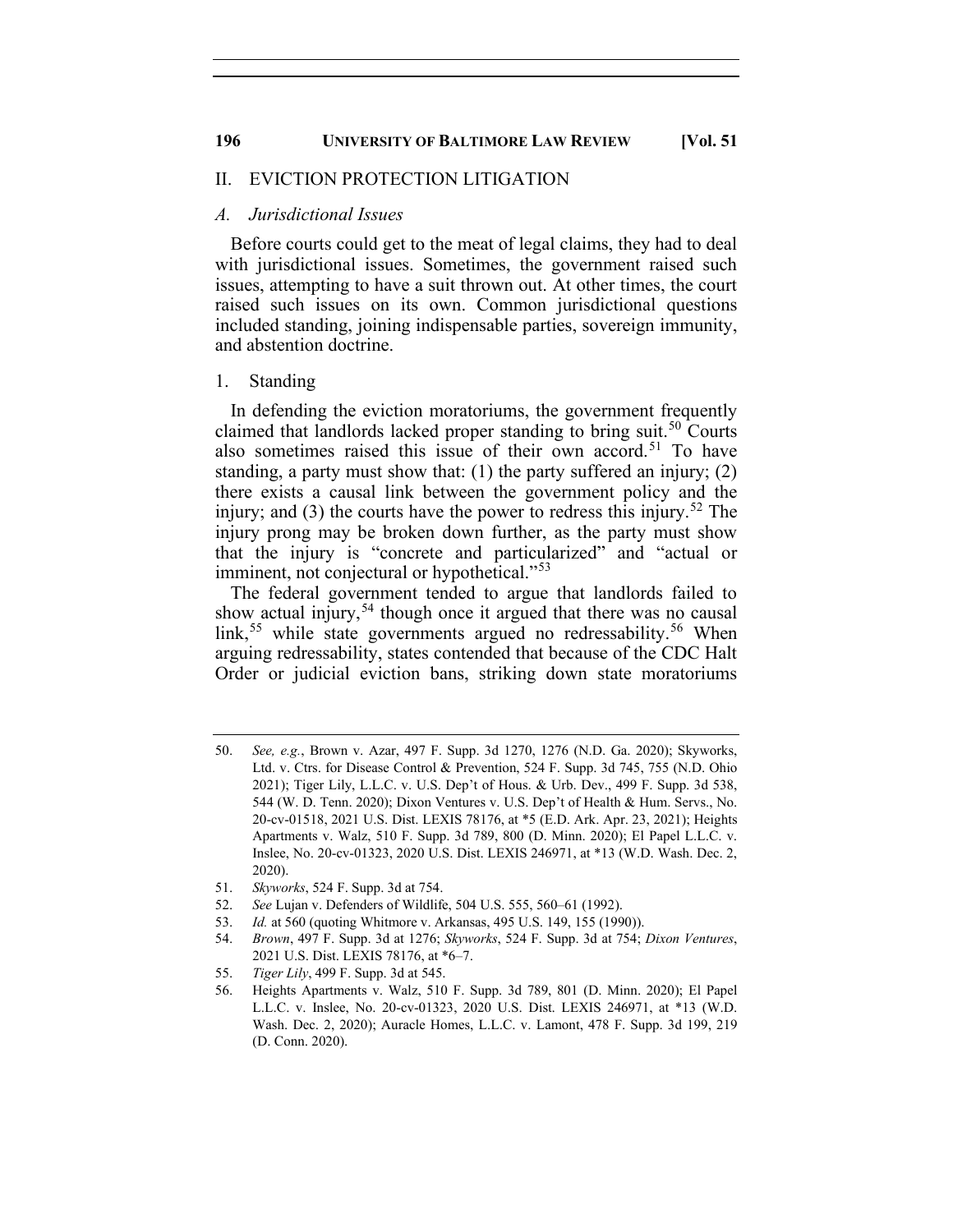would not do anything to help landlords.<sup>[57](#page-13-0)</sup> But courts rejected these arguments, saying that the CDC Halt Order was narrower than state policies,<sup>[58](#page-13-1)</sup> or that because further discovery could show redressability, the court would skip analyzing the issue.<sup>[59](#page-13-2)</sup>

When analyzing the federal arguments, courts also invariably found that landlords had standing $60$  because landlords asserted that they had tenants who submitted CDC Declarations saying that the Halt Order applied to them. This was enough for most courts.<sup>[61](#page-13-4)</sup> One court even found standing where tenants did not submit CDC Declarations. [62](#page-13-5) *Terkel v. CDC* booted several landlords from a case for lack of standing because their tenants had not submitted CDC Declarations, but this decision was an outlier.<sup>[63](#page-13-6)</sup> State eviction moratoriums did not have the exact requirements as the CDC Halt Order, but landlords still had questionable standing.<sup>[64](#page-13-7)</sup> Despite this, governmental efforts to challenge standing were largely unsuccessful. [65](#page-13-8)

#### 2. Indispensable Parties

The federal government also argued that landlords challenging the CDC Halt Order failed to join indispensable parties: their tenants.<sup>[66](#page-13-9)</sup> Under Rule 19 of the Federal Rules of Civil Procedure, courts *must* 

<span id="page-13-0"></span><sup>57.</sup> *See* cases cited *supra* note 56.

<span id="page-13-1"></span><sup>58.</sup> *See Heights Apartments*, 510 F. Supp. 3d at 801–02; *El Papel*, 2020 U.S. Dist. LEXIS 246971, at \*13–14.

<span id="page-13-2"></span><sup>59.</sup> *See Auracle Homes*, 478 F. Supp. 3d at 219.

<span id="page-13-3"></span><sup>60.</sup> *See Tiger Lily*, 499 F. Supp. 3d at 546; Brown v. Azar, 497 F. Supp. 3d 1270, 1277– 78 (N.D. Ga. 2020); Skyworks, Ltd. v. Ctrs. for Disease Control & Prevention, 524 F. Supp. 3d 745, 755–56 (N.D. Ohio 2021); Ala. Ass'n of Realtors v. U.S. Dep't of Health & Hum. Servs., No. 20-cv-3377, 2021 U.S. Dist. LEXIS 85568, at \*10 (D.D.C. May 5, 2021).

<span id="page-13-4"></span><sup>61.</sup> *See Tiger Lily*, 499 F. Supp. 3d at 546; *Brown*, 497 F. Supp. 3d at 1277–78; *Ala. Ass'n of Realtors*, 2021 U.S. Dist. LEXIS 85568, at \*10; *Skyworks*, 524 F. Supp. 3d at 755. One court said there was standing for a landlord whose tenant had not yet submitted a Declaration, though the landlord believed they would in the future. *Id.*

<sup>62.</sup> *Tiger Lily*, 499 F. Supp. 3d at 545–46.

<span id="page-13-6"></span><span id="page-13-5"></span><sup>63.</sup> Terkel v. Ctrs. for Disease Control & Prevention, No. 20-cv-00564, 2021 U.S. Dist. LEXIS 35570, at \*9–10 (E.D. Tex. Feb. 25, 2021).

<span id="page-13-7"></span><sup>64.</sup> Complaint, Iten v. Cnty. of Los Angeles, *supra* note 14 (stating the landlord did not attempt to evict based on "his understanding of the then-applicable state and local eviction moratoriums," without clearly stating if he could have pursued an eviction, and that the tenant never actually provided documentation showing a COVID-related hardship).

<sup>65.</sup> *See* Heights Apartments v. Walz, 510 F. Supp. 3d 789, 801 (D. Minn. 2020).

<span id="page-13-9"></span><span id="page-13-8"></span><sup>66.</sup> *See Brown*, 497 F. Supp. 3d at 1278; *Tiger Lily*, 499 F. Supp. 3d at 546–47.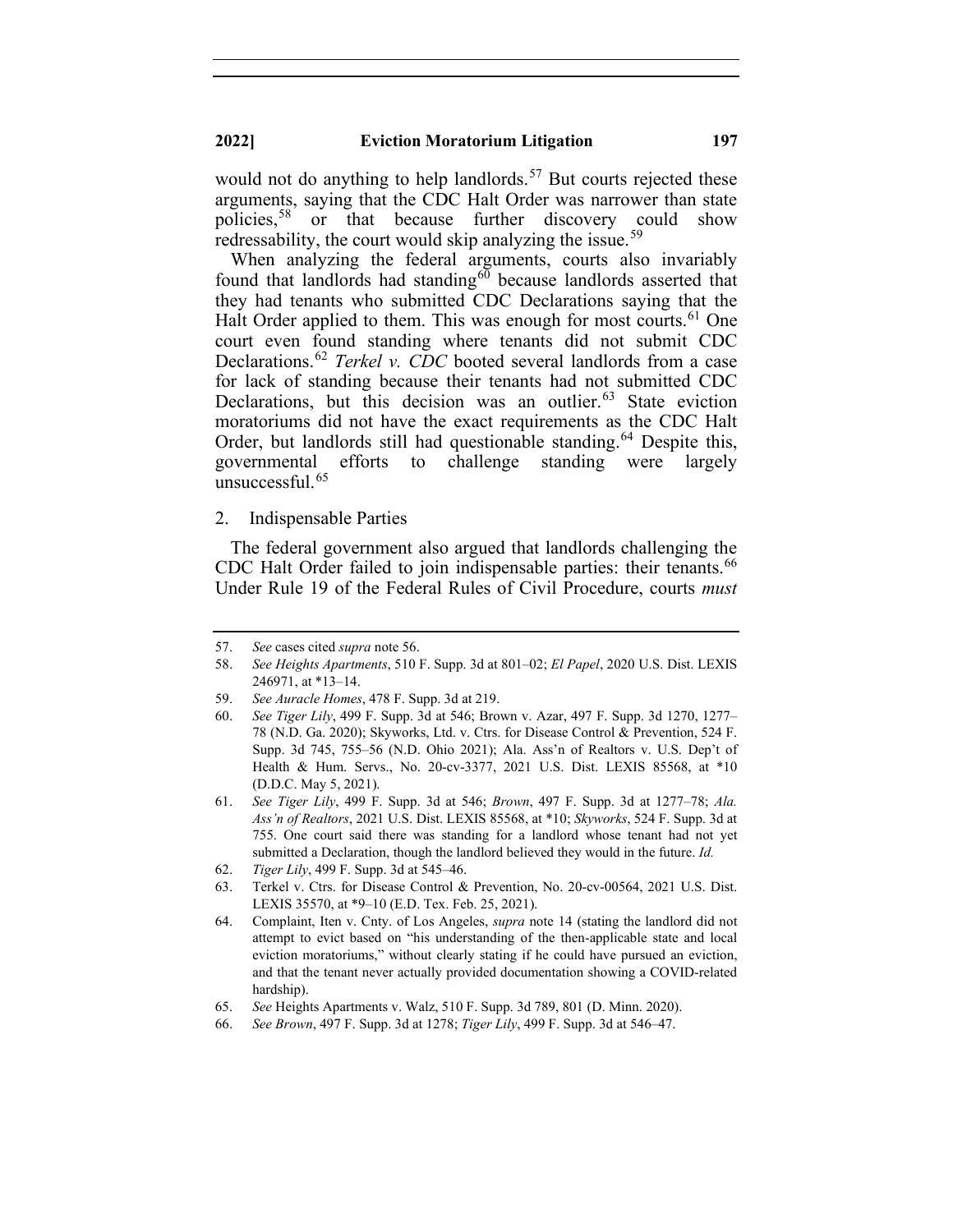join parties if (1) the court cannot accord complete relief without them or (2) disposing of the case without them would practically impair the person's ability to defend their interest.<sup>[67](#page-14-0)</sup> However, no courts have said that tenants fit this bill. Instead, they said that tenants only had a "general interest" in the litigation<sup>[68](#page-14-1)</sup> or that government attorneys adequately protected their interests.<sup>[69](#page-14-2)</sup>

## 3. Sovereign Immunity

States' favorite argument to defend their eviction moratoriums was sovereign immunity.<sup>[70](#page-14-3)</sup> The Supreme Court created this concept when it established that individuals could not sue states in federal court without their consent.<sup>[71](#page-14-4)</sup> This immunity thus bars private suits against states and state officials generally, unless the adverse party can show an exception.[72](#page-14-5) *Ex parte Young* was the most promising exception to try.  $73$ 

Under *Young*, a party may sue a state official to block an unconstitutional state law if it shows that the state official has some special connection to the enforcement of the law.<sup>[74](#page-14-7)</sup> The logic of this exception is that in enforcing an unconstitutional law, the state official commits an illegal act and thus forfeits sovereign immunity.[75](#page-14-8) It is not enough to sue a governor or attorney general based on their standard obligation to enforce all laws.[76](#page-14-9) Even under *Young*, however, federal courts cannot enjoin state officials for violations of state law, according to *Pennhurst*, unless the state official is acting without any authority whatsoever (called an *ultra vires* action). [77](#page-14-10)

- <span id="page-14-8"></span>75. *Id.* at 159–60.
- <span id="page-14-10"></span><span id="page-14-9"></span>76. *See id.* at 157.

<span id="page-14-0"></span><sup>67.</sup> *See* FED. R. CIV. P. 19(a).

<span id="page-14-1"></span><sup>68.</sup> *Tiger Lily*, 499 F. Supp. 3d at 548.

<span id="page-14-2"></span><sup>69.</sup> *Brown*, 497 F. Supp. 3d at 1279.

<span id="page-14-3"></span><sup>70.</sup> *See* NAT'L HOUS. L. PROJECT, HOW TO SUE A STATE COURT IN U.S. DISTRICT COURT TO ENJOIN RESIDENTIAL EVICTION HEARINGS DURING THE COVID-19 PANDEMIC 14 (2020).

<span id="page-14-4"></span><sup>71.</sup> *See* Hans v. Louisiana, 134 U.S. 1, 20 (1890). The principle of sovereign immunity also protects states against suits by individuals in their own courts. *See* Alden v. Maine, 527 U.S. 706, 712 (1999).

<span id="page-14-5"></span><sup>72.</sup> Mt. Healthy City Sch. Dist. Bd. of Educ. v. Doyle, 429 U.S. 274, 280 (1977). The doctrine only protects state officials when "the state is the real, substantial party in interest" and the officials are merely the ones named in the lawsuit. Ford Motor Co. v. Dep't of Treasury of Ind., 323 U.S. 459, 464 (1945); *see also* Edelman v. Jordan, 415 U.S. 651, 668 (1974) (indicating that the test is whether the relief sought will be borne by the state itself, or the individual officials).

<sup>73.</sup> *See Ex parte* Young, 209 U.S. 123 (1908).

<span id="page-14-7"></span><span id="page-14-6"></span><sup>74.</sup> *See id.* at 157.

<sup>77.</sup> Pennhurst State Sch. & Hosp. v. Halderman, 465 U.S. 89, 101 n.11, 106 (1984).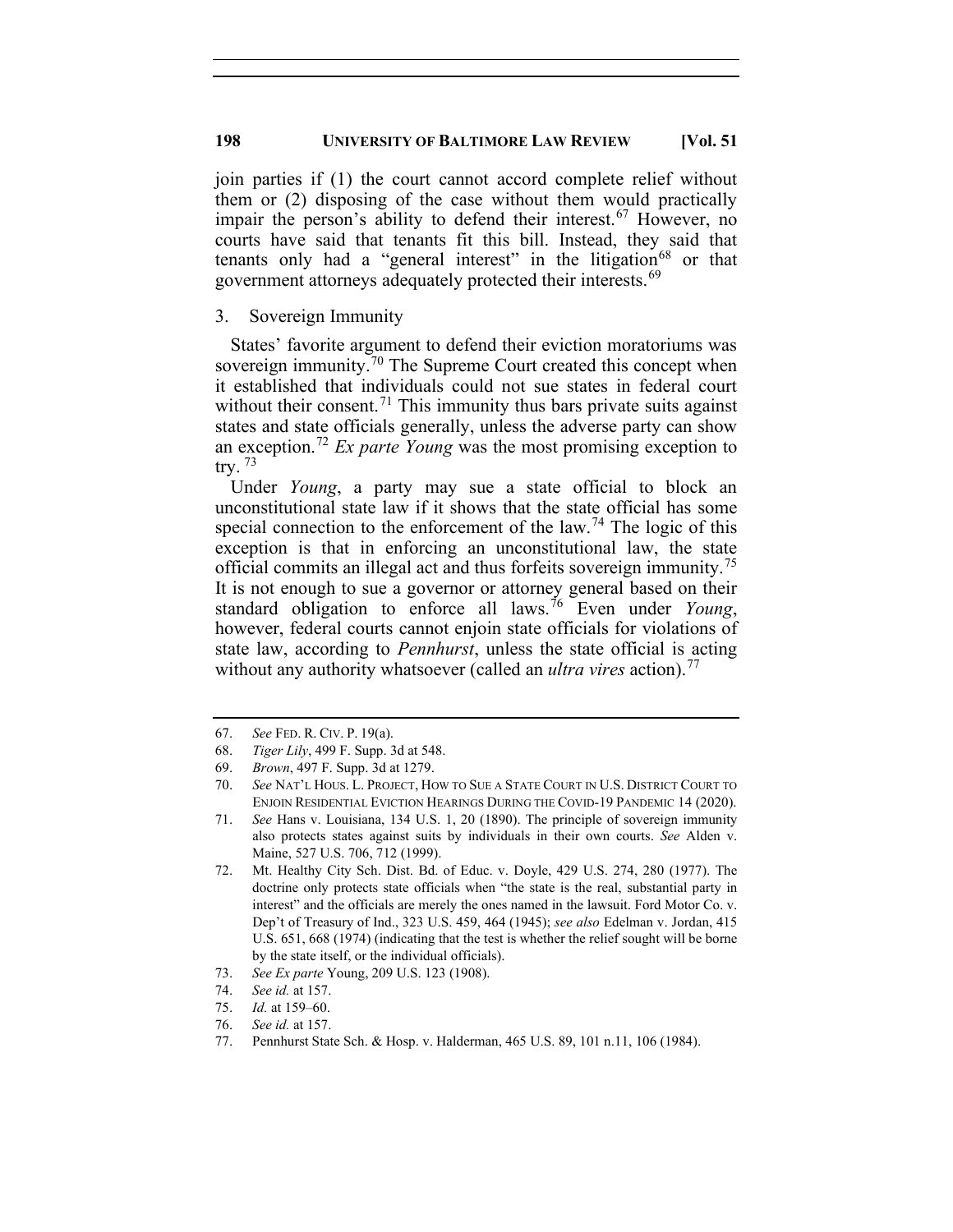An attempt to show a special connection between the New York Attorney General and an eviction protection law failed, as the law was primarily enforced through the court system.<sup>[78](#page-15-0)</sup> It was of no concern that the Attorney General might later bring suit against those who violated the law.<sup>[79](#page-15-1)</sup> However, when landlords alleged that the Governor and Attorney General of Minnesota could be sued for enforcing a state eviction moratorium, the court said that because the Governor's executive order passed the moratorium and the Attorney General sat on the council that approved the order there was enough evidence to show a special connection to the law.<sup>[80](#page-15-2)</sup> If this is the standard, a great many governors would be subject to *Ex parte Young*, as states almost always enacted eviction moratoriums through executive orders, as opposed to statutes.<sup>[81](#page-15-3)</sup>

<span id="page-15-0"></span><sup>78.</sup> Chrysafis v. James, No. 21-cv-998, 2021 U.S. Dist. LEXIS 72602, at \*43 (E.D.N.Y. Apr. 14, 2021).

<span id="page-15-1"></span><sup>79.</sup> *See id.* at \*48–49.

<span id="page-15-2"></span><sup>80.</sup> Heights Apartments, L.L.C. v. Walz, 510 F. Supp. 3d 789, 803 (D. Minn. 2020).

<span id="page-15-3"></span><sup>81.</sup> Only a few statutes were passed. S.B. 241, 31st Leg., 2d. Sess. (Alaska 2020); H.B. 4647, 191st Gen. Ct. (Mass. 2020); Assemb. B. A.11181, 2020 Leg. (N.Y. 2020); H.B. 5115, 2020 Spec. Sess. I (Va. 2020); S.B. 333, 2020 Leg. (Vt. 2020). In contrast, there were many executive orders. *E.g.*, Exec. Dep't of Ill., Executive Order in Response to COVID-19, Order No. 2020-10 (Mar. 20, 2020), https://www2.illinois.gov/Pages/Executive-Orders/ExecutiveOrder2020-10.aspx [perma.cc/Z6EH-WPFA]; Exec. Dep't of Nev., *Declaration of Emergency Directive 008*, § 2 (Mar. 29, 2020), https://gov.nv.gov/News/Emergency\_Orders/2020/2020-03- 29 - COVID-19 Declaration of Emergency Directive 008 (Attachments)/ [perma.cc/P7A5-JAZE]; Exec. Dep't of N.H., *Temporary Prohibition on Evictions and Foreclosures*, Order No. 2020-04 (Mar. 17, 2020), https://www.governor.nh.gov/ sites/g/files/ehbemt336/files/documents/emergency-order-4.pdf [perma.cc/JYN2-A6RP]; Ky. Exec. Order 2020-257, https://governor.ky.gov/attachments/20200325\_ Executive-Order 2020-257 Healthy-at-Home.pdf [perma.cc/Q5XB-U8U9]; Exec. Dep't of La., *Renewal of State of Emergency for Covid-19 Extension of Emergency Provisions*, Order No. 52 JBE 2020 (Apr. 30, 2020), https://gov.louisiana.gov/assets/ Proclamations/2020/52-JBE-2020-Stay-at-Home-Order.pdf [perma.cc/FMW2-5A3E]; Exec. Dep't of Miss., Miss. Executive Order No. 1466, at 2 (Apr. 1, 2020), https://www.sos.ms.gov/Education-Publications/ExecutiveOrders/1466.pdf [perma.cc/W4B6-655Z]; Exec. Dep't of Ind., *Temporary Prohibition on Evictions and Foreclosures*, Order No. 20-06 (Mar. 19, 2020), https://www.in.gov/gov/ files/EO\_20-06.pdf [perma.cc/4VWU-NEHV]; Exec. Dep't of Conn., Conn. Executive Order No. 7X, at 3 (Apr. 10, 2020), https://portal.ct.gov/-/media/Office-ofthe-Governor/Executive-Orders/Lamont-Executive-Orders/Executive-Order-No-7X.pdf [perma.cc/X3KB-G9JN]; Exec. Dep't of Iowa, *Proclamation of Disaster Emergency* (Mar. 19, 2020), https://governor.iowa.gov/sites/default/files/documents/ Public%20Health%20Proclamation%20-%202020.03.19.pdf [perma.cc/5DAC-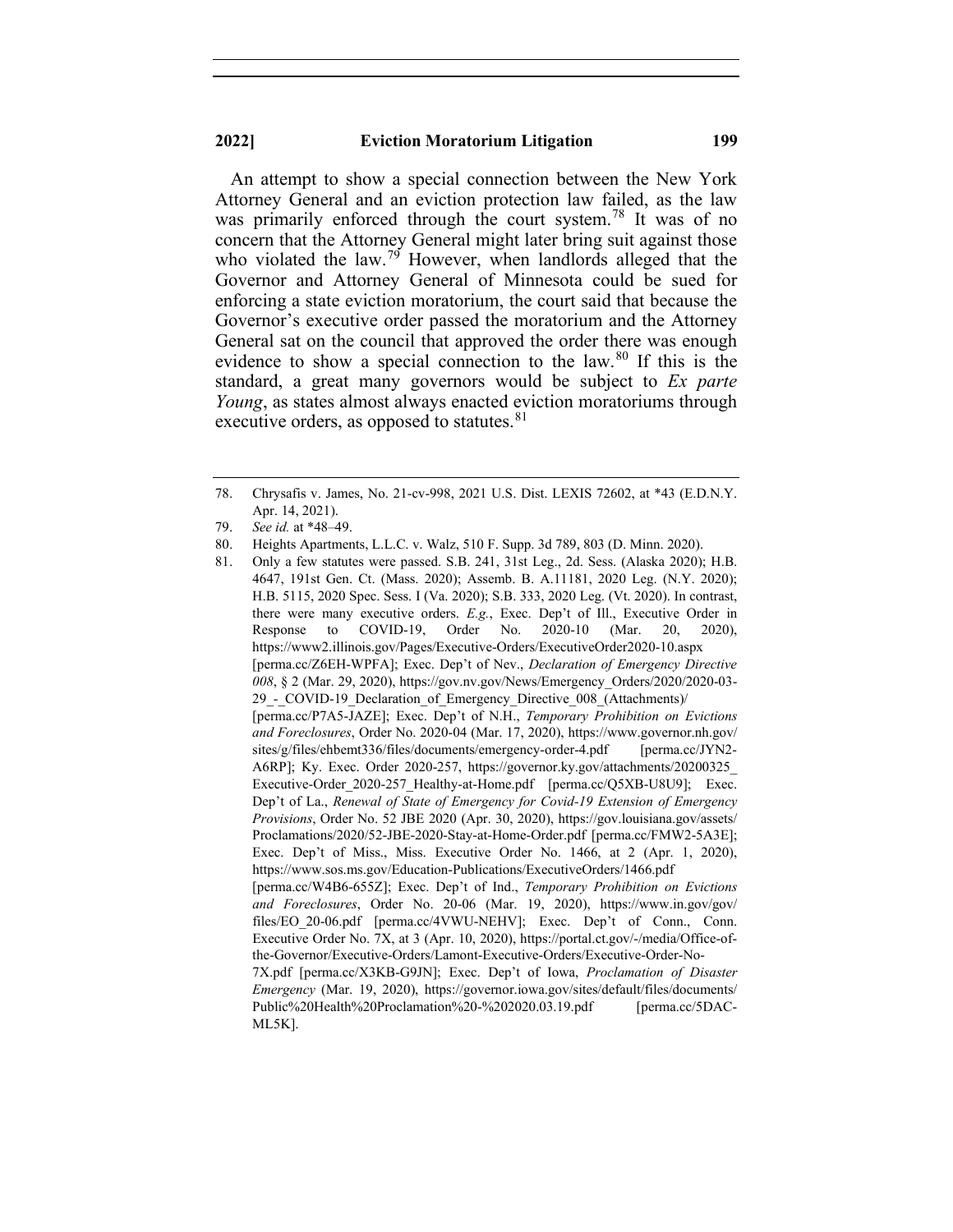But even if a party suing a state official could show a special connection, the *Penhurst* doctrine was fatal to federal court challenges asking for an injunction on state eviction moratoriums.<sup>[82](#page-16-0)</sup> Although landlords have claimed that state officials acted without any authority whatsoever, since states uncontestedly have at least some emergency power to act, courts rejected these arguments.<sup>[83](#page-16-1)</sup>

Sovereign immunity only applies to cases in federal court, not state court. [84](#page-16-2) Landlords, however, demonstrated a significant preference for seeking relief in federal court. Oftentimes, they did not even file a parallel state case.<sup>[85](#page-16-3)</sup> Perhaps plaintiffs used pandemic lawsuits as a vector for impact litigation and believed they could make more of a splash in federal court,<sup>[86](#page-16-4)</sup> or perhaps they guessed that the political leanings of the federal judiciary increased their odds of success.<sup>[87](#page-16-5)</sup>

<span id="page-16-0"></span><sup>82.</sup> *Heights Apartments*, 510 F. Supp. 3d at 803–04; Elmsford Apartment Assocs., L.L.C. v. Cuomo, 469 F. Supp. 3d 148, 161–62 (S.D.N.Y. 2020); Auracle Homes, L.L.C. v. Lamont, 478 F. Supp. 3d 199, 219 (D. Conn. 2020).

<span id="page-16-1"></span><sup>83.</sup> *See Elmsford*, 469 F. Supp. 3d at 162; *Auracle*, 478 F. Supp. 3d at 219–20; *see also* ACA Int'l v. Healey, 457 F. Supp. 3d 17, 25 (D. Mass. 2020) (holding that even if a state official misused her power to pass a pandemic policy, she did not act without any authority); Johnson v. Murphy, No. 20-cv-06750, 2021 U.S. Dist. LEXIS 53191, at \*21 (D.N.J. Mar. 22, 2021) (applying sovereign immunity to state law claims challenging a pandemic security deposit law because the governor did not act with zero authority); JL Props. Grp. B, L.L.C. v. Pritzker, 2021 IL 200305, ¶ 38 (Ill. App. Ct. May 21, 2021), https://ilcourtsaudio.blob.core.windows.net/antilles-resources/ resources/336f0fe1-d738-4377-9842-a24d2a4e7d84/JL%20Properties%20Group%20 B,%20LLC%20v.%20Pritzker,%202021%20IL%20App%20(3d)%20200305.pdf [perma.cc/H85Z-X6TJ] (noting the lower court found that the governor had the authority to enact an eviction moratorium); Gregory Real Est. & Mgmt. L.L.C. v. Keegan, No. CV2020-007629, 2021 Ariz. App. Unpub. LEXIS 368, ¶ 6 (Ariz. Super. Ct. July 22, 2020), https://superiorcourt.maricopa.gov/media/6390/cv2020007629- 926-07222020final.pdf [perma.cc/9B6B-RDWU] (finding that the governor had the authority to pause evictions during the pandemic).

<span id="page-16-5"></span><span id="page-16-2"></span><sup>84.</sup> *See* Alden v. Maine, 527 U.S. 706, 728–29 (1999) (stating that sovereign immunity is a constitutional principle).

<span id="page-16-3"></span><sup>85.</sup> *See, e.g.*, *Heights Apartments*, 510 F. Supp. 3d at 804 ("[T]here is no parallel proceeding in state courts[.]").

<span id="page-16-4"></span><sup>86.</sup> Many of the lawsuits challenging tenant protections were brought by the Pacific Legal Foundation and the New Civil Liberties Alliance. *See* Iten v. Cnty. of Los Angeles, No. CV 21-00486, 2021 U.S. Dist. LEXIS 176585, at \*1 (C.D. Cal. Sep. 15, 2021); *COVID-19 Legal Action*, NEW CIV. LIBERTIES ALL., https://nclalegal.org/covid-19 legal-action/ [perma.cc/ZZ34-6E5C] (last visited June 29, 2021) (listing cases filed by the New Civil Liberties Alliance during COVID-19 pandemic). *See generally* Appellants' Opening Brief & Appendix Vol. 1, Johnson v. Governor of New Jersey, No. 21-1795 (3d Cir. June 16, 2021), https://nclalegal.org/wp-content/uploads/ 2021/06/ECF-17-1-Appellants-Opening-Brief.pdf [perma.cc/92GQ-HMBV] (The New Civil Liberties Alliance appears more concerned with arguing against traditional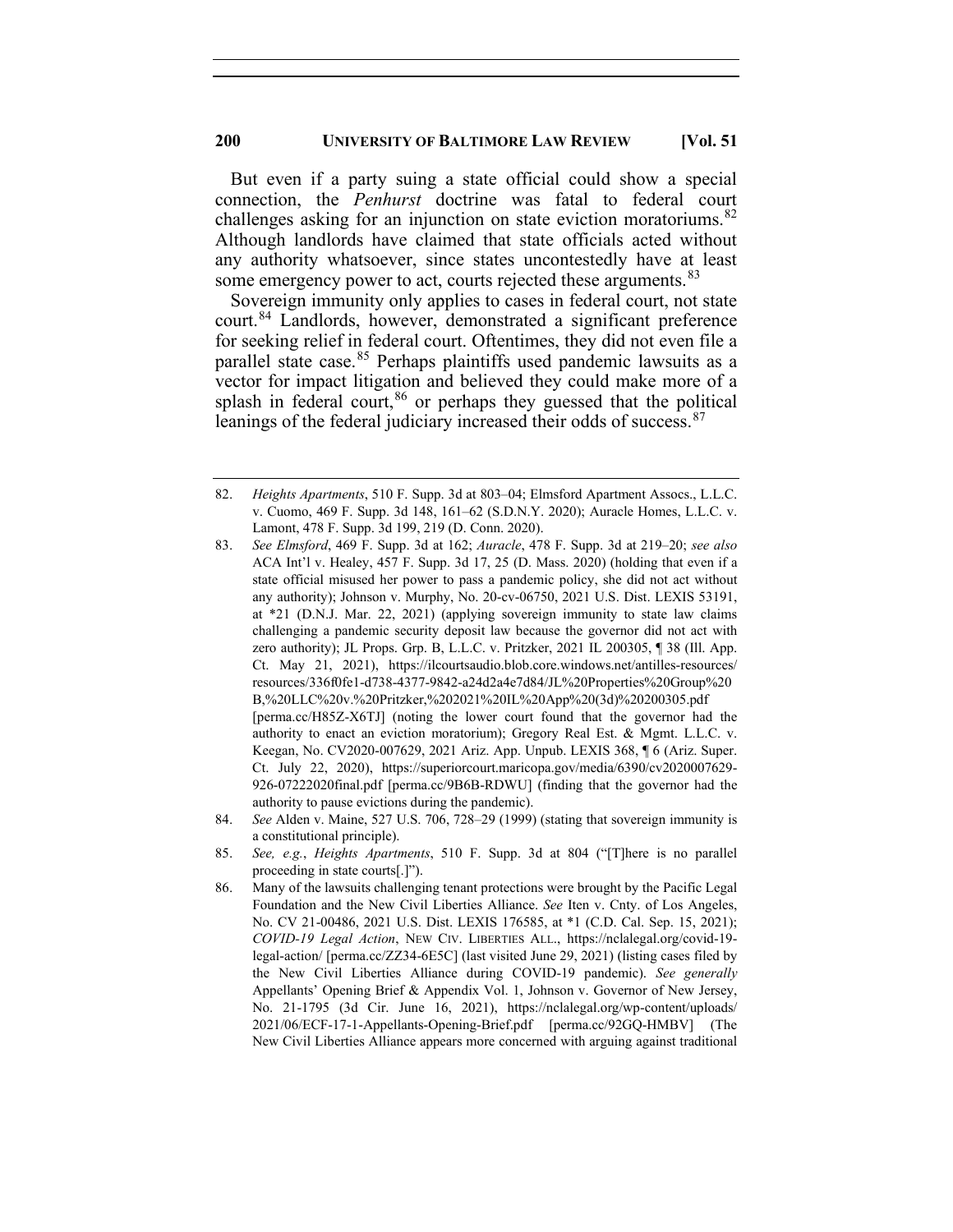## 4. Abstention

When parties litigate state law questions in federal court, the federal court must determine if it should abstain from hearing the case.[88](#page-17-0) There are several different breeds of abstention. The *Pullman*[89](#page-17-1) abstention holds that federal courts should refrain from hearing a case when "difficult and unsettled" matters of state law remain that, if decided, would preclude the need to resolve questions of federal law.<sup>[90](#page-17-2)</sup> Courts said that there was nothing unsettled about a governor's general authority to issue executive orders in a time of emergency, just the extent of that authority. [91](#page-17-3) Therefore, the *Pullman* abstention did not apply.  $92$ 

Another type of abstention is the *Colorado River* abstention.<sup>[93](#page-17-5)</sup> Under this doctrine, federal courts should hold back from hearing a case when there are parallel state proceedings and some "exceptional" circumstance favors abstention.<sup>[94](#page-17-6)</sup> As noted above, parallel state litigation was scarce.<sup>[95](#page-17-7)</sup> Thus, *Colorado River* provided no basis to abstain, even though there may have been state cases challenging COVID emergency policies in other contexts.<sup>[96](#page-17-8)</sup>

#### *B. Injunctions*

Landlords challenging tenant protection laws sought injunctions to stop the government from enforcing eviction moratoriums.<sup>[97](#page-17-9)</sup> Sometimes, they sought preliminary injunctions, meaning that the policy would be paused while the litigation ran its course. Their track

<span id="page-17-0"></span>88. *See* R.R. Comm'n of Tex. v. Pullman Co., 312 U.S. 496, 501 (1941).

notions of judicial deference and the Contract Clause rather than winning the narrow question of the case.).

<sup>87.</sup> *See* Morgan Chalfant & Harper Neidig, *Trump's Mark on Federal Courts Could Last Decades*, THE HILL (June 30, 2020, 6:00 AM), https://thehill.com/homenews/ administration/505111-trumps-mark-on-federal-courts-could-last-decades [perma.cc/57KN-KZWY].

<span id="page-17-1"></span><sup>89.</sup> *See id.*

<span id="page-17-2"></span><sup>90.</sup> Haw. Hous. Auth. v. Midkiff, 467 U.S. 229, 236 (1984).

<span id="page-17-3"></span><sup>91.</sup> *See supra* note 83 and accompanying text.

<span id="page-17-4"></span><sup>92.</sup> *See* Heights Apartments, L.L.C. v Walz, 510 F. Supp. 3d 789, 804 (D. Minn. 2020).

<span id="page-17-5"></span><sup>93.</sup> *See* Colo. River Water Conservation Dist. v. United States, 424 U.S. 800, 805 (1976) (quoting Fru-Con Constr. Corp. v. Controlled Air, Inc., 574 F.3d 537, 534 (8th Cir. 2009)).

<span id="page-17-6"></span><sup>94.</sup> *Id.* at 818.

<span id="page-17-8"></span><span id="page-17-7"></span><sup>95.</sup> *See supra* note 85 and accompanying text.

<sup>96.</sup> *Heights Apartments*, 510 F. Supp. 3d at 805−06 (rejecting abstention argument where there was a state case by business owners challenging shutdowns).

<span id="page-17-9"></span><sup>97.</sup> *See infra* notes 98–108 and accompanying text.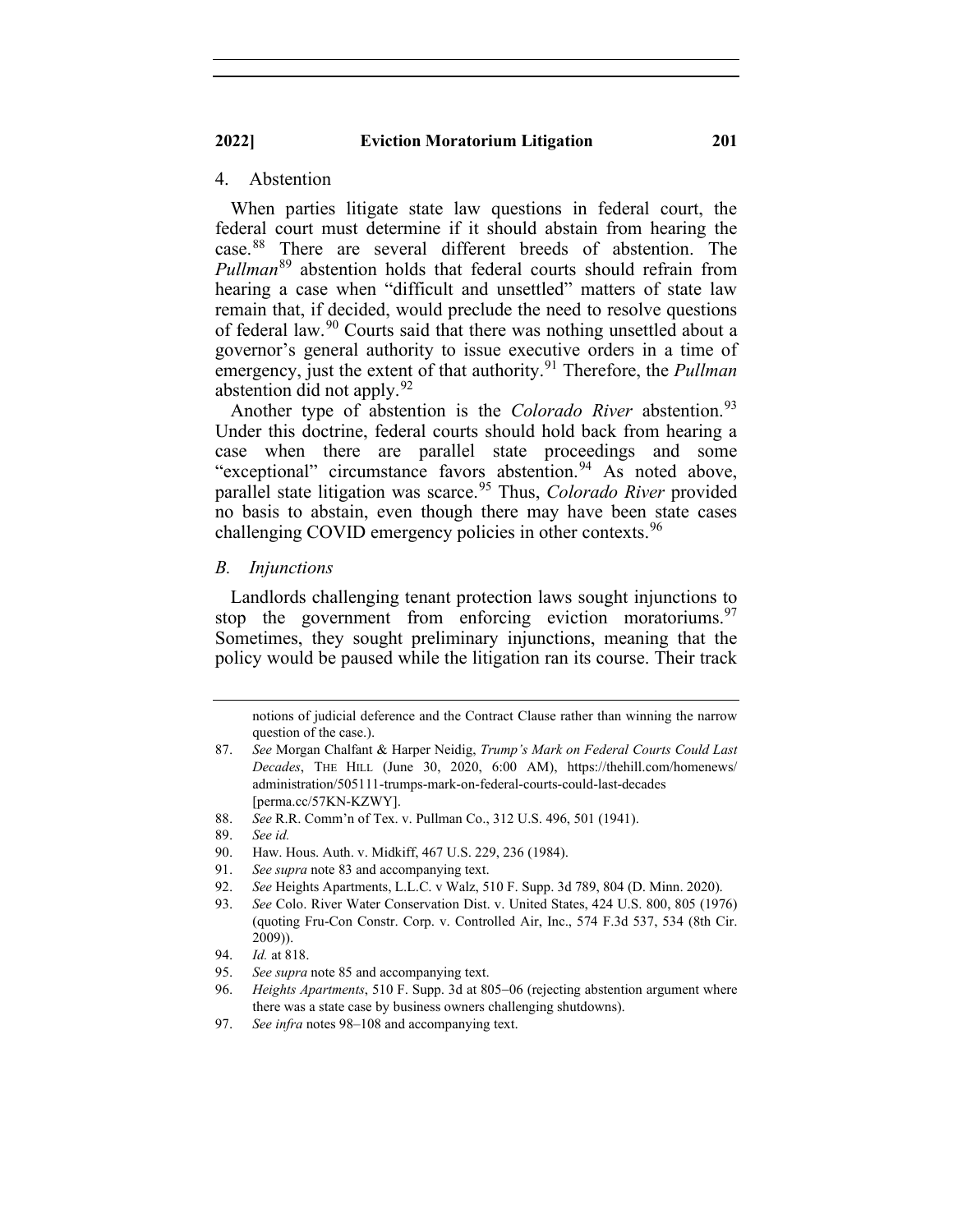record on this point was unsuccessful. Most applications for preliminary injunctions failed.[98](#page-18-0) Even when courts said that an eviction moratorium was invalid, they declined to issue injunctions.<sup>[99](#page-18-1)</sup> The United States Supreme Court had declined to review a challenge because the CDC promised to end the moratorium voluntarily in a few weeks.[100](#page-18-2) One exception was in the Western District of Tennessee, which held that the CDC Halt Order was unenforceable. [101](#page-18-3) That jurisdiction was plunged into an eviction crisis shortly after the ruling.<sup>[102](#page-18-4)</sup> The Sixth Circuit affirmed the Tennessee ruling a week before it was set to expire on its own.<sup>[103](#page-18-5)</sup> When the Halt

- <span id="page-18-3"></span>101. Tiger Lily, L.L.C. v. U.S. Dep't of Hous. & Urb. Dev., 525 F. Supp. 3d 850, 863–64 (W.D. Tenn. 2021).
- <span id="page-18-4"></span>102. Irina Ivanova, *Memphis Faces Eviction Crisis After Court Strikes Down Federal Ban*, CBS NEWS, https://www.cbsnews.com/news/eviction-memphis-crisis-court-cdc-ban/ [perma.cc/7JNG-EATM] (Apr. 23, 2021, 9:37 PM).
- <span id="page-18-5"></span>103. *Tiger Lily*, 5 F.4th at 668.

<span id="page-18-0"></span><sup>98.</sup> Chryasfis v. James, No. 21-CV-998, 2021 U.S. Dist. LEXIS 72602, at \*63 (E.D.N.Y. Apr. 14, 2021); JL Props. Grp. B, L.L.C. v. Pritzker, 2021 IL 200305, ¶ 66 (Ill. App. Ct. May 21, 2021); Brown v. Azar, 497 F. Supp. 3d 1270, 1300 (N.D. Ga. 2020); Chambless Enter., L.L.C. v. Redfield, 508 F. Supp. 3d 101, 124 (W.D. La. 2020); Tiger Lily, L.L.C. v. U.S. Dep't of Hous. & Urb. Dev., 499 F. Supp. 3d 538, 552 (W.D. Tenn. 2020); Apartment Ass'n of L.A. Cnty., Inc. v. City of Los Angeles, 500 F. Supp. 3d 1088, 1104 (C.D. Cal. 2020).

<span id="page-18-1"></span><sup>99.</sup> Skyworks, Ltd. v. Ctrs. for Disease Control & Prevention, 524 F. Supp. 3d 745, 762 (N.D. Ohio 2021); Terkel v. Ctrs. for Disease Control & Prevention, No. 20-cv-00564, 2021 U.S. Dist. LEXIS 35570, at \*30–31 (E.D. Tex. Feb. 25, 2021); Dixon Ventures, Inc. v. U.S. Dep't of Health & Hum. Servs., No. 20-cv-01518, 2021 U.S. Dist. LEXIS 78176, at \*15 (E.D. Ark. Apr. 23, 2021); *see also* Ala. Ass'n of Realtors v. U.S. Dep't of Health & Hum. Servs., No. 20-cv-3377, 2021 U.S. Dist. LEXIS 85568, at \*25–26 (D.D.C. May 5, 2021) (proscribing application of the CDC Halt Order to the individual petitioners); Ala. Ass'n of Realtors v. U.S. Dep't of Health & Hum. Servs., No. 20-cv-3377, 2021 U.S. Dist. LEXIS 92104, at \*15 (D.D.C. May 14, 2021) (the court granted a stay on the order vacating the moratorium); District of Columbia v. Towers, 250 A.3d 1048, 1050 (D.C. 2021) (appellate court granting a stay pending appeal when the trial court ruled against a local eviction moratorium); Gregory Real Est. & Mgmt. L.L.C. v. Keegan, No. 1 CA-CV 20-0419, 2021 Ariz. App. Unpub. LEXIS 368, at \*1 (Ariz. Ct. App. Mar. 30, 2021) (court dismissed an appeal as moot because the contested eviction moratorium expired).

<span id="page-18-2"></span><sup>100.</sup> *See* Ala. Ass'n of Realtors v. U.S. Dep't of Health & Hum. Servs., 141 S. Ct. 2320, 2320 (2021) (holding that the application to vacate stay is denied). Four justices would have reviewed the CDC Halt Order, and a fifth opined that the agency exceeded its powers. *Id.* at 2320–21 (Kavanaugh, J., concurring) (the denial was proper because the CDC planned to end the moratorium in a few weeks anyway). The Sixth Circuit, on the other hand, rushed out an opinion condemning the CDC a week before the Halt Order was about to expire. *See generally* Tiger Lily, L.L.C. v. U.S. Dep't of Hous. & Urb. Dev., 5 F.4th 666 (6th Cir. 2021) (condemning the CDC a week before the Halt Order was about to expire).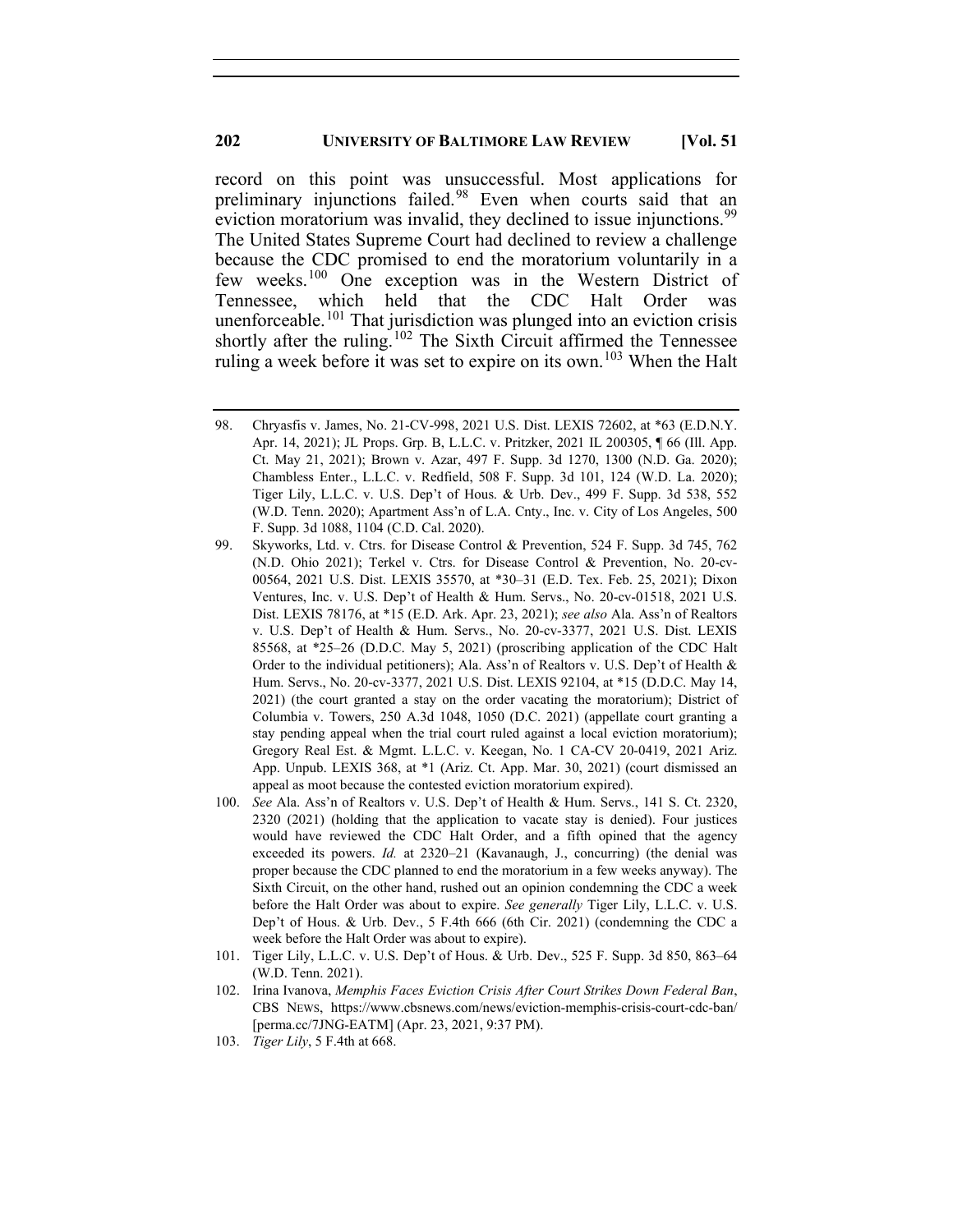Order briefly lapsed in August 2021, housing attorneys noticed an immediate uptick in eviction filings.<sup>[104](#page-19-0)</sup>

The rarity of landlords succeeding can be partially ascribed to the high standard they had to meet. A party seeking a preliminary injunction must show that (1) there is a likelihood of success on the merits; (2) they will likely suffer irreparable harm without an injunction; (3) the balance of equities is in their favor; and (4) the injunction is in the public interest.<sup>[105](#page-19-1)</sup> The last two factors merge when the government is defending a policy.<sup>[106](#page-19-2)</sup> In any event, such an injunction is an "extraordinary remedy."<sup>[107](#page-19-3)</sup> The standard is similar if a party seeks a non-preliminary injunction, except that they must show actual success on the merits, not just a likelihood of success.<sup>[108](#page-19-4)</sup>

1. Success on the Merits

Success on the merits has the broadest implications. Though the others may determine whether an injunction will issue, this prong gets at whether the underlying policy is permissible. A party must show the likelihood of success based on the usual standard for the underlying claim (i.e., if the matter implicates strict scrutiny, the movant must show they would prevail on strict scrutiny).<sup>[109](#page-19-5)</sup> For the sake of organization, this section of the Article will go over all substantive challenges to the validity of eviction moratoriums in Part II.B.

#### 2. Irreparable Injury

The Supreme Court has called irreparable injury the foundation of injunctive relief.<sup>[110](#page-19-6)</sup> After all, there is no urgent need to block a government policy before litigation has run its course if the aggrieved

- <span id="page-19-2"></span>106. *See* Nken v. Holder, 556 U.S. 418, 434–35 (2009).
- <span id="page-19-3"></span>107. *Id.* at 428.
- 108. Amoco Prod. Co. v. Vill. of Gambell, 480 U.S. 531, 546 n.12 (1987).
- <span id="page-19-5"></span><span id="page-19-4"></span>109. Gonzales v. O Centro Espirita Beneficente Uniao do Vegetal, 546 U.S. 418, 429 (2006).

<span id="page-19-0"></span><sup>104.</sup> Alicia Adamczyk, *The CDC Extending the Federal Eviction Moratorium is Expected to Cover About 90% of Renters*, CNBC, https://www.cnbc.com/2021/08/03/cdc-willextend-the-federal-eviction-moratorium-through-oct-3.html [perma.cc/LE54-V95A] (Aug. 4, 2021, 10:05 AM).

<span id="page-19-1"></span><sup>105.</sup> Winter v. Nat. Res. Def. Council, Inc., 555 U.S. 7, 20 (2008). Some states have slightly different formulations, but this is more a difference of style than substance. *See, e.g.*, JL Props. Grp. B, L.L.C. v. Pritzker, 2021 IL 200305, ¶ 57 (Ill. App. Ct. May 21, 2021).

<span id="page-19-6"></span><sup>110.</sup> *See Amoco*, 480 U.S. at 542 (stating the bases for the equitable remedy of injunctive relief are inadequate legal remedies and irreparable injury).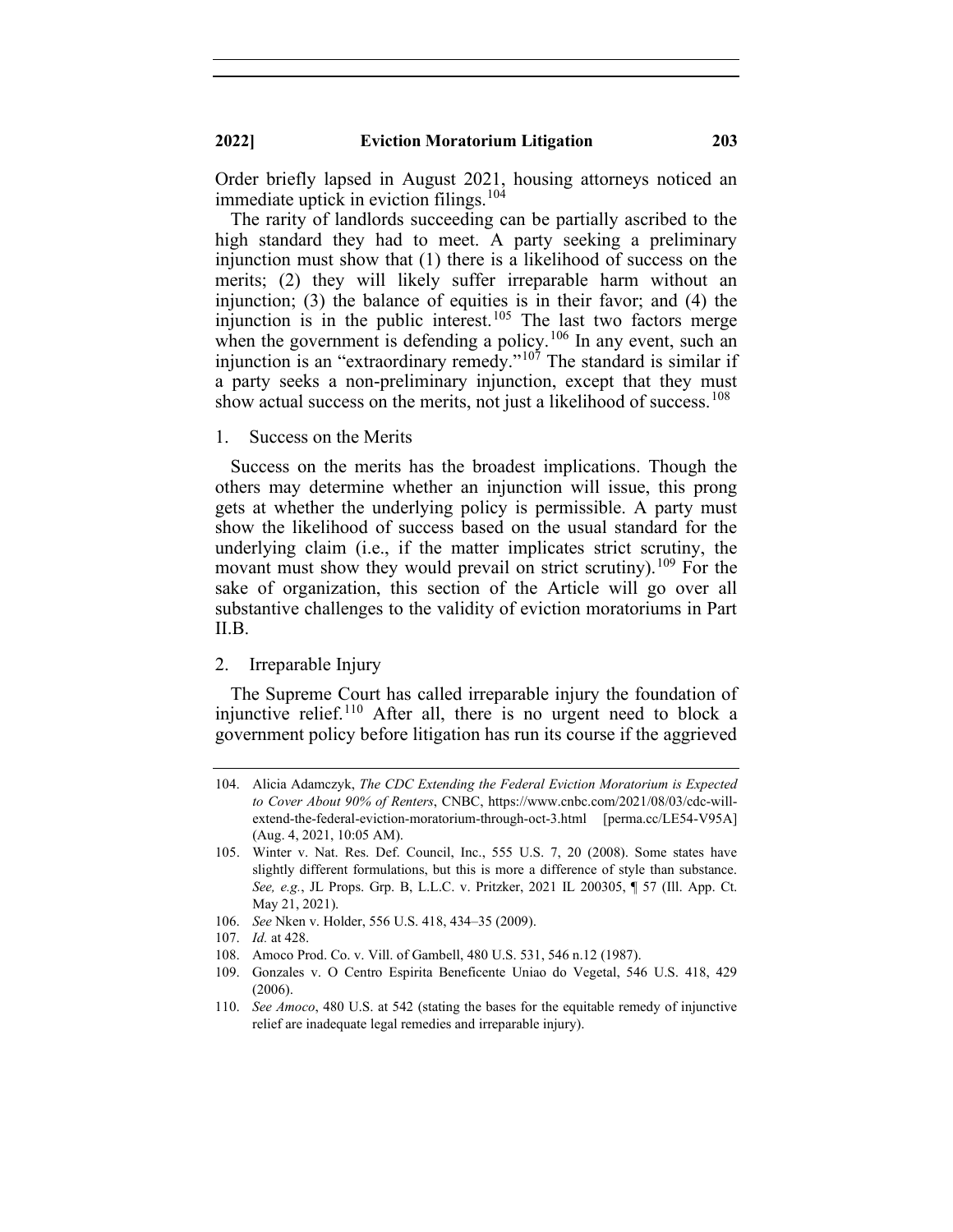party can be made whole on the backend. Loss of income is not an irreparable injury.<sup>[111](#page-20-0)</sup> For this reason, landlords were in a tough position. If all they claimed was a loss of rental income, their hopes of showing irreparable injury would be slim.<sup>[112](#page-20-1)</sup> For this reason, perhaps, landlords sometimes did not even allege money damages.<sup>[113](#page-20-2)</sup> Thus, they had to try other tactics.

First, landlords claimed that their constitutional rights had been violated and therefore they did not need to show any additional harm.<sup>[114](#page-20-3)</sup> But courts swatted this down, noting that case law only supports a finding of irreparable injury if a party's free speech or privacy rights were violated<sup>[115](#page-20-4)</sup> and that the landlords failed to show that any of their constitutional rights had been imperiled.<sup>[116](#page-20-5)</sup> The landlords' second claim was that their tenants were judgment-proof and thus would never be able to repay the rent they missed.<sup>[117](#page-20-6)</sup> This argument, too, was poorly supported by case law. Courts held that a judgment-proof debtor could cause to irreparable harm, but only under extreme circumstances.<sup>[118](#page-20-7)</sup> Outside of such circumstances, financial harm would not be irreparable.<sup>[119](#page-20-8)</sup> Third, landlords argued that the deprivation of their ability to exclude people from their property was a per se irreparable injury.<sup>[120](#page-20-9)</sup> However, this argument

- <span id="page-20-4"></span>114. *See* Brown v. Azar, 497 F. Supp. 3d 1270, 1289–91 (N.D. Ga. 2020)*.*
- 115. *See id.* at 1293; Chambless Enters., L.L.C. v. Redfield, 508 F. Supp. 3d 101, 120 (W.D. La. 2020); *Tiger Lily*, 499 F. Supp. 3d at 550–51; *see also Apartment Ass'n of L.A.*, 500 F. Supp. 3d at 1100 (noting only that courts have found irreparable injury for a First Amendment violation, without foreclosing the possibility that the principle could be broadened).
- <span id="page-20-5"></span>116. Auracle Homes, L.L.C. v. Lamont, 478 F. Supp. 3d 199, 227 (D. Conn. 2020).
- <span id="page-20-6"></span>117. *E.g.*, Dixon Ventures, Inc. v. U.S. Dep't of Health & Hum. Servs., No. 20-cv-01518, 2021 U.S. Dist. LEXIS 78176, at \*11 (E.D. Ark. Apr. 23, 2021).
- <span id="page-20-7"></span>118. *Brown*, 497 F. Supp. 3d at 1293–94 (citing United States v. Askins & Miller Orthopaedics, P.A., 924 F.3d 1348 (11th Cir. 2019)) (noting a case where a party was unable to collect after years of trying).
- <span id="page-20-8"></span>119. *See Chambless*, 508 F. Supp. 3d at 121 (quoting Dennis Melancon, Inc. v. City of New Orleans, 703 F.3d 262, 279 (5th Cir. 2012)); *Apartment Ass'n of L.A.*, 500 F. Supp. 3d at 1101 (quoting Goldie's Bookstore, Inc. v. Superior Ct. of State of Cal., 739 F.2d 466, 471 (9th Cir. 1984)).
- <span id="page-20-9"></span>120. *See Brown*, 497 F. Supp. 3d at 1297.

<span id="page-20-1"></span><span id="page-20-0"></span><sup>111.</sup> Sampson v. Murray, 415 U.S. 61, 89–90 (1974).

<sup>112.</sup> Some courts based their rejection of irreparable injury on the fact that monetary compensation could make the landlords whole. Skyworks, Ltd. v. Ctrs. for Disease Control & Prevention, 524 F. Supp. 3d 745, 762 (N.D. Ohio 2021); Tiger Lily, L.L.C. v. U.S. Dep't of Hous. & Urb. Dev., 499 F. Supp. 3d 538, 549 (W.D. Tenn. 2020); Apartment Ass'n of L.A. Cnty., Inc. v. City of Los Angeles, 500 F. Supp. 3d 1088, 1101 (C.D. Cal. 2020); Ala. Ass'n of Realtors v. U.S. Dep't of Health & Hum. Servs., No. 21-5093, 2021 U.S. App. LEXIS 16630, at \*9–10 (D.C. Cir. June 2, 2021).

<span id="page-20-3"></span><span id="page-20-2"></span><sup>113.</sup> *Skyworks*, 524 F. Supp. 3d at 762.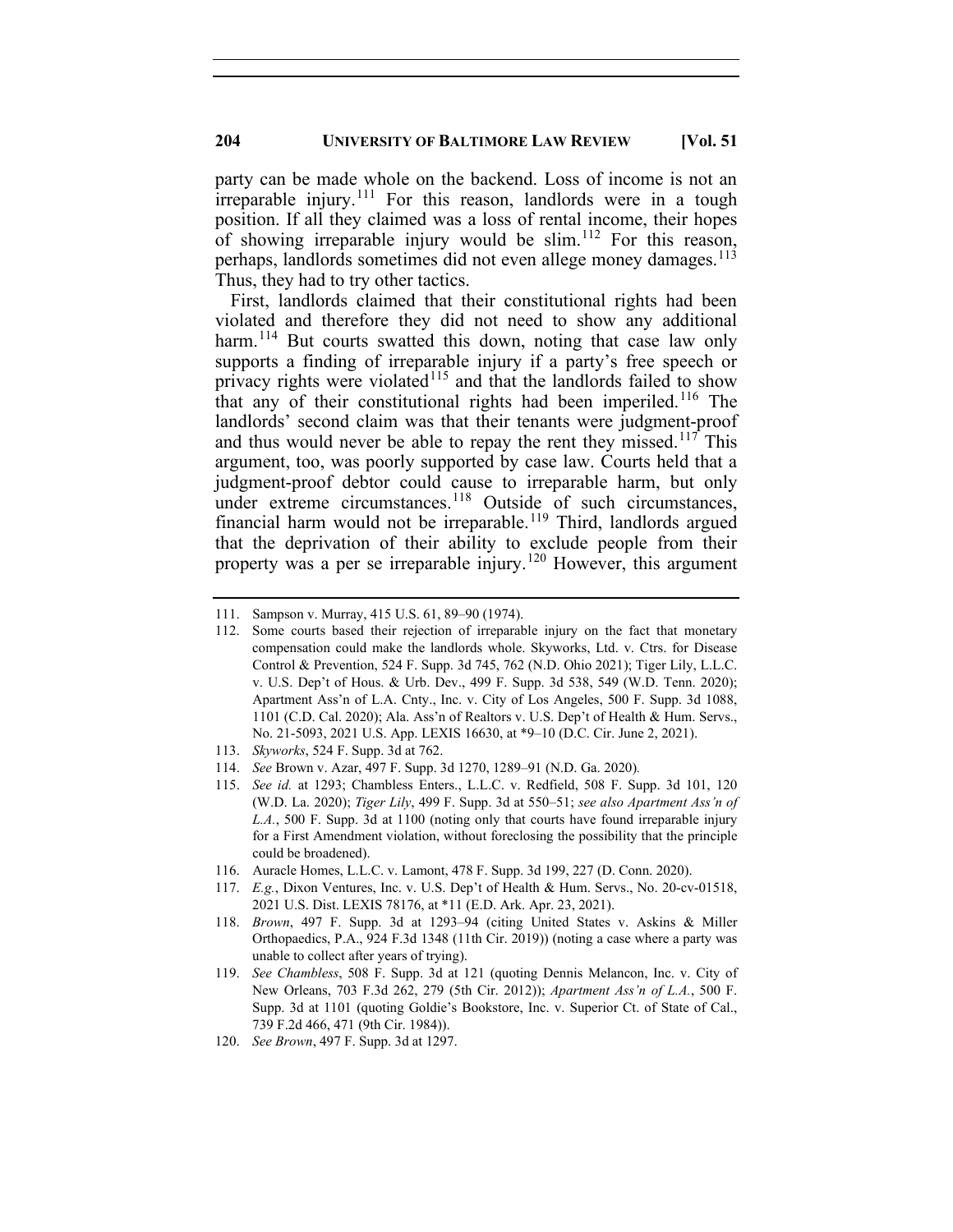fell flat because landlords had already leased their property to the tenant—the only thing that changed was that they were no longer getting paid.[121](#page-21-0) Fourth, at least one landlord claimed a loss of goodwill and reputation from being unable to evict tenants, but the court dismissed the claim almost out of hand, [122](#page-21-1) uniformly finding no irreparable injury.[123](#page-21-2) And fifth, landlords argued that if they did not get paid by renters, they would face foreclosure themselves.<sup>[124](#page-21-3)</sup> But cries of foreclosure were speculative at best, and the very eviction moratorium the landlords were trying to strike down would make lenders reluctant to attempt foreclosure.<sup>[125](#page-21-4)</sup>

Landlords struggled to demonstrate lasting harm. The closest thing they had to a victory on this point came from a case that did not involve a preliminary injunction. In *Borger Management*, a Washington, D.C. judge claimed landlords would suffer "irreparable" injury from the moratorium because destitute tenants might never be able to pay missed rent.<sup>[126](#page-21-5)</sup>

Irreparable injury is the cornerstone of injunctive relief, yet courts seemed to treat this factor as just another box to check. *Brown v. Azar* stated that without a showing of irreparable injury, it could decide the matter of a preliminary injunction on that basis alone.<sup>[127](#page-21-6)</sup>

- 122. *See Dixon*, 2021 U.S. Dist. LEXIS 78176, at \*13.
- <span id="page-21-2"></span><span id="page-21-1"></span>123*. See id.* at \*12; Auracle Homes, L.L.C. v. Lamont, 478 F. Supp. 3d 199, 227 (D. Conn. 2020).
- <span id="page-21-4"></span><span id="page-21-3"></span>124. *See Apartment Ass'n of L.A.*, 500 F. Supp. 3d at 1101.
- 125. *See id.* at 1101–02; HAPCO v. City of Philadelphia, 482 F. Supp. 3d 337, 363–65 (E.D. Pa. 2020). Throughout the pandemic, there were lots of stories warning that landlords were at risk of foreclosure if they could not evict tenants, but none of these stories could point to any landlord who actually lost their home*. See, e.g.*, Kristin Thorne, *Long Island Small Landlords Struggling to Survive Amid Eviction Moratorium*, ABC 7 N.Y. (Mar. 30, 2021), https://abc7ny.com/long-islandforeclosure-eviction-bankruptcy/10460209/ [perma.cc/CXT7-S9Q2]; Michael Gartland, *NYC Small Landlords Say New Eviction Moratorium Gives Tenants Excuse to Skip Rent*, NY DAILY NEWS (Jan. 10, 2021, 11:00 PM), https://www.nydailynews.com/news/politics/new-york-elections-government/nyeviction-moratorium-covid-landlords-tenants-foreclosure-20210111 ubph4grdcjd65actdujugfoydu-story.html [perma.cc/CXT7-S9Q2]; Steve Simpson, *Landlords Should Not Have to Work for Free*, THE HILL (Jan. 7, 2021, 11:00 AM), https://thehill.com/opinion/finance/532750-landlords-should-not-have-to-work-forfree [perma.cc/PK7G-CUQY].
- <span id="page-21-5"></span>126. Borger Mgmt., Inc. v. Hernandez-Cruz, No. 2020 LTB 006637, slip op. at \*20 (D.C. Super. Ct. Dec. 16, 2020).
- <span id="page-21-6"></span>127. *See* Brown v. Azar, 497 F. Supp. 3d 1270, 1292 (N.D. Ga. 2020) (quoting Siegel v. LePore, 234 F.3d 1163, 1176 (11th Cir. 2000)).

<span id="page-21-0"></span><sup>121.</sup> *See id.*; *Chambless*, 508 F. Supp. 3d at 121; Tiger Lily, L.L.C. v. U.S. Dep't of Hous. & Urb. Dev*.*, 499 F. Supp. 3d 538, 550 (W.D. Tenn. 2020).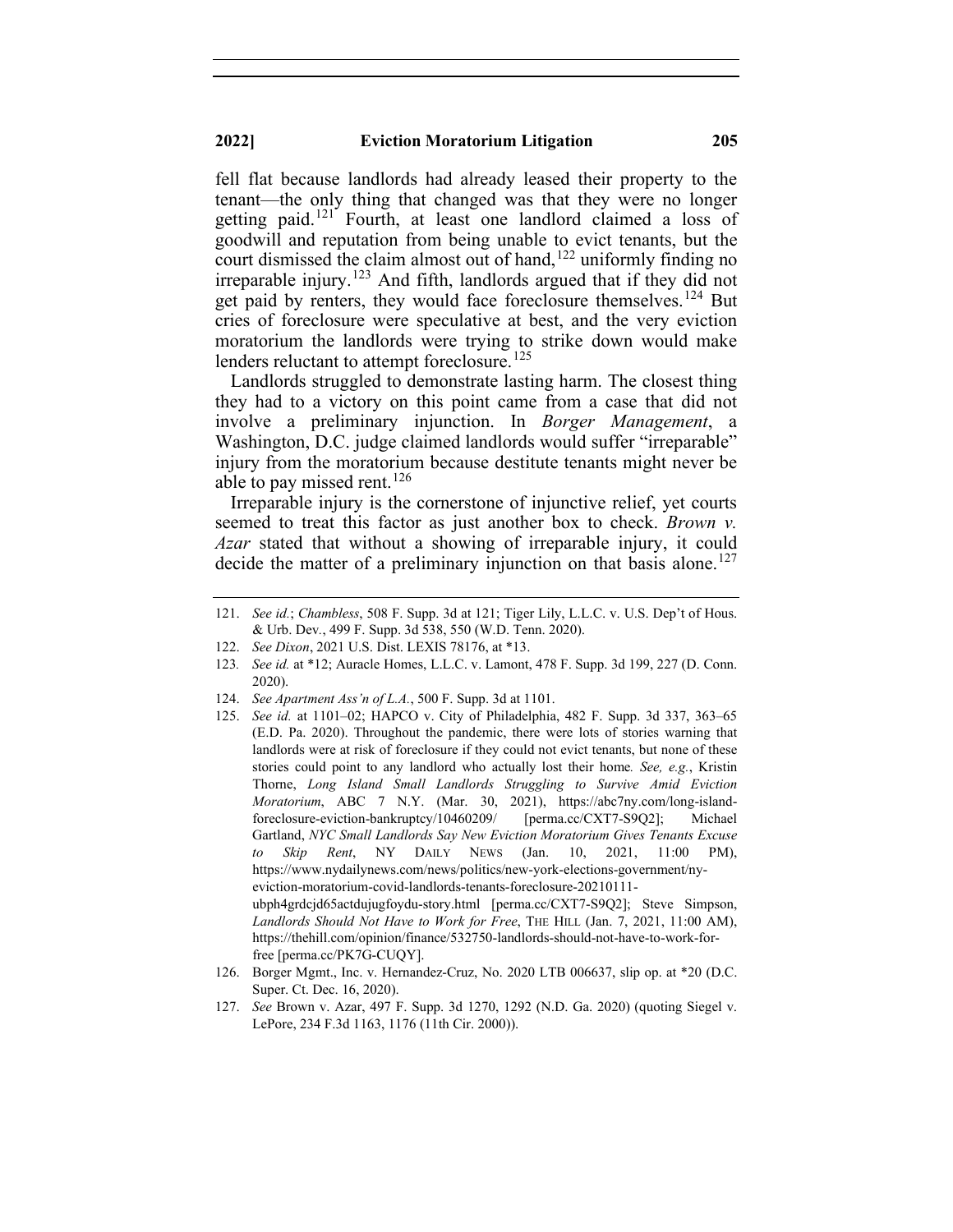After concluding there was no irreparable injury, the court said that "[s]olely on this ground, . . . injunctive relief [is] improper, even if Plaintiffs were able to satisfy any of the other prerequisites."<sup>[128](#page-22-0)</sup> *Chambless v. Redfield* concluded that irreparable injury may be "the single most important prerequisite" for a preliminary injunction.<sup>[129](#page-22-1)</sup> These courts, however, still devoted dozens of pages to analyzing every other prong of preliminary injunction analysis.<sup>[130](#page-22-2)</sup> Arguably, all of these statements were dicta because, by the court's admission, they were not necessary to resolve the case. The courts' statements are particularly odd since determining the likelihood of success on the merits can involve constitutional questions, which courts should avoid addressing if possible.<sup>[131](#page-22-3)</sup> Other courts simply found no irreparable injury and ended their analyses there. [132](#page-22-4)

#### 3. Balance of the Interests

As noted above, when the government is a party, the last two factors of preliminary injunction analysis merge into essentially a balance of the public versus private interests at stake.<sup>[133](#page-22-5)</sup> Rather than explicitly argue that getting paid rent was more important than avoiding mass homelessness and pestilence, landlords argued that a regulatory action could never be in the public interest if Congress does not authorize it or if it violates the Constitution.<sup>[134](#page-22-6)</sup>

The public harms need no lengthy recitation. By the time of litigation, COVID-19 had already killed hundreds of thousands of Americans and sickened millions more.<sup>[135](#page-22-7)</sup> Adding a tidal wave of evictions would not only devastate families who had lost their homes,

133. *See, e.g.*, *Chambless*, 508 F. Supp. 3d at 122.

<span id="page-22-1"></span><span id="page-22-0"></span><sup>128</sup>*. Id.* at 1297.

<sup>129.</sup> Chambless Enters., L.L.C. v, Redfield, 508 F. Supp. 3d 101, 119 (W.D. La. 2020).

<span id="page-22-2"></span><sup>130.</sup> *See* Auracle Homes, L.L.C. v. Lamont, 478 F. Supp. 3d 199, 228 (D. Conn. 2020) (declaring "the Court need not and will not address the remaining factors for issuing a preliminary injunction" before doing just that).

<span id="page-22-3"></span><sup>131.</sup> Jean v. Nelson, 472 U.S. 846, 854 (1985).

<span id="page-22-4"></span><sup>132.</sup> *See* Tiger Lily, L.L.C. v. U.S. Dep't of Hous. & Urb. Dev., 499 F. Supp. 3d 538, 551– 52 (W.D. Tenn. 2020); Dixon Ventures. Inc. v. U.S. Dep't of Health & Hum. Servs., No. 20-cv-01518, 2021 U.S. Dist. LEXIS 78176, at \*15 (E.D. Ark. Apr. 23, 2021); *see also* Tiger Lily, L.L.C. v. U.S. Dep't Hous. & Urb. Dev., 992 F.3d 518, 524 (6th Cir. 2021) (determining that the government was unlikely to show success on the merits and stopping there); JL Props. Grp. B, L.L.C. v. Pritzker, 2021 IL 200305, ¶ 61 (Ill. App. Ct. May 21, 2021) ("Where the balance of hardships precludes a preliminary injunction, as here, it would be unnecessary and pointless to address the other elements . . . .").

<span id="page-22-5"></span><sup>134.</sup> *See id.*

<span id="page-22-7"></span><span id="page-22-6"></span><sup>135.</sup> *See* Brown v. Azar, 497 F. Supp. 3d 1270, 1299 (N.D. Ga. 2020); *Chambless*, 508 F. Supp. 3d at 107.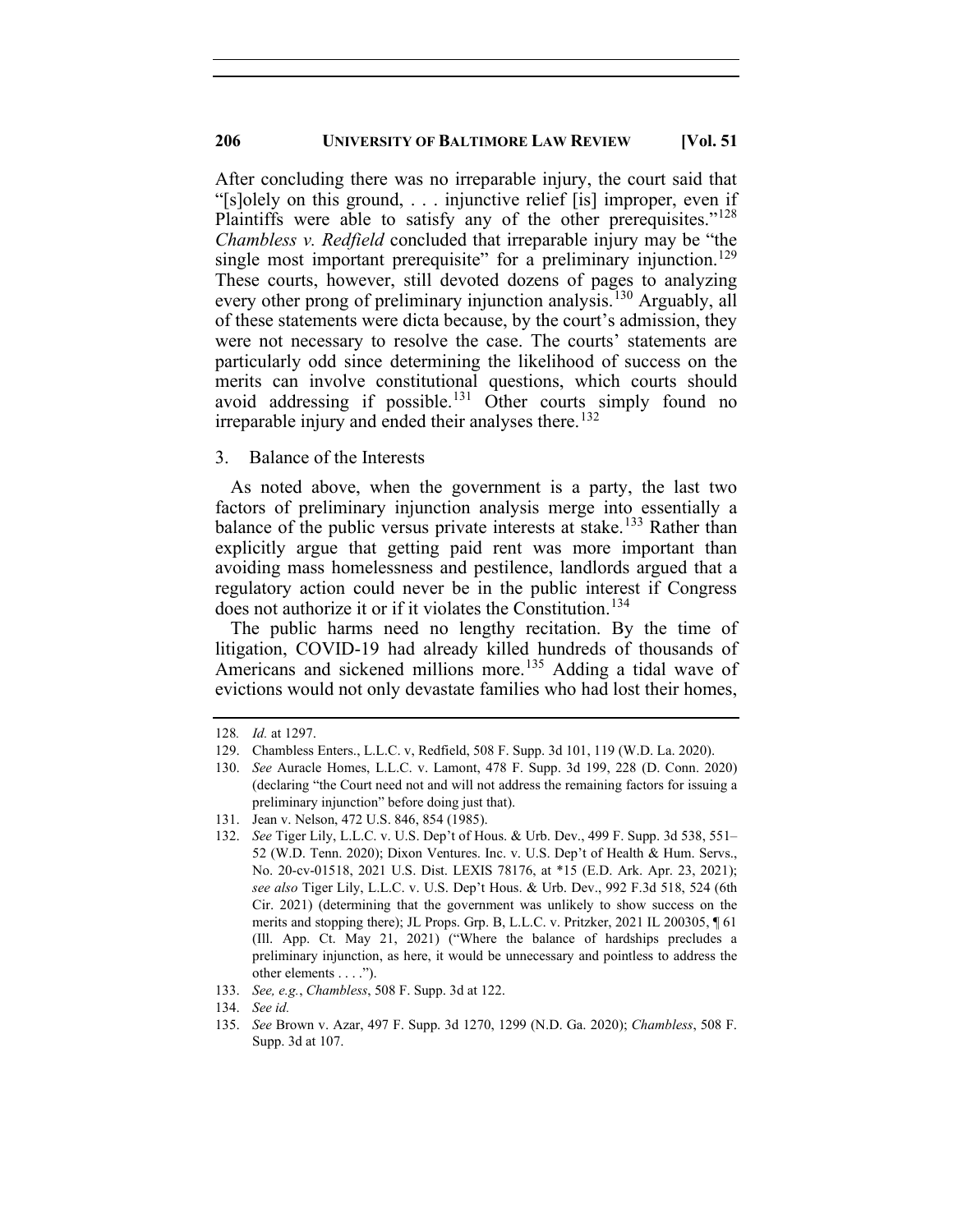but would also exacerbate the public health crisis by forcing people into crowded living arrangements at a time when public health officials insisted that people isolate. Courts said that the public benefit of continuing the policy outweighed any private harm.<sup>[136](#page-23-0)</sup> They also expressed a reluctance to second guess public health experts.<sup>[137](#page-23-1)</sup> And so, a balance of the interests consistently favored keeping eviction moratoriums in place.<sup>[138](#page-23-2)</sup> Eviction moratoriums were not the only context where courts upheld emergency measures despite some harm to private businesses, as courts rejected many claims by business owners that pandemic shutdown orders were unconstitutional.<sup>[139](#page-23-3)</sup>

#### *C. Substantive Arguments*

## 1. Exclusively Federal Arguments

Several arguments were geared exclusively towards the CDC's Halt Order: the CDC exceeded its statutory authority, violated steps of the Administrative Procedures Act, and violated the Commerce Clause of the Constitution.

<span id="page-23-0"></span><sup>136.</sup> *See Chambless*, 508 F. Supp. 3d at 123; Apartment Ass'n of L.A. Cnty., Inc. v. City of Los Angeles, 500 F. Supp. 3d 1088, 1103–04 (C.D. Cal. 2020).

<span id="page-23-1"></span><sup>137.</sup> *See Chambless*, 508 F. Supp. 3d at 123 (quoting *Brown*, 497 F. Supp. 3d at 1298); *Apartment Ass'n of L.A.*, 500 F. Supp. 3d at 1091, 1103.

<span id="page-23-2"></span><sup>138.</sup> In addition to the cases in the previous few footnotes, which established that public interest demanded keeping the moratorium in place, see District of Columbia v. Towers, 250 A.3d 1048, 1059 (D.C. 2021); Auracle Homes, L.L.C. v. Lamont, 478 F. Supp. 3d 199, 228 (D. Conn. 2020); Ala. Ass'n of Realtors v. U.S. Dep't of Health & Hum. Serv., No. 21-5093, 2021 U.S. App. LEXIS 16630, at \*12 (D.C. Cir. June 2, 2021); JL Props. Grp. B, L.L.C. v. Pritzker, 2021 IL 200305, ¶ 25 (Ill. App. Ct. May 21, 2021).

<span id="page-23-3"></span><sup>139.</sup> *See* Tigges v. Northam, 473 F. Supp. 3d 559, 567–68 (E.D. Va. 2020). *See generally* Lighthouse Fellowship Church v. Northam, 462 F. Supp. 3d 635 (E.D. Va. 2020); Talleywhacker, Inc. v. Cooper, 465 F. Supp. 3d 523 (E.D.N.C. 2020); Lawrence v. Polis, 505 F. Supp. 3d 1136 (D. Colo. 2020); Stewart v. Justice, 518 F. Supp. 3d 911 (S.D. W. Va. 2021); ARJN #3 v. Cooper, 517 F. Supp. 3d 732 (M.D. Tenn. 2021); World Gym, Inc. v. Baker, 474 F. Supp. 3d 426 (D. Mass. 2020); TJM 64, Inc. v. Shelby Cnty. Mayor, No. 20-cv-02498, 2021 U.S. Dist. LEXIS 42750 (W.D. Tenn. Mar. 8, 2021); Northland Baptist Church of St. Paul v. Walz, No. 20-cv-1100, 2021 U.S. Dist. LEXIS 60884 (D. Minn. Mar. 30, 2021); Xponential Fitness v. Arizona, No. CV-20-01310, 2020 U.S. Dist. LEXIS 123379 (D. Ariz. July 14, 2020).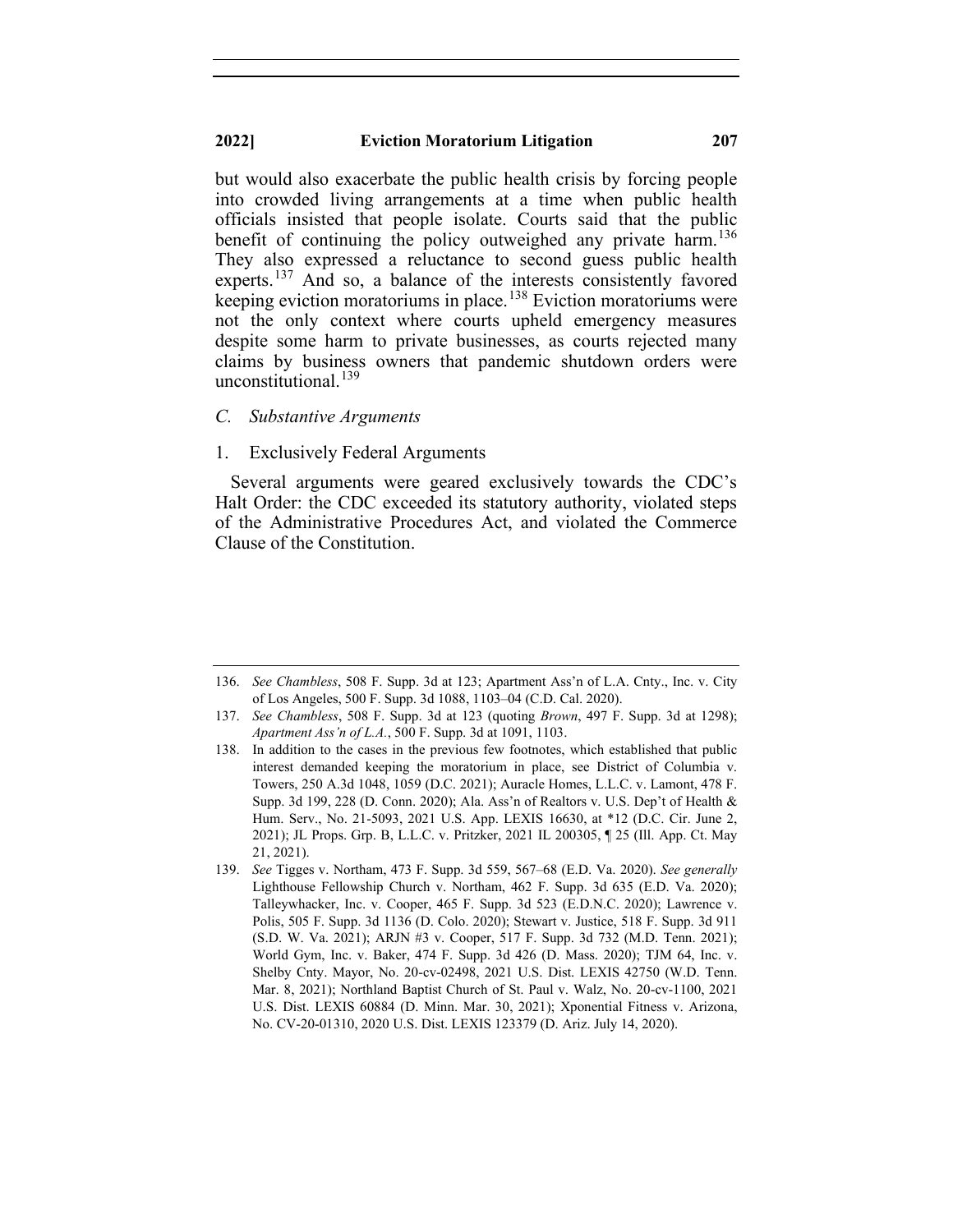## *a. The CDC exceeded its statutory authority*

The most successful argument for courts to strike down the CDC Halt Order was that it exceeded statutory authority.<sup>[140](#page-24-0)</sup> Under the Administrative Procedures Act, courts must strike down regulations that are arbitrary, unconstitutional, exceed the agency's statutory authority, were adopted without following proper procedures, were unwarranted by the facts, or lacked substantial evidence. [141](#page-24-1)

To justify a nationwide eviction pause, the CDC relied upon 42 U.S.C. § 264, the Public Health Act, and 42 C.F.R. § 70.<sup>[142](#page-24-2)</sup> The key section of the law is titled "[r]egulations to control communicable diseases" and is divided into several subparts.<sup>[143](#page-24-3)</sup> Regulation 42 C.F.R. § 70.2 delegates the powers in the statute to the Director of the Centers for Disease Control and Prevention but does not add any powers.[144](#page-24-4) It also specifies that the CDC may only act when state efforts are insufficient.<sup>[145](#page-24-5)</sup>

Subpart (a) is the core of the argument within 42 U.S.C. § 264, and is therefore worth reproducing in full:

The Surgeon General, with the approval of the Secretary, is authorized to make and enforce such regulations as in his

- <span id="page-24-3"></span>143. 42 U.S.C. § 264.
- <span id="page-24-5"></span><span id="page-24-4"></span>144. 42 C.F.R. § 70.2 (2020).
- 145. *Id.* As for 42 C.F.R. § 70.2, which forbids the CDC from acting unless local efforts are insufficient, there was relatively little time spent debating this provision. By the Halt Order's own terms, it does not apply in jurisdictions where there is a strong moratorium in place, nor did it apply in American Samoa, which reported zero infections. Temporary Halt in Residential Evictions to Prevent the Further Spread of COVID-19, 85 Fed. Reg. 55,292 (effective Sept. 4, 2020, through Dec. 31, 2020). So, there was understandably little room to argue that that the CDC ran afoul of the regulation.

<span id="page-24-0"></span><sup>140.</sup> Skyworks, Ltd. v. Ctrs. for Disease Control & Prevention, 524 F. Supp. 3d 745, 761 (N.D. Ohio 2021) (ruling against the CDC Halt Order on this basis without considering other arguments). It probably did not help that the government often did not even attempt to offer any limitation on the reach of the statute, a hard proposition for courts to swallow. *E.g.*, Ala. Ass'n of Realtors v. U.S. Dep't of Health & Hum. Servs., No. 20-cv-3377, 2021 U.S. Dist. LEXIS 85568, at \*17–18 (D.D.C. May 5, 2021). In the Supreme Court, Justice Kavanaugh stated that the CDC exceeded its statutory authority too, though he declined to review for other reasons. Ala. Ass'n of Realtors v. U.S. Dep't of Health & Hum. Servs., 141 S. Ct. 2320, 2321 (2021) (Kavanaugh, J., concurring); *see also* Amended Admin. Order No. 2020-17, Mich. Sup. Ct. (Oct. 22, 2020) (Viviano, J., dissenting) (opposing a court order to enforce the CDC Halt Order because he believed the agency exceeded its statutory authority).

<sup>141.</sup> 5 U.S.C. § 706.

<span id="page-24-2"></span><span id="page-24-1"></span><sup>142.</sup> *Specific Laws and Regulations Governing the Control of Communicable Diseases*, CDC, https://www.cdc.gov/quarantine/specificlawsregulations.html [perma.cc/MX7R -LCM8] (last visited Oct. 3, 2021).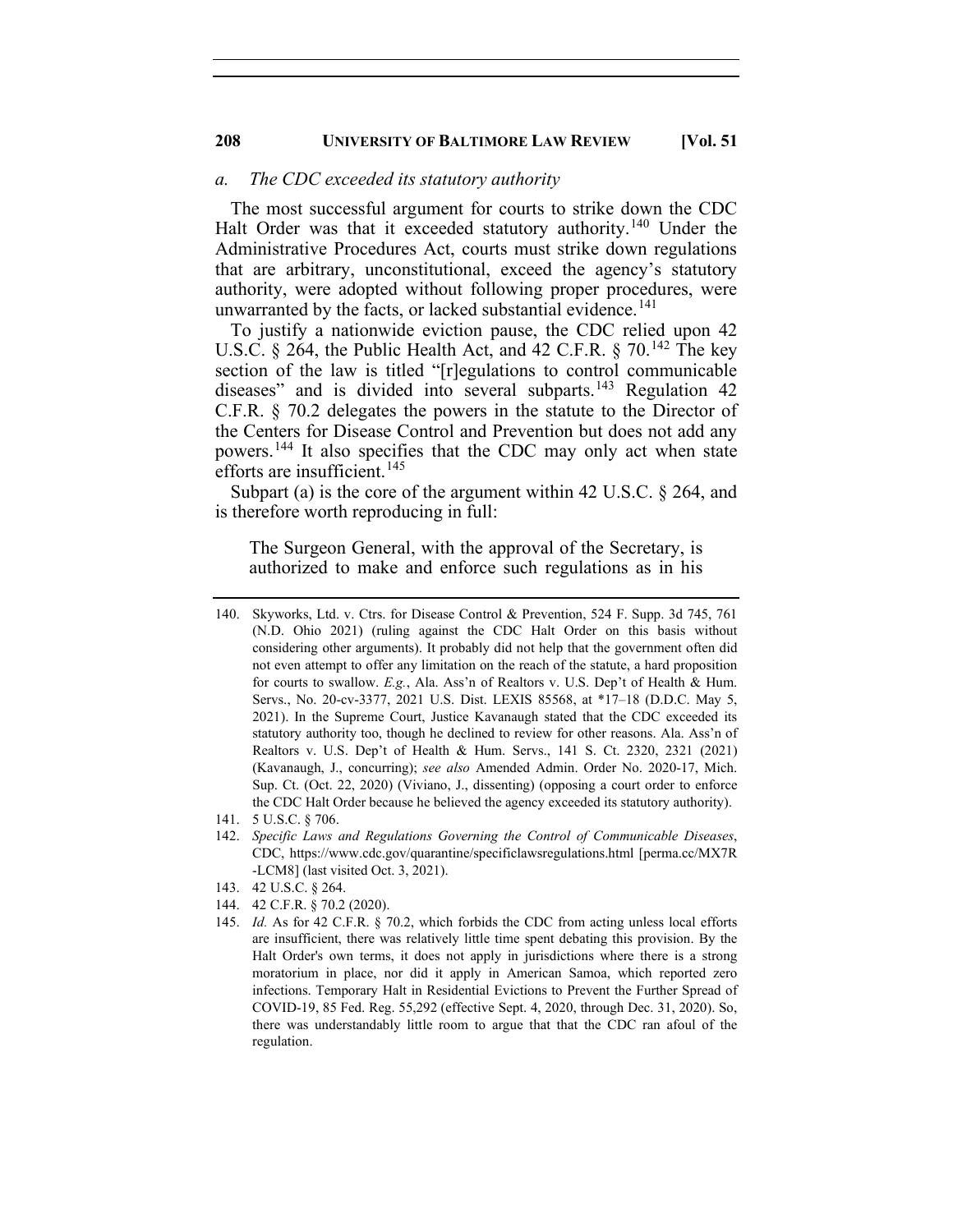judgment are necessary to prevent the introduction, transmission, or spread of communicable diseases from foreign countries into the States or possessions, or from one State or possession into any other State or possession. For purposes of carrying out and enforcing such regulations, the Surgeon General may provide for such inspection, fumigation, disinfection, sanitation, pest extermination, destruction of animals or articles found to be so infected or contaminated as to be sources of dangerous infection to human beings, and other measures, as in his judgment may be necessary.<sup>[146](#page-25-0)</sup>

Subpart (b) states that "[r]egulations prescribed under this [statute may apprehend or detain people] for the purpose of preventing the introduction, transmission, or spread of such communicable diseases."<sup>[147](#page-25-1)</sup> Subpart (d) further fleshes out the apprehension and detention powers.<sup>[148](#page-25-2)</sup> Subpart (c) sets limits on subpart (d).<sup>[149](#page-25-3)</sup>

For many months, courts were split on whether the statute authorized the CDC's actions. Courts that found the eviction moratorium was within the CDC's power pointed to the phrase that such regulations "as in [its] judgment are necessary" to fight communicable diseases.[150](#page-25-4) Precedent also supports the idea of giving a wider berth to policies in the realm of public health or medical science.<sup>[151](#page-25-5)</sup> The Halt Order itself was replete with evidence for why the chosen policy was necessary to mitigate the spread of the coronavirus.[152](#page-25-6) Additionally, subpart (a) begins with "including" and ends with a catchall, suggesting it is broad.<sup>[153](#page-25-7)</sup> Subparts (b) through (d) refer to the power to apprehend or detain individuals, which indicates that the CDC's capabilities go beyond the enumerated list set out in subpart (a).<sup>[154](#page-25-8)</sup> Finally, Congress explicitly extended the

- 151. Marshall v. United States, 414 U.S. 417, 427 (1974).
- <span id="page-25-6"></span><span id="page-25-5"></span>152. *Brown*, 497 F. Supp. 3d at 1286.
- <span id="page-25-7"></span>153*. Id.* at 1282; *Chambless*, 508 F. Supp. 3d at 112.
- <span id="page-25-8"></span>154. *See Brown*, 497 F. Supp. 3d at 1281–82; *Chambless*, 508 F. Supp. 3d at 112–13; *Ala. Ass'n of Realtors*, 2021 U.S. Dist. LEXIS 16630, at \*6–7.

<span id="page-25-0"></span><sup>146.</sup> 42 U.S.C. § 264(a).

<span id="page-25-1"></span><sup>147.</sup> *Id.* § 264(b).

<sup>148.</sup> *Id.* § 264(d).

<sup>149.</sup> *Id.* § 264(c).

<span id="page-25-4"></span><span id="page-25-3"></span><span id="page-25-2"></span><sup>150.</sup> Brown v. Azar, 497 F. Supp. 3d 1270, 1281 (N.D. Ga. 2020); Chambless Enters., L.L.C. v. Redfield, 508 F. Supp. 3d 101, 110–11 (W.D. La. 2020); Ala. Ass'n of Realtors v. U.S. Dep't of Health & Hum. Servs., No. 21-5093, 2021 U.S. App. LEXIS 16630, at \*3–4 (D.C. Cir. June 2, 2021) (alteration in original).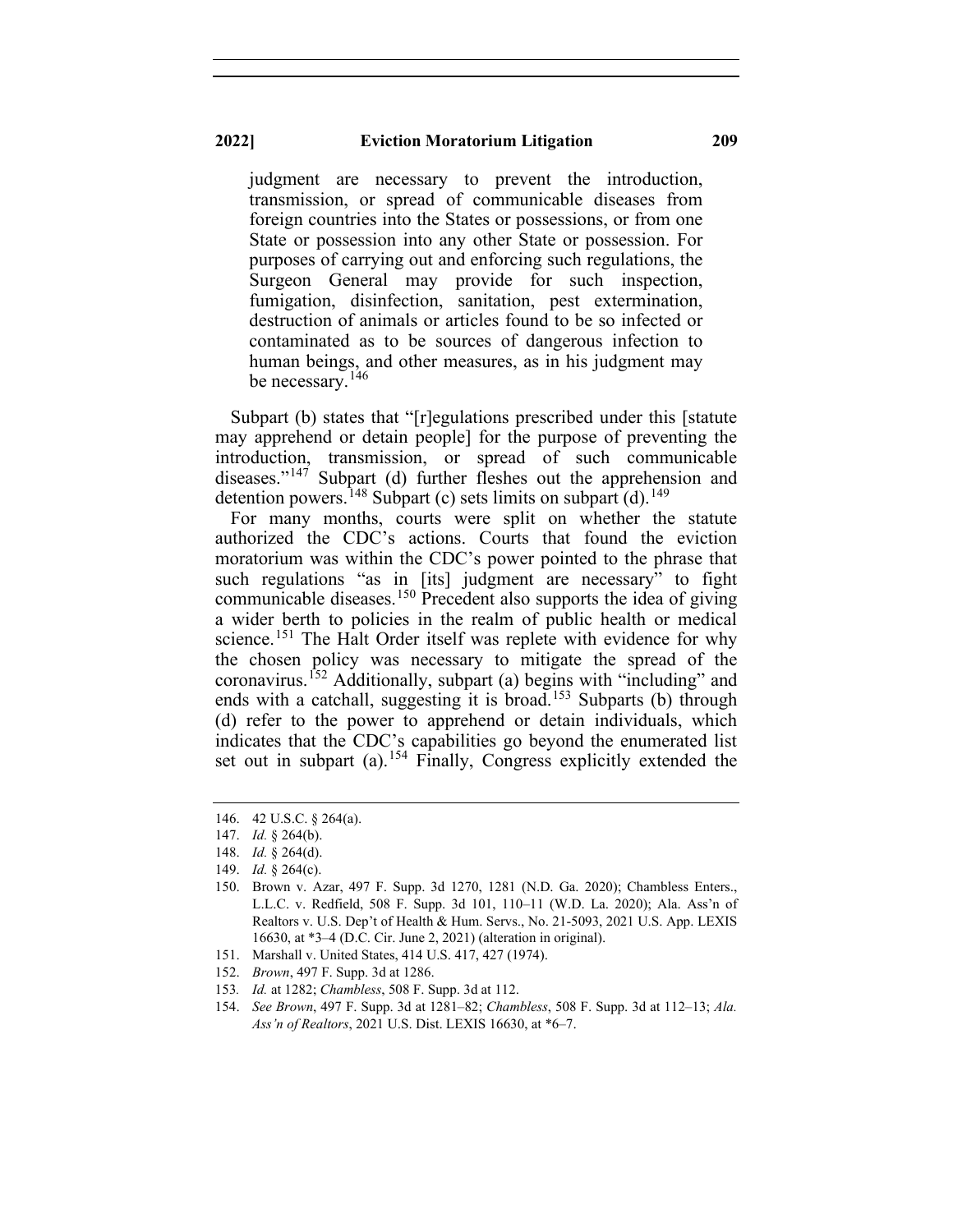Halt Order, implying it believed the agency acted within its authority.[155](#page-26-0) Pro-CDC courts said that none of the canons of interpretation applied because the statutory language was unambiguous, so there was no need to resort to them.<sup>[156](#page-26-1)</sup>

Anti-CDC courts said that the "other measures" catchall was limited by the preceding list that deals with things like fumigation, disinfection, or destruction of animals—and thus, "other measures" cannot be read to encompass an eviction moratorium.[157](#page-26-2) Otherwise, there would be no point in listing specific examples at all.<sup>[158](#page-26-3)</sup> Second, the courts said subpart (a) was directed toward "animals and articles," not evictions.<sup>[159](#page-26-4)</sup> Anti-CDC courts argued that, if read more broadly, the statute would create a federal police power.<sup>[160](#page-26-5)</sup> The fact that Congress explicitly extended the Halt Order did not change this analysis. These courts waved the extension as nothing more than "mere acquiescence[,]"<sup>[161](#page-26-6)</sup> though authority cited in support was relatively thin.<sup>[162](#page-26-7)</sup> Once that extension expired, courts noted that the

- <span id="page-26-2"></span>157. Skyworks, Ltd. v. Ctrs. for Disease Control & Prevention, 524 F. Supp. 3d 745, 758 (N.D. Ohio 2021); Ala. Ass'n of Realtors v. U.S. Health & Hum. Servs., No. 20-cv-3377, 2021 U.S. Dist. LEXIS 85568, at \*16 (D.D.C. May 5, 2021); Tiger Lily, L.L.C. v. U.S. Dep't of Hous. & Urb. Dev., 5 F.4th 666, 671 (6th Cir. 2021).
- <span id="page-26-3"></span>158. Tiger Lily, L.L.C. v. U.S. Dep't of Hous. & Urb. Dev., 525 F. Supp. 3d 850, 860 (W.D. Tenn. 2021); *Tiger Lily*, 5 F.4th at 670–71.
- <span id="page-26-4"></span>159. *Skyworks*, 524 F. Supp. 3d at 758; *Ala. Ass'n of Realtors*, 2021 U.S. Dist. LEXIS 85568, at \*16.
- <span id="page-26-6"></span><span id="page-26-5"></span>160. *Skyworks*, 524 F. Supp. 3d at 758.
- <span id="page-26-7"></span>161. *Id.* at 761 (quoting Hannah v. Larche, 363 U.S. 420, 439 (1960)).
- 162. The cases cited by courts were less than on-point. *See, e.g.*, *Hannah*, 363 U.S. at 439 (holding that Congress' choice of one bill over another was "substantially more" than acquiescence, without explaining what acquiescence was, or whether a Congressional extension qualified); Greene v. McElroy, 360 U.S. 474, 506 (1959) (finding that acquiescence was shown where Congress "has not enacted specific legislation" on the topic at issue, but there was no Congressional extension of a law in the case); Solid Waste Agency of N. Cook Cnty. v. U.S. Army Corps of Eng'rs, 531 U.S. 159, 169–70 (2001) (stating that inferring acquiescence from a failed legislative proposal was a dicey proposition, and saying nothing about Congressional extensions); United States v. Heinszen, 206 U.S. 370, 390 (1907) (commenting on the value of explicit ratification by Congress, without saying this was required in all cases); Lincoln v. United States, 202 U.S. 484, 496 (1906) (commenting on the value of explicit ratification by Congress, without saying this was required in all cases). *Skyworks* said the extension was nothing more than an attempt by Congress to "facilitate[] the

<span id="page-26-1"></span><span id="page-26-0"></span><sup>155.</sup> *Ala. Ass'n of Realtors*, 2021 U.S. Dist. LEXIS 16630, at \*5.

<sup>156.</sup> *See, e.g.*, *Brown*, 497 F. Supp. 3d at 1283; *Chambless*, 508 F. Supp. 3d at 114. The FDA's authority under the same statute has been previously upheld as it applied to ban the sale of baby turtles, an action not explicitly listed in subsection (a). *See* Indep. Turtle Farmers of L.A., Inc. v. United States, 703 F. Supp. 2d 604, 621 (W.D. La. 2010). The court noted that the Public Health Act was "remedial legislation" and thus "entitled to liberal construction." *Id.* at 630 n.19.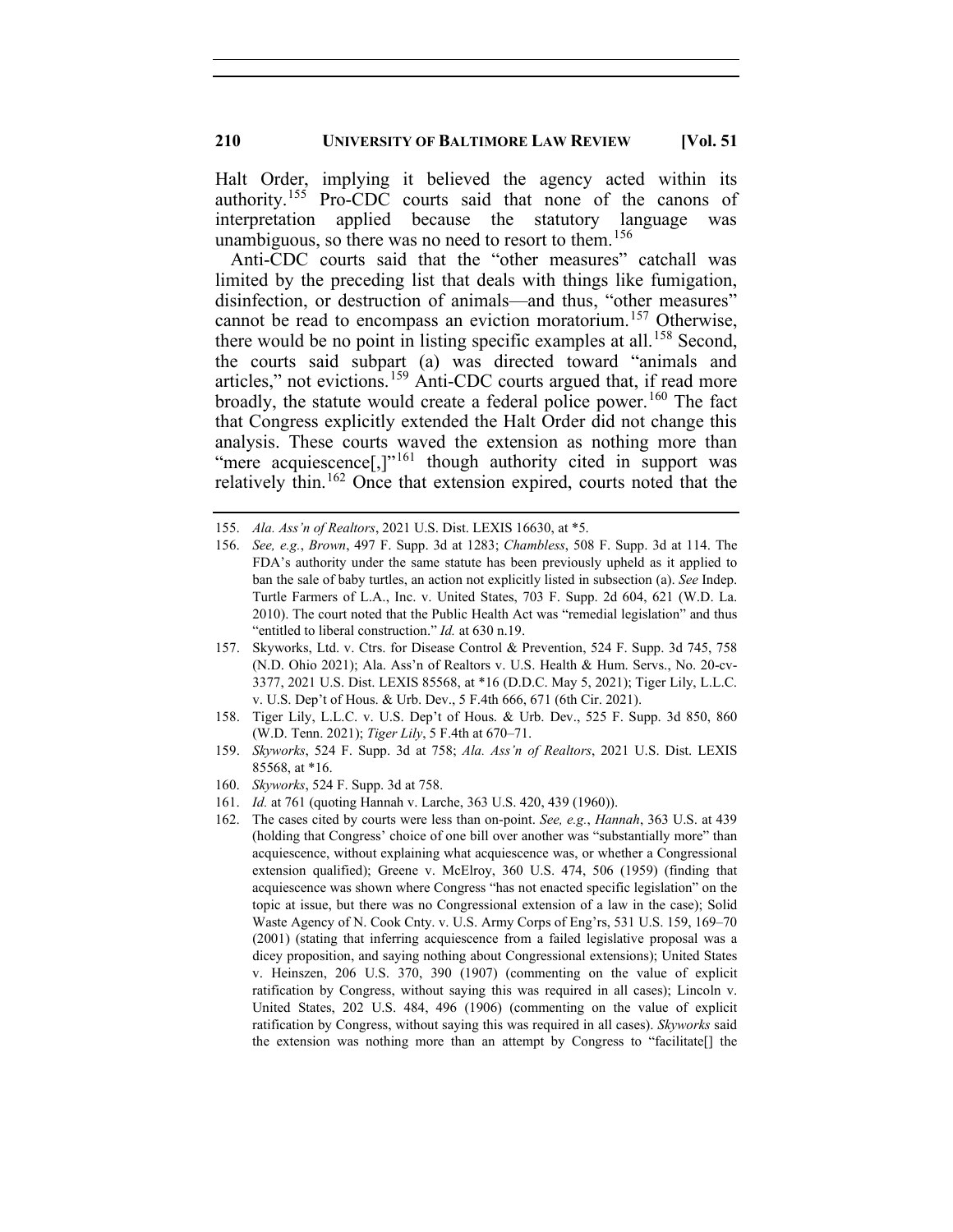extension only applied until January 31,  $2021$ .<sup>[163](#page-27-0)</sup> In reaching their conclusions, these courts relied on canons of interpretation such as anti-surplusage, constitutional avoidance, and such catchall terms are defined by proceeding specific terms.<sup>[164](#page-27-1)</sup> At least one court said that Congress needed to show unequivocal textual evidence that it meant to interfere with the landlord-tenant relationship, which was lacking. $165$ 

After months of differing lower court opinions, the Supreme Court landed in the anti-CDC camp. It echoed the argument that by listing out actions like inspection or fumigation, the statute limited the CDC's authority and was vastly different from an eviction moratorium. [166](#page-27-3) Evictions had too tenuous of a connection to the interstate spread of disease, according to the Court.<sup>[167](#page-27-4)</sup> The government asking for such far-reaching power also weighed against the landlord-tenant relationship said to be the province of state law.<sup>[168](#page-27-5)</sup> The government's counter-arguments were not responded to.

The discussion of this point shows the dominance of textualism on the judiciary. Although different courts reached diametrically opposed conclusions on the statute's meaning, they agreed that it was unambiguous.<sup>[169](#page-27-6)</sup> By holding that the statute was clear, the courts

transition between presidential administrations" to justify disregarding it, without citing any evidence to show Congressional intent, or to show why this was legally relevant. 524 F. Supp. 3d at 761. *Tiger Lily* did not cite examples of an extension being insufficient but held this was the case. *See generally* 5 F.4th at 672.

Note that courts have not required much in order to find acquiesce in other contexts. The Judicial Conference of the United States, which is made up of federal judges from every circuit, has said that failure to file a formal misconduct complaint about how the Conference has handled a matter—without more—is enough to show contentment with how the Conference acted. *In re* Complaint of Judicial Misconduct, 591 F.3d. 638, 644 (U.S. Jud. Conf. 2009).

<span id="page-27-0"></span><sup>163.</sup> *See Tiger Lily*, 5 F.4th at 668; *Tiger Lily*, 525 F. Supp. 3d at 863.

<span id="page-27-1"></span><sup>164.</sup> *See Tiger Lily*, 525 F. Supp. 3d at 860–61; *Ala. Ass'n of Realtors*, 2021 U.S. Dist. LEXIS 85568, at \*18–20.

<span id="page-27-2"></span><sup>165.</sup> *See* Tiger Lily, L.L.C. v. U.S. Dep't of Hous. & Urb. Dev., 992 F.3d 518, 523 (6th Cir. 2021).

<span id="page-27-3"></span><sup>166.</sup> Ala. Ass'n of Realtors v. U.S. Dep't of Health & Hum. Servs., 141 S. Ct. 2485, 2488 (2021).

<sup>167.</sup> *Id.* at 2488.

<span id="page-27-6"></span><span id="page-27-5"></span><span id="page-27-4"></span><sup>168.</sup> *Id.* at 2489.

<sup>169.</sup> *Compare* Chambless Enters., L.L.C. v. Redfield*,* 508 F. Supp. 3d 101, 111 (W.D. La. 2020), *with* Skyworks, Ltd. v. Ctrs. for Disease Control & Prevention, 524 F. Supp. 3d 745, 759 (N.D. Ohio 2021). Several courts said the statute clearly authorized the CDC's actions. *See, e.g.*, Brown v. Azar, 497 F. Supp. 3d 1270, 1281 (N.D. Ga. 2020); *Chambless*, 508 F. Supp. 3d at 113; Ala. Ass'n of Realtors v. U.S. Dep't of Health & Hum. Servs., No. 21-5093, 2021 U.S. Dist. LEXIS 16630, at \*3–4 (D.C.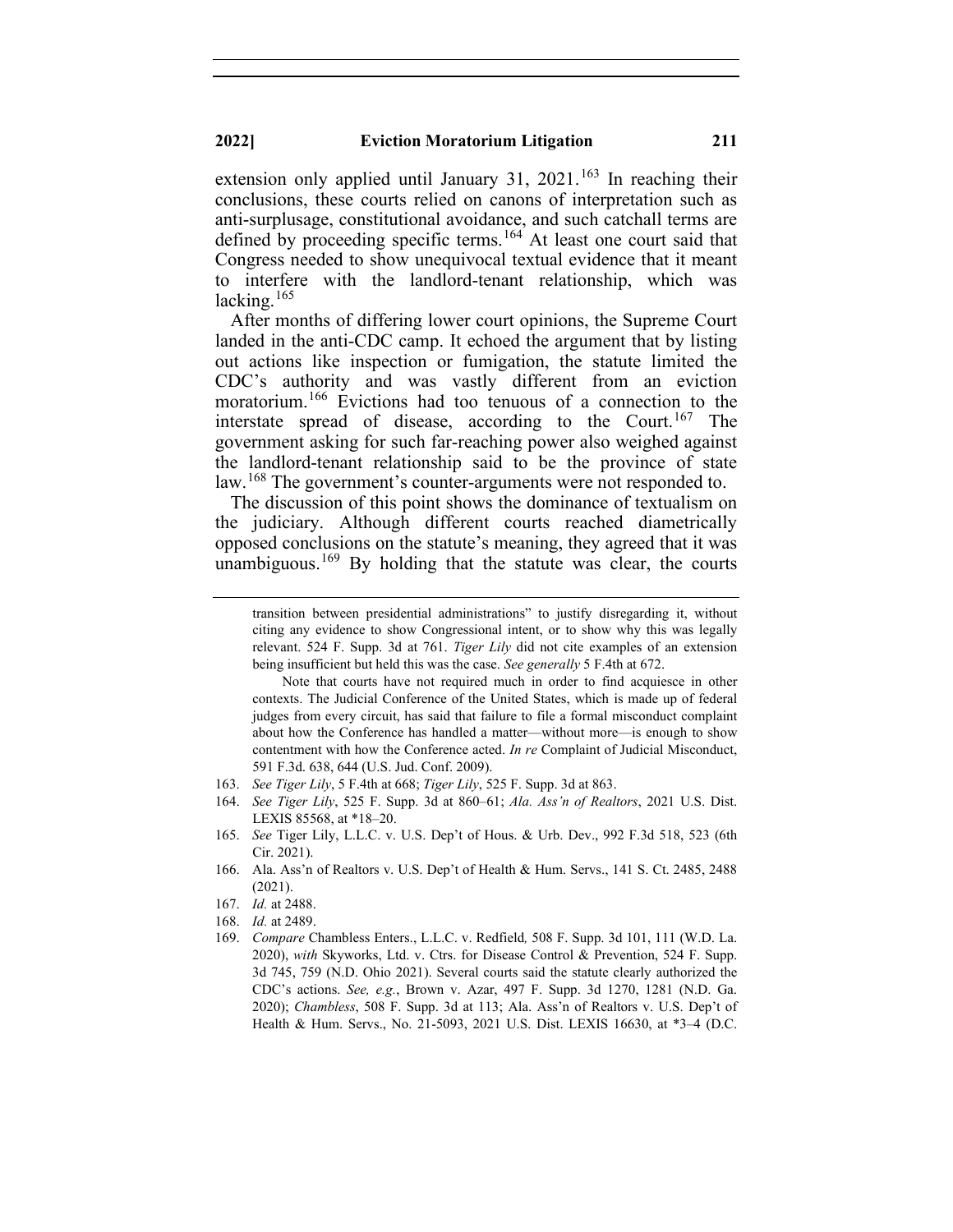relieved themselves of any obligation to undertake further analysis.<sup>[170](#page-28-0)</sup> No judge was willing to admit that the statute might be confusing. Rather, they seemed to channel the view of Justice Clarence Thomas: "A mere disagreement among litigants over the meaning of a statute does not prove ambiguity; it usually means that one of the litigants is simply wrong."<sup>[171](#page-28-1)</sup> One judge, for instance, criticized judges that ruled differently from him as "adopting strained or forced readings of the statute, stretching to rationalize the governmental policy at issue." $^{172}$  $^{172}$  $^{172}$ 

The government cited the legislative history of the statute in its briefs,  $173$  but the judges were so confident that they had read the text's meaning correctly that they did not even deign to crack open the congressional record.<sup>[174](#page-28-4)</sup> If they had, they would have seen that the stated purpose of the law was to set out the government's basic authority to make regulations to prevent the spread of disease into this country or between the States.<sup>[175](#page-28-5)</sup> Congress eliminated "confusing limitations" found in previous statutes, and noted that because of the "impossibility of foreseeing what preventative measures may become necessary, the provisions of this subsection are written broadly enough to apply to any disease."<sup>[176](#page-28-6)</sup> These passages suggest that Congress intended the power to go beyond treatment and disposal of infected animals, yet they were largely ignored.

#### *b. Arbitrary and capricious*

Under the Administrative Procedures Act (APA), regulations cannot be "arbitrary" or "capricious."[177](#page-28-7) Landlords claimed that the

- <span id="page-28-1"></span>171. Bank of Am. Nat'l Tr. & Sav. Ass'n v. 203 N. Lasalle St. P'ship, 526 U.S. 434, 461 (1999) (Thomas, J., concurring).
- <span id="page-28-2"></span>172. *See Skyworks*, 524 F. Supp. 3d at 759.
- <span id="page-28-3"></span>173. *See* Defendants' Memorandum in Opposition to Plaintiffs' Motion for Preliminary Injunction at 33, *Brown*, 497 F. Supp. 3d 1270 (No. 20-cv-3702), https://storage.courtlistener.com/recap/gov.uscourts.gand.280996/gov.uscourts.gand.2 80996.22.0\_2.pdf [perma.cc/H3YR-MHLT].
- <span id="page-28-4"></span>174. Justice Breyer, in dissent, did point out the expansive legislative history, but to no avail. Ala. Ass'n of Realtors v. U.S. Dep't of Health & Hum. Servs., 141 S. Ct. 2485, 2490–94 (2021) (Breyer, J., dissenting).

176. H.R. REP. NO. 78-1364, at 24–25 (1944).

Cir. June 2, 2021). Another set of judges argued the statute clearly *did not* authorize the CDC's actions. *See, e.g.*, *Skyworks*, 524 F. Supp. 3d at 759; *Tiger Lily*, 525 F. Supp. 3d at 859.

<span id="page-28-0"></span><sup>170.</sup> *See* Conn. Nat'l Bank v. Germain, 503 U.S. 249, 253–54 (1992) (noting analysis "begins and ends with" textual ambiguity).

<span id="page-28-6"></span><span id="page-28-5"></span><sup>175.</sup> *See id.*

<span id="page-28-7"></span><sup>177.</sup> 5 U.S.C. § 706.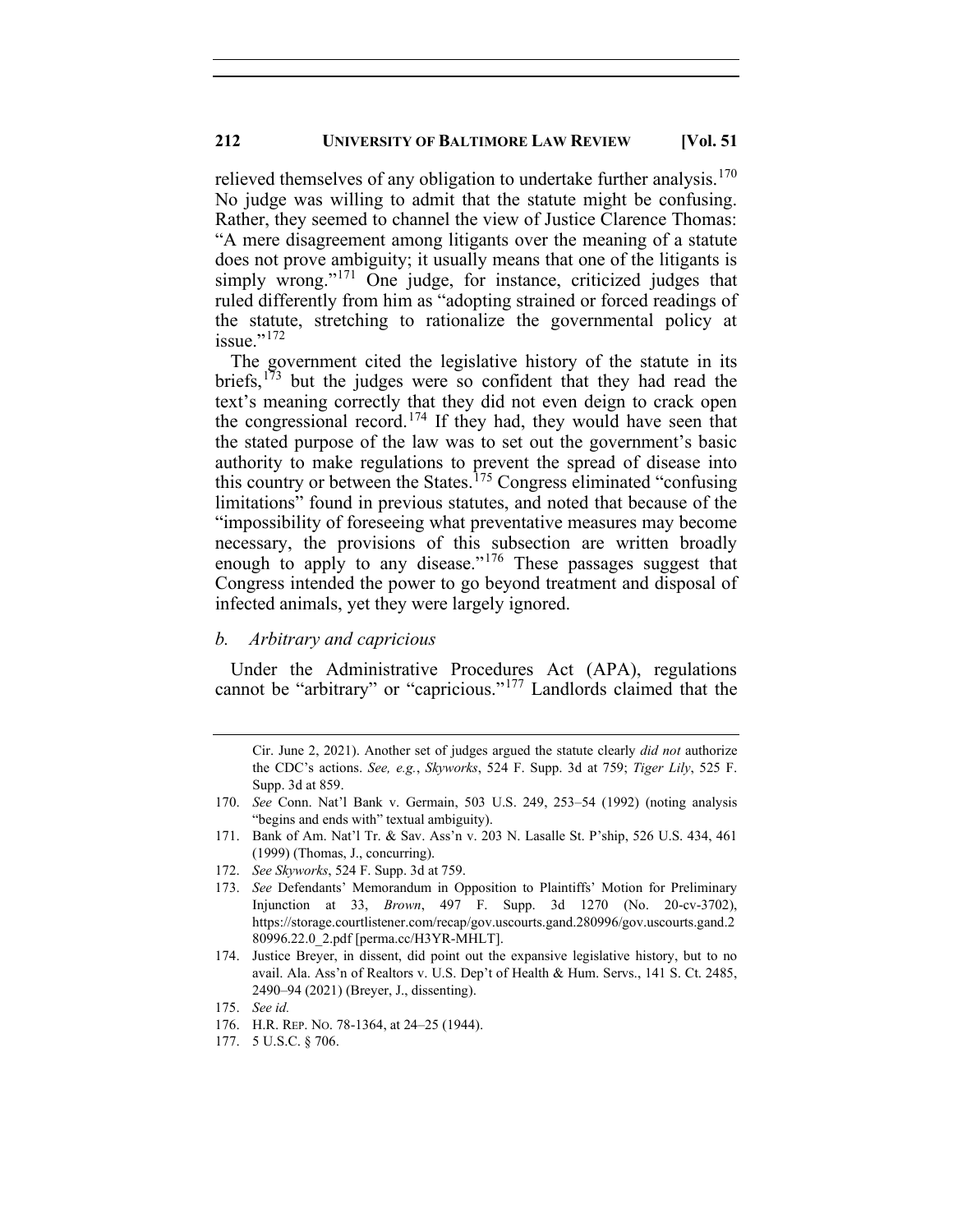eviction moratoriums met this description.<sup>[178](#page-29-0)</sup> For courts, this means asking whether the agency considered "relevant factors" or made a "clear error of judgment."[179](#page-29-1) Given this deferential standard and the voluminous evidence the CDC had to explain why it was pausing evictions to contain the disease, it is no surprise that the courts rejected the argument that the Halt Order was arbitrary or capricious.[180](#page-29-2) It probably did not help that the landlords claimed that eviction moratoriums lacked evidence but failed to provide their  $own.<sup>181</sup>$  $own.<sup>181</sup>$  $own.<sup>181</sup>$ 

#### *c. Notice-and-Comment*

Rules governed by the Administrative Procedures Act must undergo a notice-and-comment period of at least thirty days where the public can provide feedback on the proposed regulation.<sup>[182](#page-29-4)</sup> The failure of the CDC to follow these procedures led to challenges in lawsuits.<sup>[183](#page-29-5)</sup> But the government determined that the requirement only applies to "rules" and can be waived for good cause.<sup>[184](#page-29-6)</sup> The government argued that this was an "emergency action," not an

<span id="page-29-4"></span>182. 5 U.S.C. § 553(c)–(d).

<span id="page-29-6"></span>184. *See* 5 U.S.C. § 553(d)(3); *Chambless*, 508 F. Supp. 3d at 117–18.

<span id="page-29-0"></span><sup>178.</sup> *See, e.g.*, Complaint at 17–18, Chambless Enters., L.L.C. v. Redfield, 508 F. Supp. 3d 101 (W.D. La. 2020) (No. 20-cv-01455), https://pacificlegal.org/wp-content/ uploads/2020/10/Chambless-Enterprises-v-Centers-for-Disease-Control.pdf [perma.cc/MDQ8-SECK].

<span id="page-29-1"></span><sup>179.</sup> *See* Dep't of Homeland Sec. v. Regents of the Univ. of Cal., 140 S. Ct. 1891, 1905 (2020) (citations omitted).

<span id="page-29-2"></span><sup>180.</sup> Brown v. Azar, 497 F. Supp. 3d 1270, 1285–86 (2020); *see also* Skyworks, Ltd. v. Ctrs. for Disease Control & Prevention, 524 F. Supp. 3d 745, 753 (N.D. Ohio 2021) (indicating an arbitrary and capricious claim was not persuasive); Ala. Ass'n of Realtors v. U.S. Dep't of Health and Hum. Servs., No. 20-cv-3377, 2021 U.S. Dist. LEXIS 85568, at \*7 (D.D.C. May 5, 2021). Although not an APA claim, a state court said that a governor's executive action to block evictions was not arbitrary or capricious. Gregory Real Est. & Mgmt. L.L.C. v. Keegan, No. 1 CA-CV 20-0419, 2021 Ariz. App. Unpub. LEXIS 368, at \*4 (Ariz. Ct. App. Mar. 30, 2021).

<span id="page-29-3"></span><sup>181.</sup> *See* Complaint at 16–17, *Chambless*, 508 F. Supp. 3d 101 (No. 20-cv-01455), https://pacificlegal.org/wp-content/uploads/2020/10/Chambless-Enterprises-v-Centers-for-Disease-Control.pdf [perma.cc/XN2Y-LC72]; Complaint at 18, *Skyworks*, 524 F. Supp. 3d (No. 20-cv-2407), https://pacificlegal.org/wp-content/uploads/ 2020/10/Skyworks-Ltd.-v.-Centers-for-DiseaseControl-Complaint.pdf [perma.cc/QGG5-N2ZX].

<span id="page-29-5"></span><sup>183.</sup> *See, e.g.*, Complaint at 16, *Chambless*, 508 F. Supp. 3d 101 (No. 20-cv-01455), https://pacificlegal.org/wp-content/uploads/2020/10/Chambless-Enterprises-v-Centers-for-Disease-Control.pdf [perma.cc/Q85B-PXDE].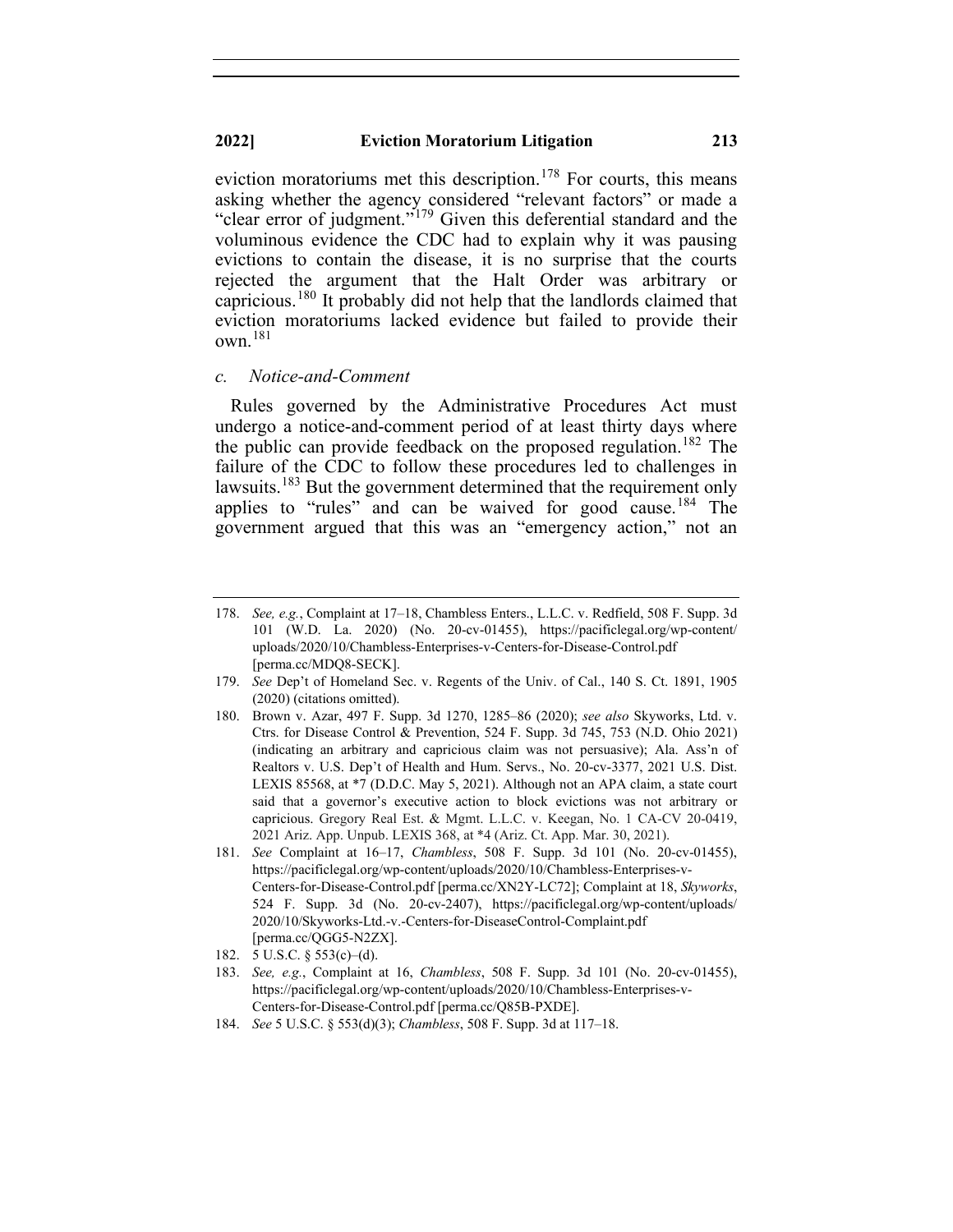ordinary rule, and there was good cause to waive the normal procedure given the need to stem the flow of the virus quickly.<sup>[185](#page-30-0)</sup>

Courts tended to agree. They said it was an emergency action because it was designed to take advantage of existing authority that authorized the CDC to respond to a crisis rapidly.<sup>[186](#page-30-1)</sup> Plus, serious harm could result from delay, so there was good cause to waive the procedure. [187](#page-30-2)

#### *d. Commerce Clause*

Congress has the power to regulate interstate commerce.<sup>[188](#page-30-3)</sup> This power includes activities having a substantial relation to interstate commerce.<sup>[189](#page-30-4)</sup> To show a relation, Congress must have a rational basis for concluding that the activity sufficiently affected interstate commerce.[190](#page-30-5)

*Terkel* was the only case to examine whether the CDC Halt Order could be justified under the Commerce Clause power.<sup>[191](#page-30-6)</sup> The court considered four factors, beginning with whether the regulated activity was economic in nature.<sup>[192](#page-30-7)</sup> The court said that the issue was merely a matter of using real estate, which is "inherently local," and likened the Halt Order to a law that criminalized possession of a handgun in a school zone.<sup>[193](#page-30-8)</sup> It admitted that the rental market "consists of economic relationships" but still was not economic.[194](#page-30-9) Second, it noted the Halt Order lacked any kind of "jurisdictional element," meaning the application was not limited to instances where a connection to interstate commerce was shown—a shortcoming the government did not deny.[195](#page-30-10) Third, the court said there were no findings by the government that the regulation would affect interstate

189. United States v. Lopez, 514 U.S. 549, 558–59 (1995).

<span id="page-30-0"></span><sup>185.</sup> *See Chambless*, 508 F. Supp. 3d at 118.

<span id="page-30-1"></span><sup>186.</sup> *See id.* at 118–19.

<span id="page-30-3"></span><span id="page-30-2"></span><sup>187.</sup> *Id.*

<sup>188.</sup> U.S. CONST. art. I, § 8, cl. 3.

<sup>190.</sup> *Id.* at 557.

<span id="page-30-6"></span><span id="page-30-5"></span><span id="page-30-4"></span><sup>191.</sup> Terkel v. Ctrs. for Disease Control & Prevention, No. 20-cv-00564, 2021 U.S. Dist. LEXIS 35570, at \*1–3 (E.D. Tex. Feb. 25, 2021). Though not a Commerce Clause case, one other court said that the CDC was acting within its authority to issue the Halt Order because the rental industry substantially affects interstate commerce. Ala. Ass'n of Realtors v. U.S. Dep't of Health & Hum. Servs., No. 21-5093, 2021 U.S. App. LEXIS 16630, at \*7–8 (D.C. Cir. June 2, 2021).

<span id="page-30-7"></span><sup>192.</sup> *Terkel*, 2021 U.S. Dist. LEXIS 35570, at \*13–14.

<sup>193.</sup> *Id.* at \*17–18.

<span id="page-30-10"></span><span id="page-30-9"></span><span id="page-30-8"></span><sup>194.</sup> *Id.* at \*18–19, \*24.

<sup>195.</sup> *Id.* at \*20 (quoting United States v. Morrison, 529 U.S. 598, 612 (2000)).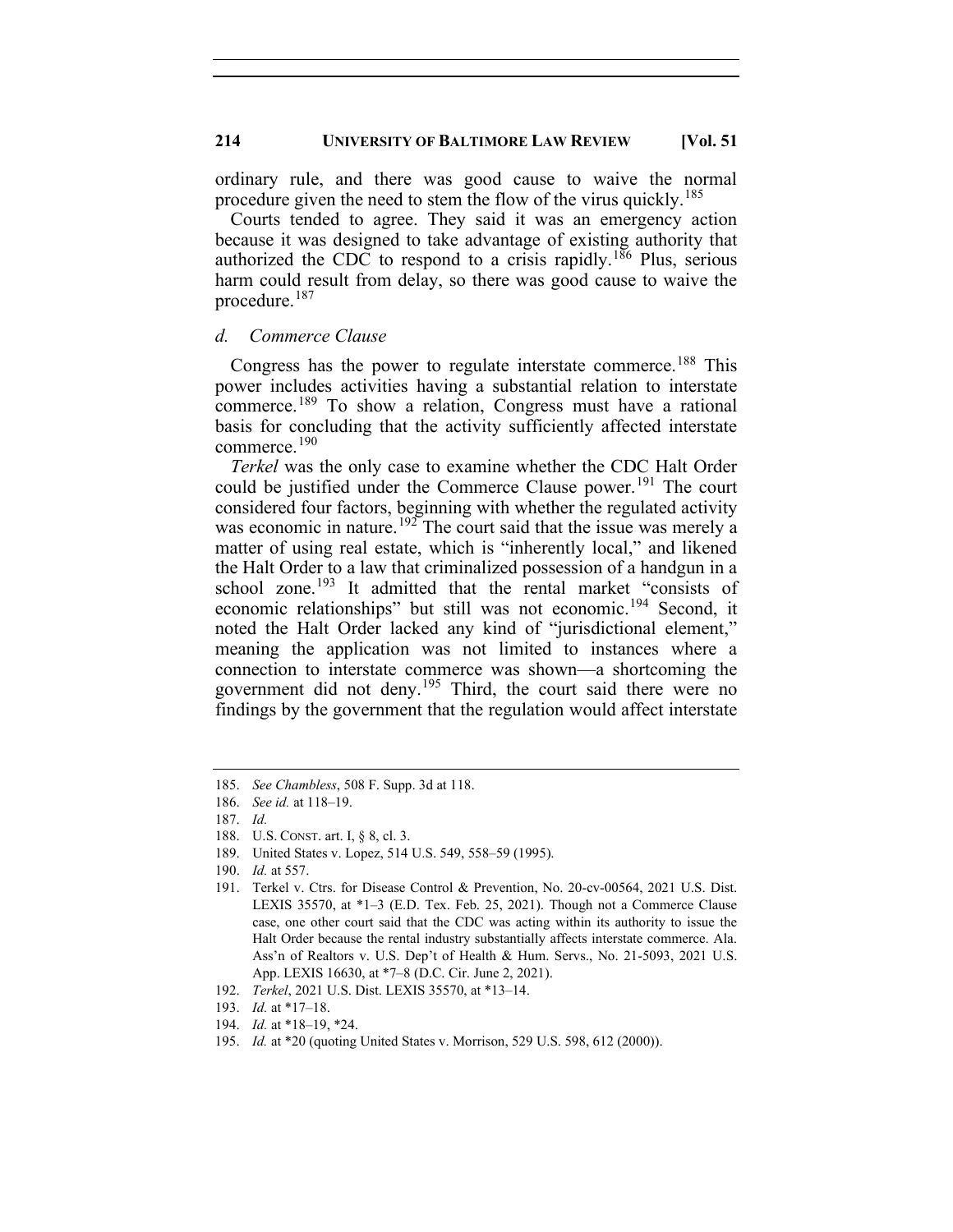commerce.<sup>[196](#page-31-0)</sup> And fourth, the court said the connection between evictions and interstate commerce was attenuated because evicting a single person from their home had no broader impact on the national economy.<sup>[197](#page-31-1)</sup> After finding the Halt Order failed on each of these factors, the court declared it unconstitutional.<sup>[198](#page-31-2)</sup> As of September 2021, this decision has had no appeal, so it remains an outlier opinion.

#### 2. General Arguments Against Eviction Moratoriums

A majority of arguments were made against both federal and state eviction moratoriums: that the policies violated the Contract Clause, the Takings Clause, Due Process, the Equal Protection Clause, the Privileges and Immunities Clause, and the non-delegation doctrine/separation of powers, denied access to the courts, and that the moratoriums were preempted.

### *a. Contract Clause*

Article I, section 10 of the Constitution states that "No State shall . .. pass any ... Law impairing the Obligation of Contracts."<sup>[199](#page-31-3)</sup> Incidentally, one of the defining Contract Clause cases*, Home Building & Loan Ass'n v. Blaisdell*, involved a foreclosure moratorium adopted nearly a century ago in Minnesota in the throes of the Great Depression.<sup>[200](#page-31-4)</sup> The Court articulated an expansive view of legislative power in times of crisis. Writing for the Court, Chief Justice Hughes observed a "growing appreciation of public needs and of the necessity of finding ground for a rational compromise between individual rights and public welfare."<sup>[201](#page-31-5)</sup> He continued, saying that "[i]t is no answer to say that this public need [of a foreclosure moratorium] was not apprehended a century ago," since the country needed it at present.[202](#page-31-6) The Court held that a law could survive a Contract Clause challenge so long as it was a reasonable solution to the problem it was trying to address.<sup>[203](#page-31-7)</sup>

When later confronted by a challenge to a New York foreclosure moratorium, the Court again upheld the law because it was deemed

<span id="page-31-0"></span><sup>196.</sup> *Id.* at \*21–22.

<span id="page-31-1"></span><sup>197.</sup> *Id.* at \*23–24.

<span id="page-31-2"></span><sup>198.</sup> *Id.* at \*30–31.

<span id="page-31-3"></span><sup>199.</sup> U.S. CONST. art. I, § 10, cl. 1.

<span id="page-31-4"></span><sup>200.</sup> Home Bldg. & Loan Ass'n v. Blaisdell, 290 U.S. 398, 415–16, 420–23 (1934).

<sup>201.</sup> *Id.* at 442.

<span id="page-31-6"></span><span id="page-31-5"></span><sup>202.</sup> *Id.*

<span id="page-31-7"></span><sup>203.</sup> *See id.* at 447.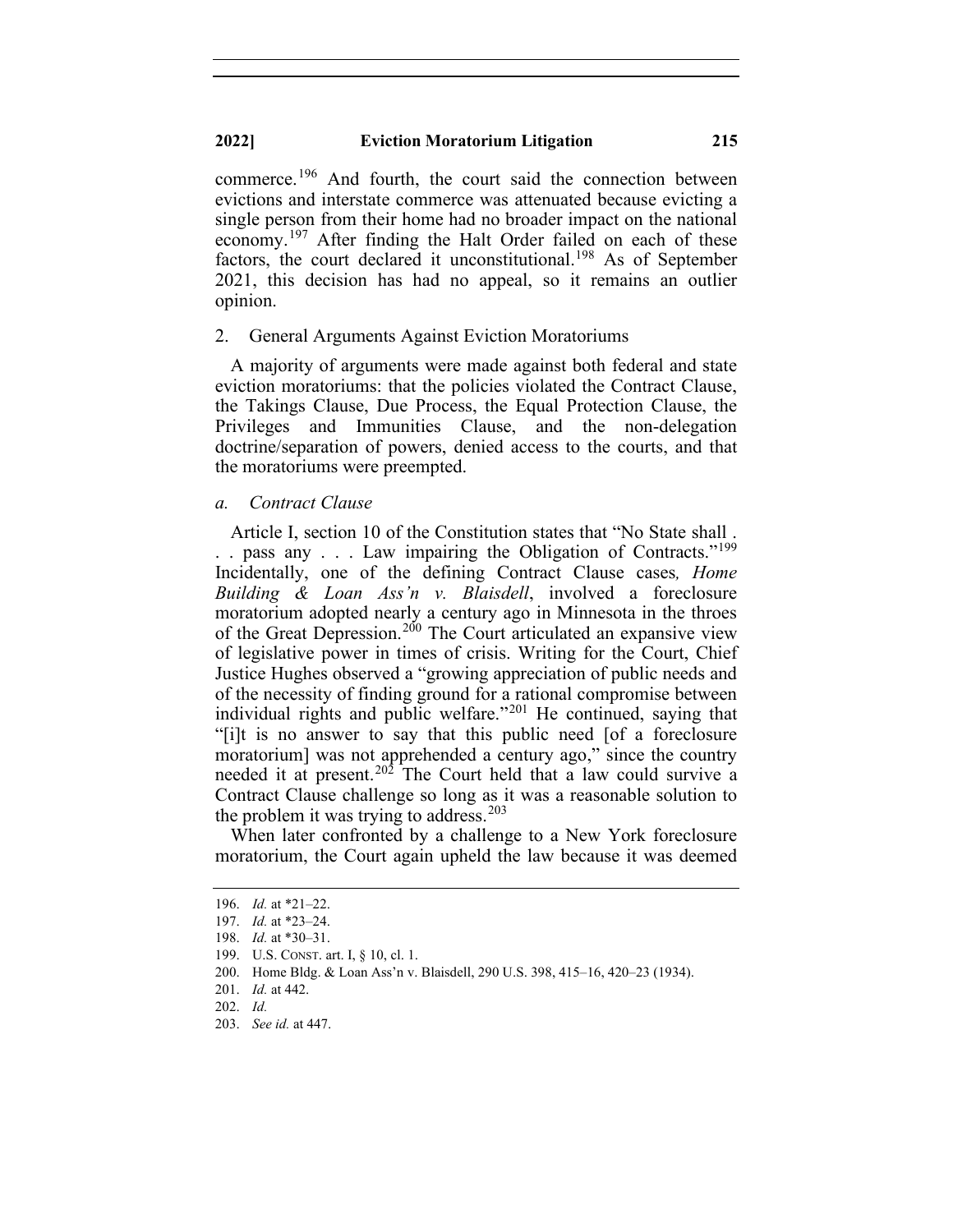necessary for the welfare of the state after due consideration by policymakers.[204](#page-32-0) The Court praised the law as "the empiric process of legislation at its fairest[,]" and declared it was not the judiciary's place to say that the legislature had miscalculated the societal interests at stake.<sup>[205](#page-32-1)</sup>

In the forty years following *Blaisdell*, the Supreme Court struck down a state law only twice on Contract Clause grounds.<sup>[206](#page-32-2)</sup> Today, the reasonableness question at the core of *Blaisdell* lives on, but it has been dressed up in a two-part test. A law survives a Contract Clause challenge if it (1) does not cause a "substantial impairment of a contractual relationship," and (2) even if it does, the law survives if it is an "appropriate" and "reasonable" way to advance "a significant and legitimate public purpose." $207$  As a result, the Court has confessed, the Contract Clause "is not . . . the Draconian provision that its words might seem to imply[,]"[208](#page-32-4) and "literalism in the construction of the contract clause . . . would make it destructive of the public interest  $\ldots$  ."[209](#page-32-5)"

Landlords argued the moratoriums were unconstitutional because they were forced to go months without payment.<sup>[210](#page-32-6)</sup> However, given the relatively lenient standard, courts generally rejected Contract Clause arguments. Considering the first prong, courts said there was no substantial impairment because all that was affected was a temporary bar to eviction—not any other term of the lease or obligation to pay rent<sup>[211](#page-32-7)</sup>—and alternatively, that the industry was

<span id="page-32-0"></span><sup>204.</sup> E.N.Y. Sav. Bank v. Hahn, 326 U.S. 230, 234–35 (1945).

<span id="page-32-1"></span><sup>205.</sup> *Id.*

<span id="page-32-2"></span><sup>206.</sup> Note, *A Process-Oriented Approach to the Contract Clause*, 89 YALE L.J. 1623, 1623 (1980).

<span id="page-32-3"></span><sup>207.</sup> Sveen v. Melin, 138 S. Ct. 1815, 1821–22 (2018) (quoting Energy Reserves Group, Inc. v. Kan. Power & Light Co., 459 U.S. 400, 411–12 (1983)).

<span id="page-32-4"></span><sup>208.</sup> Allied Structural Steel Co. v. Spannaus, 438 U.S. 234, 240 (1978).

<span id="page-32-5"></span><sup>209.</sup> W.B. Worthen Co. v. Thomas, 292 U.S. 426, 433 (1934).

<span id="page-32-6"></span><sup>210.</sup> *See, e.g.*, Complaint at 11, Iten v. County of Los Angeles, No. 21-cv-00486, 2021 U.S. Dist. LEXIS 176585 (C.D. Cal. Jan. 19, 2021), https://pacificlegal.org/wpcontent/uploads/2021/01/iten-v.-county-of-los-angeles-complaint.pdf [perma.cc/2MSF-FLDV]; First Amended Complaint at 12, El Papel L.L.C. v. Ferguson, No. 20-cv-01323 (W.D. Wash. Jan. 14, 2021), https://pacificlegal.org/wpcontent/uploads/2020/09/01.14.2021-81-PLF-Corrected-First-Amended-Complaint.pdf [perma.cc/H8DU-K5Y5].

<span id="page-32-7"></span><sup>211.</sup> *See* Heights Apartments, L.L.C. v. Walz, 510 F. Supp. 3d 789, 809 (2020); Elmsford Apartment Assocs., L.L.C. v. Cuomo, 469 F. Supp. 3d 148, 172 (S.D.N.Y. 2020); Apartment Ass'n of L.A. Cnty., Inc. v. City of Los Angeles, 500 F. Supp. 3d 1088, 1094–95 (C.D. Cal. 2020); Auracle Homes, L.L.C. v. Lamont, 478 F. Supp. 3d 199, 224 (D. Conn. 2020); *see also* Johnson v. Murphy, No. 20-cv-06750, 2021 U.S. Dist. LEXIS 53191, at \*27 (D.N.J. Mar. 22, 2021). *Cf.* Baptiste v. Kennealy, 490 F. Supp.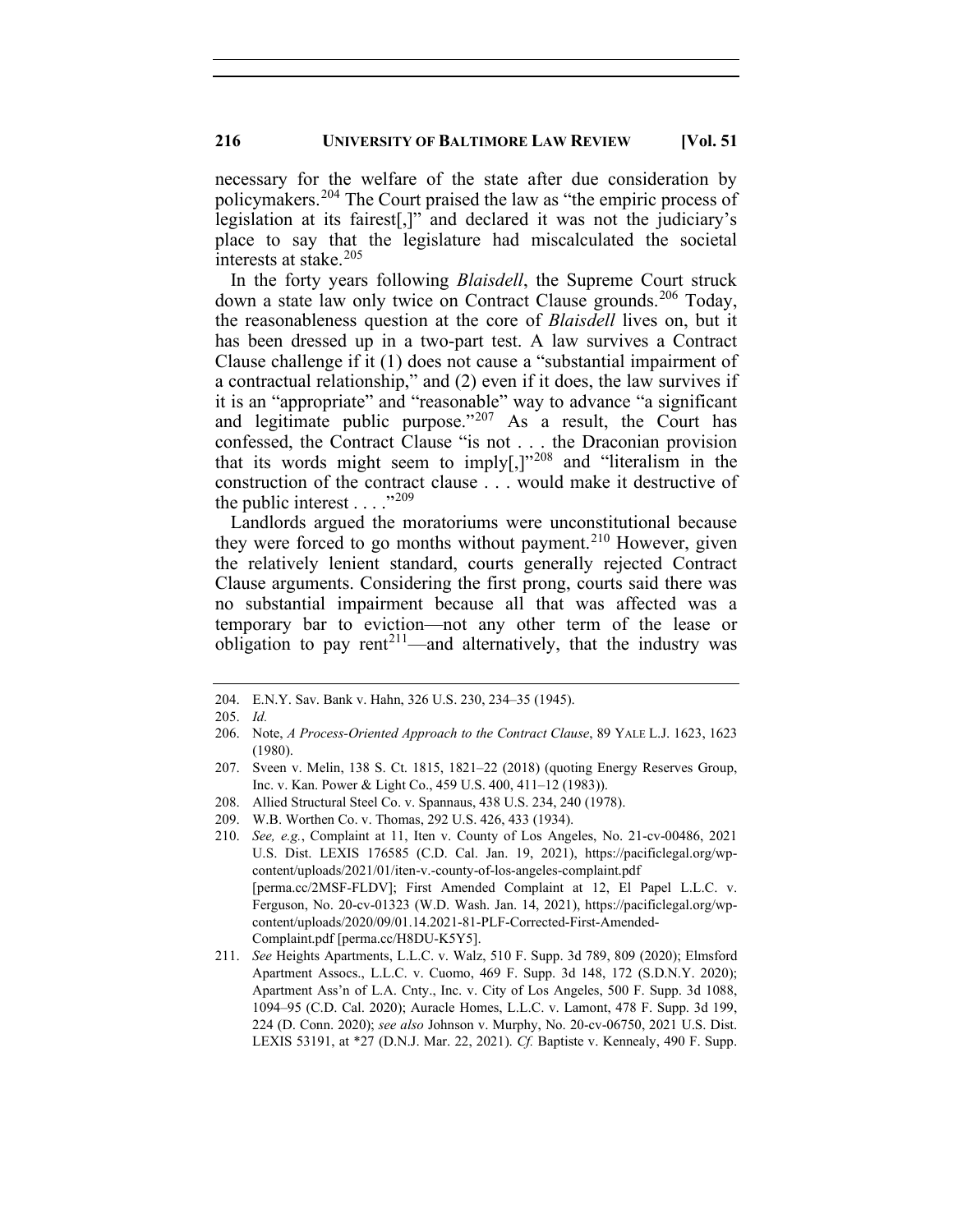already heavily regulated, so more regulation was foreseeable.<sup>[212](#page-33-0)</sup> One court concluded otherwise, calling the eviction moratorium a "virtually unprecedented" action that dramatically changed the remedy. $213$ 

If courts moved on to the second prong, it was an easy win for the government. Landlords admitted fighting COVID was a valid public purpose, and they questioned the efficacy of eviction bans.<sup>[214](#page-33-2)</sup> But this still gave away much of the game. Courts concluded that eviction moratoriums were a reasonable way to advance legitimate public policy because they staunched the flow of COVID-19, $^{215}$  $^{215}$  $^{215}$  and at least once, has combatted the housing crisis.<sup>[216](#page-33-4)</sup> The courts gave extra deference to the government because it did not directly benefit from the impairment of the contracts. $217$ 

## *b. Access to the courts*

The Supreme Court has been clear that the right to access the courts is fundamental.<sup>[218](#page-33-6)</sup> But the Court has been less clear on where exactly the right comes from. At various times, the Court has cited Article IV's Privileges and Immunities Clause, the First Amendment's Petition Clause, the Fifth Amendment's Due Process Clause, the Fourteenth Amendment's Equal Protection Clause, and

<sup>3</sup>d 353, 383, 385 (D. Mass. 2020) (stating that breach of contract claims were illusory if the tenant is unable to pay rent, but also conceding that the temporary nature of the moratorium made it less burdensome).

<span id="page-33-0"></span><sup>212.</sup> *See Auracle Homes*, 478 F. Supp. 3d at 224; HAPCO v. City of Philadelphia, 482 F. Supp. 3d 337, 351–53 (E.D. Pa. 2020); *Apartment Ass'n of L.A.*, 500 F. Supp. 3d at 1095–96; *Baptiste*, 490 F. Supp. 3d at 384; *see also Johnson*, 2021 U.S. Dist. LEXIS 53191, at \*24.

<span id="page-33-1"></span><sup>213.</sup> *Apartment Ass'n of L.A.*, 500 F. Supp. 3d at 1096.

<span id="page-33-2"></span><sup>214.</sup> *See Auracle Homes*, 478 F. Supp. 3d at 225; *Baptiste*, 490 F. Supp. 3d at 385; *Apartment Ass'n of L.A.*, 500 F. Supp. 3d at 1096; Complaint at 12–13, *Iten*, 2021 U.S. Dist. LEXIS 176585 (No. 21-cv-00486), https://pacificlegal.org/wp-content/ uploads/2021/01/iten-v.-county-of-los-angeles-complaint.pdf [perma.cc/2VYE-NWP3] (arguing that a *commercial* tenant eviction ban did not enhance public health because it would not make the tenant homeless).

<span id="page-33-3"></span><sup>215.</sup> *See Heights Apartments*, 510 F. Supp. 3d at 798; *Apartment Ass'n of L.A.*, 500 F. Supp. 3d at 1098.

<span id="page-33-5"></span><span id="page-33-4"></span><sup>216.</sup> *HAPCO*, 482 F. Supp. 3d at 353.

<sup>217.</sup> *Baptiste*, 490 F. Supp. 3d at 386; El Papel L.L.C. v. Inslee, No. 20-cv-01323, 2020 U.S. Dist. LEXIS 246971, at \*27–28 (W.D. Wash. Dec. 2, 2020); *see also Johnson*, 2021 U.S. Dist. LEXIS 53191, at \*23.

<span id="page-33-6"></span><sup>218.</sup> Tennessee v. Lane, 541 U.S. 509, 532–34 (2004); United Mine Workers, Dist. 12 v. Ill. State Bar Ass'n, 389 U.S. 217, 222 (1967); Boddie v. Connecticut, 401 U.S. 371, 374 (1971).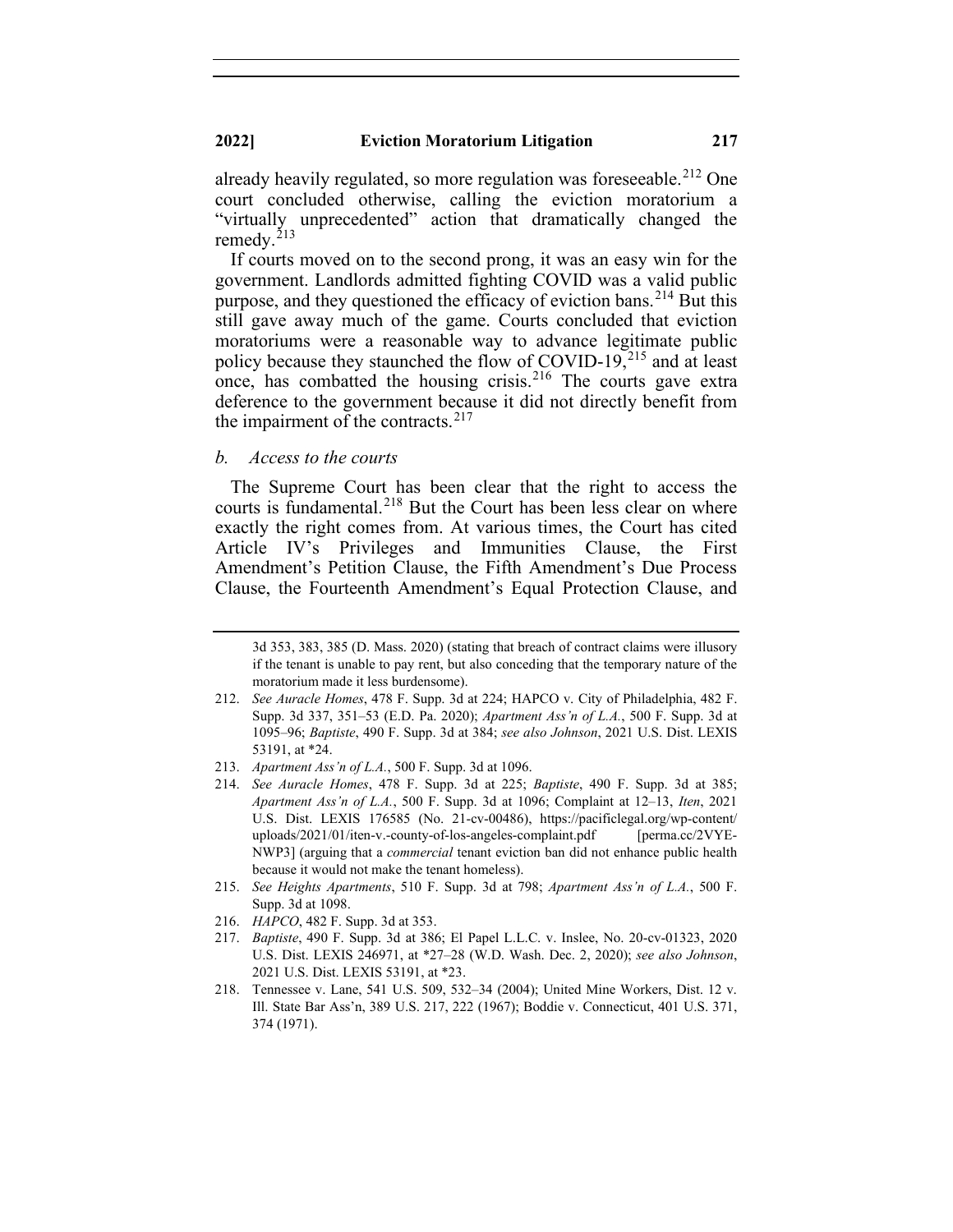the Fourteenth Amendment's Due Process Clause.<sup>[219](#page-34-0)</sup> Digging into these cases does little to illuminate the matter. $^{220}$  $^{220}$  $^{220}$ 

As murky as the basis for the right to access the courts may be, the courts still argued the question. Landlords sometimes used the First Amendment's Petition Clause,<sup>[221](#page-34-2)</sup> and sometimes declined to clearly articulate which provision they were relying on.<sup>[222](#page-34-3)</sup> Courts tended to reject access to courts claims for several reasons. First, many eviction moratoriums only stopped the final execution of an eviction, rather than stopping the filing of an eviction suit altogether,  $223$  including the

- <span id="page-34-1"></span>220. Chambers v. Balt. & Ohio R.R. Co., 207 U.S. 142, 148 (1907) (finding that the right is inherent in the Privileges and Immunities Clause). The cases cited in *Chambers*  either provide no citations themselves or cite to treatises for support. *See, e.g.*, Corfield v. Coryell, 6 F. Cas. 546, 552 (1823); Cole v. Cunningham, 133 U.S. 107, 114 (1890); Ward v. Maryland, 79 U.S. 418, 433 n.12 (1870); Blake v. McClung, 172 U.S. 239, 252 (1898); Brown v. Maryland, 25 U.S. 419, 449 (1827). Likewise, the First Amendment's right to petition the government has been said to guarantee the right to file in court. Borough of Duryea v. Guarnieri, 564 U.S. 379, 387 (2011). Case law traces this idea to *Cal. Motor Transp. Co. v. Trucking Unlimited*, 404 U.S. 508, 510 (1972). "Certainly, the right to petition extends to all departments of the Government. The right of access to the courts is indeed but one aspect of the right of petition." *Id.* To back up this claim, the Court cited two cases, both of which were about habeas corpus rights, and do not so much as mention the First Amendment. *See*  Johnson v. Avery, 393 U.S. 483, 485 (1969) (stating "it is fundamental that access of prisoners to the courts for the purpose of presenting their complaints may not be denied or obstructed," without mentioning the origin of this right); *Ex parte* Hull, 312 U.S. 546, 549 (1941) ("[T]he state and its officers may not abridge or impair petitioner's right to apply to a federal court for a writ of habeas corpus.").
- <span id="page-34-2"></span>221. *See, e.g.*, Elmsford Apartment Assocs., L.L.C. v. Cuomo, 469 F. Supp. 3d 148, 173 (S.D.N.Y. 2020); *Baptiste*, 490 F. Supp. 3d at 392.
- <span id="page-34-3"></span>222. *See, e.g.*, Complaint at 12, Brown v. Azar, 497 F. Supp. 3d 1270 (N.D. Ga. 2020) (No. 20-cv-03702), https://nclalegal.org/wp-content/uploads/2020/09/Rick-Brown-v.- Secretary-Alex-Azar-et-al. 2020.09.08-Complaint.pdf [perma.cc/Q5MJ-TDHP]; Brief for the New Civil Liberties Alliance et al., as Amici Curiae Supporting Plaintiff, *supra* note 6, at 9.
- <span id="page-34-4"></span>223. *E.g.*, Exec. Dep't of Ariz., Postponement of Eviction Actions, Executive Order 2020- 14, at 2 (Mar. 24, 2020), https://azgovernor.gov/sites/default/files/eo\_2020-14\_0.pdf [perma.cc/KE64-UH32]; Exec. Dep't of Ill., Stay at Home, Executive Order 2020-10, § 2 (Mar. 20, 2020), https://www2.illinois.gov/Pages/Executive-Orders/Executive Order2020-10.aspx [perma.cc/6SZQ-BRU3]; Exec. Dep't of N.J., Moratorium on Removals of Individuals Due to Evictions or Foreclosures, Executive Order No. 106, at 3 (Mar. 19, 2020), https://nj.gov/infobank/eo/056murphy/pdf/EO-106.pdf [perma.cc/8T7C-NBC6]; Exec. Dep't of Fla., Limited Extension of Mortgage Foreclosure and Eviction Relief, Executive Order No. 20-180, at 2 (July 29, 2020), https://www.flgov.com/wp-content/uploads/orders/2020/EO\_20-180.pdf [perma.cc/WDQ6-6JYY].

<span id="page-34-0"></span><sup>219.</sup> *See, e.g.*, Christopher v. Harbury, 536 U.S. 403, 423 n.12 (2002).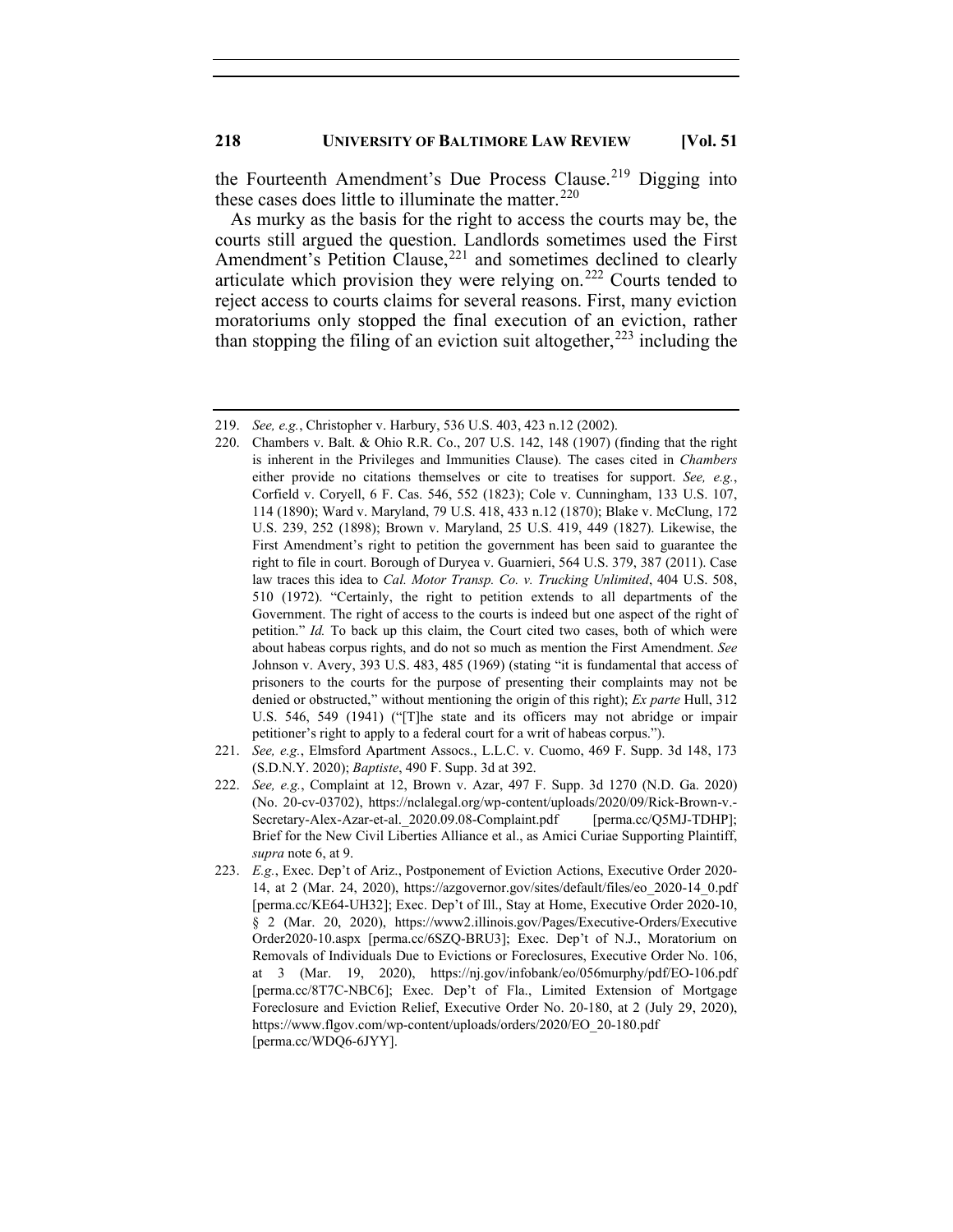CDC Halt Order.<sup>[224](#page-35-0)</sup> This matters because it meant landlords could start the eviction process right away, and assuming the Court granted it, effectuate the eviction as soon as the moratorium expired.<sup>[225](#page-35-1)</sup> Second, landlords could still sue tenants for breach of contract to recover unpaid rent, including any fees, penalties, or interest resulting from nonpayment.<sup>[226](#page-35-2)</sup> Third, the Halt Order did not apply to every tenant or reason for evicting them; it only applied a subset of down-on-their-luck tenants who failed to pay rent.<sup>[227](#page-35-3)</sup> Fourth, the moratorium was only temporary, not a permanent abrogation of landlords' power to evict.<sup>[228](#page-35-4)</sup> A one-year residency requirement to file for divorce is a delay, for example, but does not violate the courts' right of access.<sup>[229](#page-35-5)</sup> Fifth, because there are already procedural hurdles to filing an eviction, adding one more does not deny access to the courts.[230](#page-35-6) And sixth, one court said that because all of the other claims were rejected, they were not being denied access to courts, so much as having their arguments heard and declined.<sup>[231](#page-35-7)</sup>

Only one case held that an eviction moratorium denied landlords' right to access the courts: *Borger Management, Inc. v. Hernandez-Cruz*. [232](#page-35-8) The court cited the First Amendment's Petition Clause and the Fifth Amendment's Due Process clause to frame the access to the

- <span id="page-35-2"></span>226. *Id.* at 1289–90; Heights Apartments, L.L.C. v. Walz, 510 F. Supp. 3d 789, 811 (D. Minn. 2020); *Elmsford Apartment Assocs.*, 469 F. Supp. 3d at 174.
- <span id="page-35-3"></span>227. *Brown*, 497 F. Supp. 3d at 1289; *Heights Apartments*, 510 F. Supp. 3d at 811.
- <span id="page-35-4"></span>228. Baptiste v. Kennealy, 490 F. Supp. 3d 353, 389–90 (D. Mass. 2020); *Heights Apartments*, 510 F. Supp. 3d at 811; *Elmsford Apartment Assocs.*, 469 F. Supp. 3d at 174. For non-eviction cases with a similar principle, see *Jermosen v. Coughlin*, 877 F. Supp. 864, 871 (S.D.N.Y. 1995) ("A delay in being able to work on one's legal action or communicate with the courts does not rise to the level of a constitutional violation.") and *Richardson v. McDonnell*, 841 F.2d 120, 122 (5th Cir. 1988) (holding no constitutional violation when prisoner had their legal mail delayed, but was still able to file their lawsuit).
- <span id="page-35-5"></span>229. *See* Sosna v. Iowa, 419 U.S. 393, 410 (1975). Courts have also approved waiting periods in other contexts. *See* Martinez v. Bynum, 461 U.S. 321, 333 (1983) (affirming six-month residency requirement for students to attend public schools for free).
- <span id="page-35-6"></span>230. District of Columbia v. Towers, 250 A.3d 1048, 1054–55 (D.C. 2021).
- 231. *See Baptiste*, 490 F. Supp. 3d at 393.
- <span id="page-35-8"></span><span id="page-35-7"></span>232. Borger Mgmt., Inc. v. Hernandez-Cruz, No. 2020 LTB 006637 (D.C. Super. Ct. Dec. 16, 2020), https://www.dccourts.gov/sites/default/files/matters-docs/General%20 Order%20pdf/order-re-filing-moratorium-for-eviction-cases-12-16-20.pdf [perma.cc/HN57-P374].

<span id="page-35-0"></span><sup>224.</sup> Temporary Halt in Residential Evictions to Prevent the Further Spread of COVID-19, 85 Fed. Reg. 55,292, 55,296 (Sept. 4, 2020) (stating landlords "shall not evict" tenants but saying nothing about initiating a court filing).

<span id="page-35-1"></span><sup>225.</sup> *See Brown*, 497 F. Supp. 3d at 1291–92.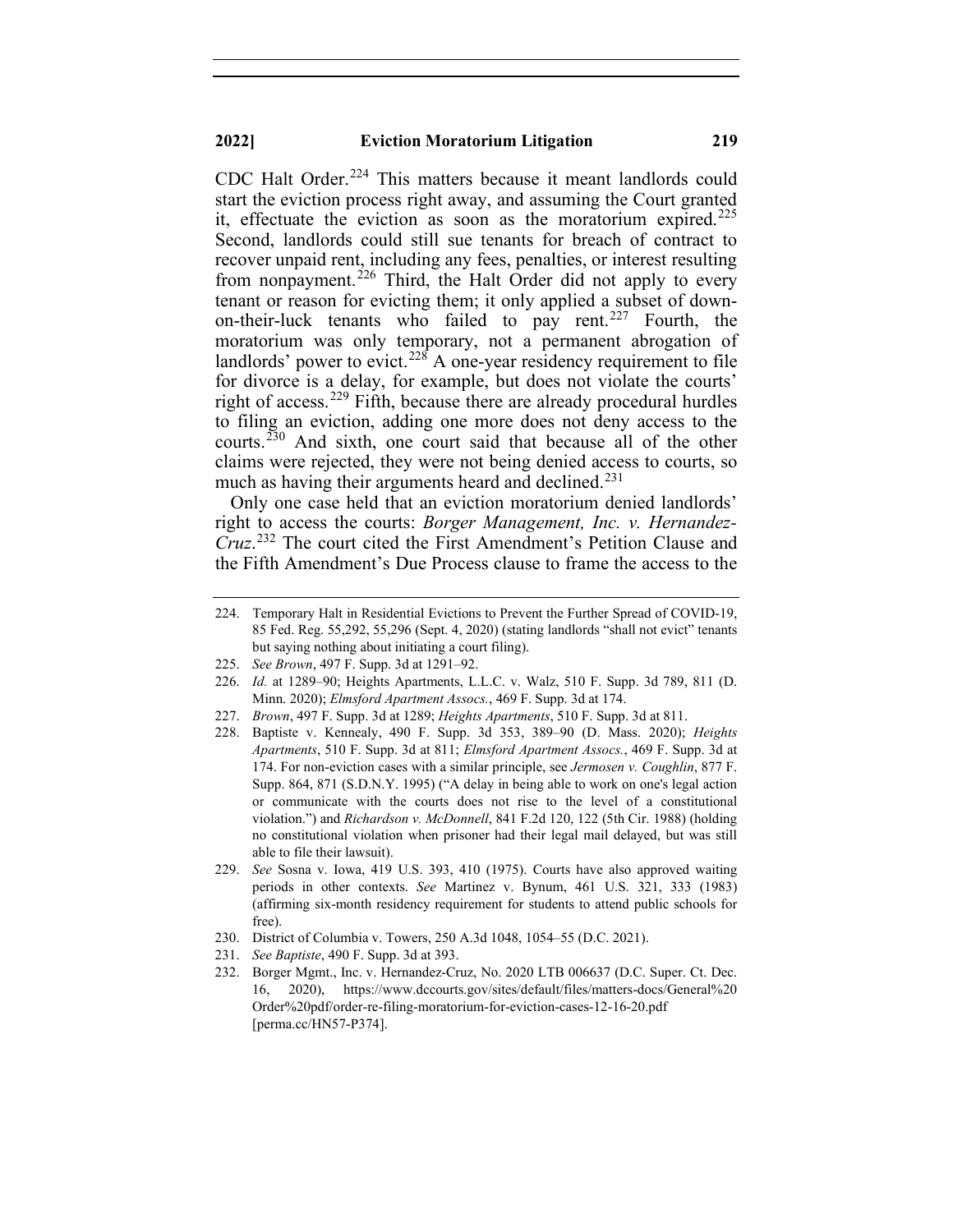court's claim and applied intermediate scrutiny. [233](#page-36-0) However, the opinion admitted "the precise standard is unsettled" for how to analyze access to court claims.[234](#page-36-1) *Borger* involved a D.C. ordinance that "categorically prohibit[ed]" the filing of evictions which applied regardless of the basis for the eviction.<sup>[235](#page-36-2)</sup> The judge viewed these features harshly.<sup>[236](#page-36-3)</sup> Because landlords could not even initiate evictions, they could not ask the court to order tenants to pay rent during the pendency of the litigation, and they could not acquire an effective eviction date that was delayed until after the emergency ended.<sup>[237](#page-36-4)</sup> But this victory for landlords proved short-lived, as an appellate court froze the decision pending appeal.  $238$ 

#### *c. Takings Clause*

The Fifth Amendment says no "private property [shall] be taken for public use, without just compensation."<sup>[239](#page-36-6)</sup> Almost every state constitution has a similar protection.<sup>[240](#page-36-7)</sup> The Supreme Court divided Takings Clause claims into two types: physical taking (sometimes called *per se* takings), where the government occupies a property or takes ownership of it, and regulatory taking, where the government regulates a property so heavily that it unfairly singles out the property owner. [241](#page-36-8) A regulatory taking certainly occurs where a regulation nullifies all economically beneficial use of the land (often known as a categorical taking),  $242$  but in less severe circumstances (sometimes called a non-categorical taking), there is no hard and fast rule. Instead, courts perform case-by-case analysis to determine if a particular regulation is a compensable taking.<sup>[243](#page-36-10)</sup> To aid this quest, courts look at (1) the economic impact of the regulation, (2) the investment-backed expectations of the property owners, and (3) the

- <span id="page-36-4"></span>237. *Id.* at 19–20, 23.
- <span id="page-36-5"></span>238. *See* District of Columbia v. Towers, 250 A.3d 1048, 1060 (D.C. 2021).

<span id="page-36-0"></span><sup>233.</sup> *Id.* at 10, 14.

<span id="page-36-1"></span><sup>234.</sup> *Id.* at 30.

<span id="page-36-2"></span><sup>235.</sup> *Id.* at 1, 15.

<span id="page-36-3"></span><sup>236.</sup> *See id.* at 15–16.

<span id="page-36-6"></span><sup>239.</sup> U.S. CONST. amend. V.

<span id="page-36-7"></span><sup>240.</sup> Donna M. Nakagiri, *Takings Provisions in State Constitutions: Do They Provide Greater Protections of Private Property than the Federal Takings Clause?*, 19 (1999) (MICH. STATE UNIV. SCH. OF L. STUDENT SCHOLARSHIP COLLECTION), available at http://dx.doi.org/10.17613/wjk5-8p03 [perma.cc/XEJ6-29RT].

<span id="page-36-8"></span><sup>241.</sup> Yee v. City of Escondido, 503 U.S. 519, 522–23 (1992).

<sup>242.</sup> Lucas v. S.C. Coastal Council, 505 U.S. 1003, 1015 (1992).

<span id="page-36-10"></span><span id="page-36-9"></span><sup>243.</sup> Connolly v. Pension Benefit Guar. Corp., 475 U.S. 211, 224–25 (1986).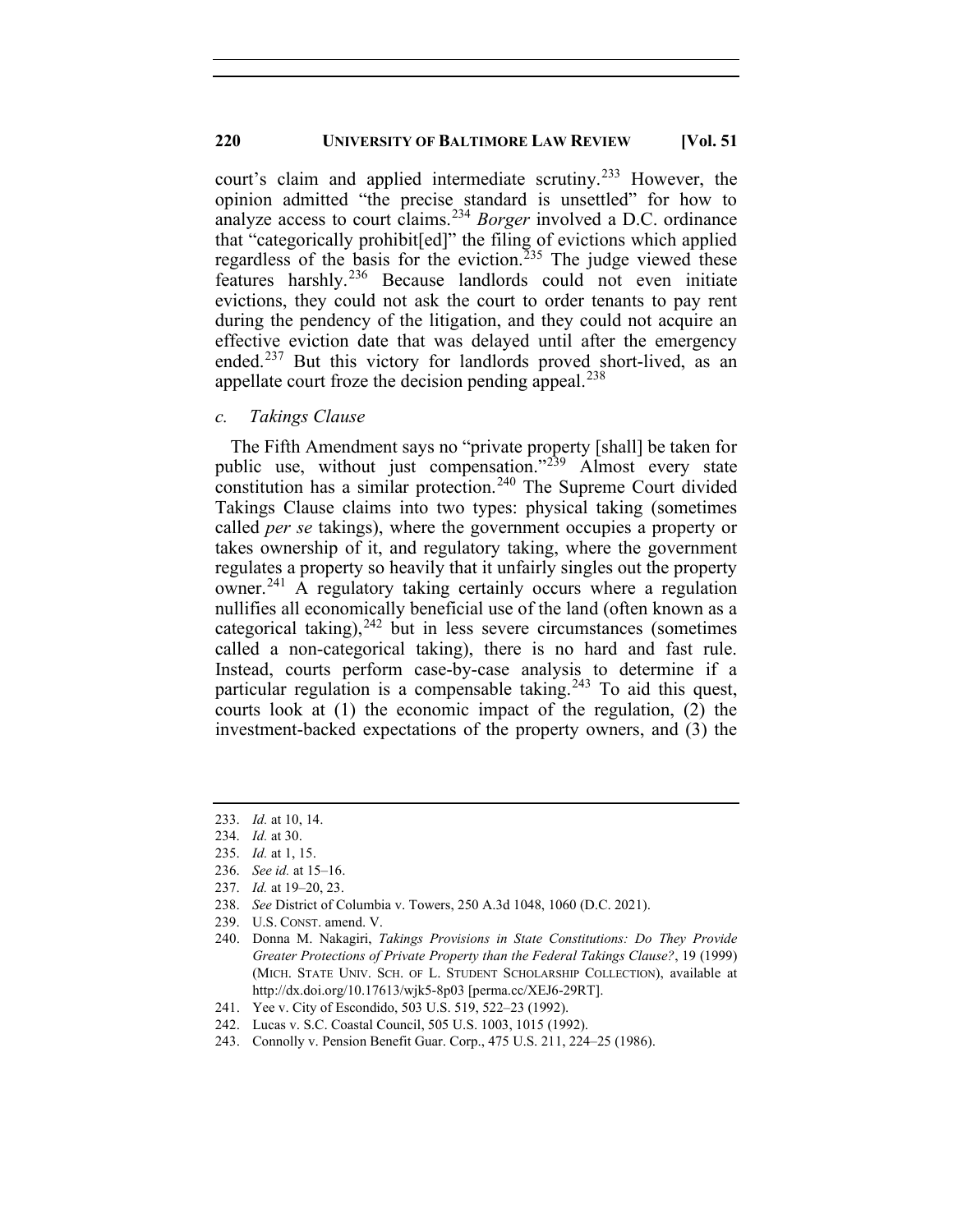character of the governmental action, known as the *Penn Central* factors. [244](#page-37-0)

Landlords were not always clear what kind of taking they alleged but made clear they believed the government violated the Takings Clause.<sup>[245](#page-37-1)</sup> In no jurisdiction did the government attempt to take physical control or ownership of property as part of an eviction moratorium, so it stands to reason that courts held no physical taking occurred. [246](#page-37-2)

Regarding regulatory taking, courts were united that there was no categorical taking since apartments were not stripped of all economic potential.[247](#page-37-3) But courts were divided on the *Penn Central* factors used to determine if a non-categorical taking occurred. The policies economically impacted the landlords, which was enough for some to find the first *Penn Central* factor.<sup>[248](#page-37-4)</sup> But others noted that plaintiffs only alleged a small number of tenants had stopped paying—too few to demonstrate any significant economic harm<sup>249</sup>—or that there was no actual reduction in the property value of the rental units.<sup>[250](#page-37-6)</sup> There was also disagreement on whether landlords' investment-backed expectations had been upset. A majority of courts said that the apartment industry was already publicly regulated, so more regulation should have been predictable.<sup>[251](#page-37-7)</sup> Others said that even if

- <span id="page-37-2"></span>246. *See* Heights Apartments, L.L.C. v. Walz, 510 F. Supp. 3d 789, 812 (D. Minn. 2020); Elmsford Apartment Assocs., L.L.C. v. Cuomo, 469 F. Supp. 3d 148, 162–64 (S.D.N.Y. 2020); Baptiste v. Kennealy, 490 F. Supp. 3d 353, 388 (D. Mass. 2020); Auracle Homes, L.L.C. v. Lamont, 478 F. Supp. 3d 199, 220–21 (D. Conn. 2020); Under Advisement Ruling Verdict at 8–9, Gregory Real Est. & Mgmt. L.L.C. v. Keegan, No. CV2020-007629 (Ariz. Super. Ct. July 22, 2020), https://superiorcourt.maricopa.gov/media/6390/cv2020007629-926- 07222020final.pdf [perma.cc/2D99-NWQT]; HAPCO v. City of Philadelphia, 482 F. Supp. 3d 337, 358 (E.D. Pa. 2020) (ruling on the Takings Clause without providing an analysis of the issue).
- <span id="page-37-3"></span>247. *See Auracle Homes*, 478 F. Supp. 3d at 221–23; Under Advisement Ruling Verdict, *supra* note 246, at 9.
- <span id="page-37-4"></span>248. *See Heights Apartments*, 510 F. Supp. 3d at 813.
- <span id="page-37-5"></span>249. *See Elmsford Apartment Assocs.*, 469 F. Supp. 3d at 165–66; *Auracle Homes*, 478 F. Supp. 3d at 222.
- <span id="page-37-7"></span><span id="page-37-6"></span>250. *See Baptiste*, 490 F. Supp. 3d at 389.
- 251. *See Elmsford Apartment Assocs.*, 469 F. Supp. 3d at 166–68; *Heights Apartments*, 510 F. Supp. 3d at 813–14; *Auracle Homes*, 478 F. Supp. 3d at 222–23.

<span id="page-37-0"></span><sup>244.</sup> *Id.* (quoting Penn Cent. Transp. Co. v. City of New York, 438 U.S. 104, 124 (1978)).

<span id="page-37-1"></span><sup>245.</sup> *See, e.g.*, First Amended Complaint at 13–14, El Papel L.L.C. v. Ferguson, No. 20-cv-01323 (W.D. Wash. Jan. 14, 2021), https://pacificlegal.org/wpcontent/uploads/2020/09/01.14.2021-81-PLF-Corrected-First-Amended-Complaint.pdf [perma.cc/XEJ6-29RT]; Baptiste v. Kennealy, 490 F. Supp. 3d 353, 387 (D. Mass. 2020).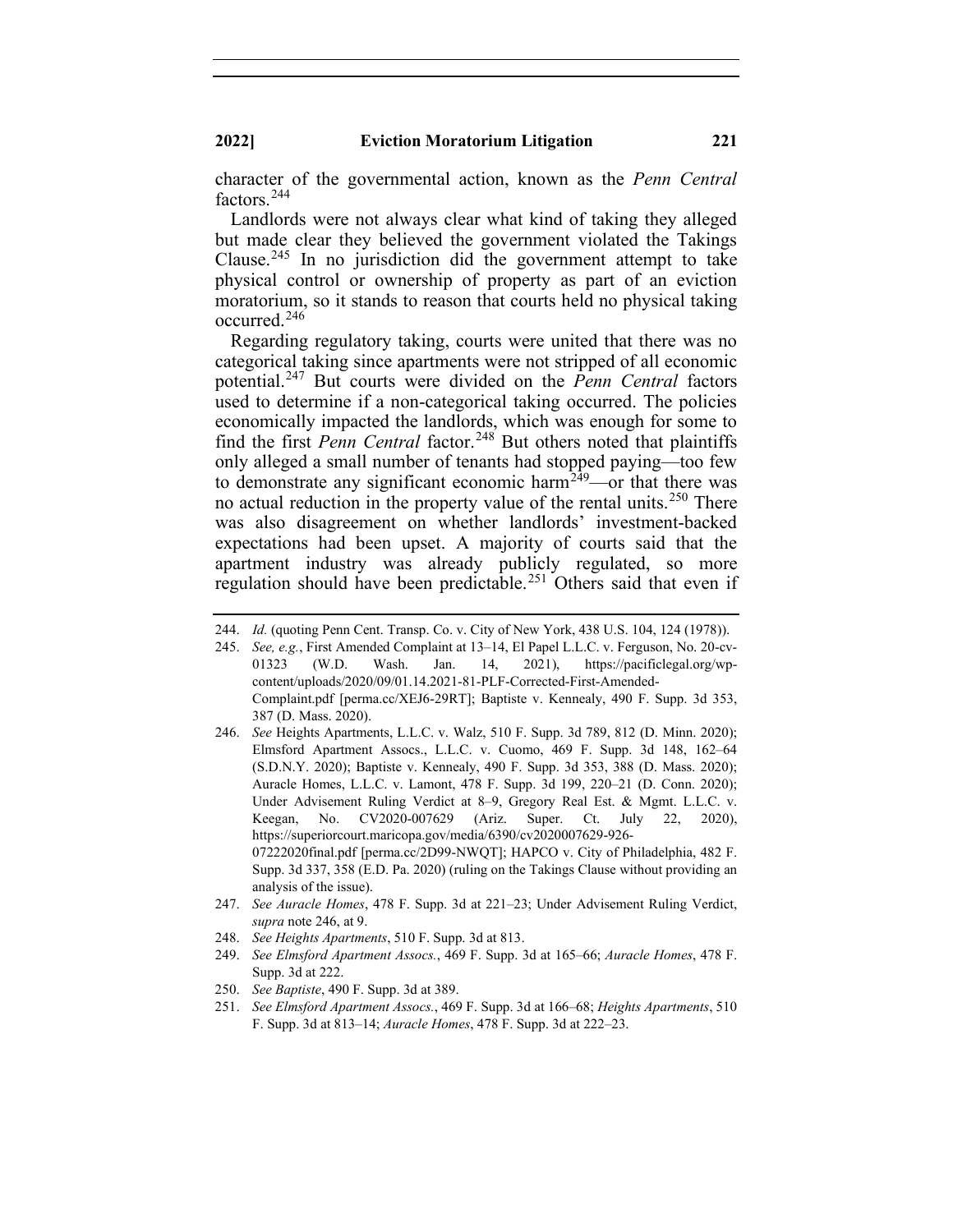regulations exist, no reasonable landlord could have foreseen sweeping prohibitions on evictions.<sup>[252](#page-38-0)</sup> On the third factor, because eviction moratoriums were a public program designed to promote the common good—and only modest encroachment on the landlord's free use of their property—there was no regulatory taking.<sup>[253](#page-38-1)</sup> The courts had a consensus on this final factor, at least. No court vindicated a Taking Clause claim.<sup>[254](#page-38-2)</sup>

#### *d. Non-Delegation Doctrine*

The Delegation Doctrine contends that Congress may not subcontract its lawmaking function to an agency.<sup>[255](#page-38-3)</sup> But Congress may delegate powers so long as it specifies some "intelligible principle" to guide the agency's hand.<sup>[256](#page-38-4)</sup> This argument has only succeeded twice in history.<sup>[257](#page-38-5)</sup> Some courts found no violation of the non-delegation doctrine, as past cases have said that public health and safety protection is enough of an intelligible principle to pass muster.<sup>[258](#page-38-6)</sup> But other judges did argue that if the statute were as broad as the government argued, it would violate the non-delegation doctrine, though they did not explain why restricting the agency to protecting public health was not an intelligible principle.<sup>[259](#page-38-7)</sup>

- <span id="page-38-2"></span>254. In addition to the cases in the previous few footnotes, all of which rejected Takings Clause claims, one court also rejected a claim because the right speaks of "just compensation," but the landlords were seeking injunctive relief, not monetary damages. El Papel L.L.C. v. Inslee, No. 20-cv-01323, 2020 U.S. Dist. LEXIS 246971, at \*33–35 (W.D. Wash. Dec. 2, 2020); *see also* JL Props. Grp. B, L.L.C. v. Pritzker, Nos. 3-20-0304 & 3-20-0305, 2021 IL 200305, at ¶¶ 52–53 (Ill. App. Ct. May 21, 2021) (refusing to review trial court's dismissal of Takings arguments).
- <span id="page-38-3"></span>255. Loving v. United States, 517 U.S. 748, 758 (1996).
- <span id="page-38-4"></span>256. Mistretta v. United States, 488 U.S. 361, 372 (1989).
- 257. *See* Gundy v. United States, 139 S. Ct. 2116, 2129 (2019).
- <span id="page-38-6"></span><span id="page-38-5"></span>258. Chambless Enters., L.L.C. v. Redfield, 508 F. Supp. 3d 101, 116–17 (W.D. La. 2020); *see also* Ala. Ass'n of Realtors v. U.S. Dep't of Health & Hum. Servs., No. 21-5093, 2021 U.S. App. LEXIS 16630, at \*8 (D.C. Cir. June 2, 2021). Relatedly, a state court found that Arizona's eviction ban did not violate separation of powers. *See* Under Advisement Ruling Verdict, *supra* note 246, at 5–8.
- <span id="page-38-7"></span>259. *See* Tiger Lily, L.L.C. v. U.S. Dep't of Hous. & Urb. Dev., 5 F.4th 666, 672 (6th Cir. 2021); Tiger Lily, L.L.C. v. U.S. Dep't of Hous. & Urb. Dev., 525 F. Supp. 3d 850, 863 (W.D. Tenn. 2021); Tiger Lily, L.L.C. v. U.S. Dep't of Hous. & Urb. Dev., 992 F.3d 518, 523 (6th Cir. Mar. 29, 2021); *see also* Skyworks, Ltd. v. Ctrs. for Disease Control & Prevention, 524 F. Supp. 3d 745, 758–59 (N.D. Ohio 2021) (stating that the

<span id="page-38-0"></span><sup>252.</sup> *See Heights Apartments*, 510 F. Supp. 3d at 813–14; *Baptiste*, 490 F. Supp. 3d at 389– 90.

<span id="page-38-1"></span><sup>253.</sup> *Heights Apartments*, 510 F. Supp. 3d at 814; *Elmsford Apartment Assocs.*, 469 F. Supp. 3d at 168; *Baptiste*, 490 F. Supp. 3d at 390; *Auracle Homes*, 478 F. Supp. 3d at 223.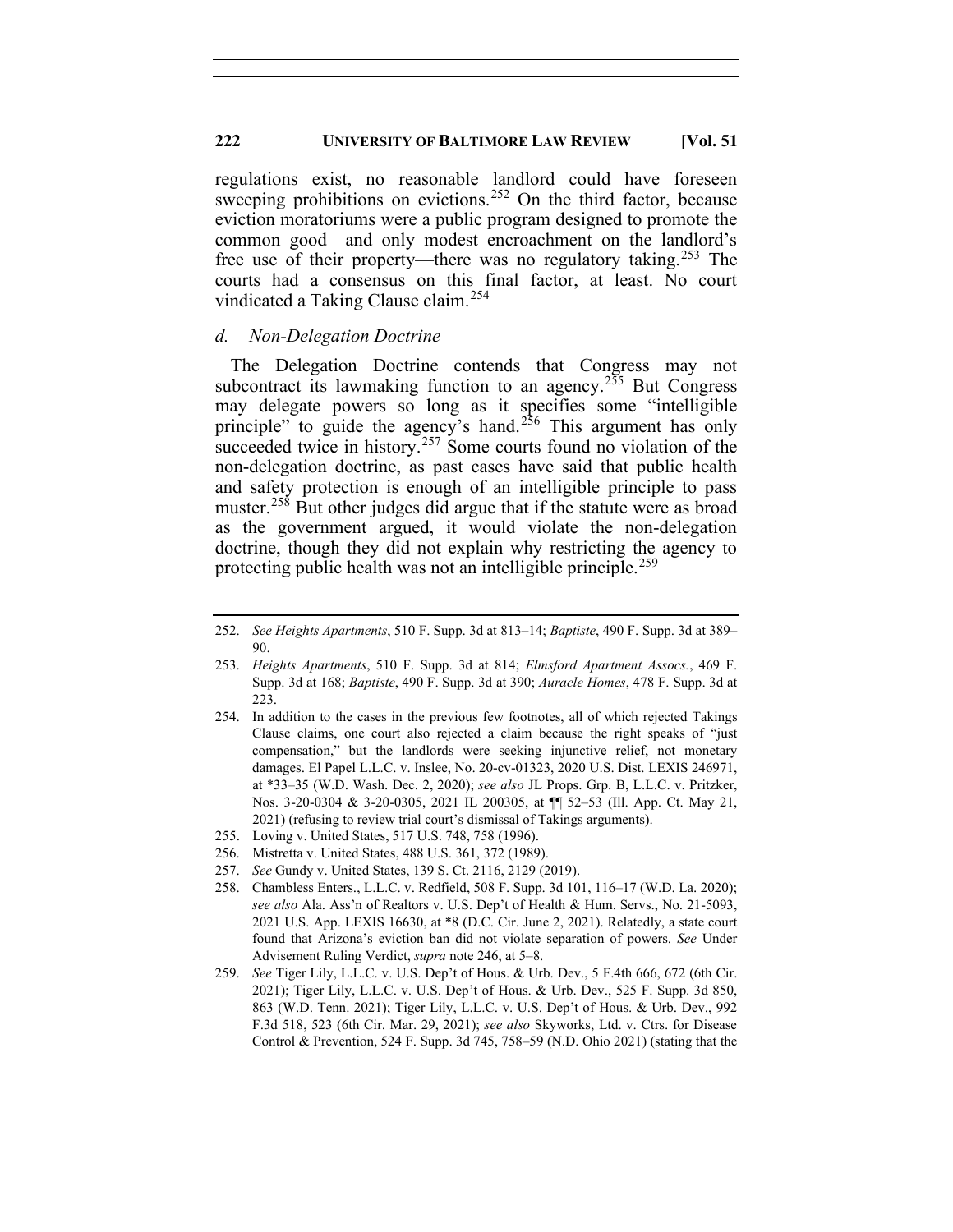#### *e. Due Process*

In addition to the myriad of specific constitutional challenges that landlords brought against eviction bans, some attempted a pell-mell substantive due process argument. The theory was that all of the individual constitutional violations—like the Contract Clause or Takings Clause—combine to give rise to a substantive due process violation.[260](#page-39-0) Courts rejected this kitchen-sink-style argument almost out of hand.<sup>[261](#page-39-1)</sup> Alternatively, landlords argued that eviction bans were so "harsh and oppressive" that they violated their substantive due process rights, but this too fared poorly, as a law need only pass rational basis to surmount this argument.<sup>[262](#page-39-2)</sup>

## *f. Equal Protection*

The Fourteenth Amendment guarantees the equal protection of the laws for those who are similarly situated.<sup>[263](#page-39-3)</sup> Residential landlords argued that they were discriminated against, as compared to commercial landlords, through laws that gave additional protections to residential tenants.<sup>[264](#page-39-4)</sup> Since landlords are not members of a suspect class, the courts analyzed their Equal Protection claims under the rational basis test.<sup>[265](#page-39-5)</sup> This alone made it difficult for landlords to prevail, but courts also found a valid reason to give more protections to residential tenants. Hence, they were not similarly situated to commercial tenants.<sup>[266](#page-39-6)</sup> Thus, landlords could not even meet the threshold question showing that the Fourteenth Amendment applied. $267$ 

statute would create a federal police power if it was as broad as the government argued, as a reason to rule against the government).

<span id="page-39-0"></span><sup>260.</sup> *See* Heights Apartments, L.L.C. v. Walz, 510 F. Supp. 3d 789, 815 (D. Minn. 2020); Elmsford Apartment Assocs., L.L.C. v. Cuomo, 469 F. Supp. 3d 148, 173 (S.D.N.Y. 2020).

<span id="page-39-1"></span><sup>261.</sup> *See Heights Apartments*, 510 F. Supp. 3d at 815; *Elmsford Apartment Assocs.*, 469 F. Supp. 3d at 173. Similarly, courts said that if every other theory failed, due process arguments alone could not carry the day. *See* Auracle Homes, L.L.C. v. Lamont, 478 F. Supp. 3d 199, 226–27; Johnson v. Murphy, No. 20-cv-06750, 2021 U.S. Dist. LEXIS 53191, at \*30 (D.N.J. Mar. 22, 2021).

<span id="page-39-2"></span><sup>262.</sup> HAPCO v. City of Philadelphia, 482 F. Supp. 3d 337, 356 (E.D. Pa. 2020).

<span id="page-39-3"></span><sup>263.</sup> City of Cleburne v. Cleburne Living Ctr., Inc., 473 U.S. 432, 439 (1985).

<sup>264.</sup> *See Johnson*, 2021 U.S. Dist. LEXIS 53191, at \*32.

<span id="page-39-5"></span><span id="page-39-4"></span><sup>265.</sup> *Id.* at \*33–35.

<span id="page-39-6"></span><sup>266.</sup> *See id.* at \*35.

<span id="page-39-7"></span><sup>267.</sup> *Id.*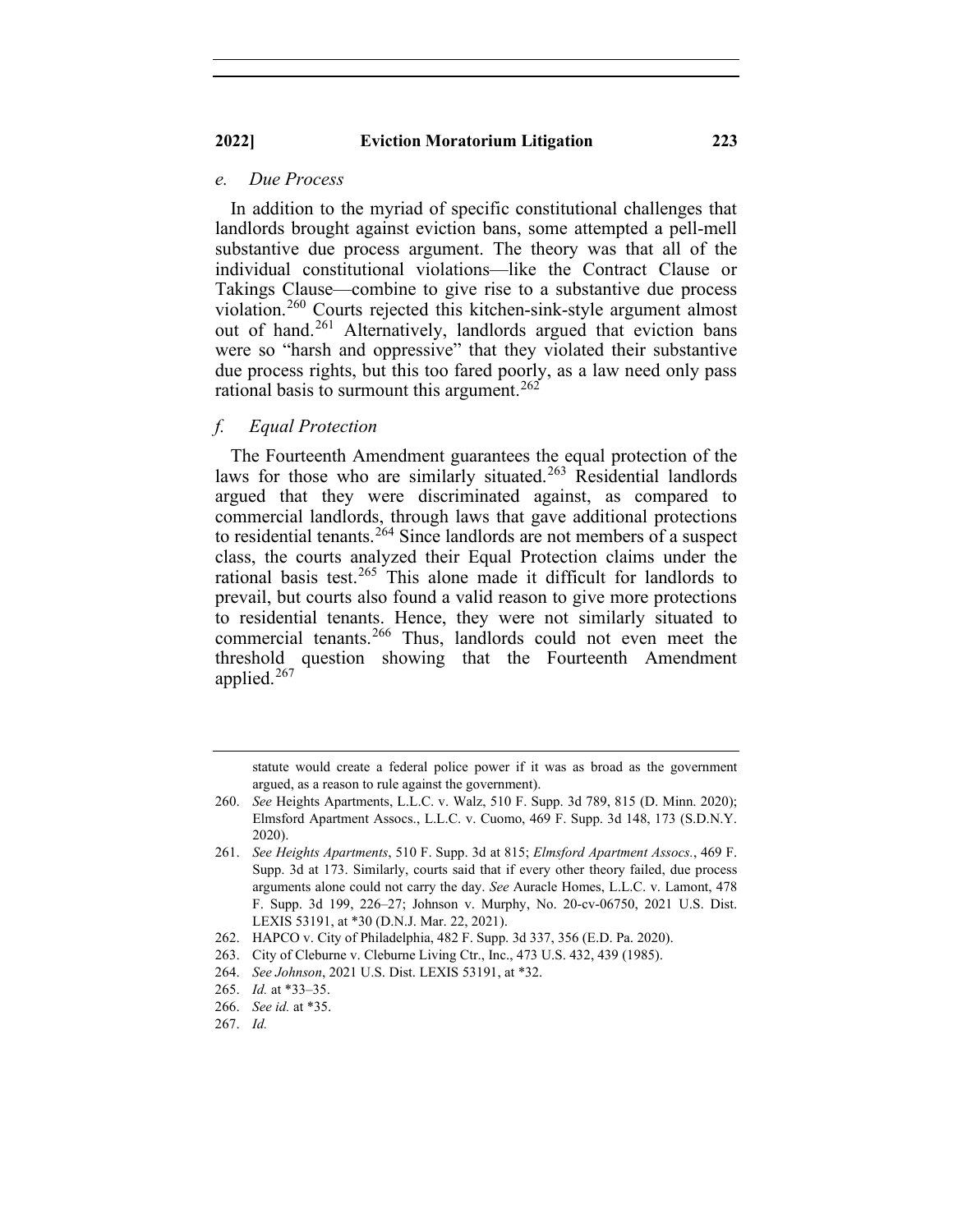## *g. Privileges or Immunities Clause*

Beyond equal protection, the Fourteenth Amendment declares that states may not abridge the "privileges or immunities of citizens<sup>[1]"[268](#page-40-0)</sup> On occasions that landlords raised this argument, it was done so briefly. A lawsuit alleged that a tenant protection law denied the landlord the "right to freely contract and protect his property" without providing any citations, analogies, or authorities.<sup>[269](#page-40-1)</sup> In the same vein, courts quickly denied this claim.<sup>[270](#page-40-2)</sup>

#### *h. Preemption*

If the challenged eviction moratorium resulted from a local ordinance, as happened in Philadelphia, then landlords could argue preemption.[271](#page-40-3) They said that because the State of Pennsylvania had a law that governed landlord-tenant relations, the municipality could not pass a law that touched on it as well. [272](#page-40-4)

There are three different types of preemption, but the relevant breed is "conflict" preemption.<sup>[273](#page-40-5)</sup> Conflict preemption occurs when a lower-authority law is inconsistent with a higher-authority law, such as a local law clashing with a state law on the same topic.<sup>[274](#page-40-6)</sup> Philadelphia landlords claimed that the local eviction ban conflicted with, and was therefore preempted by, state landlord-tenant  $law$ <sup>[275](#page-40-7)</sup> But the court rejected this argument, noting that the state law sets up eviction procedures when a landlord has the right to remove a tenant but does not lay out when a landlord may evict, which the local policy covered.[276](#page-40-8)

<sup>268.</sup> U.S. CONST. amend. XIV, § 1.

<span id="page-40-1"></span><span id="page-40-0"></span><sup>269.</sup> *See* Complaint at ¶ 148, *Johnson*, 2021 U.S. Dist. LEXIS 53191 (No. 20-cv-06750), https://nclalegal.org/wp-content/uploads/2020/06/Mathew-Johnson-v-Gov-Murphyof-NJ\_complaint-6-2-2020.pdf [perma.cc/2D99-NWQT].

<sup>270.</sup> *See Johnson*, 2021 U.S. Dist. LEXIS 53191, at \*37–39.

<span id="page-40-4"></span><span id="page-40-3"></span><span id="page-40-2"></span><sup>271.</sup> *See* HAPCO v. City of Philadelphia, 482 F. Supp. 3d 337, 358 (E.D. Pa. 2020).

<sup>272.</sup> *Id.*

<span id="page-40-6"></span><span id="page-40-5"></span><sup>273.</sup> Murphy v. Nat'l Collegiate Athletic Ass'n, 138 S. Ct. 1461, 1480 (2018).

<sup>274.</sup> *See id.*

<span id="page-40-7"></span><sup>275.</sup> *HAPCO*, 482 F. Supp. 3d at 358.

<span id="page-40-8"></span><sup>276.</sup> *Id.* at 359–60.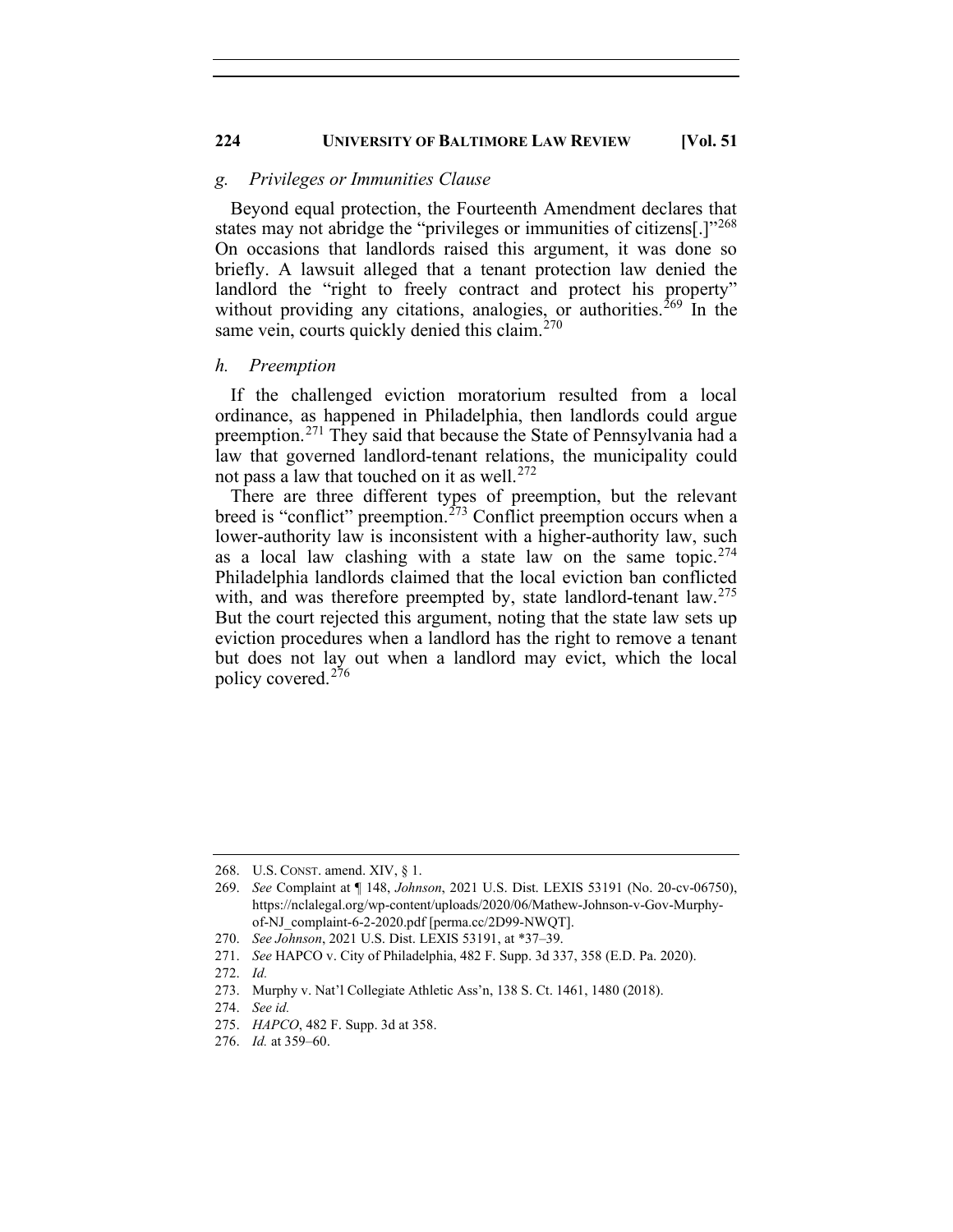## III. WHAT COURTS MISSED

## *A. Misunderstanding the Rental Market*

## 1. The Rental Market is Only Heavily Regulated on Paper

As part of the regulatory takings analysis, courts consider the extent to which eviction moratoriums interfere with the landlord's investment-backed expectations.[277](#page-41-0) Multiple courts have said that the rental market is "heavily regulated" in order to explain that landlords could reasonably anticipate more regulation blocking evictions.<sup>[278](#page-41-1)</sup> While this finding helps tenants by rebuffing challenges to moratoriums, it wrongly implies that evictions are difficult or closely monitored by the government. The finding thus overlooks glaring inequities that exist.

The housing market is indeed heavily regulated. Professionals handle every aspect of the mortgage process,  $279$  and the "vast" majority" of mortgages on the market today are backed by the federal government.[280](#page-41-3) This means that the vast majority of mortgages are subject to federal rules requiring lenders to attempt reconciliation with homeowners before foreclosing, along with many other protections. [281](#page-41-4)

<span id="page-41-0"></span><sup>277.</sup> *See* Connolly v. Pension Benefit Guar. Corp., 475 U.S. 211, 224–25 (1986) (quoting Penn Cent. Transp. Co. v. City of New York, 438 U.S. 104, 124 (1978)).

<span id="page-41-1"></span><sup>278.</sup> Elmsford Apartment Assocs., L.L.C. v. Cuomo, 469 F. Supp. 3d 148, 167 (S.D.N.Y. 2020); Heights Apartments, L.L.C. v. Walz, 510 F. Supp. 3d. 789, 813 (D. Minn. 2020); Baptiste v. Kennealy, 490 F. Supp. 3d 353, 384 (D. Mass. 2020); *HAPCO*, 482 F. Supp. 3d at 351–52; Auracle Homes, L.L.C. v. Lamont, 478 F. Supp. 3d 199, 224 (D. Conn. 2020); Johnson v. Murphy, No. 20-cv-06750, 2021 U.S. Dist. LEXIS 53191, at \*24–26 (D. N.J. Mar. 22, 2021). *See also* Apartment Ass'n of L.A. Cnty. v. City of Los Angeles, 500 F. Supp. 3d 1088, 1095–96 (C.D. Cal. 2020) (stating that an eviction moratorium did not interfere with landlords' reasonable expectations as much as it could have because of "extensive regulation" in the rental market as part of a Contract Clause analysis).

<sup>279.</sup> *See generally* 12 C.F.R. § 1026 (2020).

<span id="page-41-3"></span><span id="page-41-2"></span><sup>280.</sup> Nicole Friedman, *The Pandemic Ignited a Housing Boom—but it's Different from the Last One*, WALL ST. J. (Mar. 15, 2021, 12:09 PM), https://www.wsj.com/articles/thepandemic-ignited-a-housing-boombut-its-different-from-the-last-one-11615824558?mod=series\_housingmarket [perma.cc/68NM-6MNZ].

<span id="page-41-4"></span><sup>281.</sup> *E.g.*, 12 C.F.R. § 1024.41 (2021). As a testament to this fact, foreclosure protections did not expire until much later than eviction rates, due to much stronger protections for homeowners compared to tenants. Diana Olick, *Foreclosures Are Surging Now That Covid Mortgage Bailouts Are Ending, but They're Still at Low Levels*, CNBC, https://www.cnbc.com/2021/10/14/foreclosures-surge-67percent-as-covid-mortgagebailouts-expire.html [https://perma.cc/94T6-2WEB] (Oct. 14, 2021, 2:19 PM).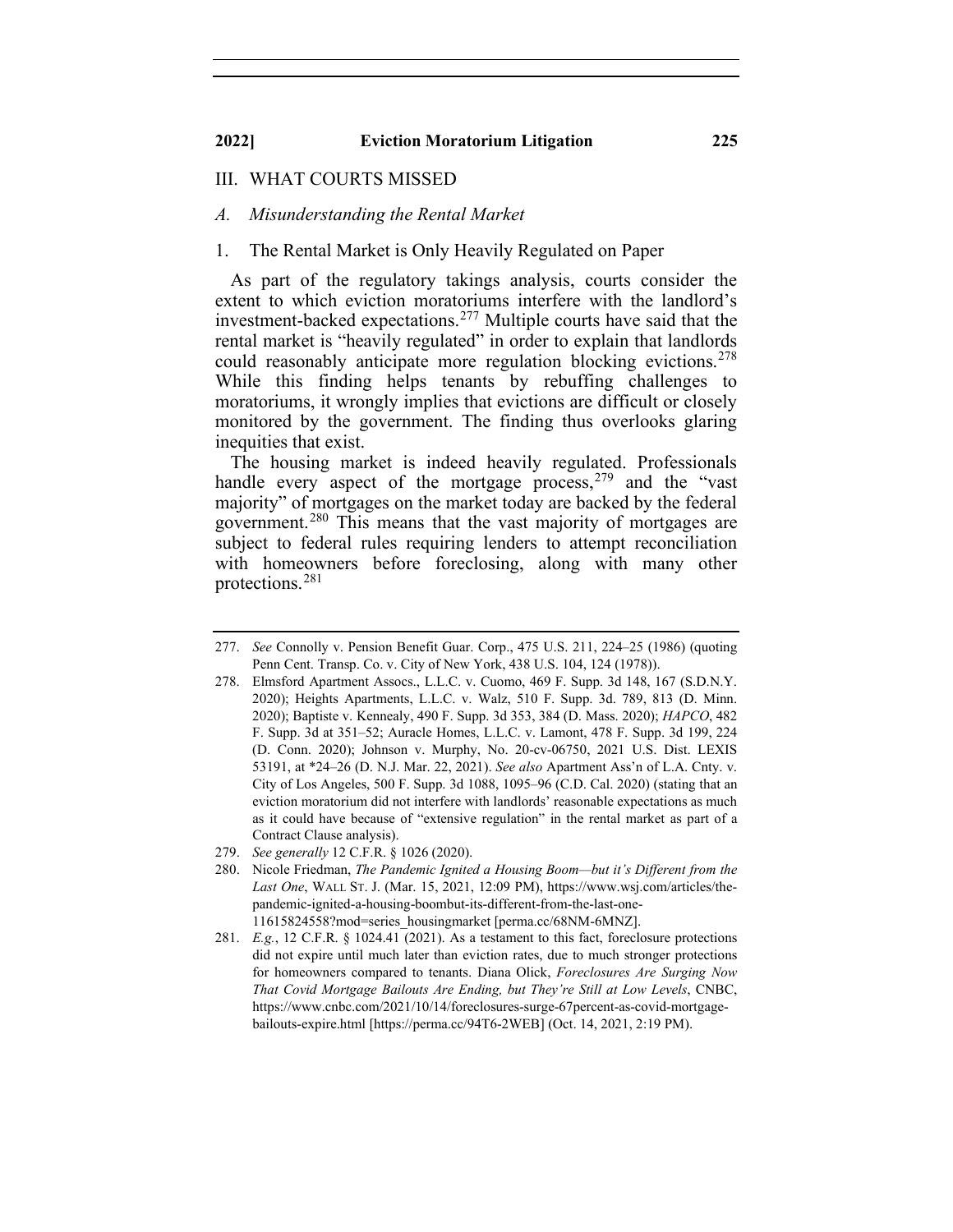In sharp contrast, a landlord may not even need to hire an attorney to complete an eviction. Some states allow property managers to file evictions on behalf of landlords,  $282$  and the process is simple enough that a landlord may not need much. [283](#page-42-1) Half of all evictions in some cities occur without involving the legal system at all.<sup>[284](#page-42-2)</sup> Countless self-help books for non-lawyers have been written explaining how to file an eviction.<sup>[285](#page-42-3)</sup> There's no such thing as a do-it-yourself foreclosure book—the process is too complex.

Yet, the federal government offers relatively little protection for renters.<sup>[286](#page-42-4)</sup> Even protections that do exist are weak. The most recent, permanent law on the topic is the Protecting Tenants at Foreclosure Act, which allows renters to remain a little longer in foreclosed homes, perhaps as little as thirty days.<sup>[287](#page-42-5)</sup> But even a law as modest as this was permitted to lapse for years before being made permanent in 2018.[288](#page-42-6)

True, many states have laws that cover aspects of the landlordtenant relationship. But for all the pages of legislation, there are still gaping holes. No transgression is too small for tenants to lose everything. One tenant had eviction proceedings initiated for a thirty-nine dollar debt; another lost their home over forty-eight dollars.<sup>[289](#page-42-7)</sup>

<span id="page-42-0"></span><sup>282.</sup> *E.g.*, Fla. Bar re Advisory Op. – Nonlawyer Preparation of and Representation of Landlord in Uncontested Residential Evictions, 627 So. 2d 485, 486 (Fla. 1993).

<span id="page-42-1"></span><sup>283.</sup> *E.g.*, Stephen Michael White, *What Happens in Eviction Court? Preparing for Your Hearing*, RENT PREP, https://rentprep.com/evictions/how-to-prepare-for-an-evictioncourt-hearing/ [perma.cc/73WD-YKYS] (Feb. 2021) ("Landlords typically do not need to have any type of legal representation for an eviction hearing.").

<span id="page-42-2"></span><sup>284.</sup> MATTHEW DESMOND, EVICTED: POVERTY AND PROFIT IN THE AMERICAN CITY 4 (2016).

<span id="page-42-3"></span><sup>285.</sup> *See generally* CAROLYN GIBSON, SECRETS TO A SUCCESSFUL EVICTION FOR LANDLORDS AND RENTAL PROPERTY MANAGERS: THE COMPLETE GUIDE TO EVICTING TENANTS LEGALLY AND QUICKLY (2008); JAMES A. LANDON, THE WEEKEND LANDLORD: FROM CREDIT CHECKS TO EVICTIONS AND EVERYTHING IN BETWEEN (2d. ed. 2006).

<span id="page-42-4"></span><sup>286.</sup> *See* 42 U.S.C. § 3604 (federally barring discrimination against tenants on the basis of race, color, religion, sex, familial status, or national origin). *See also* 42 U.S.C. § 4852(d) (requiring activities reducing risk of lead-based paint to children in order to receive federal grants); 40 C.F.R. § 745.107 (2020) (requiring mandatory disclosure of known lead paint for sellers and lessors).

<span id="page-42-5"></span><sup>287.</sup> Protecting Tenants at Foreclosure Act of 2009, Pub. L. No. 111-22, §702(2)(A) and (B), 123 Stat. 1660, 1661 (2009).

<span id="page-42-6"></span><sup>288.</sup> *Congress Permanently Authorizes the Protecting Tenants at Foreclosure Act*, NAT'L LOW INCOME HOUS. COAL. (May 29, 2018), https://nlihc.org/resource/congresspermanently-authorizes-protecting-tenants-foreclosure-act [perma.cc/2RDC-E6KU].

<span id="page-42-7"></span><sup>289.</sup> Joel Auringer et al., *Advancing Housing Justice in Tulsa: An Examination of the FED Docket*, TERRY WEST CIV. L. CLINIC 1, 12 (June 8, 2020), https://law.utulsa.edu/wp-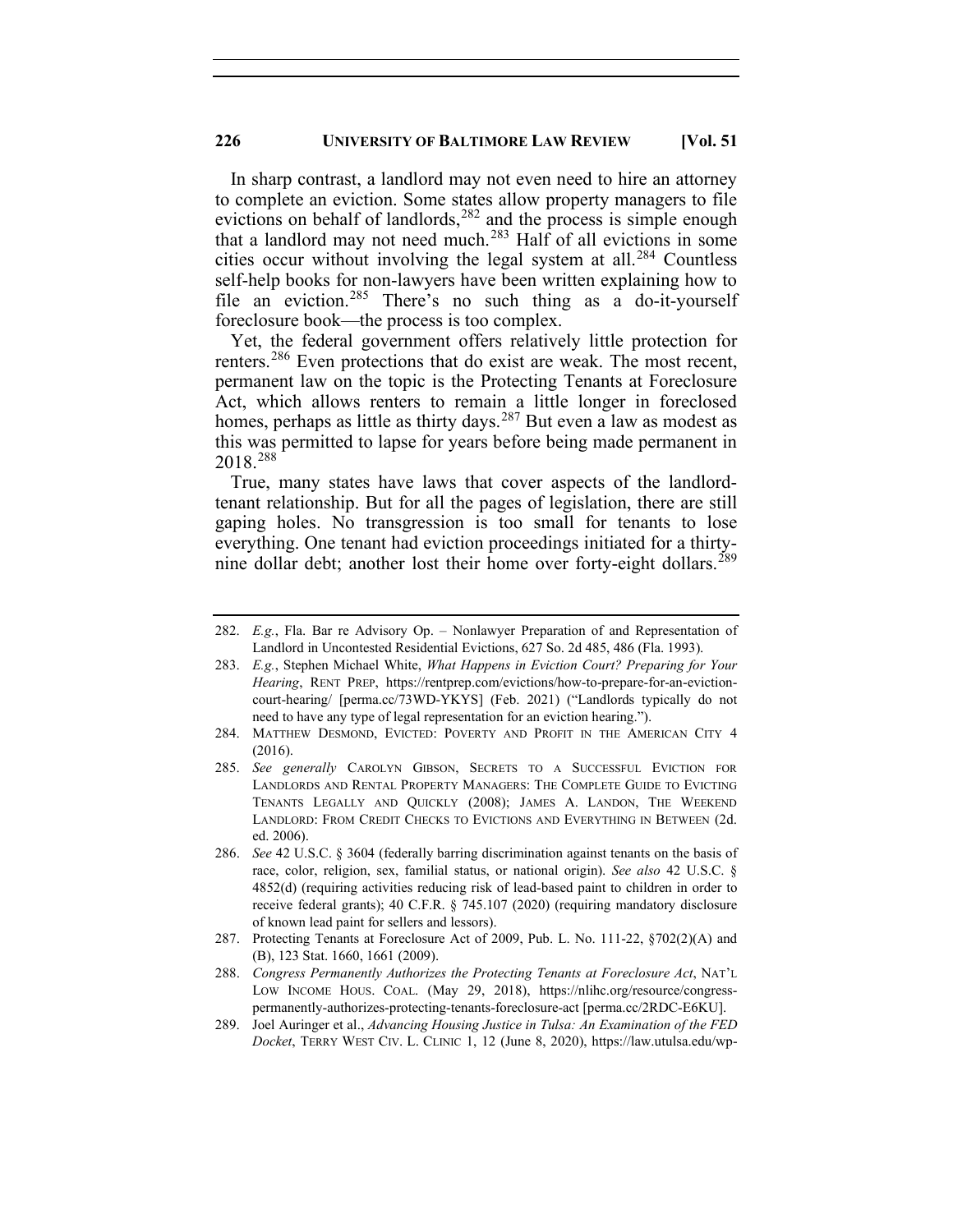States often fail to place any limits on the size of a security deposit that landlords can charge.<sup>[290](#page-43-0)</sup> Roughly half of the states did not have any protections upon foreclosure for tenants residing in a rental home that was being foreclosed.<sup>[291](#page-43-1)</sup> Only a quarter of states gave tenants a right of redemption, or the ability to block an eviction by paying off missed rent.<sup>[292](#page-43-2)</sup> Delaware, for example, has an Office of Foreclosure Prevention but no counterpart for evictions.<sup>[293](#page-43-3)</sup> Hawaii law does not protect renters who rely on government subsidies, so it is common to see rental ads with "No Section 8," and tenants can spend hours searching rental ads for a place that accepts the subsidies.<sup>[294](#page-43-4)</sup> A study of Massachusetts residential leases revealed that three-quarters contained illegal terms, and nine-tenths included misleading terms,<sup>[295](#page-43-5)</sup> illustrating how underenforced tenant protections are.

Additionally, most evictions are easily carried out. Maryland only charges a landlord fifteen dollars to file an eviction, and it is not even the cheapest state, or the second.<sup>[296](#page-43-6)</sup> Maryland also allows landlords to file for eviction immediately upon a tenant missing rent.<sup>[297](#page-43-7)</sup> Other

content/uploads/sites/3/2020/06/TWC-Eviction-Court-Report-FINAL.pdf [perma.cc/DA8U-K9TY].

- <span id="page-43-0"></span>290. *E.g.*, IND. CODE § 32-31-3-9 (West 2021); KY. REV. STAT. ANN. § 383.580 (West 2021); TEX. PROP. CODE ANN. § 92.102 (West 2021).
- <span id="page-43-1"></span>291. Shambhavi Manglik, *Renters in Foreclosure: A Fresh Look at an Ongoing Problem*, NAT'L LOW INCOME HOUS. COAL. 10 (Sept. 2012), https://nlihc.org/sites/default/ files/rentersinforeclosure2012.pdf [perma.cc/NBP4-3TMF].
- <span id="page-43-2"></span>292. *Renters' Right to Redemption Bill Moves Forward*, TENANTS TOGETHER (May 2, 2011), http://www.tenantstogether.org/updates/renters%E2%80%99-rightredemption-bill-moves-forward [perma.cc/P7HW-NQ9P].
- <span id="page-43-3"></span>293. DEL. CODE ANN. tit. 29, § 2518 (West 2021).
- <span id="page-43-4"></span>294. Anita Hofschneider, *Gaps in Hawaii Eviction Moratorium Leave Some Renters Scrambling for Housing*, HONOLULU CIV. BEAT (Jan. 11, 2021), https://www.civilbeat.org/2021/01/gaps-in-hawaii-eviction-moratorium-leave-somerenters-scrambling-for-housing/ [perma.cc/2ZWC-GRBR]; Anita Hofschneider, *Section 8 Waiting Game: Even with Vouchers in Hand, There May Be No Place to Rent*, HONOLULU CIV. BEAT (Aug. 26, 2015), https://www.civilbeat.org/2015/08/ section-8-waiting-game-even-with-vouchers-in-hand-there-may-be-no-place-to-rent/ [perma.cc/42W5-4HWT].
- <span id="page-43-5"></span>295. Meirav Furth-Matzkin, *On the Unexpected Use of Unenforceable Contract Terms: Evidence from the Residential Rental Market*, 9 J. OF LEGAL ANALYSIS 1, 24 (2017).
- <span id="page-43-6"></span>296. Kate Ryan, *Maryland Lawmakers to Focus on Eviction Challenges in Upcoming General Assembly*, WTOP NEWS (Dec. 28, 2020, 7:55 PM), https://wtop.com/maryland/2020/12/maryland-lawmakers-focus-eviction-challengesupcoming-general-assembly/ [perma.cc/663E-PCGS].
- <span id="page-43-7"></span>297. MD. CODE ANN., REAL PROP. § 8-401(a) (West 2021).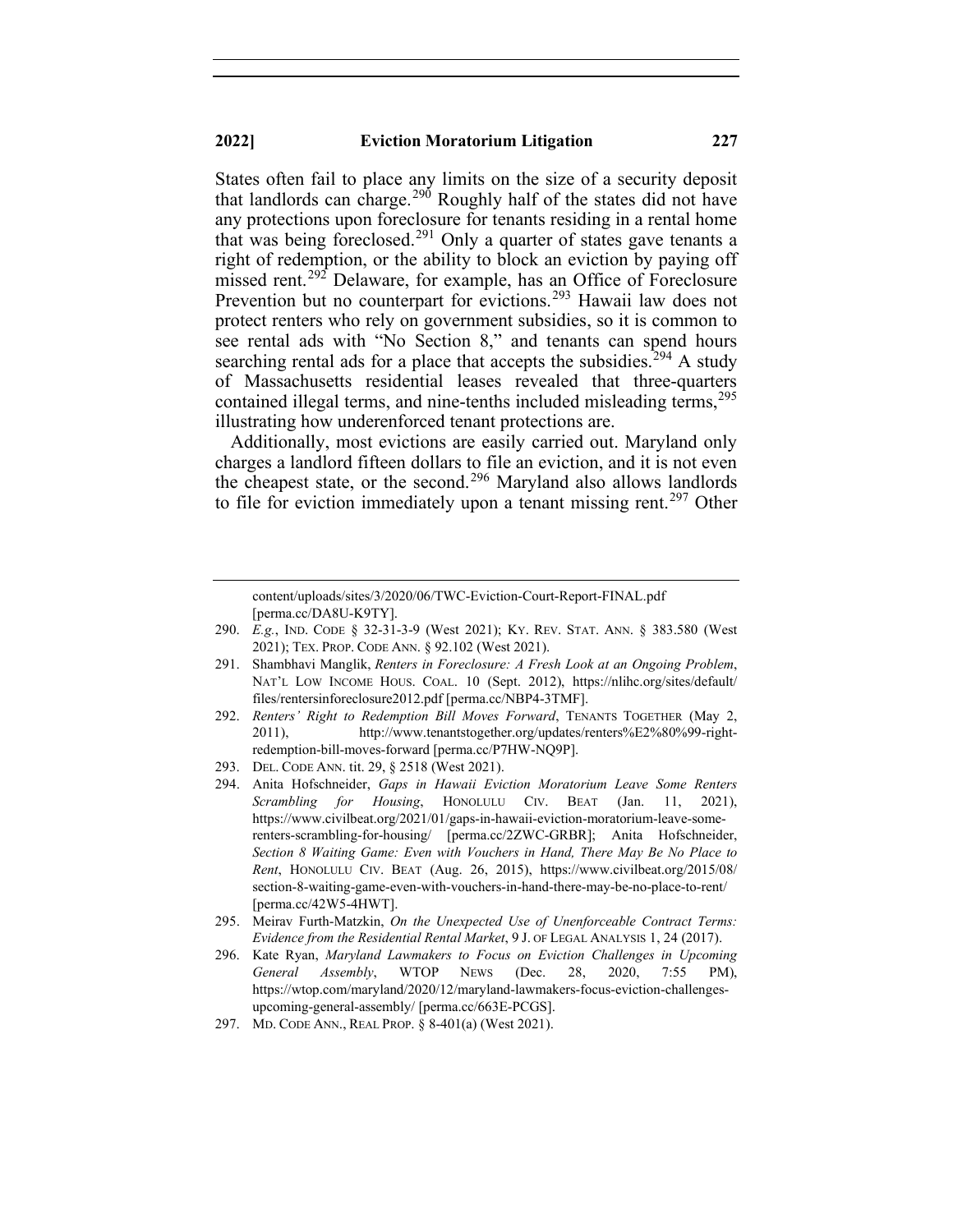states give only a few days.<sup>[298](#page-44-0)</sup> Iowa, for example, requires that a court hearing be scheduled no later than eight days after a landlord files for an eviction.<sup>[299](#page-44-1)</sup> When tenants arrive at court, it is a brusque process. Traditionally, eviction courts operate in a "cattle call" fashion, where huge numbers of tenants facing eviction are packed into a courtroom.[300](#page-44-2) Tulsa, Oklahoma's eviction court is representative of this structure. As many as 258 people are scheduled for a single court session. [301](#page-44-3) The schedule is built around the convenience of the judge, not the citizenry. Rather than giving tenants an appointment time, court simply starts at 2:00 p.m. and court staff begin calling out names.<sup>[302](#page-44-4)</sup> Many tenants cannot appear because of work or family obligations in the middle of a weekday, so they lose automatically and instantaneously. $303$  In some jurisdictions, the magistrates determining whether an eviction is legally sufficient need only a high school diploma.<sup>[304](#page-44-6)</sup>

Many states can complete the entire eviction process, from missed rent to homeless, in a matter of days.<sup>[305](#page-44-7)</sup> A study conducted in Arkansas revealed that during the COVID-19 pandemic, landlords frequently filed for eviction after a single missed rent payment, even during the holiday season when COVID-19 cases were at their

- <span id="page-44-2"></span><span id="page-44-1"></span>300. *Eviction and Foreclosure Moratorium Bill Introduced by Reps. Leland, Crossman*, OHIO HOUSE REP. (Jan. 12, 2021), https://ohiohouse.gov/members/jeffrey-acrossman/news/eviction-and-foreclosure-moratorium-bill-introduced-by-reps-lelandcrossman-105009 [perma.cc/K7QR-RJC5].
- <span id="page-44-3"></span>301. Auringer et al., *supra* note 289, at 3.
- <span id="page-44-4"></span>302. *Id.* at 2, 4.
- <span id="page-44-5"></span>303. *Id.*
- <span id="page-44-6"></span>304. Miriam Axel-Lute & Brandon Duong, *Fixing the Harms of Our Eviction System: An Interview with Emily Benfer*, SHELTERFORCE (Mar. 4, 2021), https://shelterforce.org/2021/03/04/fixing-the-harms-of-our-eviction-system-aninterview-with-emily-benfer/ [perma.cc/SL75-847G].

<span id="page-44-0"></span><sup>298.</sup> *See* Eman Hamed, *The Top 7 Landlord Friendly States of 2020*, ROOFSTOCK, https://learn.roofstock.com/blog/landlord-friendly-states [perma.cc/7SSN-GH76] (July 20, 2021); *see also* Courtney Libon, Glendale Associates, LP v. Harris*: Due Process Rights of Disabled Tenants Under the Massachusetts' Common Nuisance Statute*, G.L. c. 139, § 19, 64 BOS. BAR J., 22, 22 (2020) ("Over 60,000 cases are filed in housing courts each year, the vast majority of which are evictions involving a dizzying array of procedural technicalities administered at lightning speed.").

<sup>299.</sup> IOWA CODE ANN. § 648.5(1) (West 2021).

<span id="page-44-7"></span><sup>305.</sup> *E.g.*, Eric S. Peterson et al., *Landlords Evict Hundreds of Utah Renters Each Month Despite a Ban During the Pandemic*, SALT LAKE TRIB., https://www.sltrib.com/ news/2020/912/12/landlords-evict-hundreds/ [perma.cc/F8U7-E9BL] (Dec. 13, 2020, 12:43 PM); IDAHO CODE § 6-303(2) (LexisNexis 2021); ALA. CODE § 35-9A-421(b) (West 2021).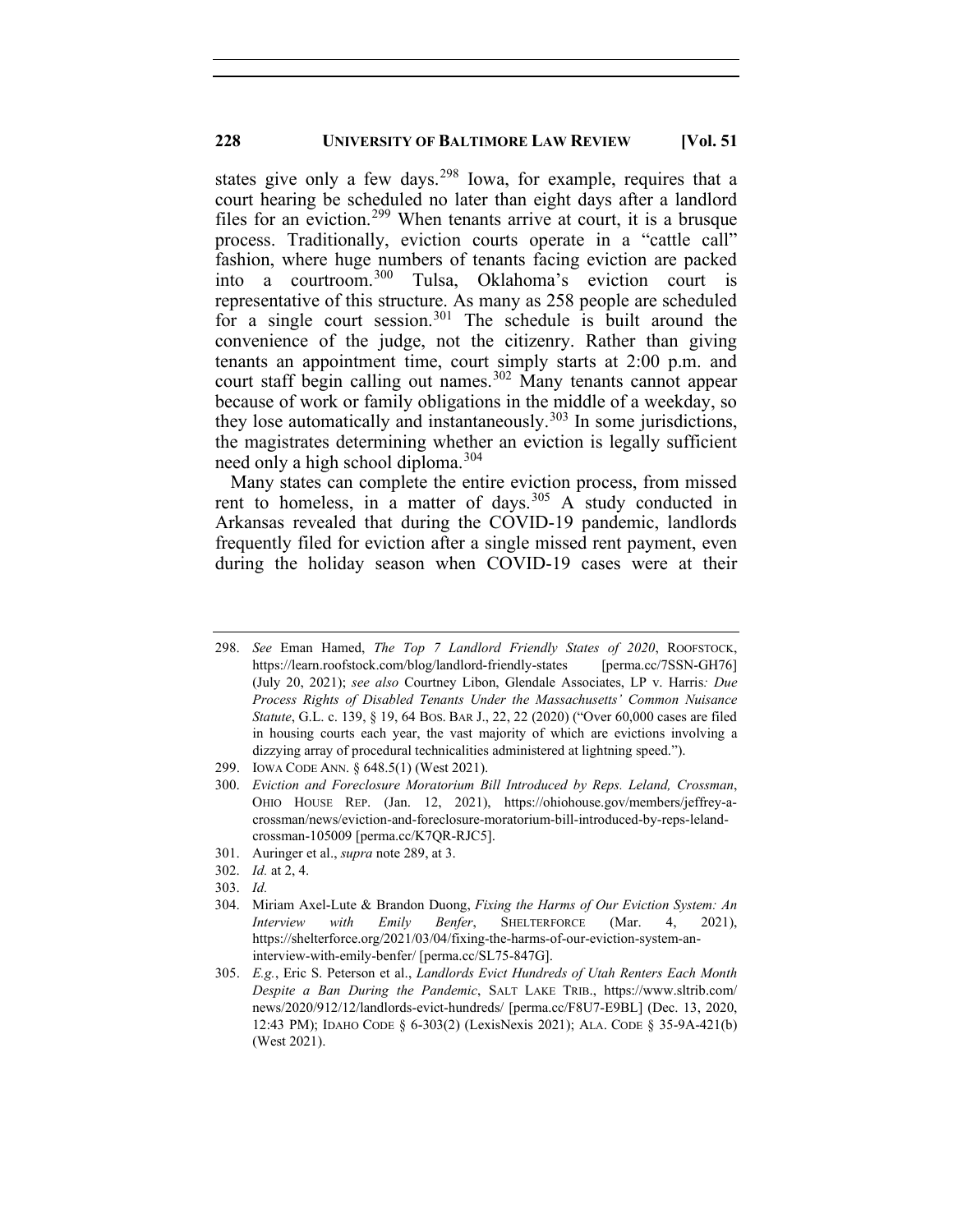apex.[306](#page-45-0) Massachusetts, a relatively tenant-friendly state, can still complete the eviction process in under seven weeks.  $307$  For comparison, it can take years for a foreclosure to be perfected.<sup>[308](#page-45-2)</sup> Also, if legal strictures prove too burdensome for landlords, they frequently resort to illegal evictions, cutting power, changing locks, or throwing a tenants' belongings onto the curb.<sup>[309](#page-45-3)</sup> Calling this process "heavily regulated" ignores reality.<sup>[310](#page-45-4)</sup>

#### 2. The Rental Market Does Affect Interstate Commerce

The *Terkel* court gave the most expansive Commerce Clause analysis and concluded that the eviction moratorium did not have a substantial impact on interstate commerce.<sup>[311](#page-45-5)</sup> However, this analysis overlooks the realities of evictions. First, to know that evictions are about money, not the use of property, one need only look at the lawsuits' complaints.<sup>[312](#page-45-6)</sup> The plaintiff-landlords were not seeking to move, sell, or renovate their apartments.<sup>[313](#page-45-7)</sup> Rather, they were renting them for profit.<sup>[314](#page-45-8)</sup> Courts recognized these facts by repeatedly ruling the injury to landlords from eviction bans were strictly financial.<sup>[315](#page-45-9)</sup>

Second, evictions have profound effects on the broader economy. The CDC noted that one-sixth of changes in residence occurs between states.<sup>[316](#page-45-10)</sup> But evictions go beyond that. People who are evicted are more likely to move to worse neighborhoods, and eviction corresponds to a sharp increase in neighborhood poverty and

- <span id="page-45-4"></span>310. *See supra* note 277 and accompanying text.
- 311. *See supra* Part II.C.1.iv.
- <span id="page-45-6"></span><span id="page-45-5"></span>312. Brief for the New Civil Liberties All. et al., as Amici Curiae Supporting Plaintiff, *supra* note 6, at 10–11.
- 313. *Id.* at 12.
- <span id="page-45-9"></span><span id="page-45-8"></span><span id="page-45-7"></span>314. *Id.* at 14.

<span id="page-45-10"></span>316. Terkel v. Ctrs. for Disease Control & Prevention, No. 20-cv-00564, 2021 U.S. Dist. LEXIS 35570, at \*28 (E.D. Tex. Feb. 25, 2021).

<span id="page-45-0"></span><sup>306.</sup> Lynn Foster, *December Eviction Report*, ARK. FOR STRONGER CMTYS. (Jan. 13, 2021), https://www.arkstrongcommunities.com/december-eviction-report/ [perma.cc/F8U7- E9BL].

<span id="page-45-2"></span><span id="page-45-1"></span><sup>307.</sup> Adjartey v. Cent. Div. Hous. Ct. Dep't., 120 N.E.3d 297, 306 (Mass. 2019).

<sup>308.</sup> AMY LOFTSGORDON, THE FORECLOSURE SURVIVAL GUIDE 201 (Cara O'Neil ed., 7th ed. 2019).

<span id="page-45-3"></span><sup>309.</sup> Eric Graves, *Two Local Lawyers Agree, Landlord-Tenant Laws Are a Mess*, WAFF 48 (Sept. 16, 2020, 1:26 PM), https://www.waff.com/2020/09/16/two-local-lawyersagree-landlord-tenant-laws-are-mess/ [perma.cc/3SWV-PTB5]. Some jurisdictions have strong tenant protections, but they are uncommon. *See, e.g.*, Elmsford Apartment Assocs., L.L.C. v. Cuomo, 469 F. Supp. 3d 148, 158 (S.D.N.Y. 2020).

<sup>315.</sup> Prop. Mgmt. Connection, L.L.C. v. Acting Uejio, No. 21-cv-00359, 2021 U.S. Dist. LEXIS 92340, at \*22 (M.D. Tenn. May 14, 2021).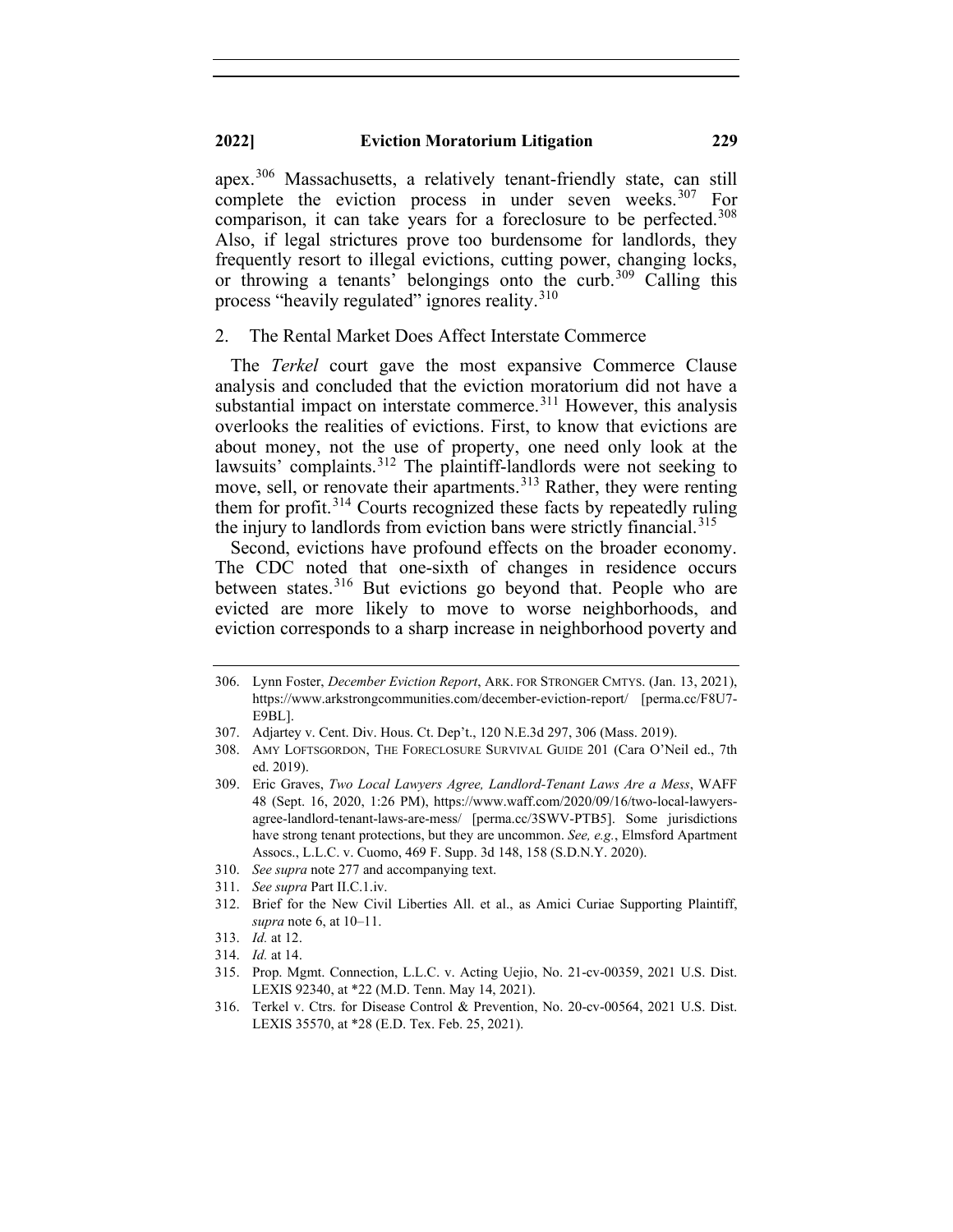crime.<sup>[317](#page-46-0)</sup> Relatedly, studies show that foreclosures reduce property values across the neighborhood—reducing values by over hundreds of thousands of dollars per home, and one trillion dollars across the entire nation.<sup>[318](#page-46-1)</sup> Eviction moratoriums kept an estimated 1.55 million families from losing their homes.<sup>[319](#page-46-2)</sup> It is inconceivable that throwing over a million people onto the streets would not have roiled the economy.

Third, the modern rental market is not local in nature. Though the Supreme Court did not go as far as *Terkel*, the court also noted that the landlord-tenant relationship was a matter of state law and that many landlords had "modest means."<sup>[320](#page-46-3)</sup> This paints a misleading picture. A majority of rental units are owned by businesses, not what may be thought of as "mom and pop" landlords.<sup>[321](#page-46-4)</sup> Futhermore, a majority of all rental units are part of large buildings with over fifty tenants living in them, as opposed to single-family homes or small apartment buildings.<sup>[322](#page-46-5)</sup> Many of these large businesses operate across state lines. Every one of the top fifty largest apartment management companies in the country operates in more than one state, with many managing units in every state.<sup>[323](#page-46-6)</sup> As of 2018, these management companies controlled 3.28 million units. [324](#page-46-7) The largest, Greystar Real Estate Partners, controls over 400,000 units alone and operates in

<span id="page-46-0"></span><sup>317.</sup> Matthew Desmond & Tracey Shollenberger, *Forced Displacement from Rental Housing: Prevalence and Neighborhood Consequences*, 52 DEMOGRAPHY 1751, 1752 (2015).

<span id="page-46-1"></span><sup>318.</sup> Raymond H. Brescia, *On Public Plaintiffs and Private Harms: The Standing of Municipalities in Climate Change, Firearms, and Financial Crisis Litigation*, 24 NOTRE DAME J.L. ETHICS & PUB. POL'Y 7, 22 (2010).

<span id="page-46-2"></span><sup>319.</sup> Peter Hepburn et al., *U.S. Eviction Filing Patterns in 2020*, 7 SOCIUS 1, 1 (2021).

<span id="page-46-3"></span><sup>320.</sup> Ala. Ass'n of Realtors v. U.S. Dep't of Health & Hum. Servs., 141 S. Ct. 2485, 2489 (2021).

<span id="page-46-4"></span><sup>321.</sup> Todd M. Richardson, *Landlords*, DEP'T HOUS. & URB. DEV. (June 11, 2018), https://www.huduser.gov/portal/pdredge/pdr-edge-frm-asst-sec-061118.html [perma.cc/C2KA-EQH9].

<span id="page-46-5"></span><sup>322.</sup> U.S. Dep't of Hous. & Urb. Dev., *The Rental Housing Finance Survey, 2012*, U.S. CENSUS BUREAU, https://www.census.gov/content/dam/Census/library/visualizations/ 2012/econ/2012-rhfs-infograhic.pdf [perma.cc/7HV4-DNF5] (last visited Sep. 9, 2021).

<span id="page-46-6"></span><sup>323.</sup> *NMHC 50 Largest Apartment Managers*, NAT'L MULTIFAMILY HOUS. COUNCIL, https://www.nmhc.org/research-insight/the-nmhc-50/top-50-lists/2018-manager-list/ [perma.cc/9DN2-E5F7] (last visited Sep. 19, 2021).

<span id="page-46-7"></span><sup>324.</sup> *Id.*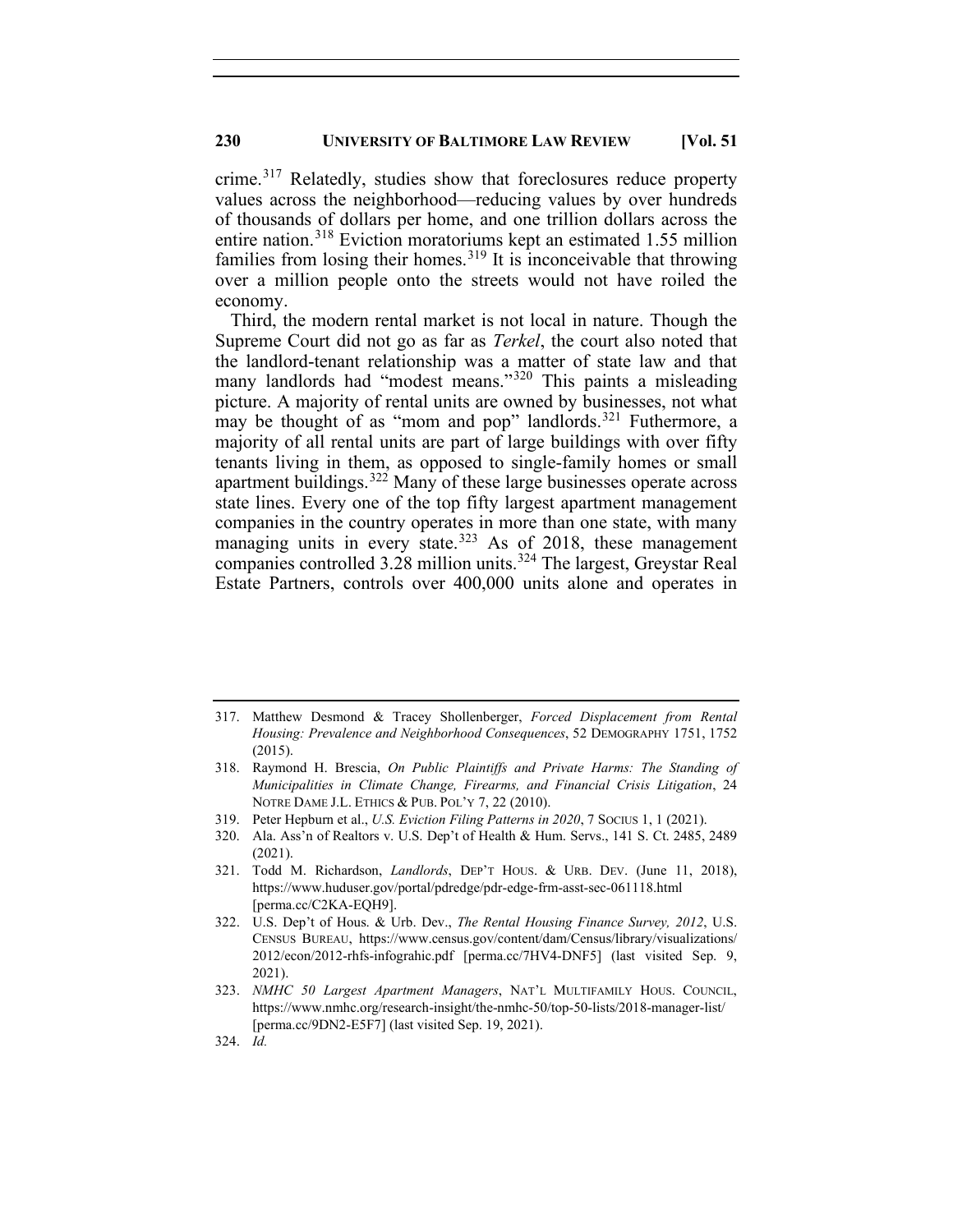every state.<sup>[325](#page-47-0)</sup> Collectively, the fifty largest apartment companies own ten percent of the nation's rental stock.<sup>[326](#page-47-1)</sup>

Outside of the top fifty, many other companies operate across state lines—sometimes dubiously. For example, Invitation Homes Inc. owns 80,000 single-family houses around the country and filed over one hundred evictions around the country during the pandemic.<sup>[327](#page-47-2)</sup> In September 2020, large corporate landlords in twenty-three states, some of which are owned by hedge funds, filed 10,000 evictions.<sup>[328](#page-47-3)</sup> On Christmas Eve, a Texas company, Little Rock Enclave Apartments, L.P., filed an eviction lawsuit for tenants in Arkansas.<sup>[329](#page-47-4)</sup> Some cities are plagued by mega-landlords who use so many layers of shell companies and limited liability companies so that tenants do not even know who their landlords are. [330](#page-47-5) Corporate landlords like this drive evictions in many communities. $331$ 

Incidentally, the pandemic and eviction moratoriums have only accelerated these trends. Local landlords started selling off non-revenue generating properties to large investors.<sup>[332](#page-47-7)</sup> New York landlord Richard Tyson, for instance, sold fifteen single-family homes to an out-of-state corporate investor.<sup>[333](#page-47-8)</sup> The Tricon Residential, a Canadian corporation, announced it would spend five

<span id="page-47-0"></span><sup>325.</sup> *Id.*

<span id="page-47-1"></span><sup>326.</sup> *Top 50 Apartment Companies in 2019 Multifamily Industry*, RENTAL HOUS. J. (Apr. 17, 2020), https://rentalhousingjournal.com/top-50-apartment-companies-in-2019 multifamily-industry/[perma.cc/A29U-WF79].

<span id="page-47-2"></span><sup>327.</sup> Gretchen Morgenson, *Large Corporate Landlords Have Filed 10,000 Eviction Actions in Five States Since September*, NBC NEWS (Oct. 26, 2020, 5:00 AM), https://www.nbcnews.com/business/personal-finance/large-corporate-landlords-havefiled-10-000-eviction-actions-five-n1244711 [perma.cc/2VJX-WLN7].

<sup>328.</sup> *Id.*

<span id="page-47-5"></span><span id="page-47-4"></span><span id="page-47-3"></span><sup>329.</sup> Foster, *supra* note 306.

<sup>330.</sup> Thomas Breen, *Tenant "Right to Counsel" Advances*, NEW HAVEN INDEP. (Mar. 11, 2021, 6:02 PM), https://www.newhavenindependent.org/index.php/archives/entry/ right to counsel1/ [perma.cc/7Z8E-VYN3].

<span id="page-47-6"></span><sup>331.</sup> Michelle Conlin, *Special Report Giant U.S. Landlords Pursue Evictions Despite CDC Ban*, REUTERS (Apr. 23, 2021, 7:23 AM), https://www.reuters.com/world/us/specialreport-giant-us-landlords-pursue-evictions-despite-cdc-ban-2021-04-23/ [perma.cc/6TNM-TL8E].

<span id="page-47-7"></span><sup>332.</sup> Michelle Conlin, *Selling Out: America's Local Landlords. Moving in: Big Investors*, REUTERS (July 29, 2021, 1:12 PM), https://www.reuters.com/business/finance/sellingout-americas-local-landlords-moving-big-investors-2021-07-29/ [perma.cc/V4WV-GW8T].

<span id="page-47-8"></span><sup>333.</sup> *Id.*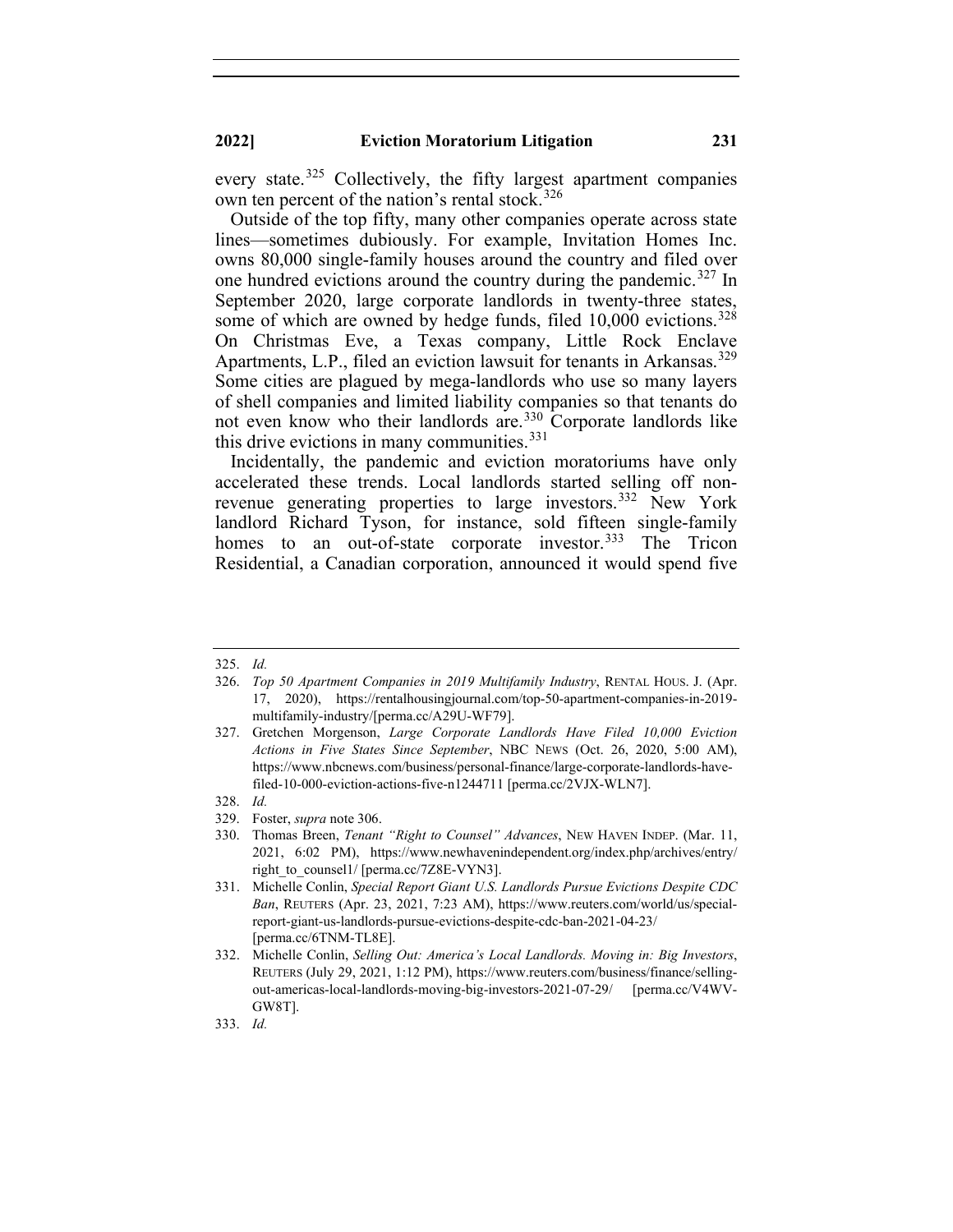billion dollars to buy  $18,000$  homes.<sup>[334](#page-48-0)</sup> This is not a sleepy, local industry.

Washington's Attorney General's Office sued Whitewater Creek, Inc., an Idaho-based company, for illegally threatening eviction against tenants in Spokane County, Washington. [335](#page-48-1) Maryland's Attorney General's Office sued a bevy of rental companies for unfair and deceptive practices.<sup>[336](#page-48-2)</sup> Several of the companies have a principal place of business outside of Maryland, yet still owned rental properties in the Old Line State.<sup>[337](#page-48-3)</sup> Most of these ostensibly local companies all share the exact same address: Suite 300, 9658 Baltimore Avenue, College Park, Maryland 20740.<sup>[338](#page-48-4)</sup> This address traces back to Southern Management Companies, which holds properties in Maryland and Virginia.<sup>[339](#page-48-5)</sup>

Even some of the landlords contesting the eviction bans were engaged in interstate commerce. In *Skyworks v. CDC*, the majority of the plaintiff-landlords were businesses headquartered outside of the state they were suing in.  $340$ 

Besides the rental companies themselves, many landlords have banded together to form national trade organizations. For example, the National Apartment Association has over 82,000 members who

<span id="page-48-2"></span>336. Statement of Charges, Consumer Prot. Div. Off. of the Att'y Gen. v. Westminster Mgmt., No. 19-048-317165 (Oct. 23, 2019), https://www.marylandattorneygeneral.gov/News%20Documents/102319\_WM\_SOC. pdf [perma.cc/4CFG-DLQP].

<sup>334.</sup> *Id.*

<span id="page-48-1"></span><span id="page-48-0"></span><sup>335.</sup> Megan Carroll, *North Idaho Company Will Pay \$50K to Resolve Eviction Moratorium Lawsuit*, KHOU 11 (Jan. 19, 2021, 7:55 PM), https://www.khou.com/article/news/ local/north-idaho-company-pays-50k-resolve-eviction-moratorium-lawsuit/293- 9ab5260b-6605-486a-95be-8d79e1ec527c [perma.cc/B2EP-XQKP].

<span id="page-48-3"></span><sup>337</sup>*. Id.* at 7–11; Jonathan O'Connell et al., *Management Company Owned by Jared Kushner Files to Evict Hundreds of Families as Moratoriums Expire*, WASH. POST (Nov. 5, 2020, 6:00 AM), https://www.washingtonpost.com/business/2020/11/05/kushner-evictions-pandemicwestminster-management/ [perma.cc/H82G-ZMMK] (One of the out-of-state companies the Maryland Attorney General sued, Westminster Management, was owned by Jared Kushner and accused of evicting people in contravention of federal law—at a time while Kushner was on the White House's coronavirus task force.). 338. *See* Statement of Charges, *supra* note 336, at 7–11.

<span id="page-48-5"></span><span id="page-48-4"></span><sup>339.</sup> *9658 Baltimore Avenue*, S. MGMT. COS., https://www.southernmanagement.com/commercial/9658-baltimore-avenue/ [perma.cc/FH5T-FPK3] (last visited Sept. 20, 2021).

<span id="page-48-6"></span><sup>340.</sup> Complaint at 4, Skyworks Ltd. v. Ctrs. for Disease Control & Prevention, 524 F. Supp. 3d (N.D. Ohio 2021) (No. 20-cv-02407), https://pacificlegal.org/wp-content/ uploads/2020/10/Skyworks-Ltd.-v.-Centers-for-Disease-Control-Complaint.pdf [perma.cc/7HL5-CN94].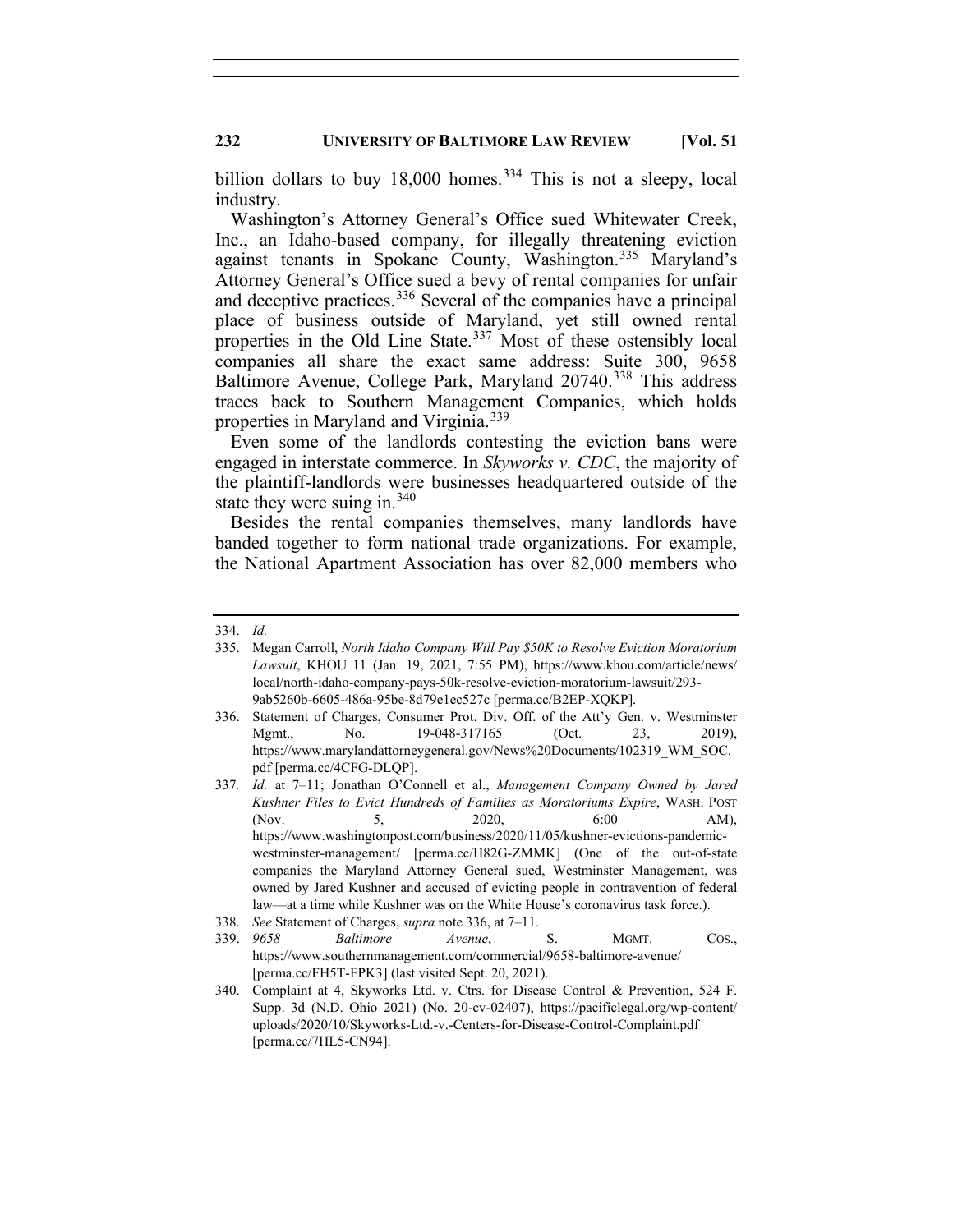operate ten million rental housing units globally;<sup>[341](#page-49-0)</sup> the National Association of Residential Property Managers has over 6,000 members;<sup>[342](#page-49-1)</sup> and the National Multifamily Housing Council represents over 1,000 property owners, managers, financiers, and developers.<sup>[343](#page-49-2)</sup> These groups wade into congressional races,  $344$  lobby against eviction protections,  $345$  and provide legal updates to their members.<sup>[346](#page-49-5)</sup> They also were involved in the moratorium litigation.<sup>[347](#page-49-6)</sup> Landlords from various states also joined the lawsuits.<sup>[348](#page-49-7)</sup>

The rental industry is awash in federal money. Kansas alone received \$200 million in federal rental aid.<sup>[349](#page-49-8)</sup> The National Multifamily Housing Council (NMHC) trade group bragged that the landlord industry secured rental funding in the CARES Act as the result of a "hard-fought campaign."[350](#page-49-9) Unsatisfied with one law, the group got 5,000 members to sign a letter to Congress begging for more aid, and called the \$25 billion in the December 2020 Appropriations Act a "major win for the industry."[351](#page-49-10) With rent payment dried up during the pandemic, landlords often could only rely on federal aid for income.<sup>[352](#page-49-11)</sup> As one government attorney told the Eleventh Circuit, "[i]t's not clear you would have much of a

- <span id="page-49-4"></span>345. *Issues*, NAT'L ASS'N OF RESIDENTIAL PROP. MANAGERS, https://www.narpm.org/ legislative/issues-2/ [perma.cc/3DUD-ESRV] (last visited Sept. 23, 2021).
- <span id="page-49-5"></span>346. *Membership Benefits*, NAT'L MULTIFAMILY HOUS. COUNCIL, https://www.nmhc.org/ membership/membership-benefits/ [perma.cc/5KN2-PVT6] (last visited Sept. 23, 2021).
- <span id="page-49-6"></span>347. Amended Complaint, Brown v. Azar, 497 F. Supp. 3d 1270 (N.D. Ga. 2020) (No. 20- CV-03702), https://storage.courtlistener.com/recap/gov.uscourts.gand.280996/gov. uscourts.gand.280996.12.0\_1.pdf [perma.cc/PT5K-2N89].

- <span id="page-49-8"></span>349. Heather Hollingsworth, *Kansas Judge Finds CDC Eviction Moratorium Unenforceable*, ABC NEWS (June 18, 2021, 6:36 PM), https://abcnews.go.com/ US/wireStory/kansas-judge-finds-cdc-eviction-moratorium-unenforceable-78365398 [perma.cc/47RJ-QC2P].
- 350. *See Defining Moments*, *supra* note 344.
- <span id="page-49-10"></span><span id="page-49-9"></span>351. *Id.*
- <span id="page-49-11"></span>352. *The Rental Housing Finance Survey, 2012*, *supra* note 322.

<span id="page-49-0"></span><sup>341.</sup> *About Us*, NAT'L APARTMENT ASS'N, https://www.naahq.org/about [perma.cc/7MDE-MZ6P] (last visited Sept. 20, 2021).

<span id="page-49-1"></span><sup>342.</sup> *About NARPM*, NAT'L ASS'N OF RESIDENTIAL PROP. MANAGERS, https://www.narpm.org/about/ [perma.cc/S36D-X6GQ] (last visited Sept. 20, 2021).

<span id="page-49-2"></span><sup>343.</sup> Complaint at 2, Nat'l Multi Hous. Council v. Jackson, 539 F. Supp. 2d 425 (D.D.C. 2008) (No. 07-cv-00815), https://storage.courtlistener.com/recap/gov.uscourts.dcd. 125454.1.0.pdf [perma.cc/S36D-X6GQ].

<span id="page-49-3"></span><sup>344.</sup> *Defining Moments of the Last Year*, NAT'L MULTIFAMILY HOUS. COUNCIL, https://www.nmhc.org/about/year-in-review/ [perma.cc/2B4T-ZH8Y] (last visited Sept. 21, 2021).

<span id="page-49-7"></span><sup>348.</sup> *Id.* at 5–6.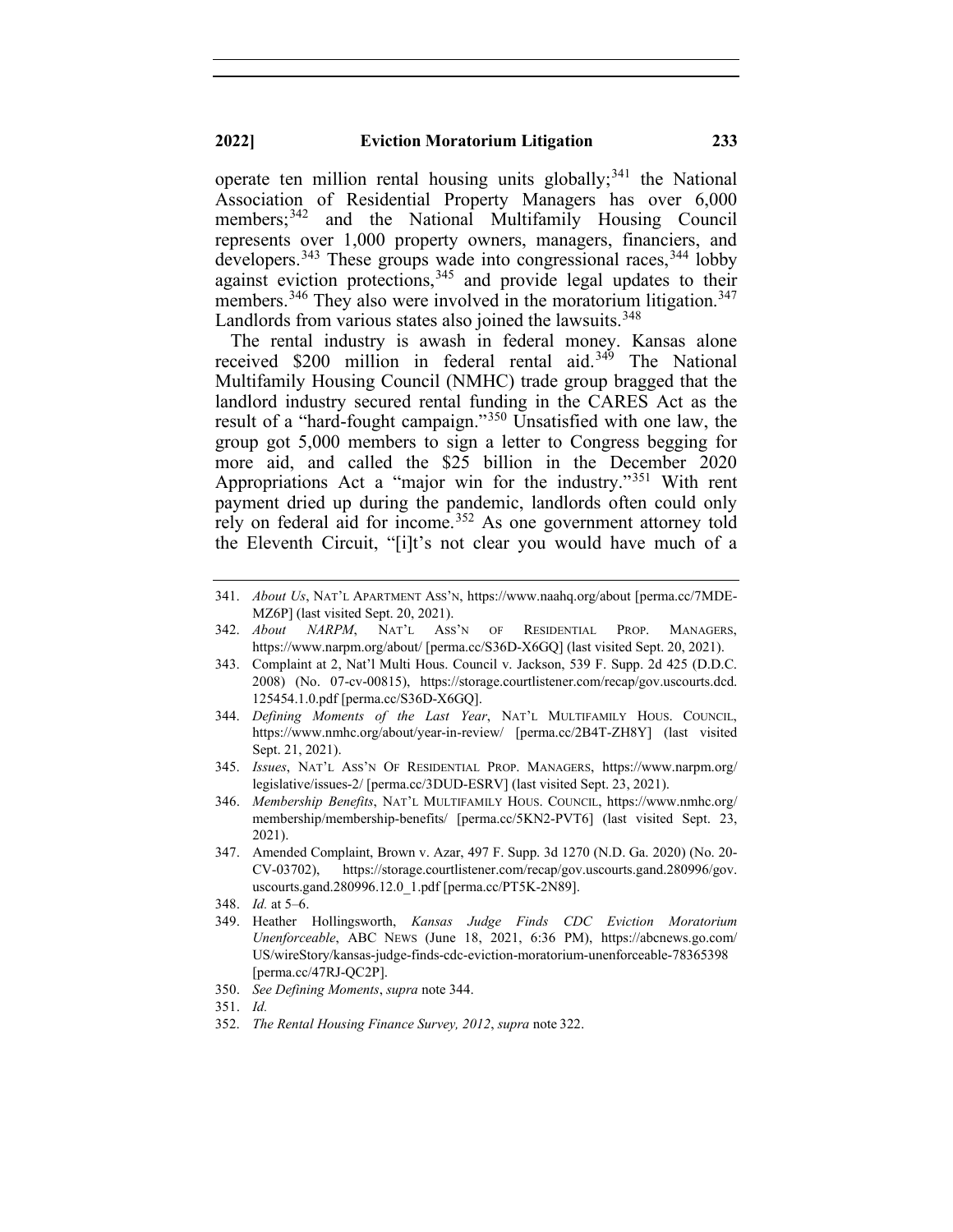market for rental properties if not for the federal government's extraordinary intervention."[353](#page-50-0)

In sum, the lawsuits filed by the gargantuan multi-state businesses engaging in national political lobbying and propped up by federal government money are considered parochial. Adding injury to insult, while the *Terkel* court used the supposed absence of far-reaching economic effects to justify striking down the CDC Halt Order, other courts emphasized the economic impact of the policy to justify striking it down on other grounds.<sup>[354](#page-50-1)</sup>

#### *B. Second Class Legal Treatment for Tenants*

1. Double Standards for Tenants and Landlords to Prove Their Claims

Courts universally held that the plaintiff-landlords demonstrated concrete injury from the CDC Halt Order, often based on nothing more than an allegation that at least one tenant submitted a CDC Hardship Declaration.<sup>[355](#page-50-2)</sup> But the mere fact that a tenant submits a CDC Declaration is not enough to invoke the protections of the Halt Order.<sup>[356](#page-50-3)</sup> Rather, a tenant must meet the five eligibility hurdles.<sup>[357](#page-50-4)</sup> In guidance published about the Halt Order, the CDC explicitly said it "does not preclude a landlord from challenging the truthfulness of a tenant's declaration in any state or municipal court."<sup>[358](#page-50-5)</sup> Though tenants swear their declarations are truthful, courts do not take them on faith.<sup>[359](#page-50-6)</sup> Tenants who claimed the CDC Halt Order protected them

357. Temporary Halt in Residential Evictions to Prevent the Further Spread of COVID-19, 85 Fed. Reg. 55,292 (Sept. 4, 2020).

<span id="page-50-0"></span><sup>353.</sup> Brendan Pierson, *11th Circuit Weighs Latest Challenge to CDC Eviction Freeze*, REUTERS (May 17, 2021, 6:50 AM), https://www.reuters.com/business/legal/11thcircuit-weighs-latest-challenge-cdc-eviction-freeze-2021-05-19/ [perma.cc/99LU-ZB8R].

<span id="page-50-1"></span><sup>354.</sup> Ala. Ass'n of Realtors v. U.S. Dep't of Health and Human Servs., No. 20-cv-3377, 2021 U.S. Dist. LEXIS 85568, at \*20 (D.D.C. May 5, 2021) (noting that it would have expected Congress to speak more clearly before empowering an agency to do something of such "vast economic and political significance") (cleaned up).

<sup>355.</sup> *See supra* Section II.A.1.

<span id="page-50-4"></span><span id="page-50-3"></span><span id="page-50-2"></span><sup>356.</sup> *See infra* notes 357–69 and accompanying text.

<span id="page-50-5"></span><sup>358.</sup> *HHS/CDC Temporary Halt in Residential Evictions to Prevent the Further Spread of COVID-19: Frequently Asked Questions*, CTRS. FOR DISEASE CONTROL & PREVENTION 6 (2020), https://www.hud.gov/sites/dfiles/Main/documents/EvictionMoratoriaOrder FAQs.pdf [perma.cc/72MA-A2EC].

<span id="page-50-6"></span><sup>359.</sup> *See* Nova, *supra* note 39.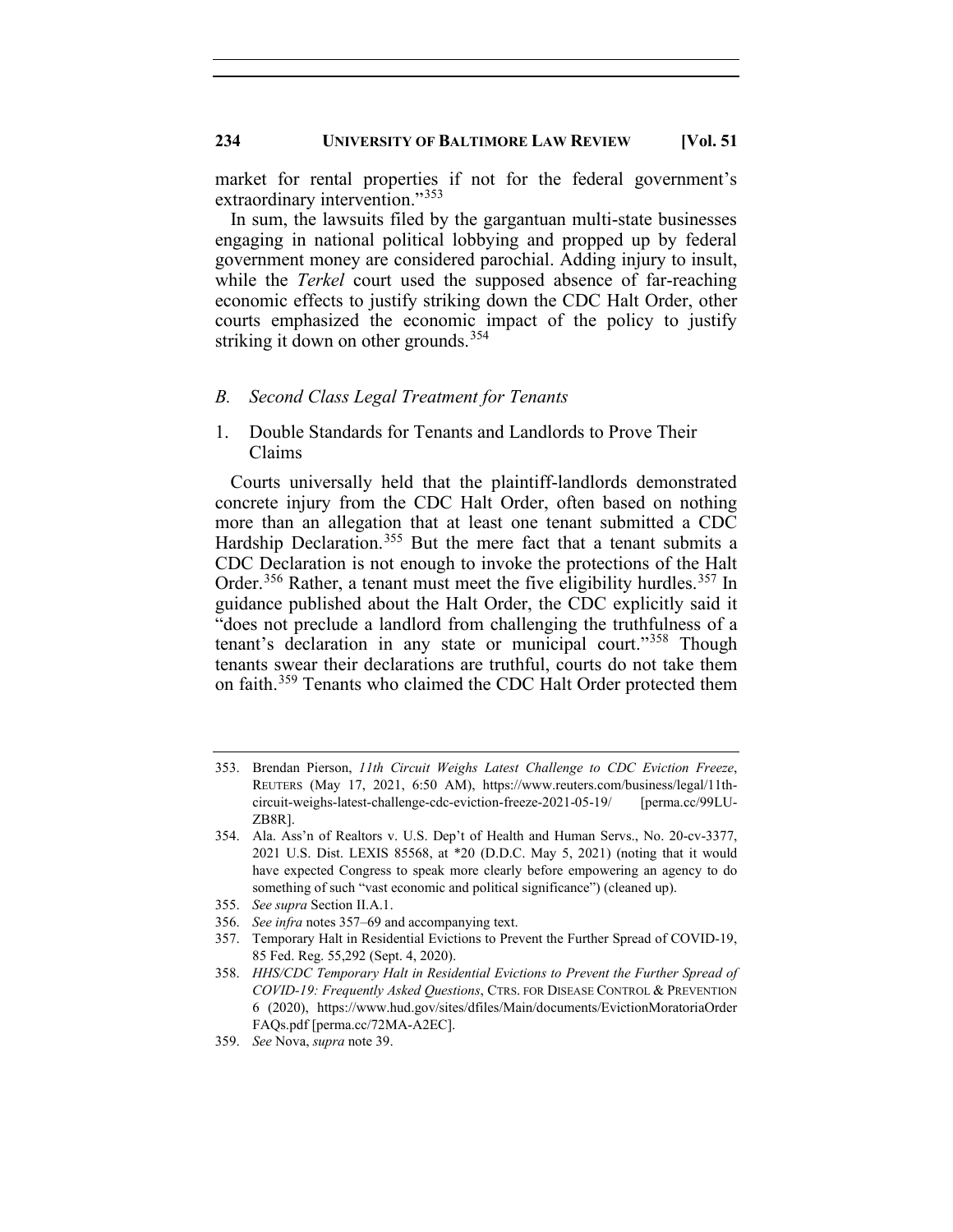routinely had courts scrutinize their claims and evict them anyway.<sup>[360](#page-51-0)</sup> In some jurisdictions, tenants essentially stand trial for perjury when they submit a Declaration, getting grilled on their spending habits and having their bank records subpoenaed.<sup>[361](#page-51-1)</sup>

Yet no court paused to consider whether the landlords were truly unable to evict due to the CDC Halt Order. Rather, courts simply accepted the fact that a Declaration was submitted as the end of the matter.<sup>[362](#page-51-2)</sup> One landlord claimed that her tenants lied on their sworn Declarations, but the court still found standing rather than telling her she was free to evict them under the CDC Halt Order.<sup>[363](#page-51-3)</sup> Landlords were given the benefit of the doubt—tenants were not.

Moreover, even if a tenant submits a CDC Declaration and meets the requisite criteria, there may be other reasons why the eviction can still go forward. The CDC Halt Order does not protect tenants who violate lease terms other than for payment of rent, and explicitly allows for eviction of tenants who engage in criminal activity, threaten the health or safety of other residents, damage property, or violate building codes.<sup>[364](#page-51-4)</sup> Local judges may refuse to acknowledge the Halt Order.<sup>[365](#page-51-5)</sup> Courts have ruled that eviction protection orders

- <span id="page-51-1"></span>361. Nova, *supra* note 39.
- <span id="page-51-2"></span>362. Occasionally, the mere existence of a CDC Declaration would be enough. Akron, Ohio's court announced that any eviction where a Declaration was served would be dismissed. Complaint at 10, Skyworks, Ltd. v. Ctrs. for Disease Control & Prevention, 524 F. Supp. 3d (N.D. Ohio 2020) (No. 20-cv-02407). But this was not the case everywhere. Another complaint said the landlord "has not attempted to evict" a tenant who submitted a Declaration without any further inquiry. Complaint at 10, Chambless Enters., L.L.C. v. Ctrs. for Disease Control & Prevention, 508 F. Supp. 3d 101 (W.D. La. 2020) (No. 20-cv-01455).
- <span id="page-51-3"></span>363. Dixon Ventures, Inc. v. U.S. Dep't of Health & Hum. Servs., 2021 U.S. Dist. LEXIS 78176, at \*4, \*8 (E.D. Ark. Apr. 23, 2021).
- <span id="page-51-4"></span>364. *See* CDC, Temporary Halt in Residential Evictions to Prevent the Further Spread of COVID-19, 85 Fed. Reg. 55,292 (Sept. 4, 2020); Saso v. Genho, 2021 U.S. Dist. LEXIS 78588, at \*5–6 (N.D. Cal. Apr. 19, 2021) (landlord sought to kick out a tenant because they sold the house, rather than because of nonpayment of rent).
- <span id="page-51-5"></span>365. *See, e.g.*, Leticia Miranda, *Mobile Home Dwellers Hit Even Harder When Facing Eviction*, NBC NEWS (Feb. 14, 2021, 6:00 AM), https://www.nbcnews.com/business/

<span id="page-51-0"></span><sup>360.</sup> Williams v. Ladera Apartments, No. 21-cv-154, 2021 U.S. Dist. Lexis 81934, at \*6 (E.D. Tex. Apr. 29, 2021) (court determined tenant would not end up homeless if evicted); Thompson v. Bromall, No. 21-0281, 2021 U.S. Dist. LEXIS 76241, at \*4 (W.D. Pa. Apr. 21, 2021) (court determined that tenant failed to prove she used her best efforts to get rent assistance, that her income was low enough, that she was unable to pay rent, that she used her best effort to pay, or that it would render her homeless if evicted); Edwards v. Colon, No. NNICV205012335S, 2021 Conn. Super. LEXIS 519, at \*8 (Conn. Super. Ct. Apr. 21, 2021) (court determined there was no evidence that tenants tried to get rental assistance).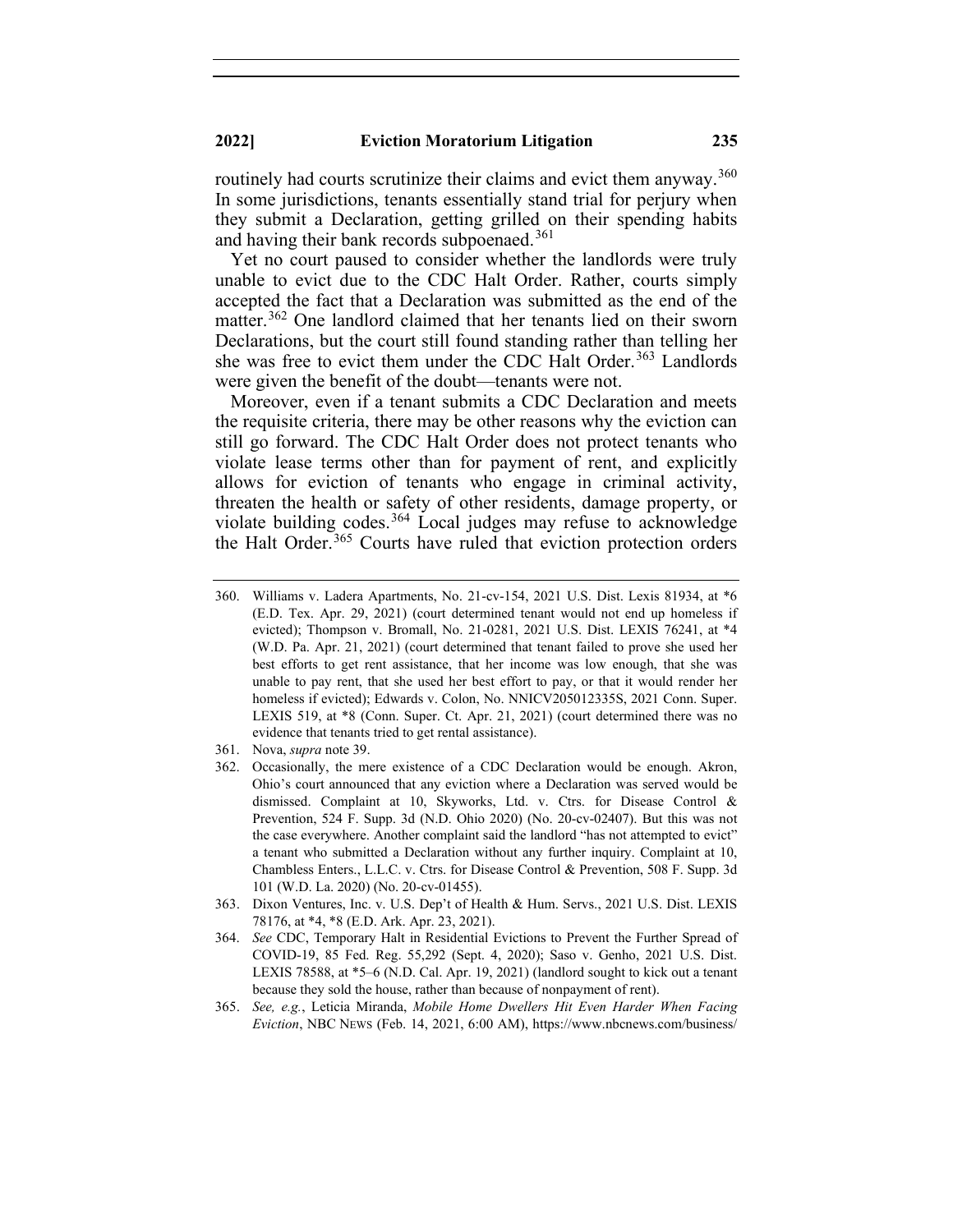are inapplicable,  $366$  and landlords have exploited every loophole imaginable to evict tenants despite legal protections.<sup>[367](#page-52-1)</sup> The Utah Apartment Association, a landlord group, urged its members to evict tenants for nonpayment, apparently undeterred by the CDC Halt Order.<sup>[368](#page-52-2)</sup> One Milwaukee landlord went so far as to claim they were evicting nonpaying tenants because their dog was barking, not because of the missed rent.<sup>[369](#page-52-3)</sup> Landlords had no scruples cooking up pretexts to evict people, but when challenging eviction bans, they could simply claim that the CDC Halt Order was an absolute bar without first demonstrating they had no other recourse.<sup>[370](#page-52-4)</sup>

Standing is supposed to require a "factual showing of perceptible harm[,]" not an "academic exercise in the conceivable[.]" $371$  The Supreme Court recently restricted standing for consumers who had

- <span id="page-52-2"></span>368. Annie Knox, *Fearful of Getting Evicted, Utahns Innovate to Make Ends Meet*, DESERET NEWS (Jan. 10, 2021, 6:33 PM), https://www.deseret.com/utah/2021/ 1/10/22216074/coronavirus-eviction-fearful-pandemic-federal-aid-scrape-togetherrent-housing-salt-lake-valley [perma.cc/D3NM-7DZK].
- <span id="page-52-3"></span>369. Cary Spivak, *There's a Federal Moratorium on Evictions. So Why Have More Than 200 Families in Milwaukee Been Evicted Since Then?*, MILWAUKEE J. SENTINEL, https://www.jsonline.com/story/news/2020/11/30/least-244-families-milwaukeecounty-evicted-since-moratorium/6331504002/ [perma.cc/D3NM-7DZK] (Dec. 2, 2020, 7:49 AM).
- <span id="page-52-4"></span>370. *See supra* Section II.B.2. (describing how landlords alleged irreparable harm because of the CDC eviction moratorium).
- <span id="page-52-5"></span>371. Summers v. Earth Island Inst., 555 U.S. 488, 499 (2009) (citations omitted).

business-news/mobile-home-dwellers-hit-even-harder-when-facing-evictionn1257497 [perma.cc/QU7J-5R4T].

<span id="page-52-0"></span><sup>366.</sup> Katie Wilson, *King County Courts Continue Ordering Evictions, Despite Moratoriums*, CROSSCUT (Mar. 25, 2021), https://crosscut.com/opinion/2021/03/kingcounty-courts-continue-ordering-evictions-despite-moratoriums [perma.cc/QU7J-5R4T] (noting court held CDC Halt Order did not apply because Washington State had its own policy); *In re* Machevsky, 2021 Bankr. LEXIS 31, \*8–9 (Cal. Cen. Bankr. Ct. 2021) (CDC Halt Order found to have no effect in Bankruptcy Court); Marino v. Fusco, No. CV205012843S, 2020 Conn. Super. LEXIS 1614, at \*2 (Conn. Super. Ct. Jan. 8, 2021) (noting that a person could be evicted notwithstanding a state eviction moratorium because they caused a serious nuisance).

<span id="page-52-1"></span><sup>367.</sup> *E.g.*, Nick Penzenstadler & Josh Salman, *Landlords Skirt COVID-19 Eviction Bans, Using Intimidation and Tricks to Boot Tenants*, USA TODAY, https://www.usatoday.com/story/news/investigations/2020/11/20/landlords-useintimidation-tricks-push-renters-out-amid-pandemic/6284752002/ [perma.cc/QAA7- 8NMG] (Jan. 26, 2021, 5:53 PM) (detailing various loopholes employed); Ally Schweitzer, *Maryland Landlords Are Exploiting A Loophole To Evict Renters, Advocates Say*, NPR (Mar. 12, 2021), https://www.npr.org/local/305/2021/03/12/ 976116006/maryland-landlords-are-exploiting-a-loophole-to-evict-renters-advocatessay [perma.cc/8P2G-A8K2] (noting a sharp, suspicious increase in landlords claiming expiration of the lease as the reason for eviction when they could not claim nonpayment).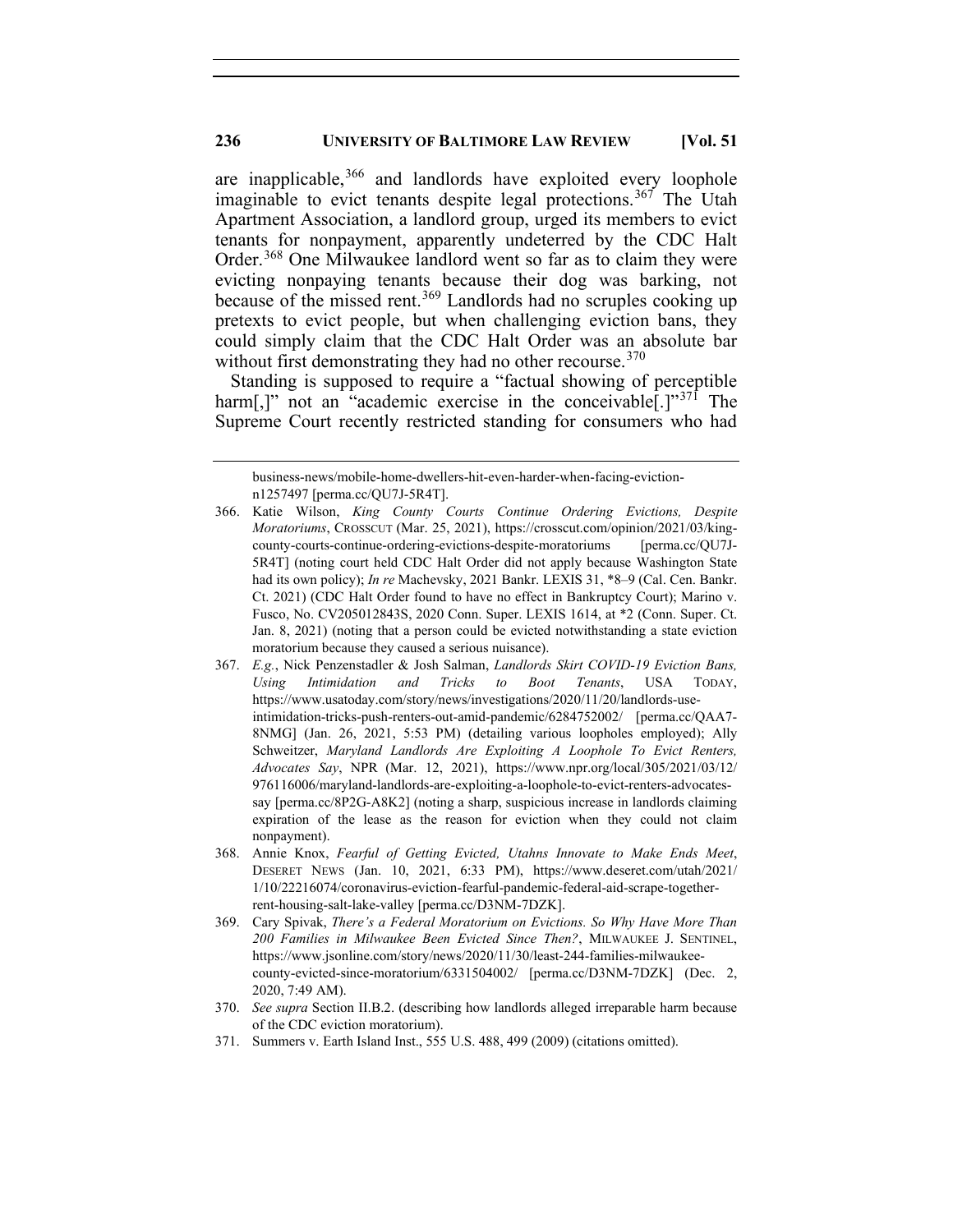errors in their credit reports, holding that people whose credit files had false information, but had not yet been shared with creditors, suffered no concrete harm.<sup>[372](#page-53-0)</sup> Until a landlord files an eviction and would prevail in court, but for the CDC Halt Order, it is an open question whether they have actually suffered an injury.<sup>[373](#page-53-1)</sup> Indeed, several landlords withdrew from lawsuits because they puzzled out a way to evict their tenants despite a moratorium.<sup>[374](#page-53-2)</sup>

The CDC Halt Order only blocks the final execution of an eviction, the act of a sheriff removing someone from their home, not the court proceedings that lead up to it.<sup>[375](#page-53-3)</sup> Local sheriff offices, however, might not enforce eviction orders during the pandemic, meaning the CDC Halt Order would not be the only reason a landlord could not evict.<sup>[376](#page-53-4)</sup> There was also no evidence that the Department of Justice enforced the Halt Order.<sup>[377](#page-53-5)</sup> Over the lifespan of the Halt Order, the author was unable to locate a single prosecution for noncompliance. Ordinarily, parties do not have standing to challenge laws that lie dormant on the shelf.<sup>[378](#page-53-6)</sup> Case in point, a week after preemptively

<span id="page-53-0"></span><sup>372.</sup> Transunion v. Ramirez, 141 S. Ct. 2190, 2213 (2021).

<span id="page-53-1"></span><sup>373.</sup> The CDC guidance on the Halt Order even says that its protections only apply until "the court decides the issue." *HHS/CDC Temporary Halt in Residential Evictions to Prevent the Further Spread of COVID-19: Frequently Asked Questions*, *supra* note 358.

<span id="page-53-2"></span><sup>374.</sup> Kriston Capps, *Landlords Challenge U.S. Eviction Ban and Continue to Oust Renters*, BLOOMBERG: CITYLAB (Oct. 22, 2020, 2:11 PM), https://www.bloomberg.com/news/ articles/2020-10-22/landlords-launch-legal-attack-on-cdc-eviction-ban [perma.cc/U29Y-YSDS].

<span id="page-53-3"></span><sup>375.</sup> Defendants Memorandum in Opposition to Plaintiff's Motion for Preliminary Injunction at 42, Brown v. Azar, 497 F. Supp. 3d 1270 (N.D. Ga. 2020) (No. 20-cv-3702), https://storage.courtlistener.com/recap/gov.uscourts.gand.280996/gov.uscourts. gand.280996.22.0\_2.pdf [perma.cc/MYR9-EUUZ] (The defendant argues that "the Order does not bar a landlord from commencing a state court eviction proceeding, provided that that actual eviction does not occur while the Order remains in place.").

<span id="page-53-4"></span><sup>376.</sup> *What's Next for Eviction Cases in Alabama?*, CLOUD WILLIS & ELLIS (Sept. 2, 2020), http://www.cloudwillis.com/2020/09/02/whats-next-for-eviction-cases-in-alabama/ [perma.cc/2VPV-FC4Z]; Matt Levin et al., *Thousands Forced From Their Homes Despite California's Eviction Moratorium*, CALMATTERS, https://calmatters.org/ housing/2020/08/californians-evicted-coronavirus-pandemic/ [perma.cc/W4FS-NFX8] (Sept. 16, 2020).

<span id="page-53-5"></span><sup>377.</sup> Penzenstadler & Salman, *supra* note 367.

<span id="page-53-6"></span><sup>378.</sup> Poe v. Ullman, 367 U.S. 497, 507 (1961) (Regarding a case challenging a state ban on contraceptives that had been enforced, the Court said, "[i]t is clear that the mere existence of a state penal statute would constitute insufficient grounds to support a federal court's adjudication of its constitutionality in proceedings brought against the State's prosecuting officials if real threat of enforcement is wanting."); *accord* Golden v. Zwickler, 394 U.S. 103, 109 (1969); Younger v. Harris, 401 U.S. 37, 42 (1971);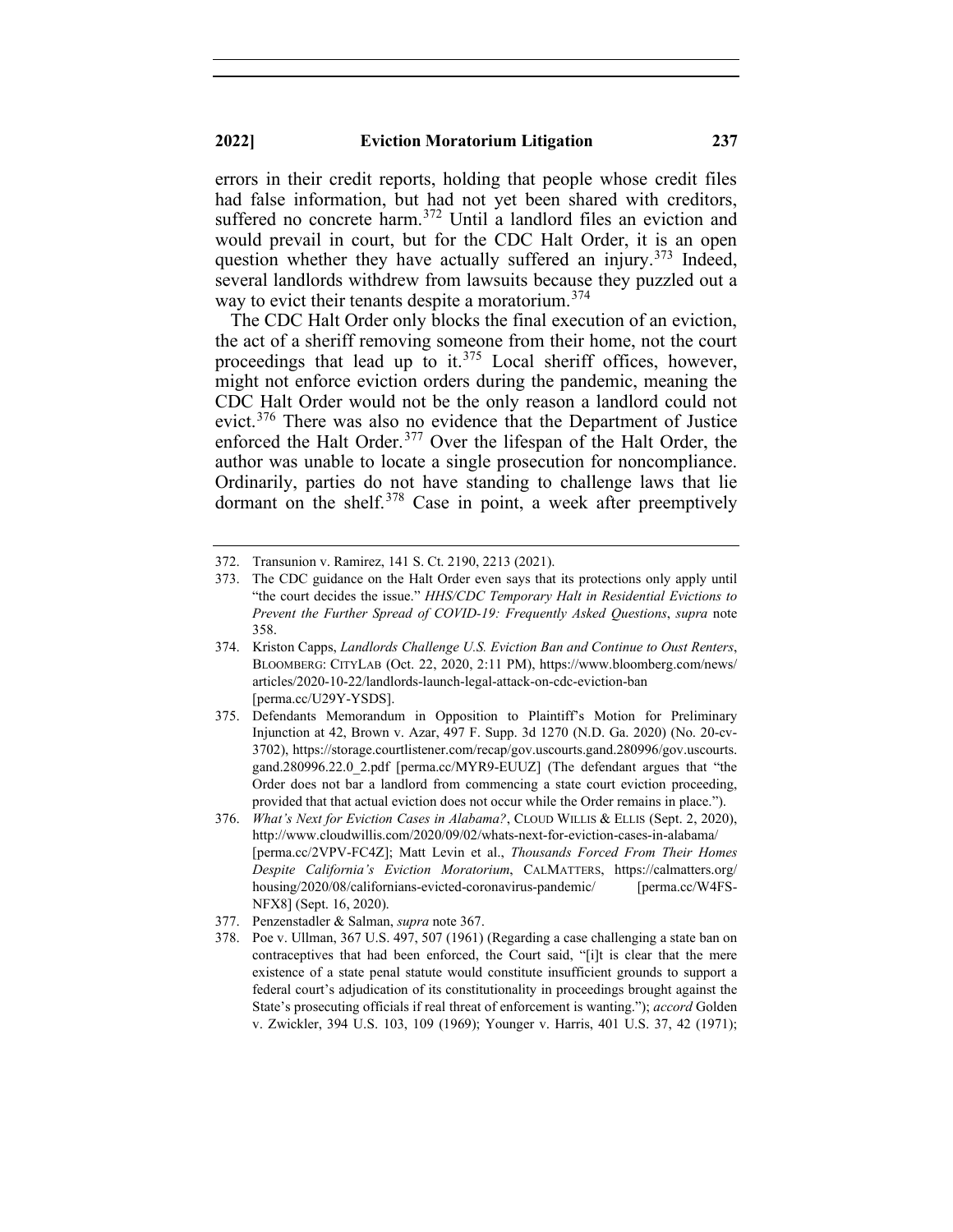invalidating the unenforced eviction moratorium, the Supreme Court refused to intervene to block a near-total ban on abortions, stating "it is unclear whether the named defendants in this lawsuit can or will seek to enforce the Texas law against the applicants in a manner that might permit our intervention."<sup>[379](#page-54-0)</sup>

Presumably, the CDC Halt Order was larded down with exceptions, loopholes, and concessions—and went under enforced as a means of appeasing landlords and skeptical judges. But landlords sued anyway, and courts did not seem to care about it as far as standing went.

#### 2. Tenants Kept Out of the Conversation

Although protecting tenants was the heart of why eviction moratoriums exist, one might not know that looking at specific parts of courts' analyses. When the government argued that tenants were indispensable parties to eviction moratorium litigation, one judge stated that tenants, who might be homeless if courts struck eviction bans down, had no more than a "general interest" in the litigation with no citations to explain why.<sup>[380](#page-54-1)</sup> Another judge said that tenants had their interests adequately protected by the government attorneys, though it provided only one negative inference citation for this claim.[381](#page-54-2) In any event, though the government's interests may be similar to the tenants' interests, they are not identical. The federal government tries to ensure that it maintains a consistent position in its various legal actions, even when doing so raises eyebrows.<sup>[382](#page-54-3)</sup> Individual tenants would not be so constrained.

Additionally, the presence of tenants would be necessary to assess the balance of equities properly. In lawsuits asking for preliminary injunctions, like the eviction moratorium cases, courts are supposed to balance the equities in favor of a policy at the outset of litigation.[383](#page-54-4) However, in striking down the CDC Halt Order, the Supreme Court specified the harm to landlords but did not mention

O'Shea v. Littleton, 414 U.S. 488, 497 (1974); Babbitt v. UFW Nat'l Union, 442 U.S. 289, 298 (1979).

<span id="page-54-0"></span><sup>379.</sup> Whole Women's Health v. Jackson, 141 S. Ct. 2494, 2495–96 (2021).

<span id="page-54-1"></span><sup>380.</sup> Tiger Lily, L.L.C. v. U.S. Dep't of Hous. & Urb. Dev., 499 F. Supp. 3d 538, 548 (W.D. Tenn. 2020), *aff'd*, 5 F.4th 666 (6th Cir. 2021).

<span id="page-54-2"></span><sup>381.</sup> Brown v. Azar, 497 F. Supp. 3d 1270, 1279 (N.D. Ga. 2020).

<span id="page-54-3"></span><sup>382.</sup> *See* Luke Barr & Alexander Mallin, *AG Garland Defends DOJ Decision to Continue to Back Trump in E. Jean Carroll Defamation Case*, ABC NEWS (June 9, 2021, 5:17 PM), https://abcnews.go.com/Politics/ag-garland-defends-doj-decision-continue-backtrump/story?id=78179675 [perma.cc/SL5U-B36X].

<span id="page-54-4"></span><sup>383.</sup> Winter v. Nat'l Res. Def. Council, Inc., 555 U.S. 7, 20 (2008).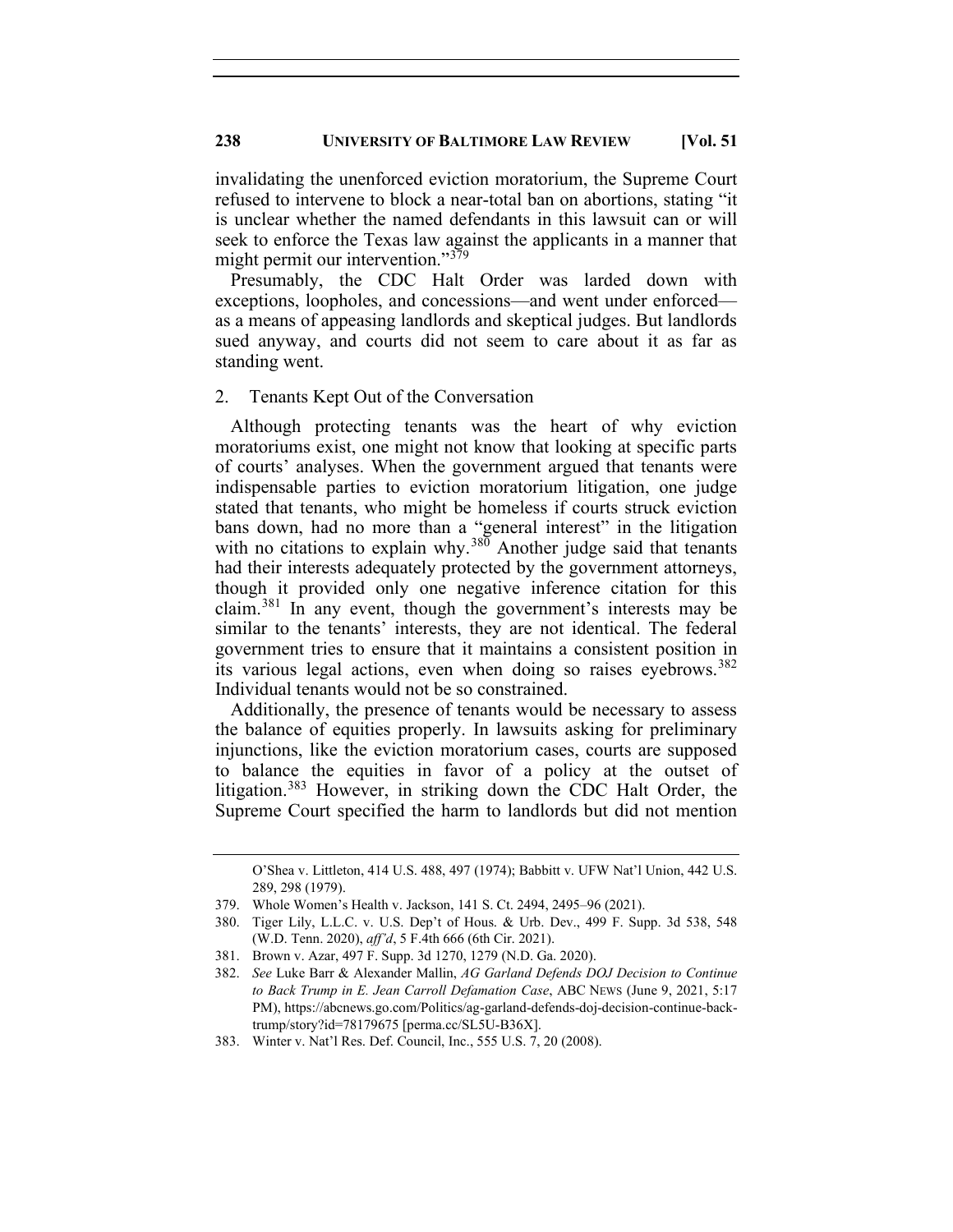the interests of tenants.<sup>[384](#page-55-0)</sup> When courts analyzed the interests in favor of preserving eviction moratoriums, they focused on macroscale public health impacts.[385](#page-55-1) Missing from the picture, however, was the individual tenants whose lives would be torn asunder if forced from their homes. Consequences of eviction can last for years, as future landlords may demand higher security deposits or advanced rent if they see a past eviction on a prospective tenant's record. [386](#page-55-2) Tenants' plight could be made worse by high unemployment throughout the pandemic.<sup>[387](#page-55-3)</sup> Some tenants even fear death if evicted.<sup>[388](#page-55-4)</sup> Removing tenants' voices from this discussion is another way excluding them from lawsuits impairs their ability to defend their rights.

Allowing tenants to join the suit would also make it harder for courts to maintain the illusion that their decisions were primarily academic. Courts that ruled against the eviction moratoriums tried to minimize what they were doing. They said the case was a "limited question" of statutory authority,  $389$  "a narrow one,"  $390$  or a matter

- <span id="page-55-1"></span>385. *E.g.*, *Brown*, 497 F. Supp. 3d at 1299; Ala. Ass'n of Relators v. U.S. Dep't of Health & Hum. Servs., No. 20-CV-3377, 2021 U.S. Dist. LEXIS 92104, at \*11–12 (D.D.C. May 14, 2021), *aff'd*, 2021 U.S. App. LEXIS 16630 (D.C. Cir. June 2, 2021). *But see* District of Columbia v. Towers, 250 A.3d 1048, 1056–58 (D.C. 2021) (considering the harm to tenants who would be prematurely evicted, rather than just to the public writ large); Auracle Homes, L.L.C. v. Lamont, 478 F. Supp. 3d 199, 228 (D. Conn. 2020) (mentioning the potential increase in homelessness briefly).
- <span id="page-55-2"></span>386. Will Parker, *Struggling Rental Market Could Usher in Next American Housing Crisis*, WALL ST. J. (Oct. 27, 2020, 7:15 PM), https://www.wsj.com/articles/struggling-rentalmarket-could-usher-in-next-american-housing-crisis-11603791000 [perma.cc/SL5U-B36X].
- <span id="page-55-3"></span>387. *Civilian Unemployment Rate*, U.S. BUREAU OF LAB. STAT., https://www.bls.gov/charts/employment-situation/civilian-unemployment-rate.htm [perma.cc/H94K-GMTQ] (last visited June 13, 2021).
- <span id="page-55-4"></span>388. Frankel v. Kessler, No. 21-CV-0093, 2021 U.S. Dist. LEXIS 11736, at \*1 (E.D. Pa. Jan. 22, 2021).
- <span id="page-55-5"></span>389. Skyworks, Ltd. v. Ctrs. for Disease Control & Prevention, 524 F. Supp. 3d 745, 751 (N.D. Ohio 2021), *order clarified*, 2021 U.S. Dist. LEXIS 103928 (N.D. Ohio June 3, 2021); *see also* Terkel v. Ctrs. for Disease Control & Prevention, No. 20-CV-00564, 2021 WL 742877, at \*1 (E.D. Tex. Feb. 25, 2021).
- <span id="page-55-6"></span>390. Ala. Ass'n of Relators v. U.S. Dep't of Health & Hum. Servs., No. 20-CV-3377, 2021 U.S. Dist. LEXIS 85568, at \*26 (D.D.C. May 5, 2021), *stay granted by* 2021 U.S. Dist. LEXIS 92104 (D.D.C. May 14, 2021), *and motion denied as moot*, 2021 U.S. Dist. LEXIS 152343 (D.D.C. Aug. 13, 2021).

<span id="page-55-0"></span><sup>384.</sup> Ala. Ass'n of Realtors v. U.S. Dep't of Health & Hum. Serv., 141 S. Ct. 2485, 2487 (2021) (per curiam) (The closest the Court comes is a single sentence about "the public [having] a strong interest in combating the spread of the COVID-19 Delta variant.").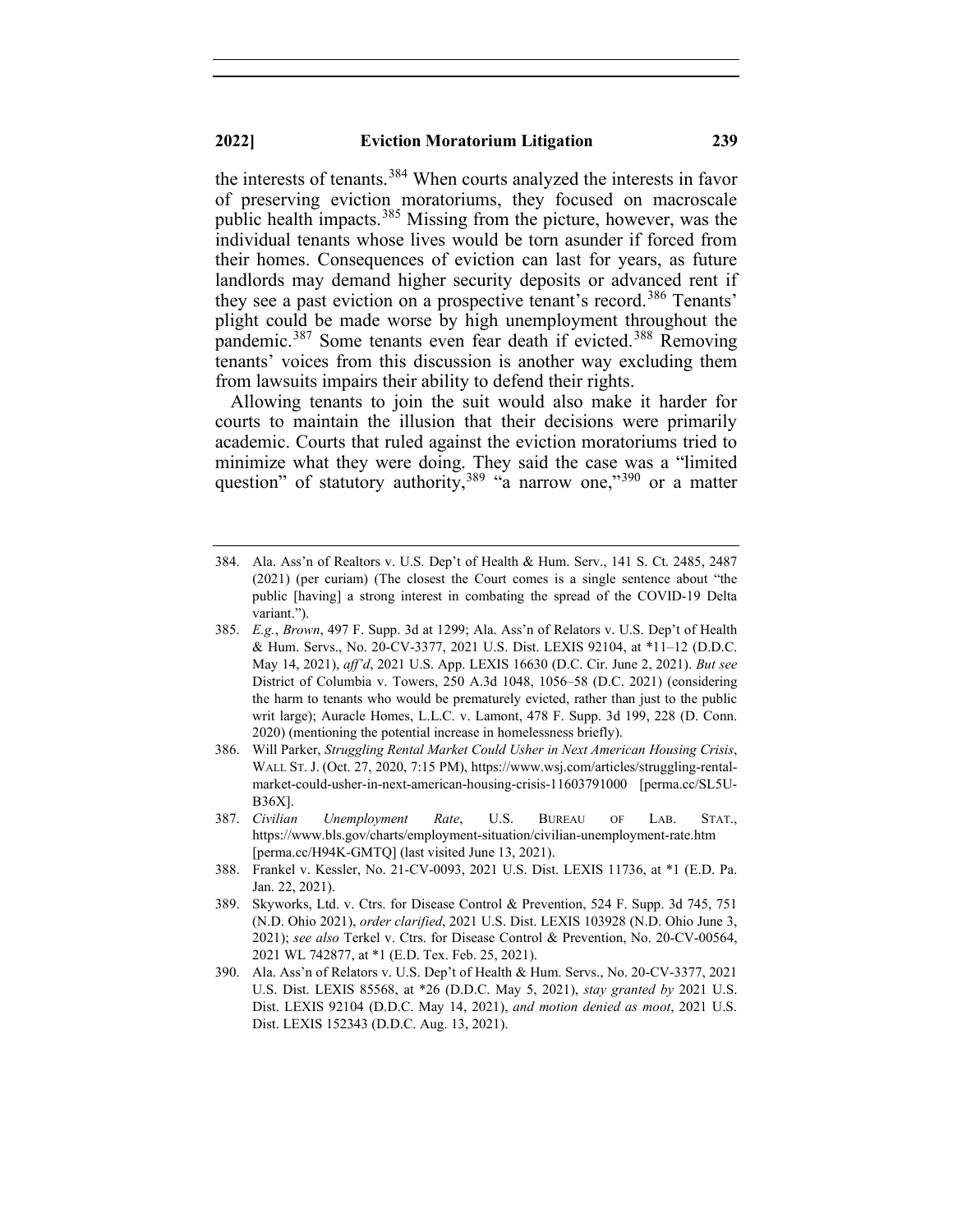"primarily [about] statutory construction."<sup>[391](#page-56-0)</sup> Regardless of the legality of the CDC Halt Order, the question was anything but narrow or arcane for the tenants affected. For them, it could be the difference between spending the night in a bed or on a bench, at home or in the hospital.

## *C. Giving Judges More Power than Elected Officials to Manage an Emergency*

Though opinions pay homage to the idea that political branches should determine how to weather the crisis,  $392$  judges often invest more faith in their kin. Many courts analyzed whether eviction moratoriums violated landlords' right to access the courts, and at least one said that they did.<sup>[393](#page-56-2)</sup> No reviewing court adequately considered that the judiciary shuttered courts far more expansively than anything the executive branch did.[394](#page-56-3) Some state high courts, such as in Texas<sup>[395](#page-56-4)</sup> and Michigan,<sup>[396](#page-56-5)</sup> directed lower courts to apply the protections of the CDC Halt Order. The Ohio Supreme Court released guidance to lower courts, recommending they consider postponing evictions as a way to minimize physical appearance at court.<sup>[397](#page-56-6)</sup> South Dakota authorized local courts to suspend or modify rules to address COVID.<sup>[398](#page-56-7)</sup> In the federal Western District of Texas,

<span id="page-56-0"></span><sup>391.</sup> Tiger Lily, L.L.C. v. U.S. Dep't of Hous. & Urb. Dev., 499 F. Supp. 3d 538, 542 (W.D. Tenn. 2020).

<span id="page-56-1"></span><sup>392.</sup> *E.g.*, Borger Mgmt. Inc. v. Hernandez-Cruz, No. 2020 LTB 006637, at \*2 (D.C. Super. Ct. Dec. 16, 2020) (stating that "[t]he Court hopes that the legislative and executive branches of government will find ways to enable the families to keep or find affordable housing after the current public health emergency ends" while overturning an eviction ban).

<span id="page-56-2"></span><sup>393.</sup> *See supra* Section II.C.2.ii.

<span id="page-56-3"></span><sup>394.</sup> The closest anyone came was Judge Epstein in *Borger*, but even he brushed over the fact that the court system shut down for four months—which means the courts were responsible for stopping landlords from filing suit for about as long as the eviction moratorium was. *Borger*, 2020 WL 9720202, at \*8.

<span id="page-56-4"></span><sup>395.</sup> Juan Pablo Garnham, *Despite Federal Moratorium, More Texas Renters Face Eviction as State Protection Lapses*, TEX. TRIB. (Apr. 2, 2021, 3:00 PM), https://www.texastribune.org/2021/04/02/texas-eviction-moratorium/ [perma.cc/H94K-GMTQ].

<span id="page-56-5"></span><sup>396.</sup> Order 2020-17. [COVID-19] Procedure for Landlord/Tenant Cases at §§ 11–12, No. 2020-17 (Mich. Oct. 22, 2020).

<span id="page-56-6"></span><sup>397.</sup> *Guidance to Local Courts COVID-19 Public Health Emergency*, SUP. CT. OF OHIO (Mar. 30, 2020), https://www.supremecourt.ohio.gov/coronavirus/resources/local CourtGuidance03.20.20.pdf [perma.cc/HH2R-3RK8].

<span id="page-56-7"></span><sup>398.</sup> Order Declaring Judicial Emergency COVID-19 Disease at ¶ 2 (S.D. Mar. 13, 2020), https://ujs.sd.gov/uploads/news/OrderDeclaringJudicialEmergency.pdf [perma.cc/2UME-7VJ8].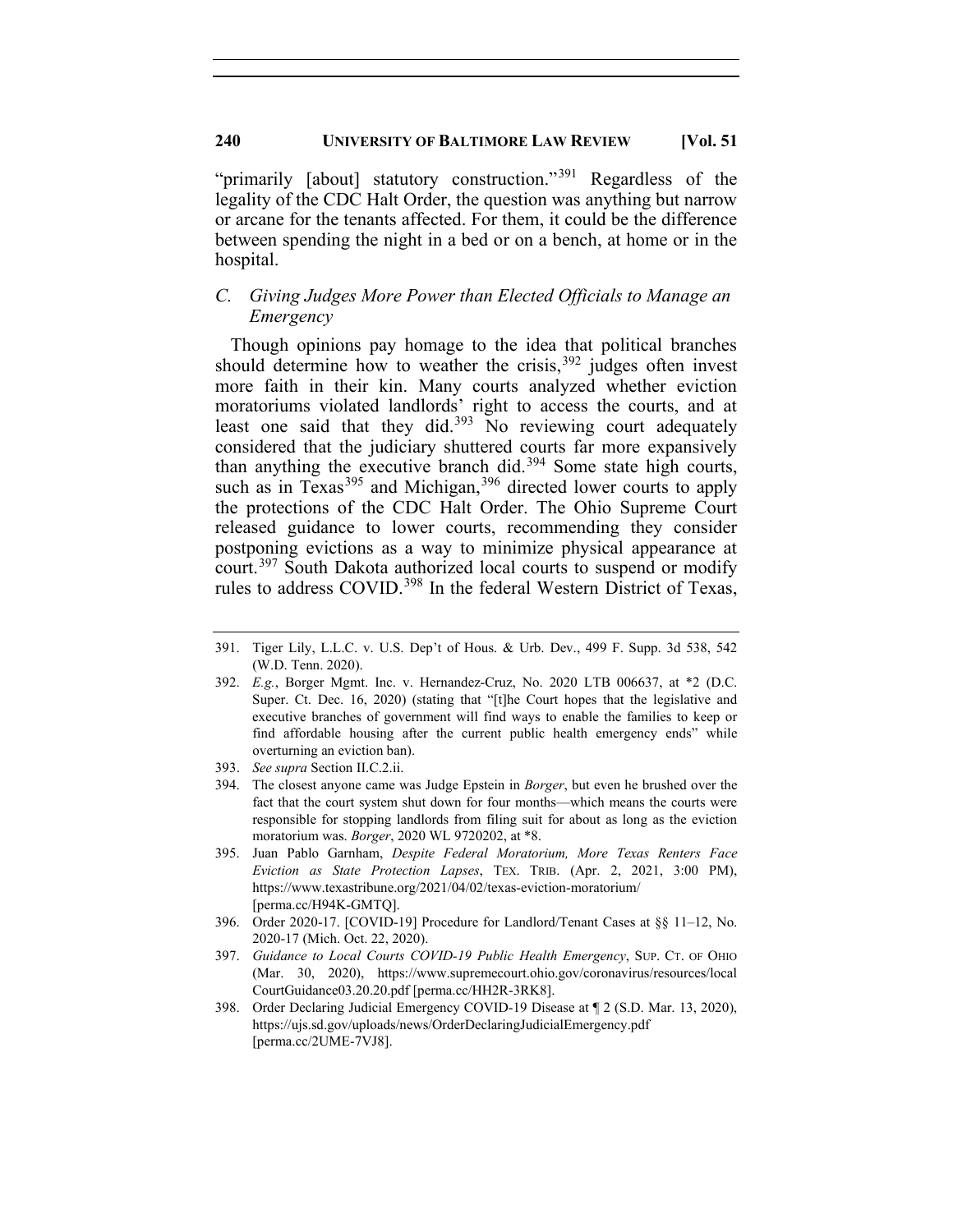Judge Mark Norris struck down the CDC's eviction moratorium, [399](#page-57-0) while another judge in the same district delayed all jury trials for months.<sup>[400](#page-57-1)</sup> Apparently, it was too dangerous to risk spreading disease in a courthouse but safe enough to kick tenants to the curb.

Pennsylvania's courts declared a judicial emergency and closed themselves to the public.<sup>[401](#page-57-2)</sup> West Virginia's high court shut everything down for a few months.<sup>[402](#page-57-3)</sup> Judicial shutdowns like this were the rule, not the exception. According to the National Center for State Courts, the most common approaches courts took in response to the pandemic were ending or restricting jury trials, restricting entrance into courthouses, and moving online.<sup>[403](#page-57-4)</sup>

Jury trials are essential to let ordinary people have a hand in defining justice in their local communities. Yet the right to trial by jury was treated as a luxury. Rhode Island's Supreme Court halted all trial juries and grand juries for weeks.<sup>[404](#page-57-5)</sup> Tennessee courts canceled jury trials for months.<sup>[405](#page-57-6)</sup> Utah suspended criminal jury trials even if the defendant was confined pending trial. $406$  Some jurisdictions

- <span id="page-57-2"></span>401. *In re* Gen. Statewide Jud. Emergency, 228 A.3d 1283, 1283 (Pa. 2020), *supplemented*, 228 A.3d 253 (Pa. 2020), *and supplemented*, 229 A.3d 229 (Pa. 2020).
- <span id="page-57-3"></span>402. Fred Pace, *Despite Federal Moratorium, Evictions Continue in Cabell County*, HERALD-DISPATCH (Apr. 11, 2021), https://www.herald-dispatch.com/news/despitefederal-moratorium-evictions-continue-in-cabell-county/article\_3800de04-9d85- 5227-b69f-151365749549.html [perma.cc/2UME-7VJ8].
- <span id="page-57-4"></span>403. *Evictions: Report & Recommendations*, SUP. CT. OF OHIO 8 (July 2020), http://www.supremecourt.ohio.gov/Publications/JCS/evictionsReport.pdf [perma.cc/L9KW-L8PA].
- <span id="page-57-5"></span>404. Executive Order No. 2020-09, *COVID-19 Pandemic Response – Continuation of Emergency Measures*, R.I. SUP. CT. at 1 (Apr. 8, 2020), https://www.courts.ri.gov/Courts/SupremeCourt/SupremeExecOrders/20-09.pdf [perma.cc/8RCG-FHHW].
- <span id="page-57-6"></span>405. Sup. Ct. of Tenn., *Order Modifying Suspension of In-person Court Proceedings & Further Extension of Deadlines*, No. ADM2020-00428, at 1 (Tenn. Apr. 24, 2020), https://www.tncourts.gov/sites/default/files/docs/sct\_covid-19\_order\_4-24- 2020\_2.pdf [https://perma.cc/Q98X-J9G6].
- <span id="page-57-7"></span>406. Utah Sup. Ct. & Utah Jud. Council, *Administrative Order for Court Operations During Pandemic*, UTAH CTS. at 2 (Mar. 21, 2021), https://www.utcourts.gov/alerts/ docs/20200320%20-%20Pandemic%20Administrative%20Order.pdf [perma.cc/8RCG-FHHW].

<span id="page-57-0"></span><sup>399.</sup> Tiger Lily, L.L.C. v. U.S. Dep't of Hous. & Urb. Dev., 525 F. Supp. 3d 850, 855–56 (W.D. Tenn. 2021), *aff'd*, 5 F.4th 666 (6th Cir. 2021).

<span id="page-57-1"></span><sup>400.</sup> Fourteenth Supplemental Order Regarding Court Operations Under the Exigent Circumstances Created by the COVID-19 Pandemic at ¶ 1 (W.D. Tex. Mar. 17, 2021), https://www.law360.com/articles/1366305/attachments/0 [perma.cc/2UME-7VJ8].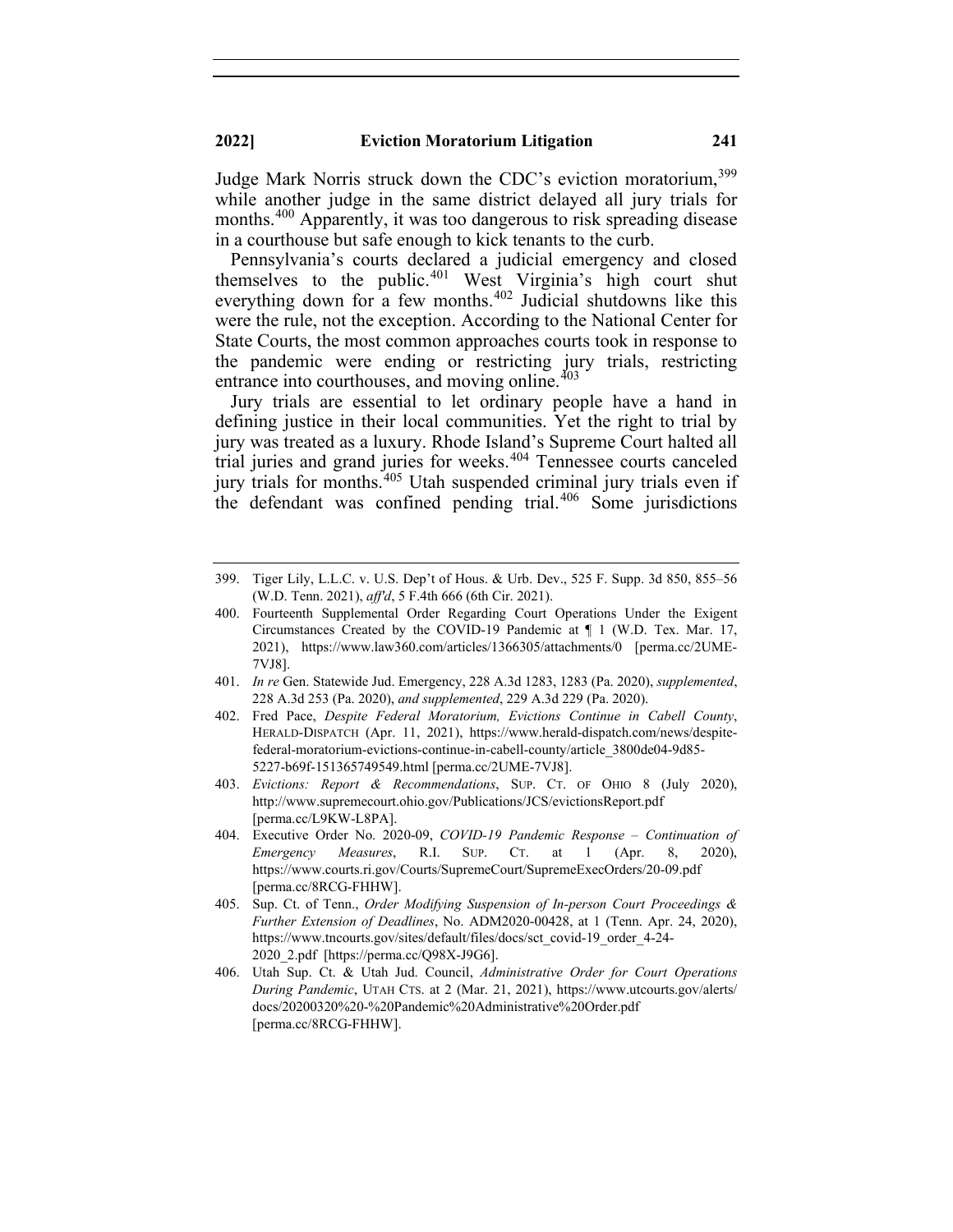allowed grand juries to resume before jury trials. $407$  This led to a perverse system where the government could indict people (potentially subjecting them to pretrial confinement), but defense attorneys could not impanel a trial jury to acquit them.<sup>[408](#page-58-1)</sup>

These policies were not limited to the first few hectic days of the pandemic. In July 2020, Vermont suspended civil jury trials until January 1, 2021.<sup>[409](#page-58-2)</sup> In November 2020, Wyoming's Supreme Court postponed all civil matters to an unspecified date.[410](#page-58-3) Rhode Island shut down courthouses "until further notice."<sup>[411](#page-58-4)</sup> Yet challenges to these kinds of policies were extraordinarily rare.<sup>[412](#page-58-5)</sup> These orders were entered without any analysis of whether anyone's rights were being violated. Why not hold judges to the same standards as other government officials?

## IV. CONCLUSION

The law mightily disfavors tenants. Plenty of states have cruel policies that apply to tenants but not similarly situated legal actors. Arkansas is unique among the states in criminalizing the failure to pay rent, meaning potential jail time.<sup>[413](#page-58-6)</sup> Elsewhere in the Arkansas

- <span id="page-58-3"></span>410. Wyoming Supreme Court, *Seventh Order Amending March 18, 2020 Temporary Plan to Address Health Risks Posed by the COVID-19 Pandemic*, WY. JUD. BRANCH (Nov. 13, 2020), https://www.courts.state.wy.us/wp-content/uploads/2020/11/Covid19. SeventhOrder.11.13.20.pdf [perma.cc/PVC4-6M5G].
- <span id="page-58-4"></span>411. Exec. Order No. 2020-09, *COVID-19 Pandemic Response – Continuation of Emergency Measures*, R.I. SUP. CT. at 1 (Apr. 8, 2020), https://www.courts.ri.gov/Courts/SupremeCourt/SupremeExecOrders/20-09.pdf [perma.cc/PVC4-6M5G].
- <span id="page-58-5"></span>412. The author was only able to locate one such case: Verified Petition for Peremptory Writ of Mandate at 2, 15, Christensen v. Cal. Judi. Council, No. BCV-20-101361 (Cal. Sup. Ct. June 15, 2020). Semi-relatedly, a North Carolina legal aid group sued the court system for allegedly *refusing* to follow the CDC Halt Order. Complaint for Declaratory Judgment and Injunctive Relief at 1, Capell v. Smith, No. 20CV012856 (N.C. Super. Ct. Nov. 9, 2020).
- <span id="page-58-6"></span>413. ARK. CODE ANN. § 18-16-101 (West 2021). This policy means that landlords can use taxpayer funded prosecutors to evict tenants in a civil dispute. Maya Miller & Ellis

<span id="page-58-0"></span><sup>407.</sup> *E.g.*, Sup. Ct. of W. Va., Administrative Order Re: *Resumption of Operations*, W. VA. JUDICIARY (May 6, 2020), http://www.courtswv.gov/covid19/ResumptionOf Operations-ProtocolsandMap5-6-20.pdf [perma.cc/54JB-GGGQ].

<span id="page-58-1"></span><sup>408.</sup> Matt Taibbi, *S--t Public Defenders See: The Great Covid-19 Jury Charade*, TK NEWS (Feb. 16, 2021), https://taibbi.substack.com/p/s-t-public-defenders-see-the-great [perma.cc/54JB-GGGQ].

<span id="page-58-2"></span><sup>409.</sup> Vt. Sup. Ct., *Declaration of Judicial Emergency and Changes to Court Procedures*, VT. JUDICIARY at 1, https://www.vermontjudiciary.org/sites/default/files/documents/ AO%2049%20-%20Declaration%20of%20Judicial%20Emergency%20and%20 Changes%20to%20Court%20Procedures%20with%20amendments%20through%208- 20-20\_0.pdf [perma.cc/WC79-NZWR] (Aug. 20, 2020).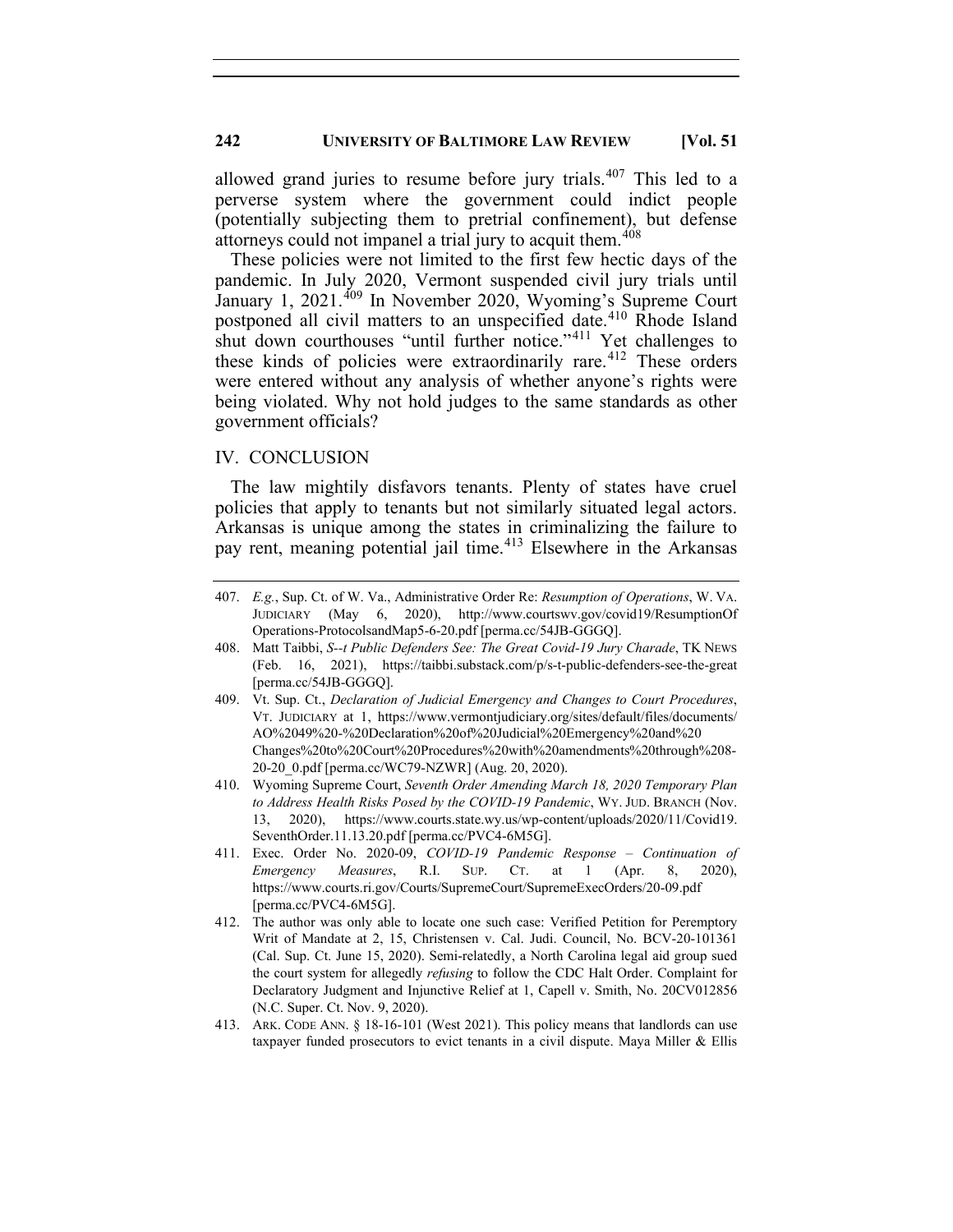Code, breach of contract is, at worst, punishable by a fine.<sup>[414](#page-59-0)</sup> A tenant in Florida who wishes to contest an eviction must first put up all of the money that the landlord claims is owed in rent. [415](#page-59-1) There is no general requirement that civil defendants in the Sunshine State hand over all of the money that plaintiffs allege is owed. [416](#page-59-2) Once rent is due, Idaho residential tenants have three days to pay up or move out before an eviction can be filed; commercial tenants get seven. [417](#page-59-3) Maryland charges thirty-four dollars to file a normal breach of contract claim, but only \$15 if that contract happens to be a residential lease.[418](#page-59-4) In South Dakota, if the *tenant* fails to make repairs they are bound to make, the landlord can evict them, end of story.[419](#page-59-5) But if the *landlord* fails to make obligated repairs, the tenant must notify them in writing, withhold rent and put it in a separate bank account, document this transaction, and release that money to the landlord if they fix it.<sup>[420](#page-59-6)</sup> Utah allows landlords to get triple damages against tenants who miss rent, even if they cannot afford it; for other cases, a plaintiff must show *willful* misconduct to get triple damages.<sup>[421](#page-59-7)</sup>

Eviction moratoriums represented a rare moment when policymakers placed tenants above landlords. There were several other courtroom victories for tenants during the pandemic. A federal court in New York upheld a law that forbade landlords from harassing tenants impacted by COVID-19,<sup>[422](#page-59-8)</sup> and a different New

<span id="page-59-1"></span>415. FLA. STAT. ANN. § 83.232(1) (West 2021).

Simani, *When Falling Behind on Rent Leads to Jail Time*, PROPUBLICA (Oct. 26, 2020, 11:30 AM), https://www.propublica.org/article/when-falling-behind-on-rentleads-to-jail-time [perma.cc/EH9T-VK46].

<span id="page-59-0"></span><sup>414.</sup> ARK. CODE ANN. § 2-2-420 (West 2021); § 2-2-118.

<span id="page-59-2"></span><sup>416.</sup> Fla. R. Civ. P. 1.110(c).

<sup>417.</sup> IDAHO CODE ANN. § 6-303 (West 2021).

<span id="page-59-4"></span><span id="page-59-3"></span><sup>418.</sup> *District Court of Maryland Cost Schedule*, MD. CTS. (2017), https://www.courts.state.md.us/sites/default/files/courtforms/district/forms/acct/dca109.pdf/dca109.pdf [perma.cc/D9A7-CKT6].

<span id="page-59-5"></span><sup>419.</sup> S.D. CODIFIED LAW § 43-32-18 (West 2021).

<sup>420.</sup> *Id.* at § 43-32-9.

<span id="page-59-7"></span><span id="page-59-6"></span><sup>421.</sup> JUST. LAB, ON THE SAME PAGE: REINFORCING RIGHTS & PROTECTIONS FOR UTAH RENTERS 19 (Nov. 2020), https://uploads-ssl.webflow.com/ 5ec6f4304c427e2b15352763/603527cd1157c3aae53380e2\_Justice%20Lab%20Repor t\_On%20the%20Same%20Page.pdf [perma.cc/V4Z5-9HZ4].

<span id="page-59-8"></span><sup>422.</sup> Melendez v. City of New York, 503 F. Supp. 3d 13, 27–28 (S.D.N.Y. 2020).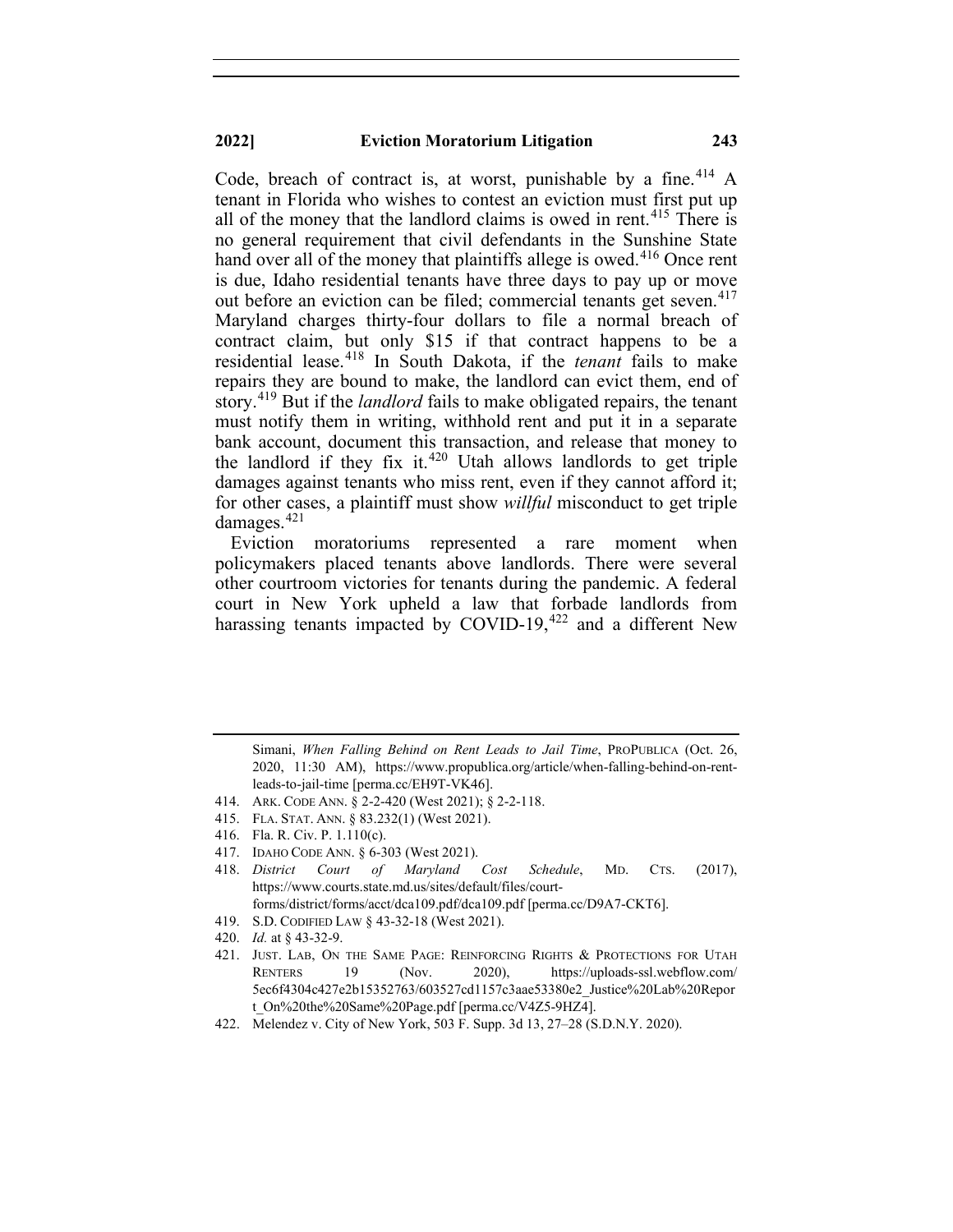York federal court upheld a rent stabilization law.<sup>[423](#page-60-0)</sup> Many court systems adopted their own eviction protection measures.<sup>[424](#page-60-1)</sup>

This is not to say that courts were wholly pro-tenant. Of course, the Supreme Court ultimately shut down the CDC moratorium.<sup>[425](#page-60-2)</sup> In addition, *Baptiste v. Kennealy* upheld an eviction moratorium but struck down a portion of the law that required landlords to inform people they were evicting about tenants' rights groups.<sup>[426](#page-60-3)</sup> Some cases challenging eviction bans have been filed but not resolved.<sup>[427](#page-60-4)</sup> Nebraska's Supreme Court released a statement saying it lacked the power to halt evictions.[428](#page-60-5) Mississippi's high court rejected a petition to suspend evictions without analysis.[429](#page-60-6) Many local judges determined on their own that the CDC had no authority. Johnson County, Kansas magistrate Daniel Vokins said he did not think the Halt Order was enforceable a couple of weeks before it was set to expire, started evicting people early, and prejudged any future CDC eviction orders as invalid too.<sup>[430](#page-60-7)</sup> The judge, who resides within the 10<sup>th</sup> Federal Circuit, based his decision on an anti-CDC decision in the  $6<sup>th</sup>$  Circuit.<sup>[431](#page-60-8)</sup>

Some anti-tenant judges spoke with unusual harshness. Arkansas Circuit Judge Holly Meyer said that a decision upholding the CDC Halt Order was an "affront to liberty."[432](#page-60-9) Federal Judge Mark L. Wolf hinted that a state law preventing homelessness was akin to

- <span id="page-60-3"></span>426. Baptiste v. Kennealy, 490 F. Supp. 3d 353, 409–10 (D. Mass. 2020).
- <span id="page-60-4"></span>427. *E.g.*, *Small Commercial Landlord Fights Los Angeles County Eviction Ban: Iten v. County of Los Angeles*, PAC. L. FOUND., https://pacificlegal.org/case/ la commercial eviction ban/ [perma.cc/2338-YPXD] (last visited July 2, 2021) (showing that a complaint has been filed challenging Los Angeles' eviction ban, but nothing about a disposition).
- <span id="page-60-5"></span>428. *Statement of the Nebraska Supreme Court: Statutes Govern Eviction Hearings in Nebraska*, NEB. JUD. BRANCH (Mar. 23, 2020), https://supremecourt.nebraska.gov/ statement-nebraska-supreme-court-statutes-govern-eviction-hearings-nebraska [perma.cc/UB9B-5ZC2].
- <span id="page-60-6"></span>429. *In re Administrative Order of the Supreme Court of Mississippi*, No. 2020-AD-00001- SCT (Miss. Apr. 30, 2020), https://mjc.olemiss.edu/wp-content/uploads/sites/134/ 2020/04/2020-04-30-COVID-Order-Re-Residential-Evictions.pdf [perma.cc/JN7G-BBJH].
- 430. Hollingsworth, *supra* note 349.
- <span id="page-60-9"></span><span id="page-60-8"></span><span id="page-60-7"></span>431. *Id.*

<span id="page-60-0"></span><sup>423.</sup> Cmty. Hous. Improvement Program v. City of New York, 492 F. Supp. 3d 33, 53–54 (E.D.N.Y. 2020).

<span id="page-60-1"></span><sup>424.</sup> Amended Admin. Order No. 2020-17, Mich. Sup. Ct. (Oct. 22, 2020).

<span id="page-60-2"></span><sup>425.</sup> Amended Admin. Order No. 2020-17, Mich. Sup. Ct. (July 2, 2021).

<sup>432.</sup> Max Brantley, *Arkansas Judge Declares CDC Eviction Moratorium Unconstitutional*, ARK. TIMES (Dec. 16, 2020, 5:38 PM), https://arktimes.com/arkansasblog/2020/12/16/arkansas-judge-declares-cdc-eviction-moratorium-unconstitutional [perma.cc/JN7G-BBJH].